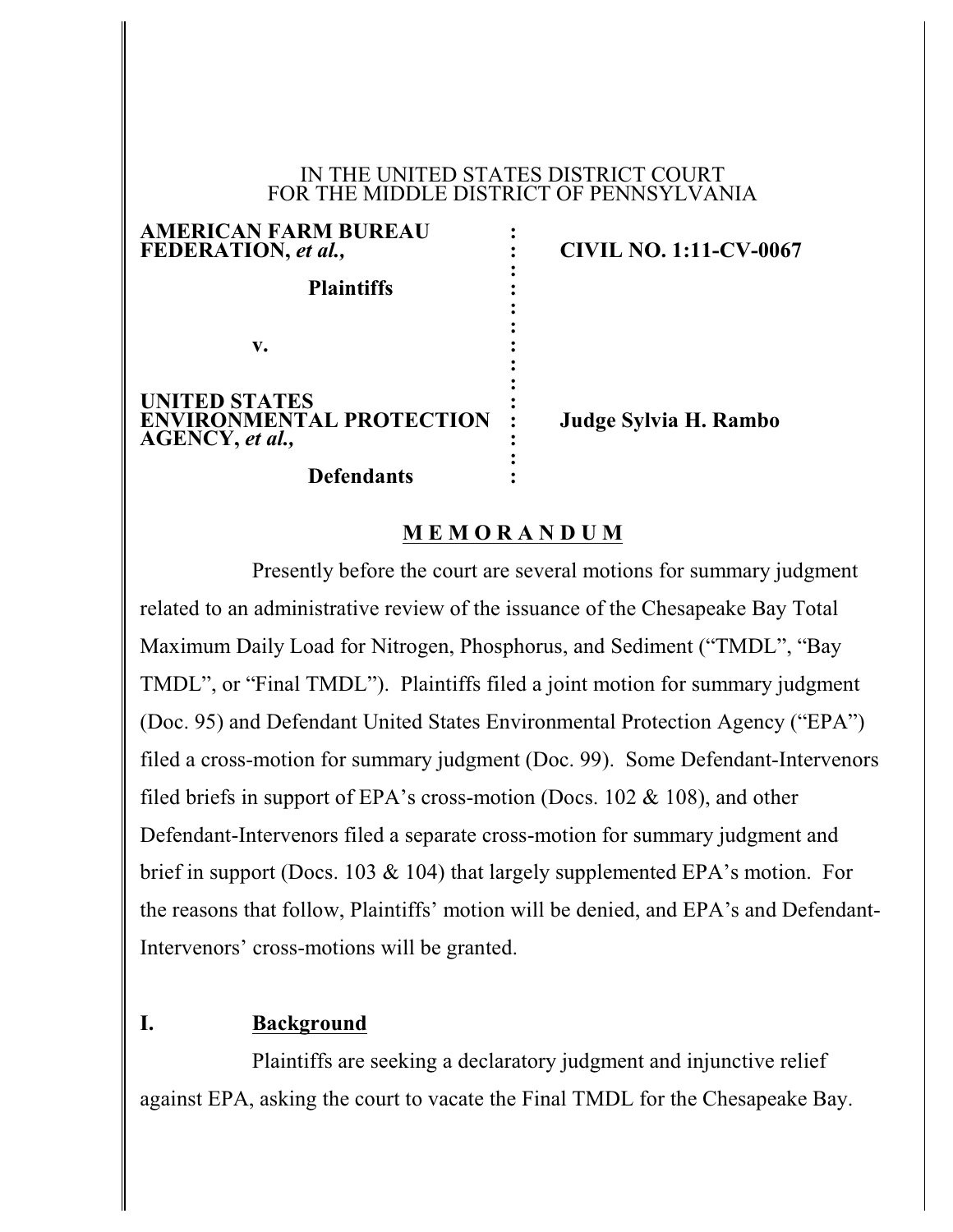Plaintiffs allege that EPA lacked authority under the Clean Water Act ("CWA"), 33 U.S.C. § 1251, *et seq.*, to issue the TMDL; the TMDL is *ultra vires*; the TMDL is arbitrary and capricious; and EPA failed to provide adequate public notice and comment, in violation of the Administrative Procedures Act ("APA"), 5 U.S.C. § 500, *et seq.* (*See* Doc. 16, Am. Compl.)

Understanding the legal, procedural, historical, and scientific complexities of this case requires a detailed recitation of the extensive relevant background information, including information regarding the parties to this suit, the complex legal framework established under the CWA, the historical efforts to improve water quality in the Chesapeake Bay, and the scientific modeling and calculations utilized by EPA in promulgating the final TMDL. The court will address each topic *ad seriatum* before turning to Plaintiffs' substantive arguments.

## **A. The Parties**

EPA is the federal agency charged with the administration and enforcement of the CWA, in accordance with the delegations of authority from Congress contained in that statute. (Doc. 16 ¶ 18.) On December 29, 2010, EPA promulgated the Final TMDL for the Chesapeake Bay, which is the subject of this suit. (*Id.* ¶ 70.)

The original complaint (Doc. 1) was filed by Plaintiffs American Farm Bureau Federation and the Pennsylvania Farm Bureau. The American Farm Bureau Federation is a voluntary general farm organization formed in 1919 to protect, promote, and represent the business, economic, social, and educational interests of American farms. (Doc. 16 ¶ 7.) The American Farm Bureau Federation represents more than 6.2 million member families through member organizations, some of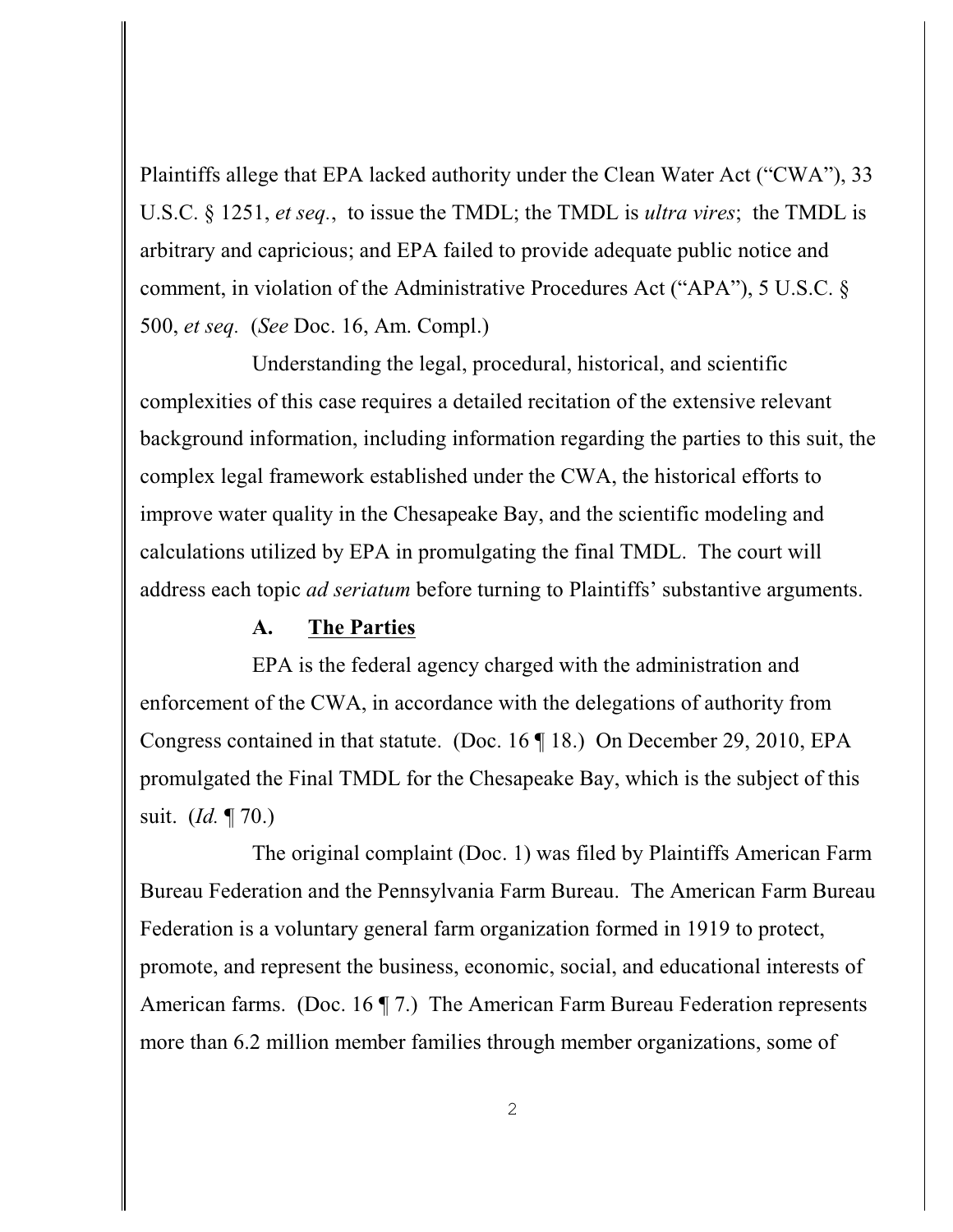which are located in the 64,000-square mile Chesapeake Bay watershed. (*Id. ¶*¶ 7, 8.) The Pennsylvania Farm Bureau is a general farm organization that has provided legislative support, information, and services to Pennsylvania's farmers and rural families since 1950. (*Id. ¶* 11.) Some of the Pennsylvania Farm Bureau members have farms located within the Chesapeake Bay watershed. (*Id*.)

On April 4, 2011, an amended complaint was filed, which also named as Plaintiffs The Fertilizer Institute, a group that represents the nation's fertilizer industry, as well as several non-profit trade associations, *to wit*: the National Pork Producers Council, the National Corn Growers Association, the National Chicken Council, the U.S. Poultry and Egg Association, and the National Turkey Federation. (*Id. ¶*¶ 12-17.)

On October 13, 2011, the court granted three motions to intervene. (Doc. 87.) In those motions, two different groups of intervenors and a separate municipal association, sought leave to intervene as Defendants in this action. The first group includes various environmental and public interest groups, *to wit*: the Chesapeake Bay Foundation, Inc.; Citizens for Pennsylvania's Future; Defenders of Wildlife; Jefferson County Public Service District; Midshore Riverkeeper Conservancy; and the National Wildlife Federation (collectively, the "CBF Group"). The second group includes several municipal clean water associations, *to wit*: the National Associations of Clean Water Agencies ("NACWA"); the Maryland Association of Municipal Wastewater Agencies, Inc. ("MAMWA"); and the Virginia Association of Municipal Wastewater Agencies, Inc. ("VAMWA") (collectively, the "Municipal Associations Group"). The final movant was the Pennsylvania Municipal Authorities Association ("PMAA"). The court granted the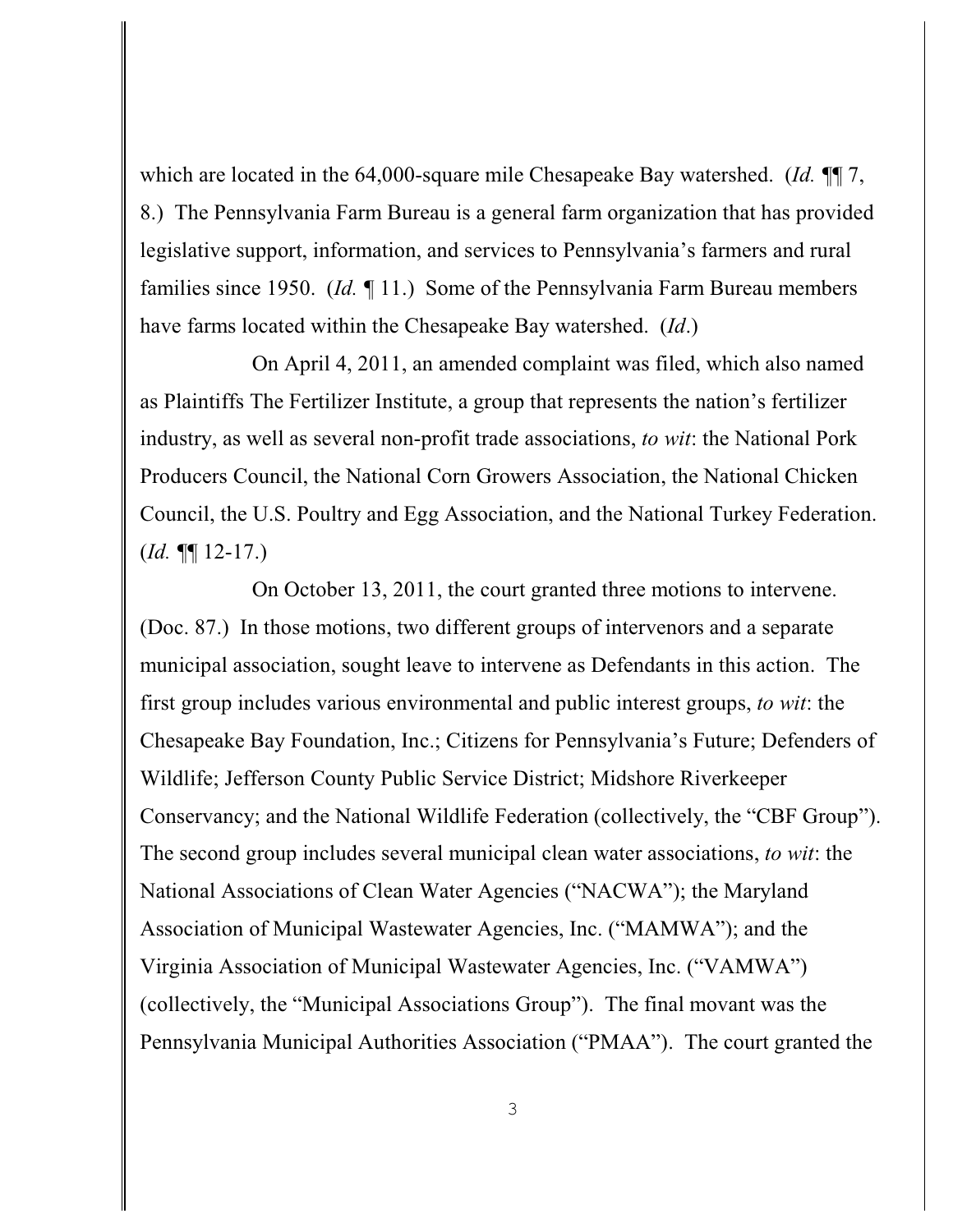motions, finding that the intervenors have a legally cognizable interest in this litigation that could be adversely affected by the outcome of this litigation. (*Id.*; *Am. Farm Bureau Fed'n v. EPA*, 278 F.R.D. 98 (M.D. Pa. 2011).)

### **B. Statutory Framework**

In addition to the alleged procedural shortcomings of the TMDL under the APA, this dispute, at its core, raises questions regarding the proper division of duties between the states and the federal government under the applicable CWA statutory framework. Thus, to properly understand the parties' respective arguments, it is necessary to provide the framework upon which these claims rest. This framework will provide context for later analysis of the legal issues surrounding the Bay TMDL.

The CWA is a comprehensive water quality statute designed "to restore and maintain the chemical, physical and biological integrity of the Nation's waters." 33 U.S.C. § 1251(a); *PUD No. 1 of Jefferson Cty. v. Wash. Dep't of Ecology*, 511 U.S. 700, 704 (1994). "A core element of the CWA is a two-step approach to improving water quality, which delegates certain responsibilities to EPA and others to the states in furtherance of the Act's stated purpose of promoting cooperation between federal and state governments." *Anacostia Riverkeeper, Inc. v. Jackson*, 798 F. Supp. 2d 210, 214 (D.D.C. 2011) (citing 33 U.S.C. § 1251(b)). Thus, water quality restoration and maintenance efforts, as envisioned by the CWA, demand cooperative federalism and require significant levels of communication and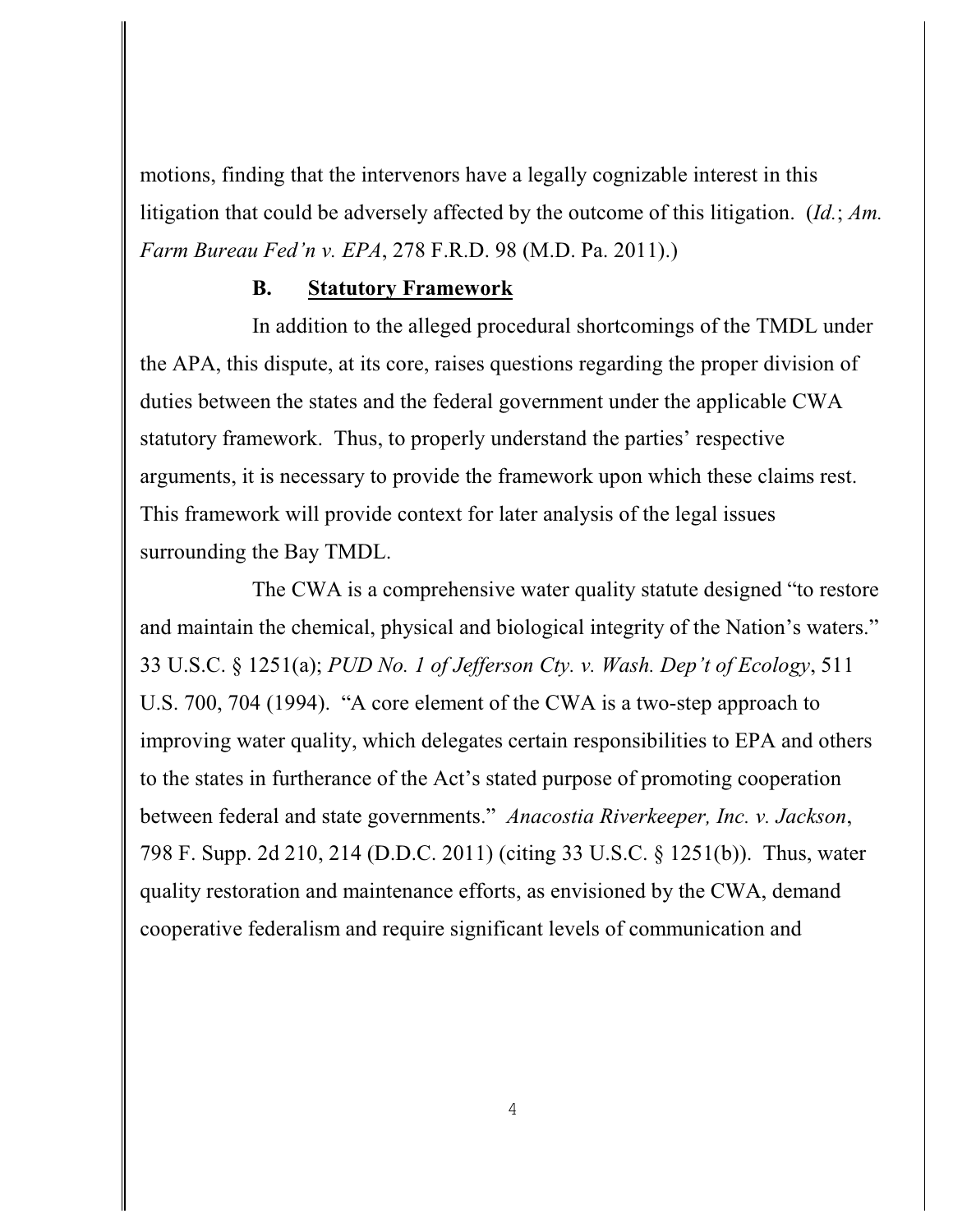coordination between EPA and the state environmental agencies in the six states<sup>1</sup> and the District of Columbia (collectively, "Bay Jurisdictions").<sup>2</sup>

Generally, efforts to improve water quality first focus on the establishment of technology-based limitations on individual discharges into navigable waters from point sources. 33 U.S.C. § 1311. Point sources are "any discernable, confined and discreet conveyance . . . from which pollutants are or may be discharged," such as any pipe, ditch, channel, or tunnel. 33 U.S.C. § 1362(14). These sources represent a logical starting point for monitoring and regulating water contamination because they are easily identifiable sources of contamination. *See Anacostia Riverkeeper*, 798 F. Supp. 2d at 214. Pursuant to Section 301 of the CWA, EPA is to develop effluent limitations based upon "the best available technology economically achievable" that cap the maximum allowable discharge at each individual point source. 33 U.S.C. § 1311(b)(1). The primary method used to implement these limitations is the National Pollution Discharge Elimination System ("NPDES"). *Id.* The NPDES is a permit program through which individual entities that discharge point source pollutants receive permits setting the maximum discharge levels of a particular contaminant. *See id*.; *see also Sierra Club v. Meiburg*, 296 F.3d 1021, 1024 (11th Cir. 2002) ("The statute gives EPA the authority to issue permits for point sources, and those permits are to establish technology-based effluent limitations that incorporate increasingly stringent levels

 $\frac{1}{2}$  The Bay states include Virginia, Maryland, Delaware, West Virginia, Pennsylvania, and New York.

<sup>&</sup>lt;sup>2</sup> For ease and the sake of clarity, "Bay Jurisdictions" and "Bay states" may be used interchangeably by the court, notwithstanding the inclusion of the District of Columbia.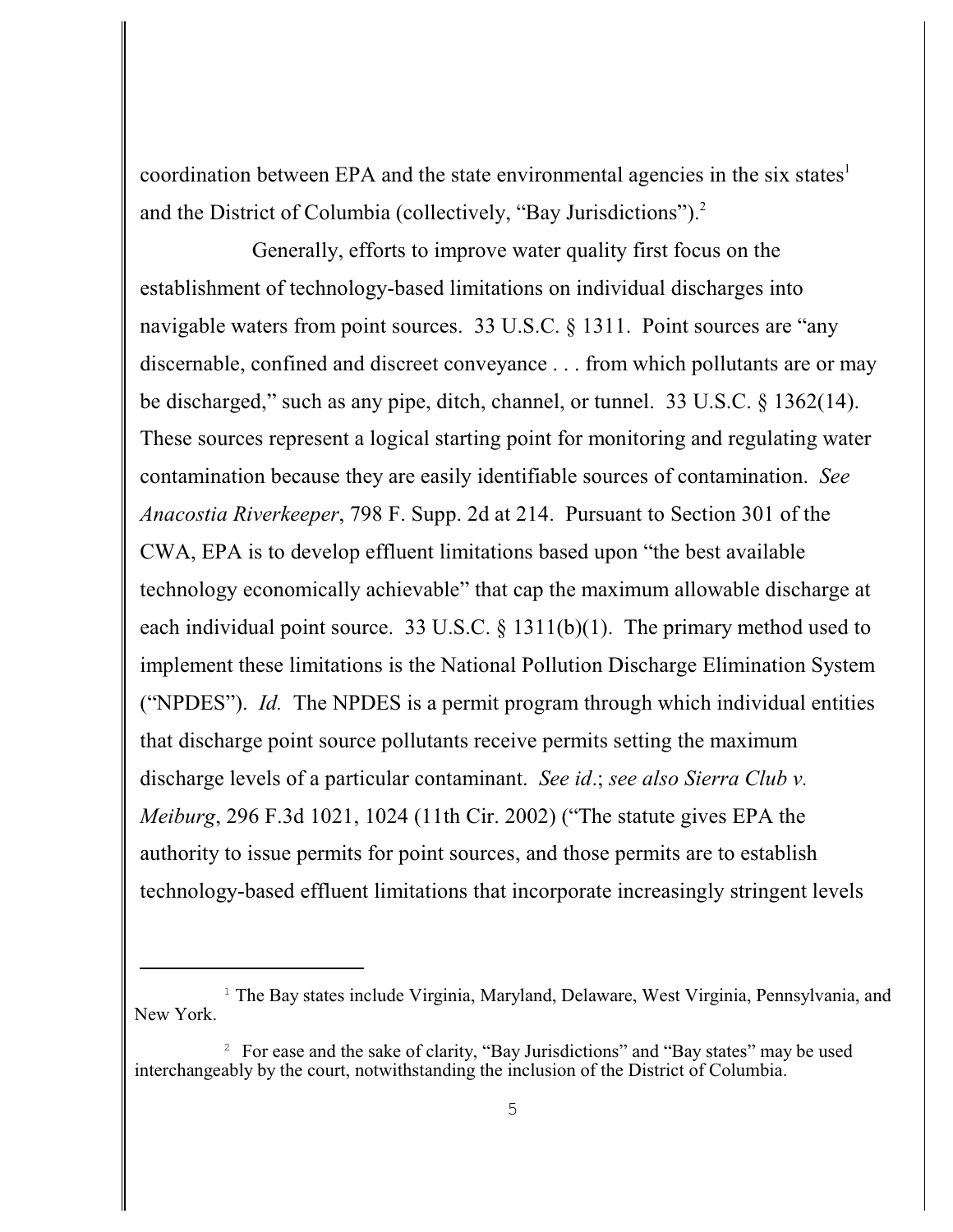of pollution control technology over time."); *Anacostia Riverkeeper*, 798 F. Supp. 2d at 214.

In addition to regulating point sources, non-point sources are also regulated under the CWA. The distinction between point and non-point sources of pollution is critical to understanding the primary issue in this case, as is evident from the analysis below. As stated, point sources of pollution emanate from a discrete conveyance. Non-point sources, meanwhile, are non-discrete sources such as sediment run-off from agriculture fields or from timber harvesting. *See Pronsolino v. Nastri,* 281 F.3d 1123, 1129 (9th Cir. 2002). Unlike point source pollution, EPA lacks the authority to control non-point source discharges through a permitting process. *Anacostia Riverkeeper*, 798 F. Supp. 2d at 214-15 (citing *Defenders of Wildlife v. EPA*, 415 F.3d 1121, 1124 (10th Cir. 2005)). Thus, in order to address water quality concerns from all sources of pollution, the CWA requires each state to develop water quality standards for interstate waters within its border. *See* 33 U.S.C. § 1313(c). These standards supplement the NPDES permitting process. As stated in *PUD No. 1*, "these state water quality standards provide 'a supplementary basis . . . so that numerous point sources, despite individual compliance with effluent limitations, may be further regulated to prevent water quality from falling below acceptable levels." 511 U.S. at 704 (quoting *EPA v. Cal. ex rel. State Water Res. Control Bd.*, 426 U.S. 200, 205 n.2 (1976)). Today, "nonpoint source pollution has become the dominant water quality problem in the United States, dwarfing all other sources of volume . . . ." *Pronsolino v. Marcus* ("*Pronsolino* I"), 91 F. Supp. 2d 1337, 1338 (N.D. Cal. 2000), *aff'd sub nom. Pronsolino v. Nastri* ("*Pronsolino* II"), 291 F.3d 1123 (9th Cir. 2002).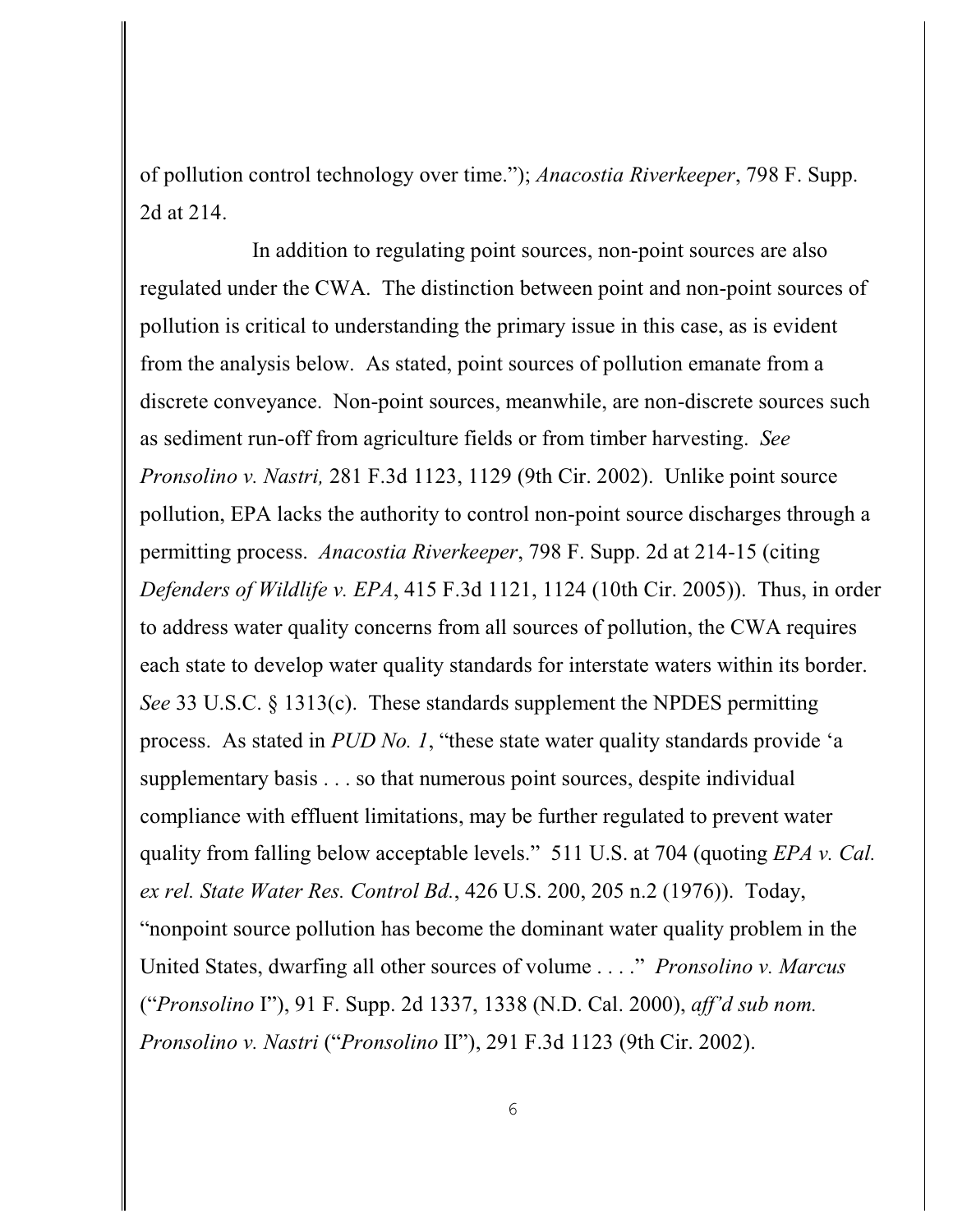Water quality standards are regulations comprised of: 1) a description of the designated use or uses of a water body; 2) the criteria necessary to protect the use or uses; and 3) a statement by the applicable state that the standard will maintain and protect the existing use and the water quality of the water body. 40 C.F.R. § 131.6. "Designated use" refers to "the use and value of water for public water supplies, protection and propagation of fish, shellfish and wildlife, recreation in and on the water, agricultural, industrial, and other purposes including navigation." 40 C.F.R. § 131.10(a). In other words, water quality standards define the water quality goals of a particular body of water by setting forth "the use or uses to be made of the water and by setting criteria necessary to protect its uses." 40 C.F.R. § 130.3. Unlike the NPDES, which focuses on mandatory effluent limitations, water quality standards focus on maintenance of the quality of the receiving water body.

The water quality criteria designed to protect the uses of the water body may be expressed as numeric criteria, articulating measurable quantities of pollutants, or as narrative statement, articulating acceptable levels of pollution in light of the designated use. 40 C.F.R. § 131.11. These state standards must be at least as protective of water quality as existing uses, 40 C.F.R. § 130.10, and are subject to EPA review, 33 U.S.C. § 1313(c).

After promulgating such standards, states are primarily responsible for monitoring progress, and identifying those waters for which the current pollution controls "are not stringent enough to implement any water quality standard applicable to such waters." 33 U.S.C.  $\S$  1313(d)(1)(A). This list, known as a state's "impaired waters list" or "303(d) list," identifies waters where the water quality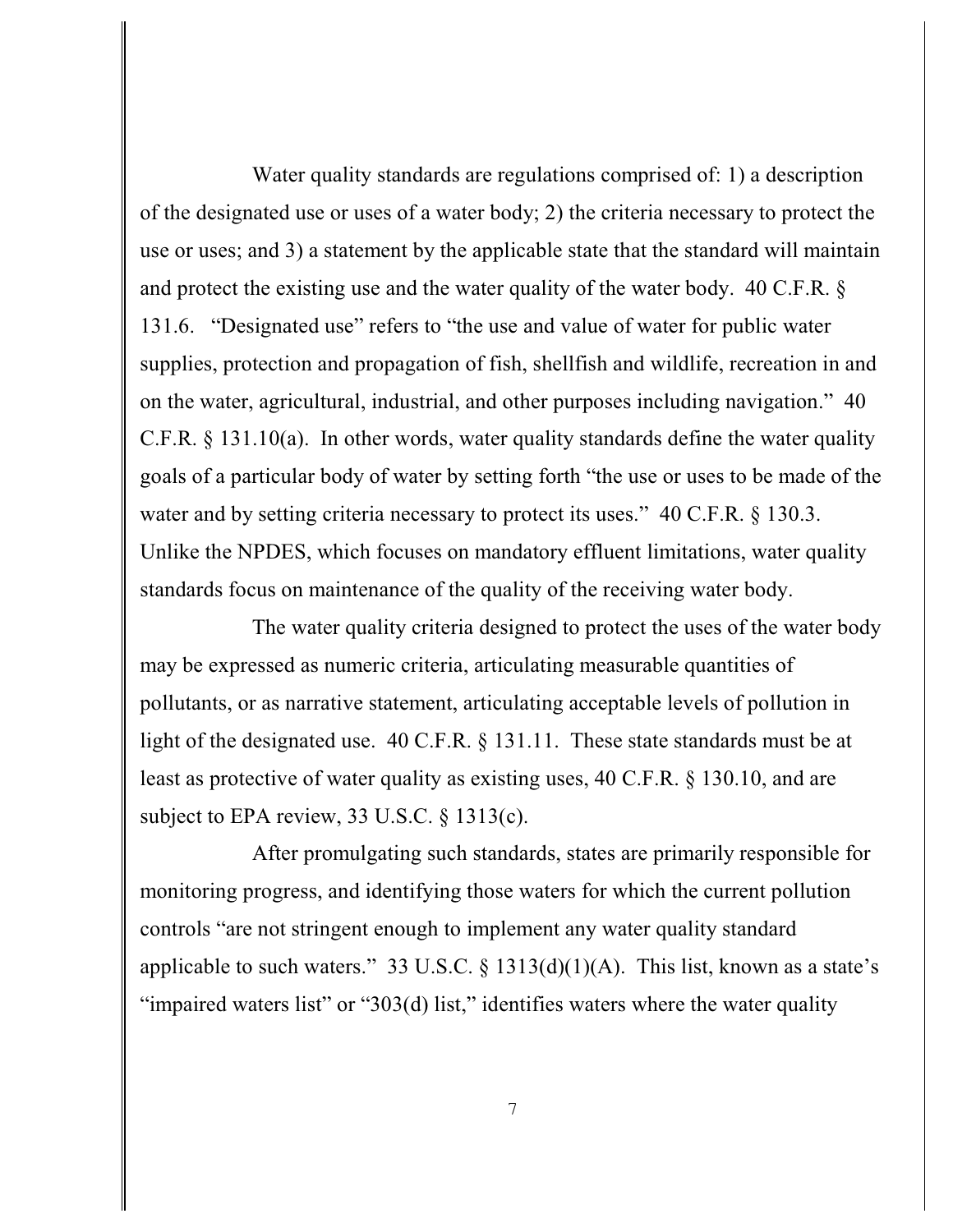goals have not been attained, deeming those areas "water quality limited segments," or "WQLS."

Finally, we arrive at the TMDL. The inclusion of a water body on a state's 303(d) list triggers the statutory requirement to establish a total maximum daily load, or TMDL, for that water body. 33 U.S.C.  $\S$  1313(d)(1)(c); 40 C.F.R.  $\S$ 130.7(c)(1). As set forth by EPA in its regulations, a TMDL defines the maximum amount of a pollutant that a body of water can receive from point sources, or waste load allocations ("WLAs"), and non-point sources, or load allocations ("LAs"). 40 C.F.R. § 130.2. Thus, a total TMDL is the "sum of the individual WLAs for point sources and LAs for any nonpoint sources and natural background." *Id.* § 130.2(I).

Before EPA establishes a TMDL, or approves a state-drafted TMDL, it determines whether the state has provided a "reasonable assurance" that non-point LAs will achieve water quality standards.<sup>3</sup> (Administrative Record ("AR") 0000063.) EPA purports to require reasonable assurances "to be sure that WLAs and LAs established in the TMDL are not based on overly generous assumptions regarding the amount of non-point source pollution reduction that will occur." (AR0000250.)

TMDLs are not self-implementing, but rather are informational tools utilized by EPA and the states to coordinate necessary responses to excessive pollution in order to meet applicable water quality standards. *See Anacostia Riverkeeper*, 798 F. Supp. 2d at 216 (citing *Pronsolino* II, 291 F.3d at 1129). TMDLs provide crucial information for federal, state, and local actors in furtherance

<sup>&</sup>lt;sup>3</sup> TMDLs involving only point sources do not require reasonable assurances because the NPDES regulatory and permitting program provide the necessary reasonable assurance that the WLAs will be achieved. (AR0000250.)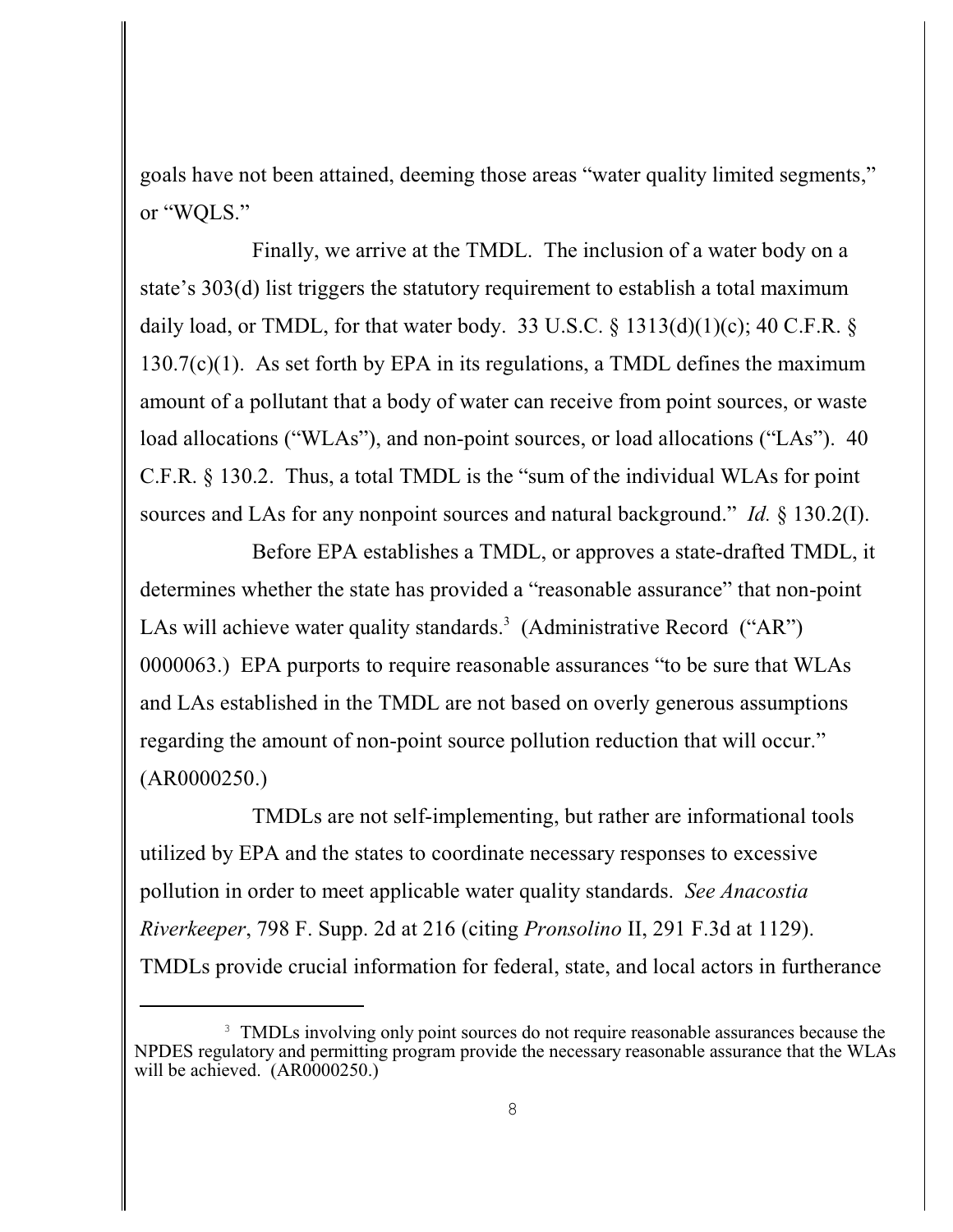of the cooperative efforts to improve water quality as envisioned by the CWA. *See id.* at 217. Implementation mechanisms are available under other provisions of the CWA, as well as the Clean Air Act, state laws, federal and state regulations, and local ordinances. (AR0000043.) States are required to submit their lists of WQLSs and TMDLs to EPA every two years for approval. 33 U.S.C. § 1313(d)(2); 40 C.F.R. § 130.7(d)(1) & (2). States are also required to establish a priority ranking for WQLSs based on "the severity of the pollution and the uses to be made of such waters." 33 U.S.C. § 1313(d)(1)(C). If EPA disapproves a state's impaired waters list, priority rankings, or TMDL, EPA must assume the duty to issue such a list or TMDL, which are then incorporated into the state's continuing planning process. 40 C.F.R. § 130.7(d)(2).

During the TMDL planning process, the seven Bay Jurisdictions were required to submit Watershed Implementation Plans ("WIPs"). The WIPs, developed pursuant to Section 117(g) of the CWA, 33 U.S.C. § 1267(g),<sup>4</sup> provide roadmaps for how the Bay Jurisdictions will achieve the preliminary target loads for nitrogen, phosphorus, and sediment allocations necessary to meet the applicable water quality standards. (AR0000255; AR0023289.) EPA expects that the WIPs will identify a schedule for accomplishing nutrient and sediment load reductions, and identify programs and actions to achieve these reductions, such as adopting new regulatory authorities, improving compliance with existing regulations, securing

 $4\;\;$  This section provides, in part: "The Administrator, in coordination with other members of the Chesapeake Executive Council, shall ensure that management plans are developed and implementation is begun by signatories to the Chesapeake Bay Agreement . . . ." 33 U.S.C. § 1267  $(g)(1)$ .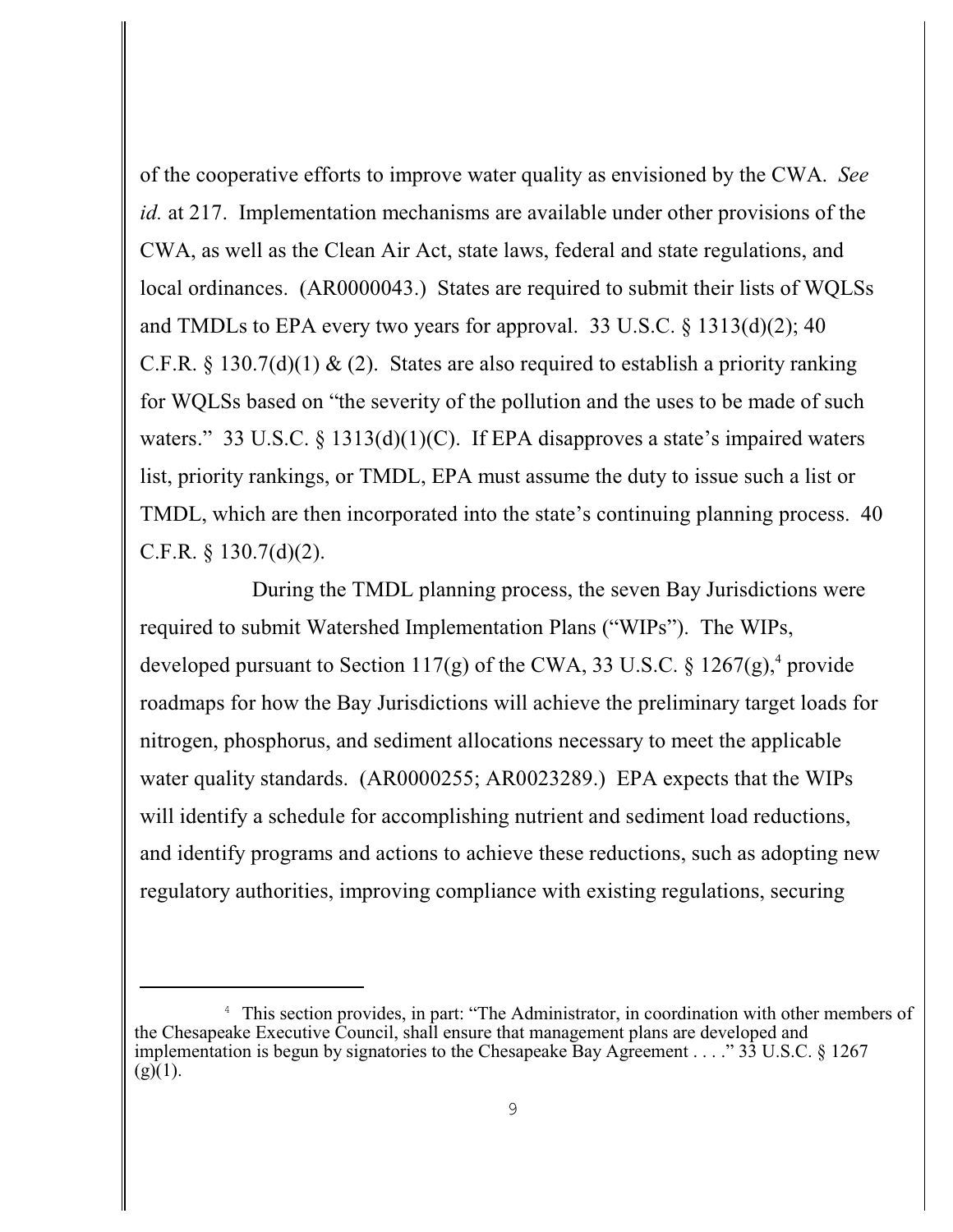additional resources for cost-share programs, and issuing NPDES permits with more stringent effluent limits. (*See* AR000265.)

At this juncture, it is helpful to provide an overview of past Chesapeake Bay preservation efforts before reviewing the actions taken specifically with regard to the final TMDL.

### **C. Chesapeake Bay Preservation Efforts**

The Chesapeake Bay TMDL is not a new or recent idea. Thus, it would be improper to view the Final TMDL in a vacuum as a single, isolated effort to restore water quality to the Chesapeake Bay. Rather, it is readily apparent from the record before this court that the Final TMDL is merely the latest effort in a long line of efforts dating back several decades to reach that end. In order to understand how and why this litigation came to be, and in order to determine whether EPA's actions were arbitrary and capricious, it is helpful to provide a history of past preservation and restoration efforts on the Bay.

To begin, it is essential to understand the physical characteristics of the Chesapeake Bay. The Chesapeake Bay is an estuary in the United States, and it has been described as one of the most biologically productive ecosystems in the world. (AR0004682.) The Bay is approximately 200 miles long and between four and 30 miles wide. (*Id*.) The water surface of the Bay encompasses more than 2,500 square miles, and the watershed, or drainage basin to the Bay, covers 64,000 square miles in Virginia, Maryland, Pennsylvania, New York, Delaware, West Virginia, and the District of Columbia. (*Id*.) Although huge in surface area, the Bay is relatively shallow, averaging 28 feet in depth. (*Id*.) There are 50 major tributaries to the Bay, the largest of which is the Susquehanna River. (*Id*.) Other major tributaries include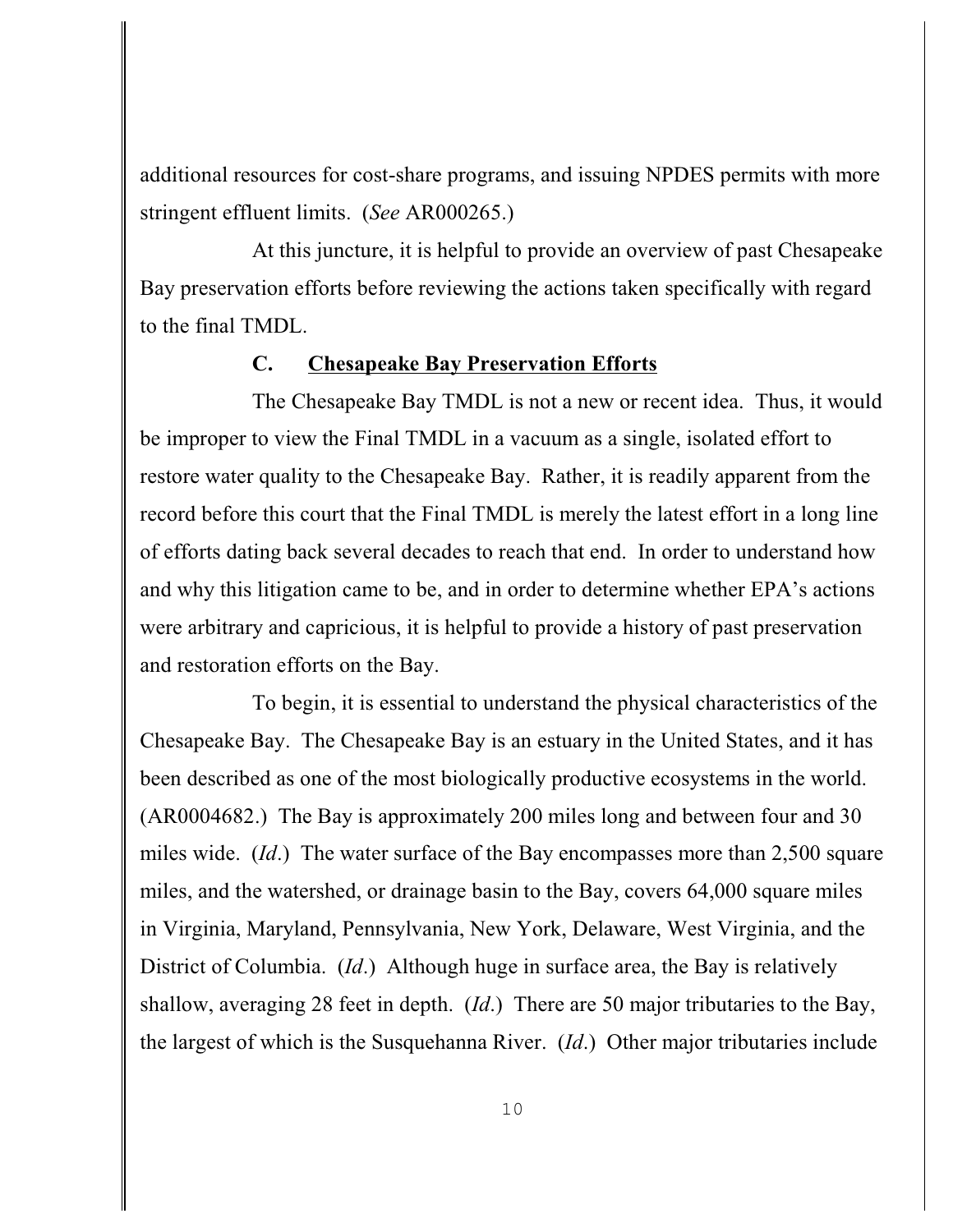the Potomac, Patuxent, Rappahannock, York, James, and Choptank Rivers, as well as the West Chesapeake Drainage Area. (*Id*.) As with all estuarine systems, the water of the Chesapeake Bay is an ever-changing mixture of salt and freshwater. (AR0004685.)

The Bay and its watershed add ecological, economic, recreational, historic, and cultural value to the region. The Bay's value has been estimated by economists to exceed \$1 trillion. (AR0006969.) More than 500 million pounds of seafood, including crabs, oysters, and rockfish, are harvested from Bay waters each year. (*Id*.; AR0021459.) The Bay supports a diverse ecosystem and is home to more than 3,600 species of plants, fish, and other animals, and is a key resting ground for migratory bird species along the Atlantic Flyway. (*Id*.; AR0005417.) In light of this, Congress has recognized that the Chesapeake Bay is a "national treasure and resource of worldwide significance." (AR0021458.)

Much of the Chesapeake Bay watershed has been dramatically changed and no longer resembles what Captain John Smith encountered some 400 years ago. (AR0005509.) Indeed, for over 300 years, the Bay region has supported a number of growing economic sectors, including forestry, agriculture, and industry. (AR004691.) Population growth over the past century has dramatically impacted land use in the Bay watershed. (AR0005417.) Between 1950 and 1980, for example, the amount of developed land in the Patuxent River Basin in southern Maryland has risen from approximately three percent to over 35 percent, a number that is no doubt higher today. (AR0004692.) The intensified agricultural and forestry activities and urban development have placed a significant strain on the Bay's ecological health. (AR0004694.) In 1982, a five-year study concluded that a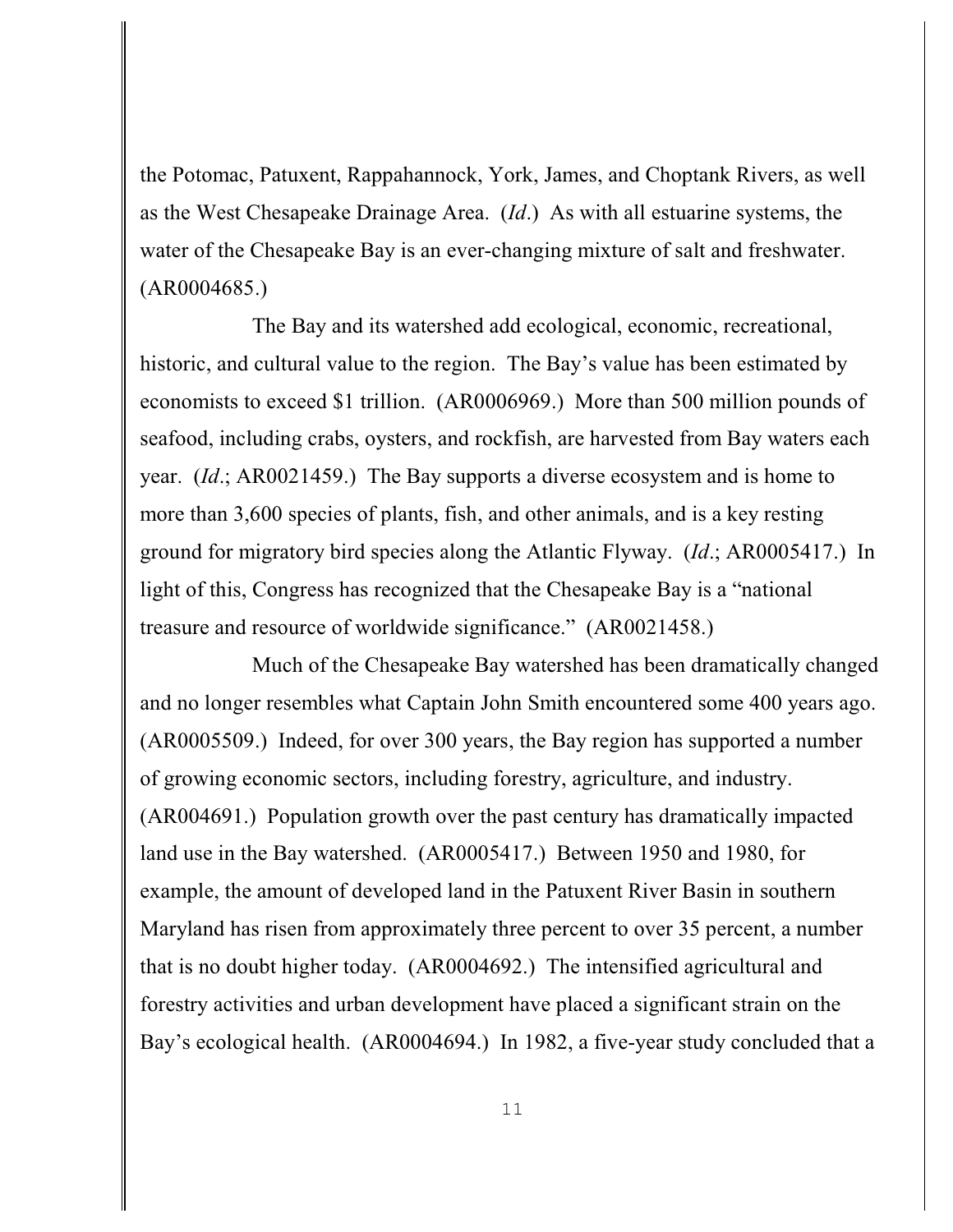rapid loss of aquatic life was due to excess nutrient runoff into the Bay, namely nitrogen and phosphorus. (AR0004725-AR0005374; AR0000050.) By 2009, more than half of the streams in the Chesapeake watershed were rated "poor" or "very poor" by the EPA. (AR0005511.) Non-point sources are the primary sources of pollutants to the Bay, with agriculture alone accounting for 44 percent of the nitrogen and phosphorus loads, and 65 percent of the sediment loads delivered to the Bay. (AR0000136.)

Efforts to improve the water quality of the Bay have been ongoing for more than 30 years. In 1983, the governors of Maryland, Virginia, and Pennsylvania, as well as the Mayor of the District of Columbia, the chairman of the Chesapeake Bay Commission, and the EPA Administrator signed the first Chesapeake Bay Agreement. (AR0000051.) This represented the first multi-state coordinated effort to restore water quality in the Bay. The signatories to the Agreement acknowledged the decline of the Bay and agreed "to assess and oversee the implementation of coordinated plans to improve and protect the water quality and living resources of the Chesapeake Bay estuarine systems." (AR0005488- AR0005489.)

The signatories to the 1983 Agreement entered into another agreement in 1987 with the intent of establishing a more comprehensive and coordinated approach to restoring water quality in the Bay. (AR0000051.) The 1987 Agreement set a key goal to "reduce and control point and nonpoint sources of pollution to attain the water quality condition necessary to support the living resources of the Bay." (AR0005483.) To accomplish this goal, the signatories set the first numeric goal for water quality enhancement: a 40 percent reduction in nitrogen and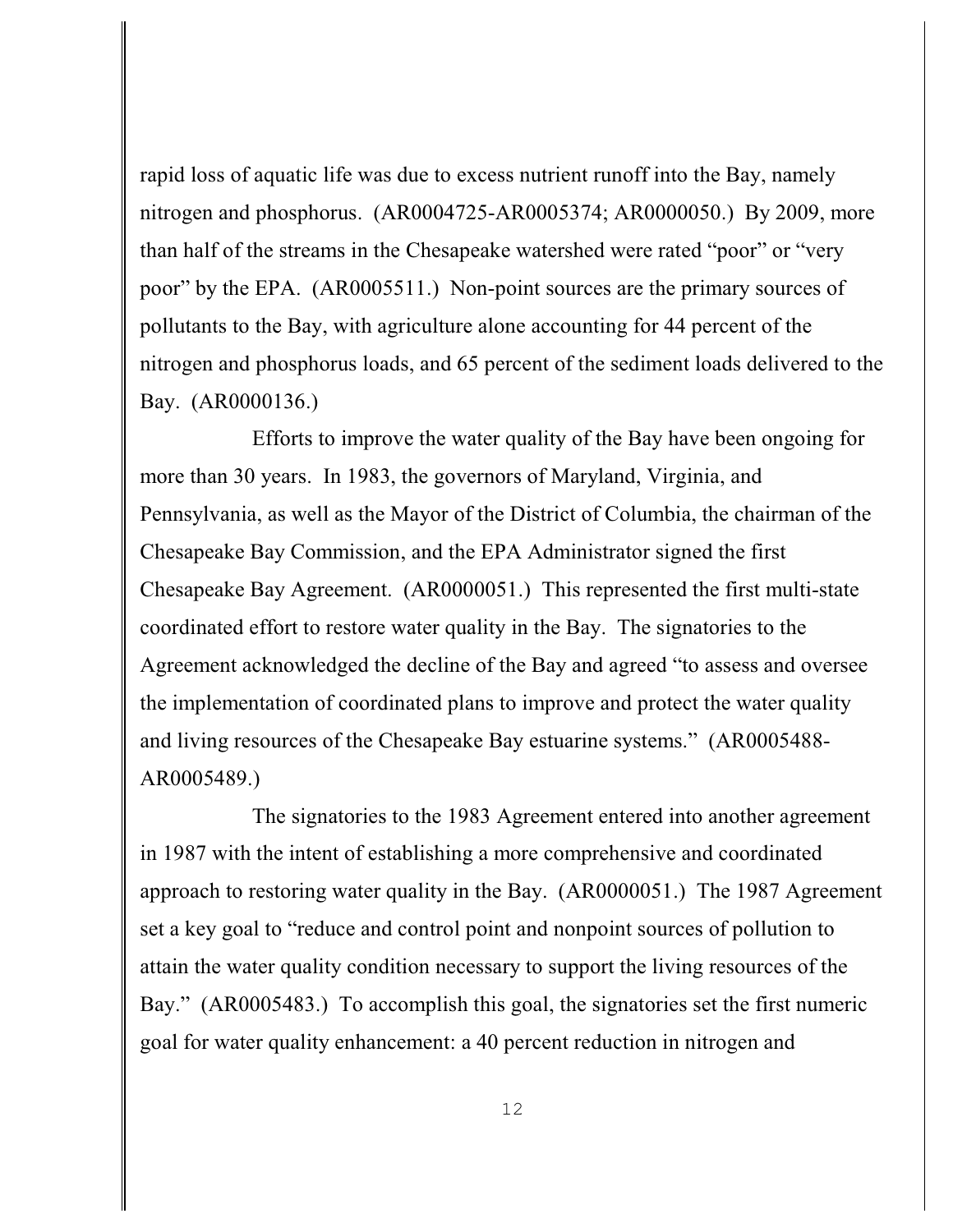phosphorus entering the Bay by 2000. (*Id*.) That same year, Congress amended Section 117 of the Clean Water Act to establish the Chesapeake Bay Program ("CBP"), directing the CBP to "coordinate state and federal efforts to improve Bay water quality, to evaluate sediment impacts on the Bay, and to determine the impact of natural and human-induced environmental changes on the living resources of the Bay." 33 U.S.C. § 1267.

In 1991, the CBP reevaluated the progress made toward achieving the 1987 Agreement's 40 percent nutrient reduction goal. (AR0000051.) The 1991 reevaluation contained an evaluation of progress made to that point in improving water quality, and it prescribed a detailed quantification of the original narrative goal. (*Id*.) As a result of this reevaluation, several amendments to the 1987 Bay Agreement were made in 1992. (AR0000052; AR0005478.) Based on the 1991 reevaluation, the 1992 amendments included an increased focused on the importance of the Bay's tributaries to the goal of water quality restoration. (*Id*.) The parties to the 1987 Bay Agreement agreed to develop and begin implementation of tributaryspecific strategies to meet nutrient reduction goals and improve water quality by August 1993. (AR0005479.)

In 1997, the CBP once again conducted an evaluation to determine what progress had been made toward the goal set in the 1987 Agreement of a 40 percent reduction by 2000 in nitrogen and phosphorus. (AR0000052.) The reevaluation indicated significant progress toward the nutrient reduction goals, finding that between 1985 and 1996, phosphorus loads delivered to the Bay declined by six million pounds annually, and nitrogen loads declined by 29 million pounds annually over that same period. (*Id.*) Nevertheless, the reevaluation recognized that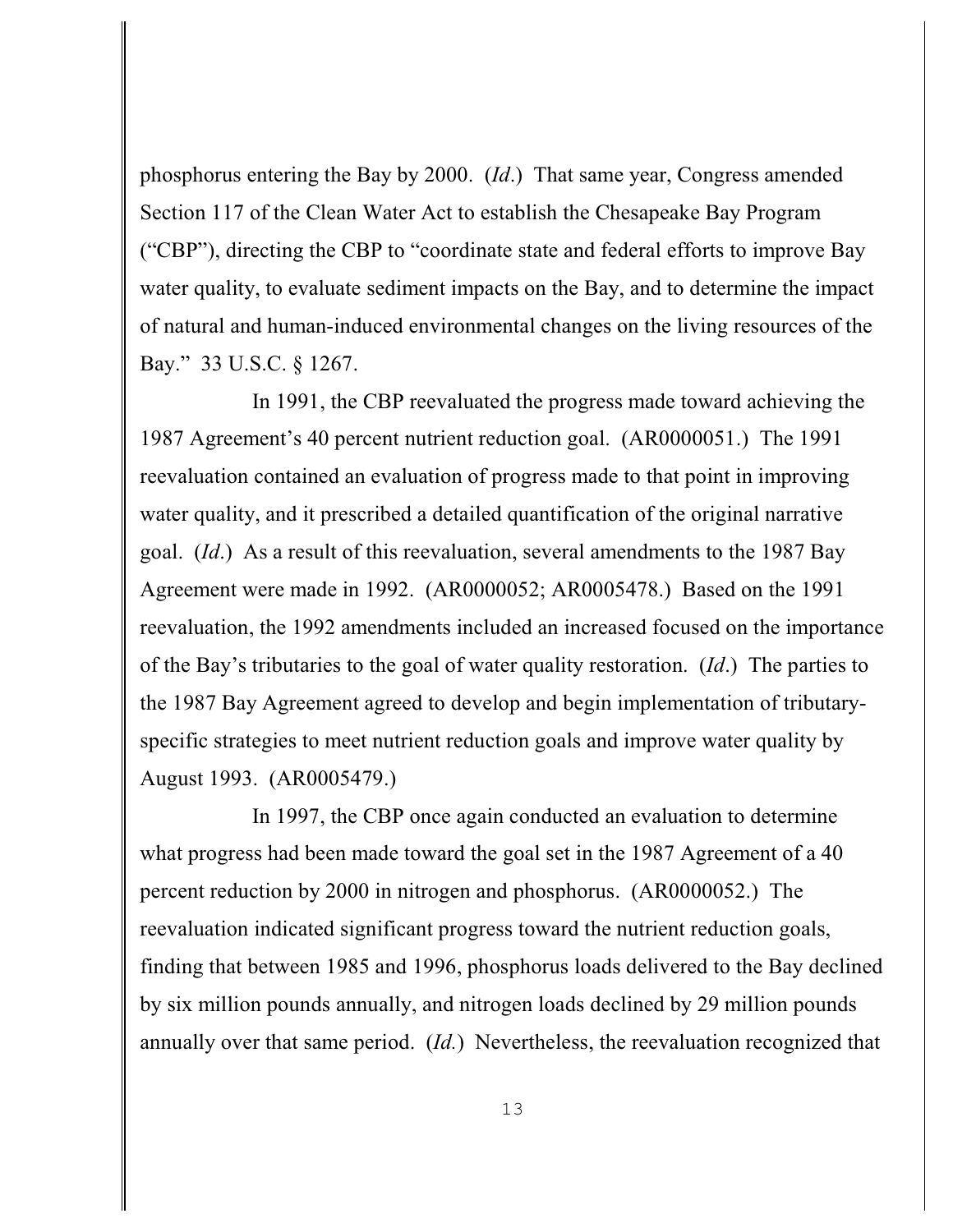there was no clear improvement in dissolved oxygen levels<sup>5</sup> ("DO"), and further concluded that it would be necessary to speed up implementation of nutrient reduction strategies if the goal of a 40 percent reduction by 2000 was to be met. (*Id.*)

In 1998, EPA added the mainstem and tidal tributary waters of the Chesapeake Bay to Virginia's Section 303(d) list of impaired waters, thus triggering the statutory requirement under 33 U.S.C. § 1313(d)(1)(c) for the establishment of a TMDL for those water bodies. (AR0000063.)

On June 28, 2000, the governors of Maryland, Virginia, and Pennsylvania, as well as the Mayor of the District of Columbia, the Administrator of the EPA, and the chairman of the Chesapeake Bay Commission signed the Chesapeake 2000 Agreement. (AR0000052; AR0005417-AR0005429.) The 2000 Agreement noted that water quality protection and restoration has increasingly focused on a "tributary approach" and, for the first time, emphasized the regulatory framework of the CWA (*see supra* Section I.B) along with the cooperative efforts by the members of the CBP as the means to address nutrient enrichment problems within the Bay and its tributaries. (AR0005421-AR0005422; AR0000052- AR0000053.) Specifically, the 2000 Agreement set the overall goal of correcting nutrient- and sediment-related problems in the Bay and its tidal tributaries sufficient to remove those waters from the list of impaired waters by 2010. (AR0000053; AR0005422.) To achieve this, the agreement set specific benchmarks and

<sup>&</sup>lt;sup>5</sup> The goal of nutrient (nitrogen and phosphorus) reduction is to increase dissolved oxygen levels in Bay waters. Excessive nutrients act as fertilizer and encourage the growth of undesirable weed plants and blue-green algae. When the resulting plant growth dies off, the ensuing decay causes dissolved oxygen levels in the water to plummet, leading to anoxic conditions. Moreover, algal blooms severely limit the growth of ecologically desirable submerged aquatic vegetation. (AR0004700- AR0004701.)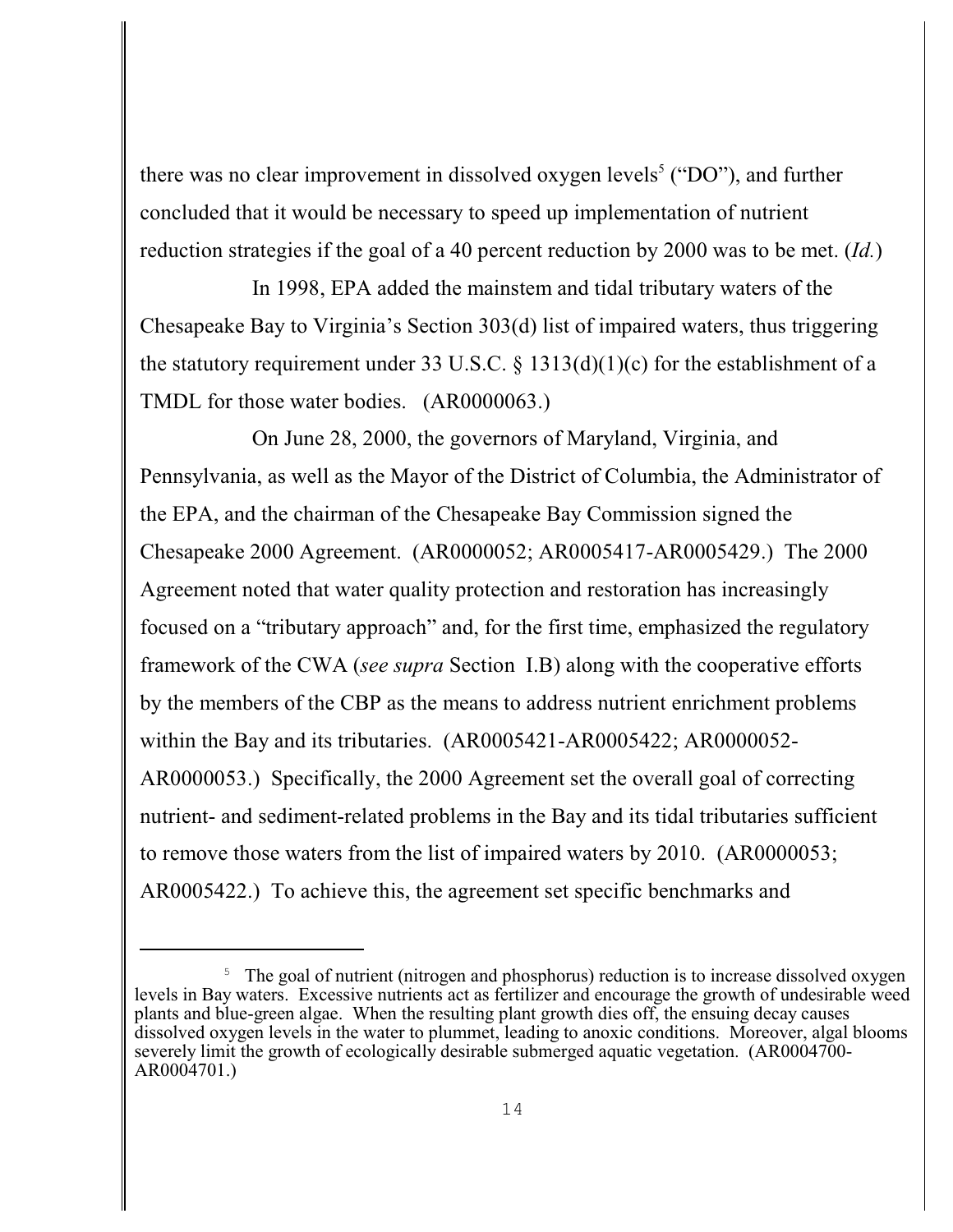established a cooperative framework between the Bay Jurisdictions (at that point including Maryland, Virginia, Pennsylvania, and the District of Columbia), whereby the Bay Jurisdictions would: (1) By 2001, define the water quality conditions necessary to protect living resources and then assess load reductions for nitrogen, phosphorus, and sediment for each major tributary; (2) By 2002, complete a public process to develop and begin implementation of revised tributary strategies to achieve and maintain the assigned loading goals; (3) By 2003, adopt new or revised water quality standards consistent with the defined water quality conditions. (AR0000053; AR0005422.) Once the Bay Jurisdictions adopted these revised standards, EPA would review the standards. Following EPA's review, the revised standards would be the basis for removing the Bay and its tributaries from the 303(d) list of impaired waters. (*Id.*)

Also in 2000, EPA, Maryland, New York, Pennsylvania, Virginia, and, for the first time, New York and Delaware, signed a Memorandum of Understanding ("MOU"). (AR0005415-AR0005416.) This multi-jurisdictional MOU once again recognized that, despite some progress, the Bay remained on the CWA's list of impaired waters and, at least insofar as this court is able to discern, mentions for the first time the establishment of a TMDL by May 2011, unless the Bay and its tributaries meet applicable water quality standards by 2010. (*Id.*) In 2002, West Virginia signed the MOU, and the parties collectively agreed to work cooperatively to achieve nutrient and sediment targets to cause the Bay and its tidal tributaries to be removed from the list of impaired waters. (AR0000053.) The MOU also called for an "inclusive, open and comprehensive public participation process" and for collaboration in the development of innovative methods to improve water quality.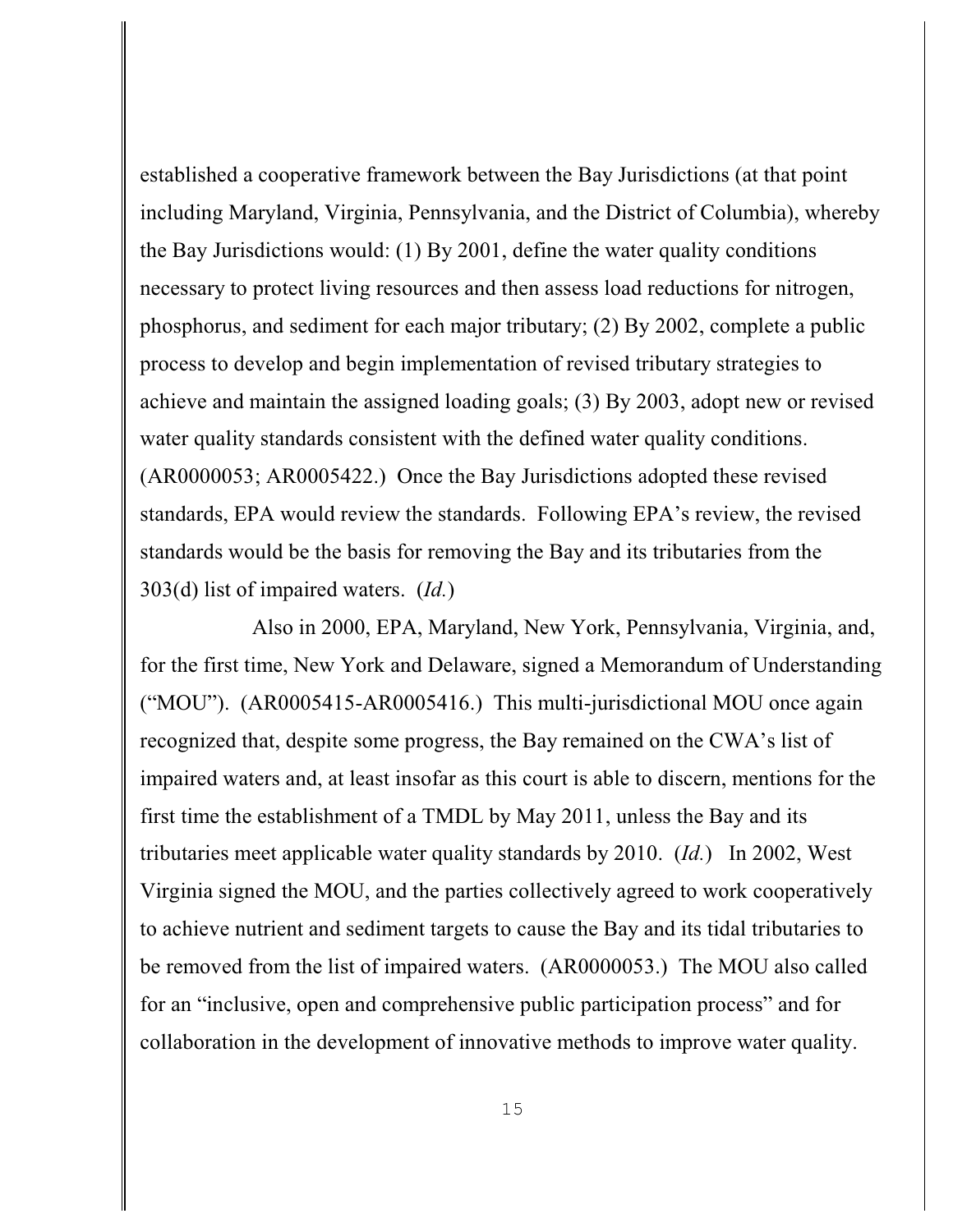(*Id.*) It is worth noting that, as with the 1983, 1987, and 2000 Bay Agreements, the signatories to the MOU included both the Bay states (Delaware, Maryland, New York, Pennsylvania, Virginia, West Virginia, District of Columbia) as well as the federal government (EPA).

In 2003, EPA and the seven Bay Jurisdictions, using the best scientific information available, established cap loads for nitrogen, phosphorus, and sediment entering the Bay. (AR0000053; AR0005397.) The goal was that the allocations would serve as the basis for each state's tributary strategy, which were scheduled to be completed in 2004. (*Id.*) Specifically, the states, the District of Columbia, and EPA agreed to cap annual nitrogen loads delivered into the Bay's tidal waters at 175 million pounds and annual phosphorus loads at 12.8 million pounds. (AR0000054; AR0005397). All parties concurred that attainment of these load reductions would eliminate the persistent anoxic conditions in the deep waters of the Bay. (AR0005398.)

As stated, in order to achieve the nitrogen, phosphorus, and sediment cap loads, the seven Bay Jurisdictions developed their own Chesapeake Bay tributary strategies. Each tributary strategy outlined river basin-specific implementation activities to reduce nitrogen, phosphorus, and sediment load from point and non-point sources with the goal of removing the Bay and its tidal tributaries from the 303(d) list of impaired waters. (AR0000054.) By way of example, in December 2004, the Pennsylvania Department of Environmental Protection issued Pennsylvania's Chesapeake Bay Tributary Strategy. (AR0024672- AR0024798.) In that document, Pennsylvania recognized that in order to meet the water quality goals set forth in the Chesapeake 2000 Agreement, reductions of 37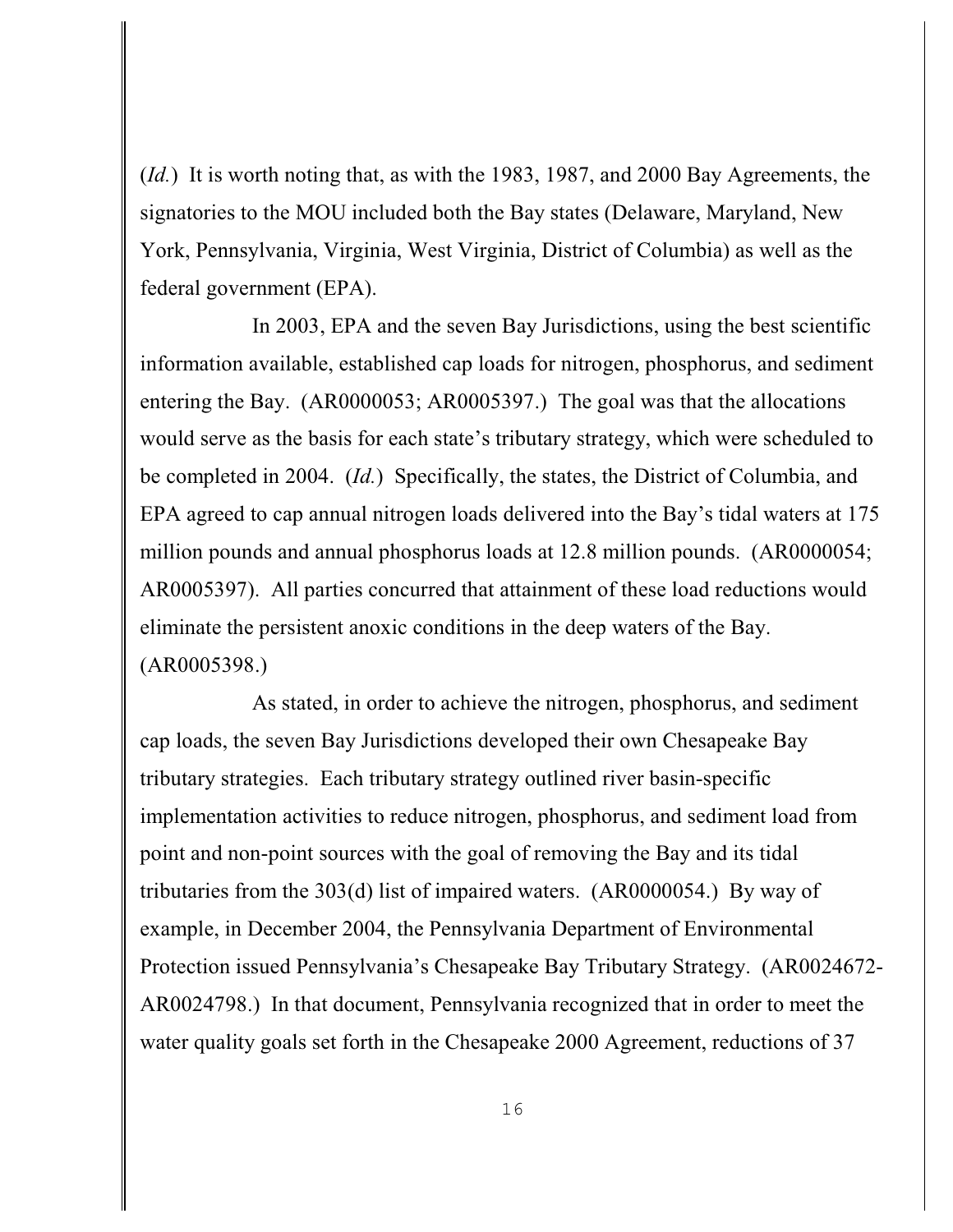million pounds of nitrogen per year, 1.1 million pounds of phosphorus per year, and 116,000 tons of sediment per year were necessary. (AR0024674.) In the 119-page document, numerous strategies and recommendations were proposed to show how those goals could be met. Such strategies included: (1) limiting wastewater and industrial discharges through the NPDES permitting process; (2) upgrading sewer and water infrastructure by using \$250 million in new grants and loans that had been secured; (3) enhancing stormwater management through the NPDES permitting process; (4) accelerating dam removals and building fish passageways; (5) enacting extensive new farm management regulations through the \$13 million Preserving Agriculture, Communities, and Rural Environments ("ACRE") initiative; (6) expanding the Conservation Reserve Enhancement Program ("CREP"); (7) increasing forested buffers and wetlands; (8) promoting manure-to-energy programs by increasing the number of methane biodigesters through programs such as the Pennsylvania Energy Harvest Grant Program, Alternative Energy Portfolio Standard, and the First Industries Farm Investment Fund; (9) establishing a market-based nutrient trading program; (10) securing conservation easements for riparian buffers; and (11) expanding the \$52 million Growing Greener II initiative. (AR0024675- AR0024675.) The Tributary Strategy contains a detailed analysis of these strategies and programs, their goals and expected effectiveness, and a cost table that estimates the total tributary strategy implementation cost to be  $$703,318,063<sup>6</sup>$  (AR0024798.)

The purpose of this summary is not to convey a detailed understanding of Pennsylvania's Tributary Strategy, which would be well beyond the scope of this memoranda, but rather to give the reader a sense of the types of issues and level of effort put forth by the states as members of the CBP. Similar plans were generated by Virginia (AR0024844-AR0024928), West Virginia (AR0024929- AR0024981), New York (AR0024581-AR0024671), Maryland (AR0024529-AR0024579), Delaware (AR0024419-AR0024439), and the District of Columbia (AR0024440-AR0024528).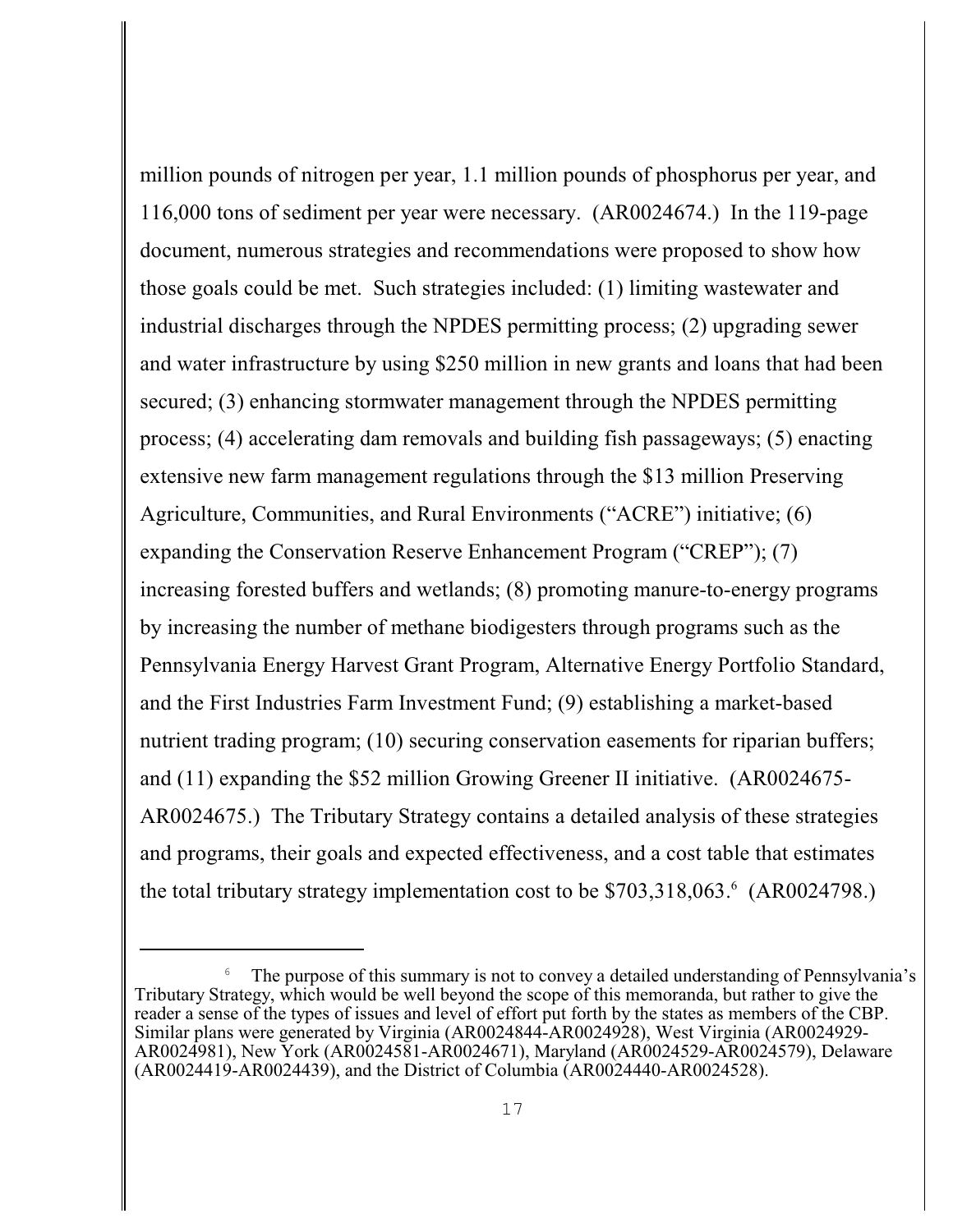In 2007, the seven Bay Jurisdictions reevaluated their nutrient and sediment cap loads. (AR0000055.) The 2007 reevaluation found that insufficient progress had been made toward improving water quality to a level that indicated the mainstem of the Chesapeake Bay and its tidal tributaries and embayments were no longer impaired by nitrogen, phosphorus, and sediment pollution. (*Id.*)

Coordination of the seven Bay Jurisdictions and EPA was accomplished mainly through the Principal Staff Committee ("PSC"). The PSC includes the cabinet secretaries of each Bay state's agricultural, environmental, and natural resources departments and the EPA Region III Administrator. (AR0000055; AR0000059-AR0000060.) A management board oversees six implementation teams, the most crucial of which for the purposes of the TMDL is the Water Quality Goal Implementation Team ("WQGIT"). (*Id.*)

At a meeting of the PSC on October 1, 2007, the seven Bay Jurisdictions and EPA reached consensus that EPA would establish a Bay TMDL with a target date of 2025 when all necessary pollution control measures would be in place. (AR0000056.) Specifically, it was agreed that "The Bay watershed TMDLs will be developed jointly between the six Bay watershed states, the District and EPA and then established by EPA . . . no later than May 1, 2011." (*Id.*; *see also Meeting Summary for the Chesapeake Bay Program Principals' Staff Committee*, October 1, 2007, available at

http://archive.chesapeakebay.net/pubs/calendar/PSC\_10-01-07\_Minutes\_1\_9029.pd f, *link provided at* AR0000426.)

# **D. Drafting the Bay TMDL**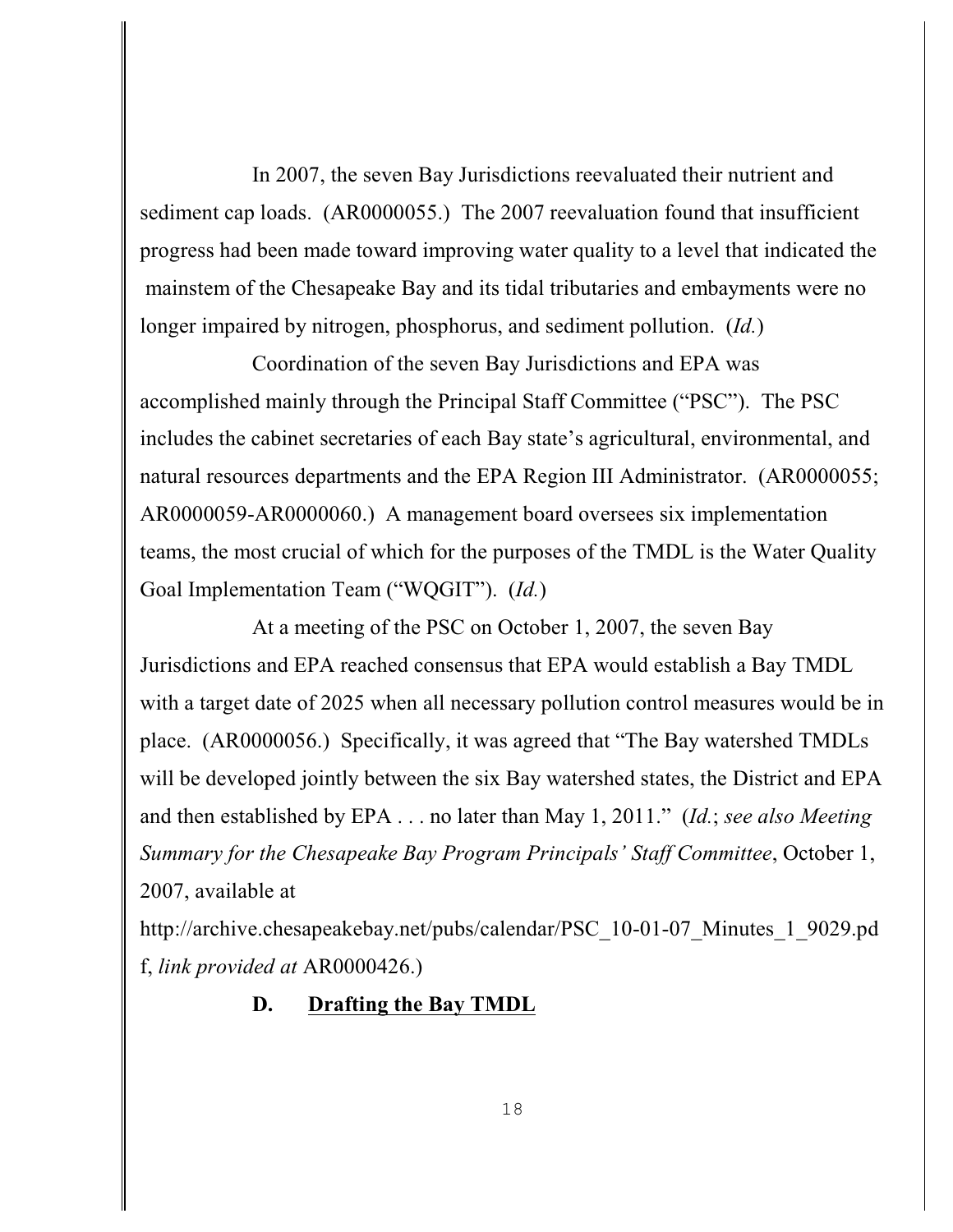To date, more than 47,000 TMDLs have been completed throughout the United States. (AR0000018; Doc. 110 at 14 of 52, n. 3.) The Chesapeake Bay TMDL, however, is the largest and most complex TMDL thus far. (*Id.*) Between 2005 and 2010, EPA and members of the CBP met numerous times to evaluate and agree on approaches to address multiple technical aspects related to developing the Bay TMDL. (AR0000198.) By this court's count, 730 CBP committee, team, and stakeholder meetings took place during that time frame. (*See* AR0000422- AR0000454.) Of those, 639 meetings took place after the October 1, 2007 decision to have EPA issue the TMDL. Numerous meetings were held with the public including national, regional, and local stakeholders to discuss issues regarding development of TMDL models and the use of data. (*Id.*; AR0000060-AR0000062.)

Throughout 2009 up to the summer of 2010, EPA and the Bay states developed target loads for nitrogen, phosphorus, and sediment for each state.. (AR0000244.) These targets were developed based on the recognition that an equitable approach to apportionment of allowable loading among the Bay Jurisdictions was necessary. (AR0000212.) To that end, on October 23, 2009, the partners<sup>7</sup> met and reached consensus on several principles to guide equitable allocation, including:

> • The allocated loads should protect the living resources of the Bay and its tidal tributaries and result in all segments of the Bay mainstem, tidal tributaries, and embayments meeting [water quality standards] for [dissolved oxygen], chlorophyll, and water clarity.

<sup>&</sup>lt;sup>7</sup> The TMDL refers to the seven Bay Jurisdictions and EPA collectively as "Partners" or "the Partnership." (AR0000055.)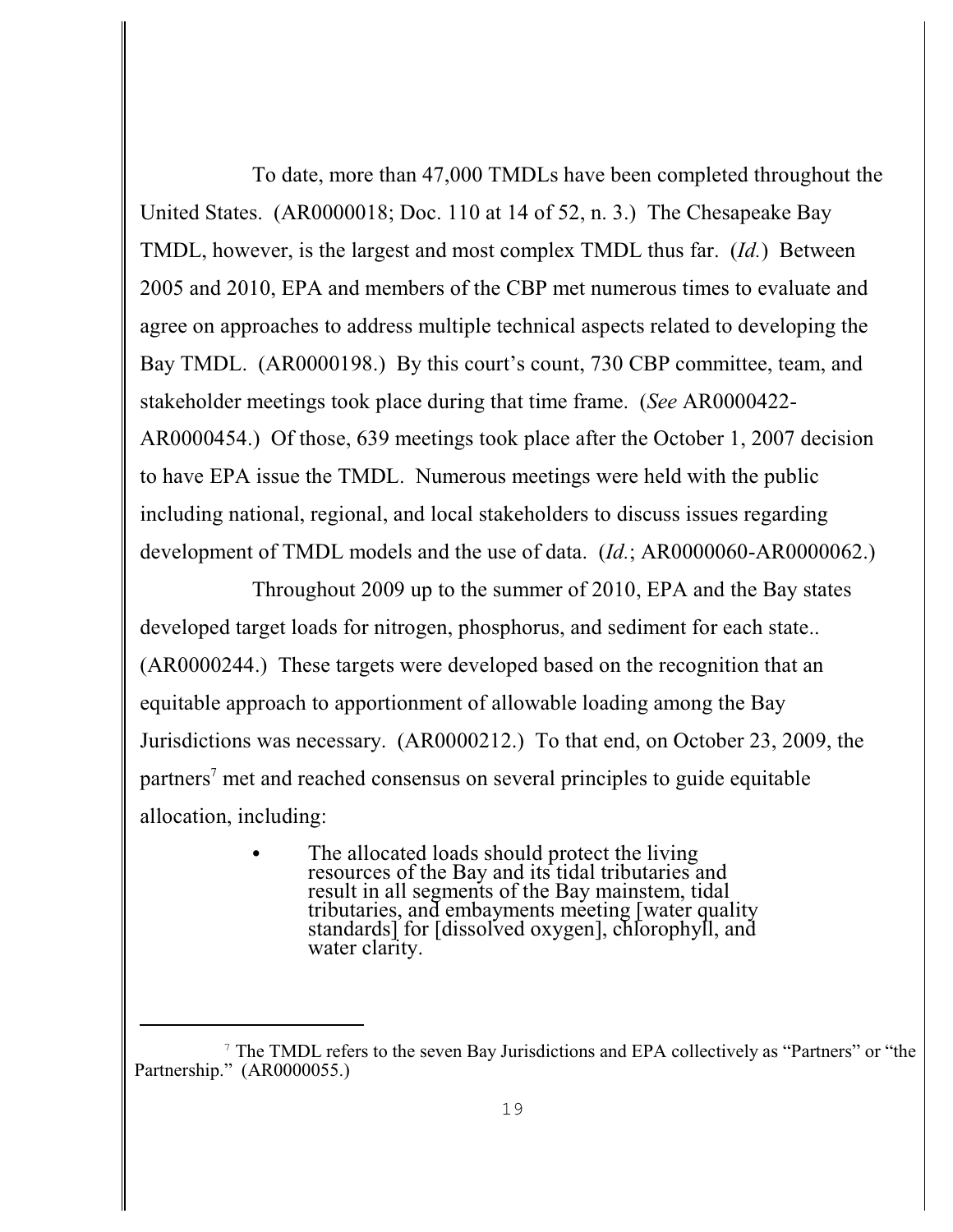- Major river basins that contribute the most to the Bay water quality problems must do the most to resolve those problems (on a pound-per-pound basis).
- All tracked and reported reductions in nitrogen and phosphorous loads are credited toward achieving final assigned loads.

(*Id*.)

Applying those principles, EPA developed draft nitrogen and phosphorus target loads. By way of a letter dated November 3, 2009, EPA proposed those targets to the Bay Jurisdictions. (AR0023289-AR0023293.) On July 1, 2010 and August 13, 2010, EPA issued refined target loads as to nitrogen, phosphorus, and sediment. (AR0000244; AR0012670-AR0012682.) The Bay Jurisdictions developed their Phase I WIPs using these revised allocations. (AR0000244.)

Meanwhile, in May 2009, President Obama issued Executive Order 13508, which required seven federal agencies, led by the Administrator of the EPA, and in consultation with the Bay Jurisdictions, to develop a strategy for addressing Bay pollution and preserving Bay natural resources. (AR0006953-AR0006960.) The executive order recognized that "at the current level and scope of pollution control within the Chesapeake Bay's watershed, restoration of the Chesapeake Bay is not expected for many years." (AR0006953.) In calling for the development of a Bay strategy, the President acknowledged that a "renewed commitment to controlling pollution from all sources" is required. (*Id.*) The President called for a "new era of shared federal leadership with respect to restoration of the Chesapeake Bay" and required that the seven federal agencies prepare and submit reports to that end. (AR0006954.) The President also called for extensive consultation with the seven Bay Jurisdictions. (AR0006956.)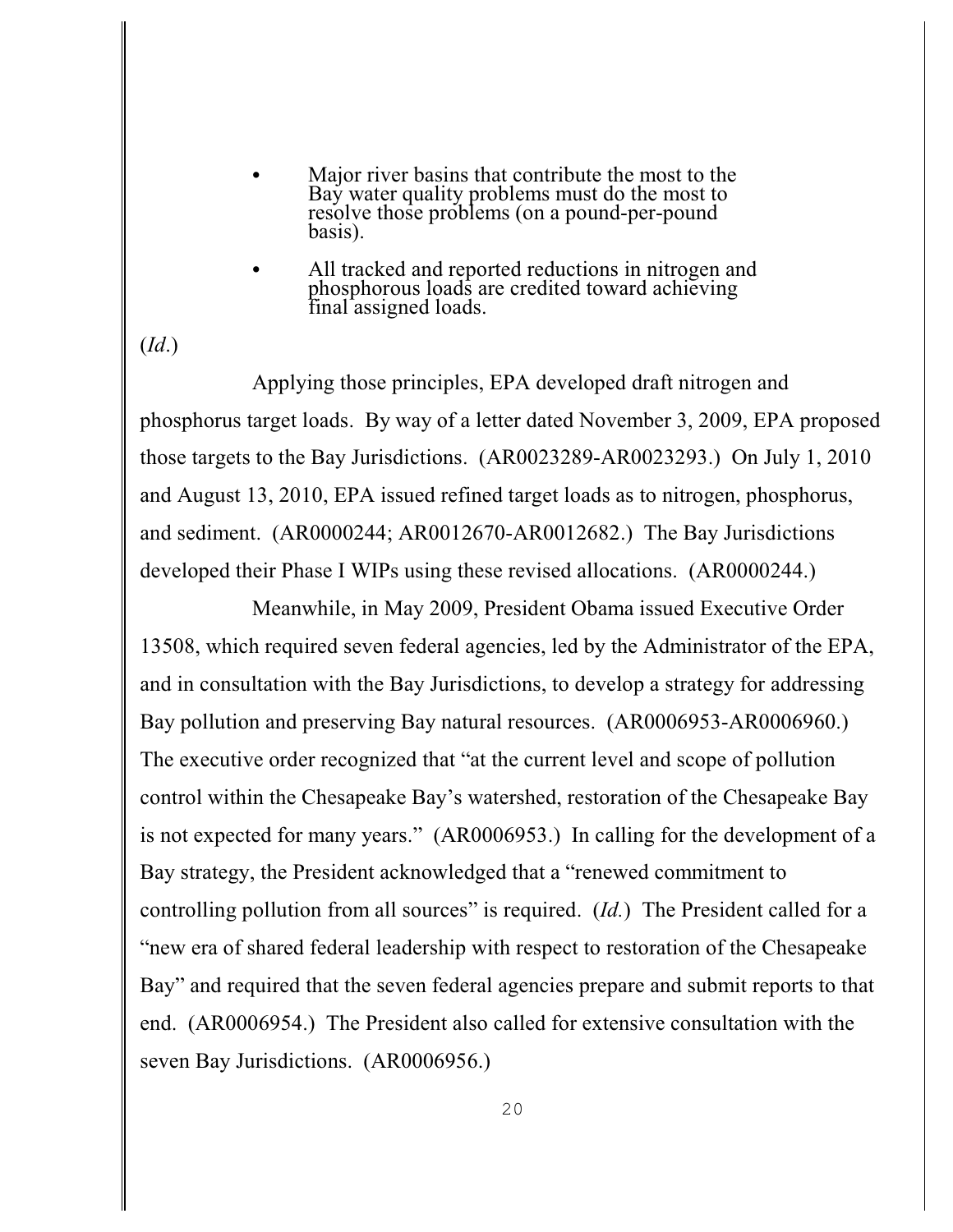Between 2008 and 2010, EPA provided several letters to the Bay states explaining its expectations regarding each state's proposed WIP. (*See, e.g.,* AR0000255-AR0000256; AR0023294-AR0023301; AR0023289-AR0023293.) In those letters, EPA acknowledged the complexities associated with drafting WIPs and outlined a three-step process in which the WIPs would be drafted: (1) Phase I WIPs were to be submitted to EPA by September 1, 2010; (2) Phase II WIPs by November 1, 2011; and (3) Phase III WIPs by 2017. (AR0000256.) EPA would use the Phase I WIPs to support the development of specific allocations in the draft Bay TMDL. (*Id.*) The Phase II and III WIPs will be submitted after the Final TMDL is established, and will refine the actions and controls implemented to achieve applicable water quality standards. (*Id.*)

EPA conducted a "reasonable assurances" evaluation on the states' draft Phase I WIPs to see if they met expectations, in terms of (1) meeting the state's numeric target loads, and (2) providing reasonable assurance that the state's proposed source and sector allocations would be met. (AR0000257; AR0024034- AR0024054.) EPA found that many of the draft Phase I WIPs did not meet their target goal and therefore adjusted the allocations accordingly. (AR0000020.) These adjustments are referred to as "backstop" allocations. EPA then used the states' draft Phase I WIPs in conjunction with its own backstop allocations, to issue a draft TMDL. (*Id.*; AR0023773.) That TMDL was published for a 45-day public comment period from September 24 to November 8, 2010. (AR0000016.) During that time, EPA held 18 public meetings in all six states and the District of Columbia. (AR0000020.) EPA also held 15 webinars in 2010 to keep the public up to date (AR0000340) and received over 14,000 public comments from individuals as well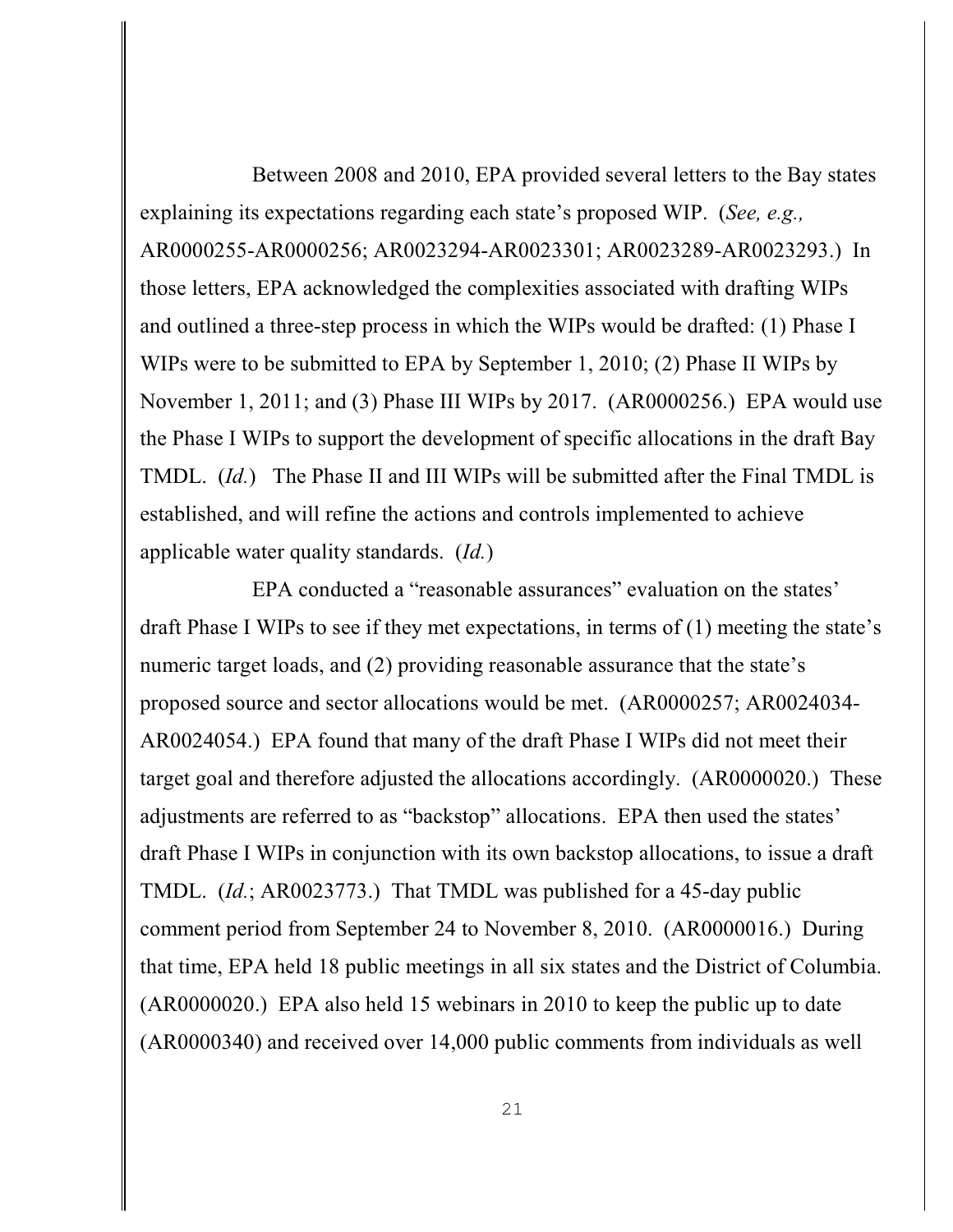as agricultural, municipal, and environmental groups. (AR0000341.) EPA reviewed and responded to each comment, and, where appropriate, incorporated responses to those comments in developing the Final TMDL. (*Id*.; AR0000016.)

EPA continued working with the Bay Jurisdictions on strengthening the WIPs (AR0000025) and, upon receipt of the final Phase I WIPs, found those plans to be considerably improved compared to the draft WIPs. (AR0000263, AR0000266.) As a result, EPA was able to significantly reduce the number of backstop allocations used in the Final TMDL. In the Final TMDL, backstop measures were provided only in the three following instances: (1) making New York's WLA for wastewater sources more stringent (AR0000285-AR0000286); (2) shifting 50 percent of Pennsylvania's urban stormwater load that is not currently subject to NPDES permits from the LA category to the WLA category (AR0000287); and (3) shifting 75 percent of the pollutant loads that West Virginia allocated to animal feeding operations that are not subject to NPDES permitting from the LA category to the WLA category and signaling that EPA is prepared to designate any animal feeding operations as a source requiring a NPDES permit (AR0000292). The remainder of the Final TMDL was based on the Bay states' final Phase I WIPs, which EPA determined had satisfied the reasonable assurances analysis. On December 29, 2010, the Final Bay TMDL was issued. (AR0000015- AR0003790.) That TMDL set forth allocations of 185.9 million pounds per year (mpy) of nitrogen (representing a 25 percent reduction from current levels), 12.5 mpy of phosphorus (representing a 24 percent reduction), and 6.45 billion pounds per year of sediment (representing a 20 percent reduction) among the Bay Jurisdictions. (AR0000016.) The TMDL requires that all pollution control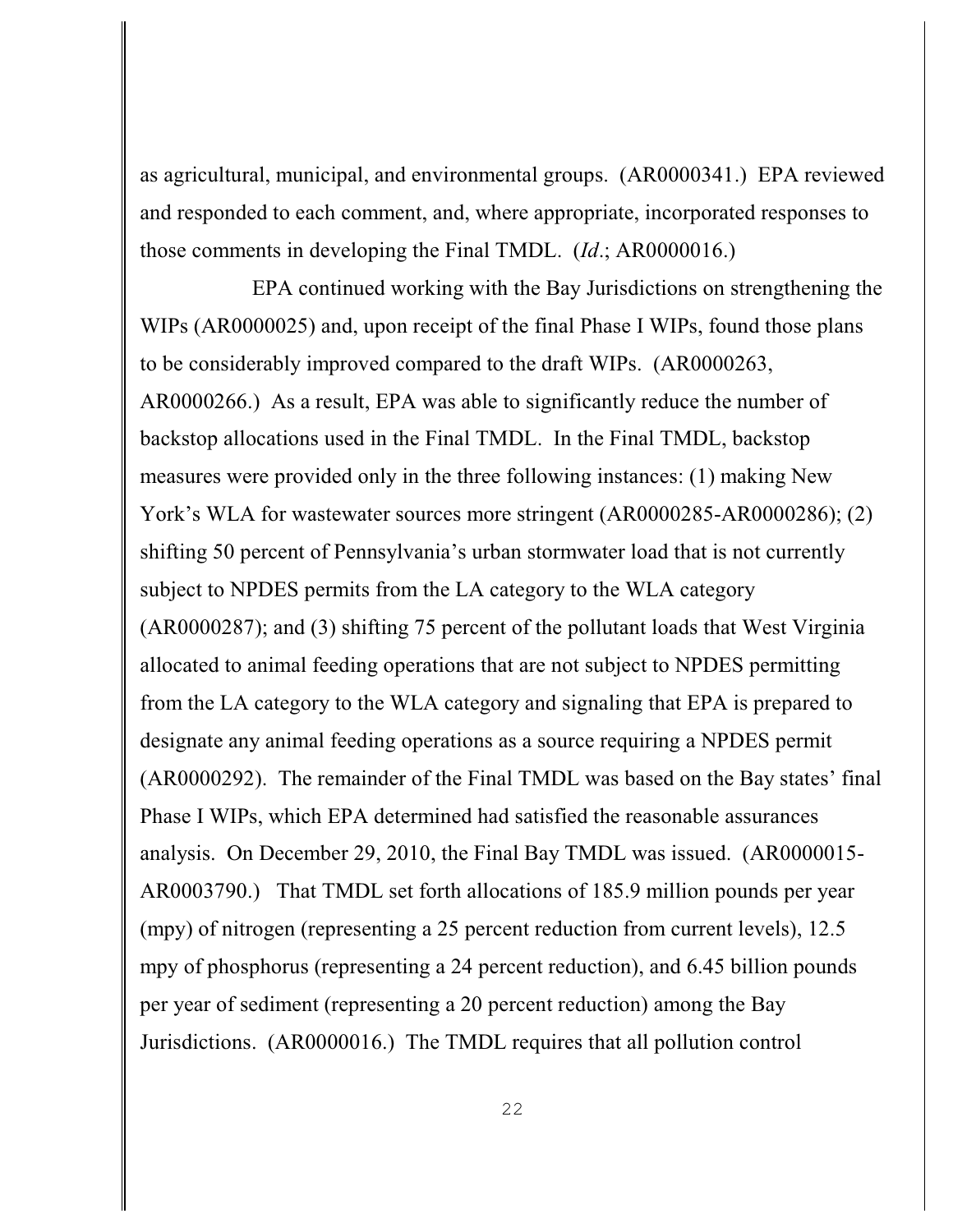measures be fully implemented by 2025, with at least 60 percent of the actions taken by 2017. (*Id.*; AR0000021.)

### **E. Consent Decrees, Settlement Agreements, and Memoranda of Understanding**

The Chesapeake Bay TMDL has also been the subject of considerable litigation over the years. This was not always the case, however, as state and federal governments largely ignored their obligations under CWA Section 303(d) in the years after its passage. Indeed, given the complexities, costs, scientific uncertainties associated with identifying impaired waters and determining TMDLs for those water bodies, and perceived difficulties in implementing TMDLs, states were initially reluctant to undertake such efforts. Likewise, EPA largely ignored CWA Section 303(d) until environmental groups began bringing citizen's suits against EPA for inadequately implementing TMDLs as envisioned by the CWA. *See, e.g., Scott v. City of Hammond*, 741 F.2d 992 (7th Cir. 1984); *Alaska Ctr. for the Env't v. Browner*, 20 F.2d 981 (9th Cir. 1994); *Idaho Sportsmen's Coal. v. Browner*, 951 F. Supp. 962 (W.D. Wash. 1996). More relevant to the case *sub judice* are several consent decrees, MOU's, and settlement agreements involving the establishment of a TMDL for Chesapeake Bay and its tributaries. For example, in 1996, the American Littoral Society and Sierra Club filed suit against EPA due to EPA's failure to, *inter alia*, establish TMDLs for all WQLSs in Delaware, in violation of the APA and CWA. (AR0012640; *Am. Littoral Soc'y v. EPA*, Docket No. 96-cv-591 (D. Del. 1997).) The consent decree, which was reviewed and approved by the court and effectively resolved the lawsuit, called for EPA to "establish TMDLs for the balance of all pollutants for all WQLSs for which Delaware has not established TMDLs by December 15 of the year following the State's deadline, except that EPA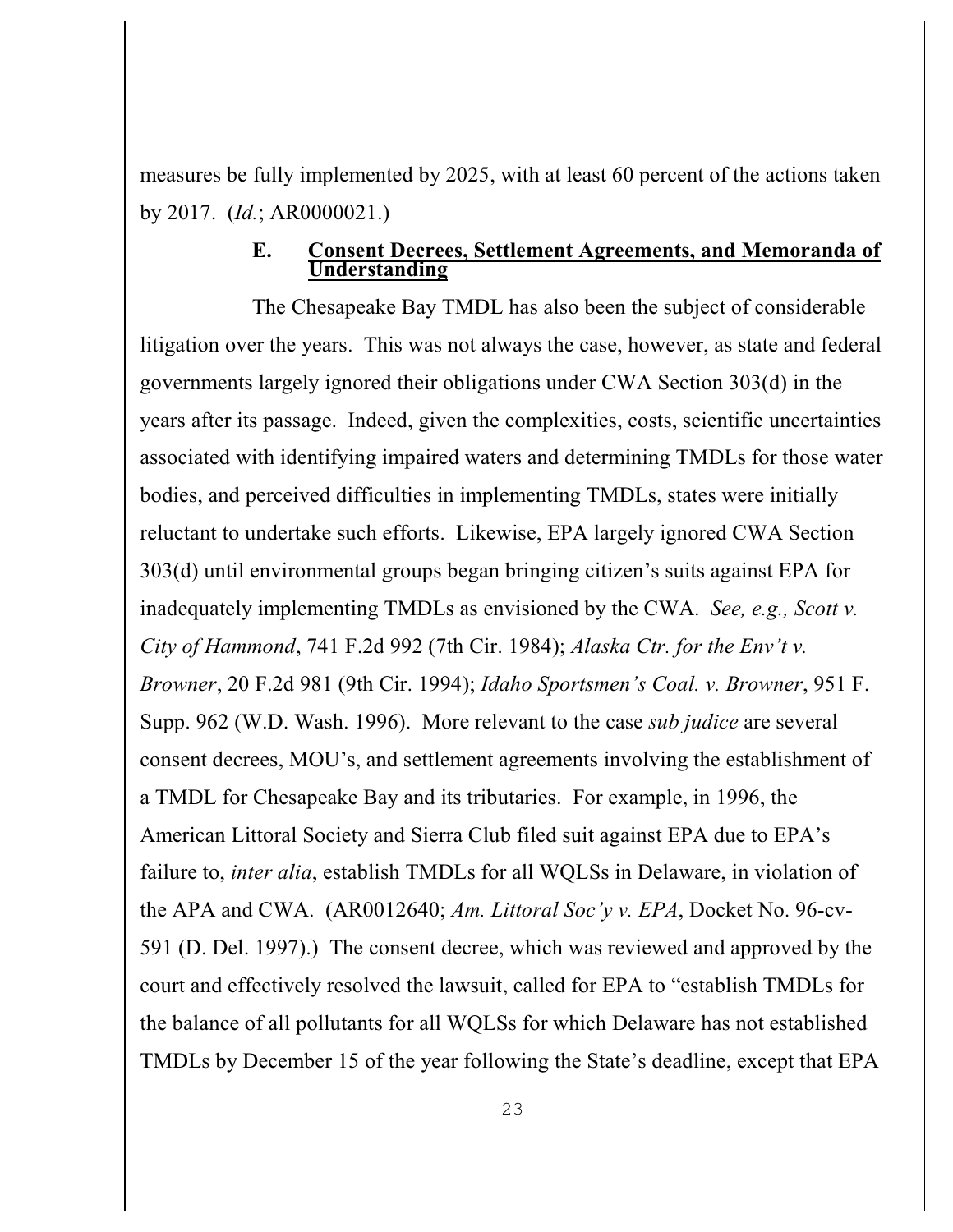shall establish all such TMDLs by December 15, 2006." (AR0012647.) In other words, the consent decree required EPA to establish TMDLs if Delaware failed to do so within the 10-year TMDL development schedule, which was attached to the decree. (AR0000066; AR0012668.)

EPA entered into a similar consent decree in *Kingman Park Civic Assoc. v. EPA*, Docket No. 1:98-CV-00758 (D.D.C. June 13, 2000). In that case, Plaintiffs Kingman Park Civic Association, Friends of the Earth, and the Anacostia Watershed Society sued EPA alleging that EPA failed to establish TMDLs for all the District of Columbia's WQLSs, which constituted a violation of CWA Section 303(d). The court-approved consent decree required EPA to, *inter alia*, establish TMDLs for the District's portions of the tidal Potomac and Anacostia rivers, if not first established by the District by a certain date. (AR0000066; AR0012502- AR0012526.) These rivers are tidal tributaries to the Chesapeake Bay and share common impairing pollutants (nitrogen and phosphorus). Thus, establishment of TMDLs on these rivers is directly related to the establishment of the Bay TMDL. (AR0000066.)

In 1999, EPA entered into another consent decree in *American Canoe Assoc. v. EPA*, Docket No. 98-cv-979 (E.D. Va. June 11, 1999). In that case, Plaintiffs, American Canoe Association, Inc., and the American Littoral Society, sued EPA as a result of EPA's failure to establish a TMDL for all waters on Virginia's Section 303(d) list. Specifically, Virginia was required to submit its Section 303(d) list and its TMDL by June 26, 1979. *See Am. Canoe Assoc. v. EPA*, 30 F. Supp. 908, 913 (E.D. Va. 1998). Virginia had failed to do so, and by the time the case was filed nearly 20 years later, had still failed to submit a TMDL. In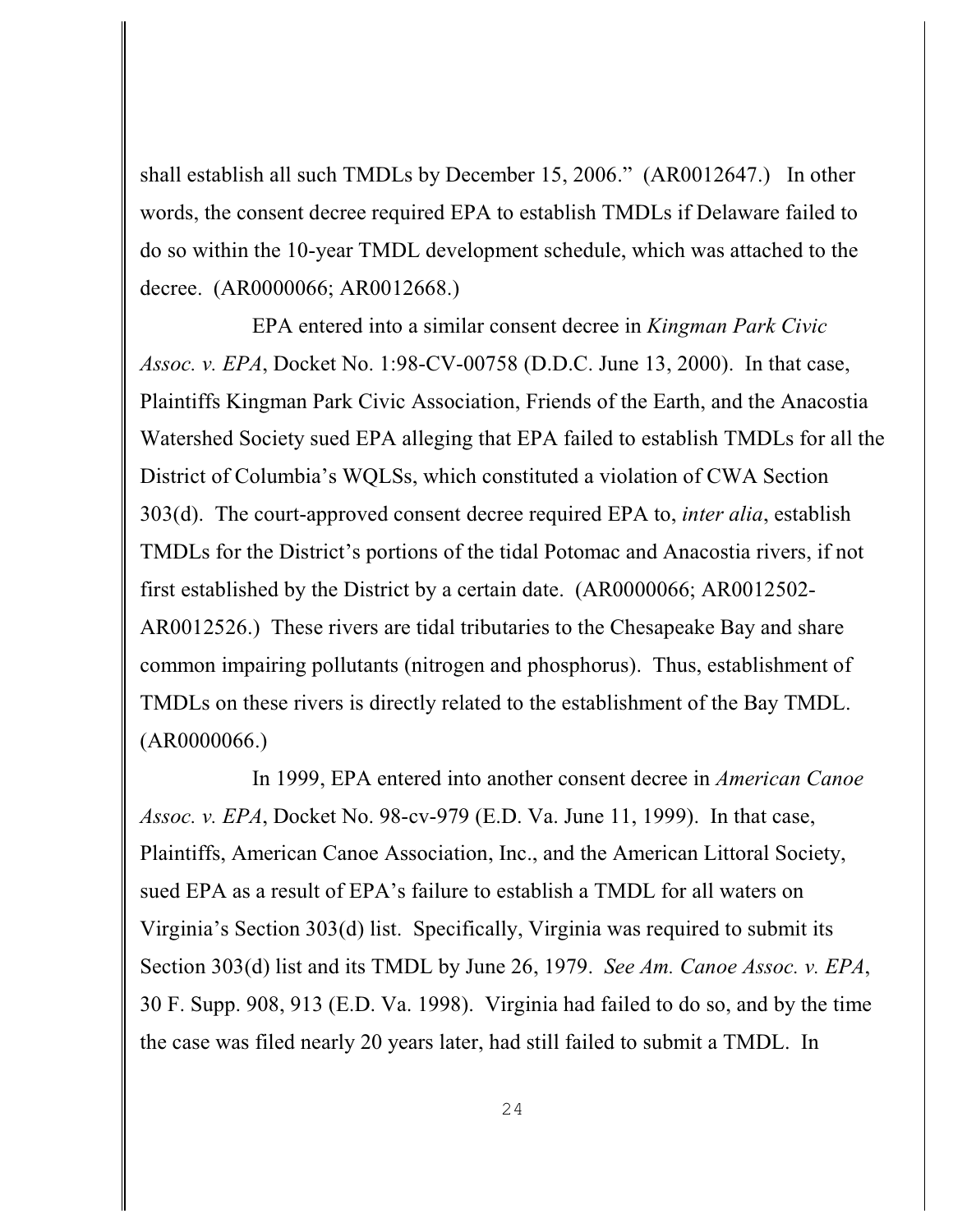response to EPA's motion to dismiss, Plaintiffs argued, *inter alia*, that Virginia's failure to submit a TMDL by the 1979 deadline constituted a constructive submission that no TMDLs are required, and the CWA compelled EPA to disapprove this position as inadequate and establish a federal TMDL for Virginia's WQLSs. EPA disagreed, arguing that its duty to approve or disapprove is triggered only when the states submit their TMDL to EPA. Thus, EPA argued, because Virginia submitted no TMDL, there was no duty to disapprove and submit its own TMDL. *Id.* at 919. The court disagreed with EPA and declined to dismiss the plaintiffs' complaint on this ground, finding that "it seems highly likely that Congress intended that EPA should be required to act not only when states promulgate lists that fail to meet the standards set forth in Section 303, but also when states completely ignore their mandatory statutory responsibilities and fail to promulgate any list at all." *Id.* at 921. The suit eventually settled pursuant to a court-approved consent decree, which required EPA to establish a Bay TMDL if Virginia failed to do so by May 1, 2011, in accordance with the schedule established in the consent decree. (AR0000065; AR0012537-AR0012538.) However, as stated above, Virginia, as well as all other Bay Jurisdictions, requested in 2007 that EPA establish TMDLs for nutrient- and sediment-impaired tidal portions of the Chesapeake Bay. (AR0000056, AR0000065.)

In addition to the above consent decrees which required EPA to establish nutrient and sediment TMDLs for the Chesapeake Bay, EPA also entered into an MOU with Maryland which required the Maryland Department of the Environment to use available resources to establish and submit to EPA a TMDL for each WQLS identified in Maryland's 303(d) list by 2008 ("Maryland MOU").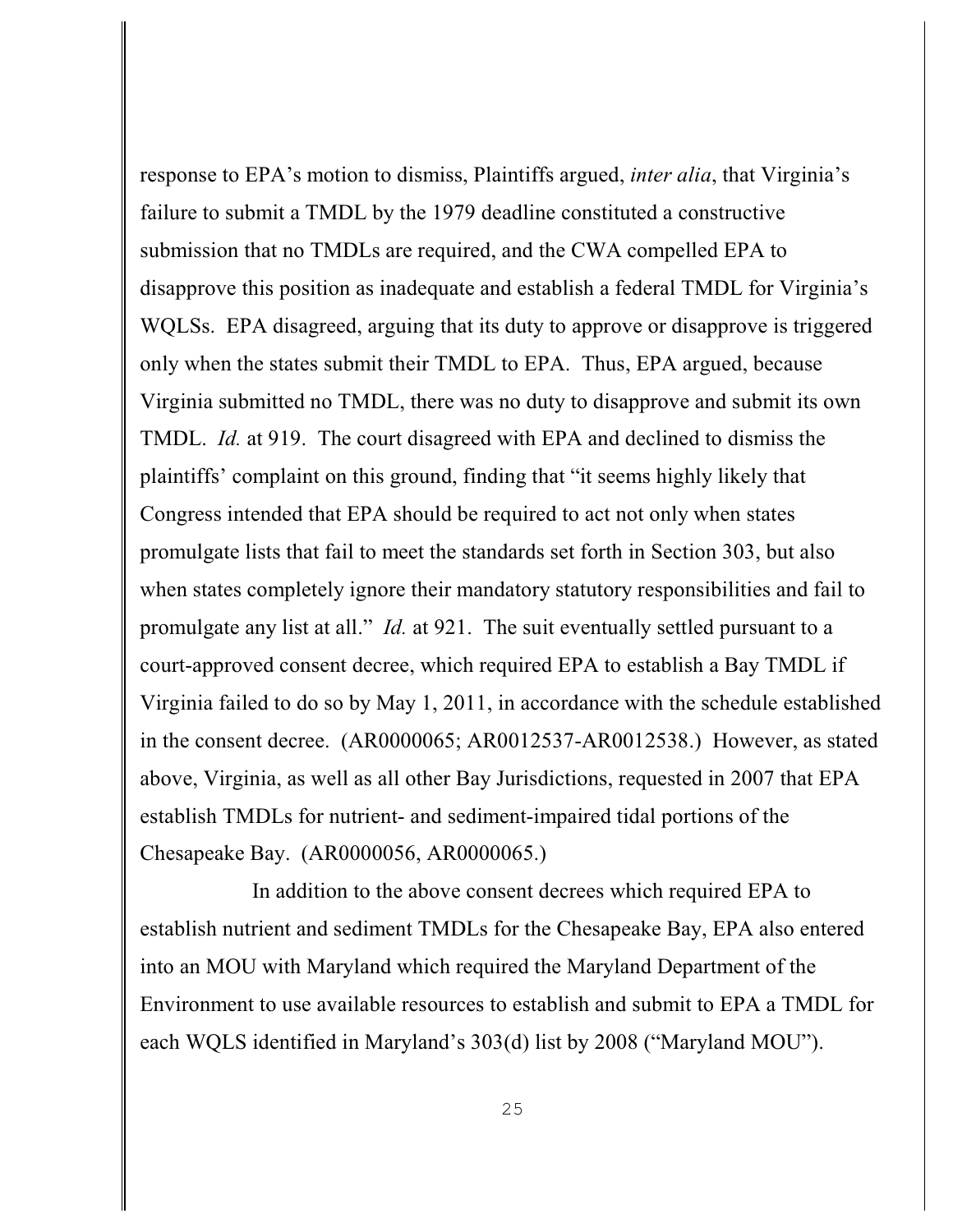(AR0012626.) This goal was somewhat superceded by the Chesapeake 2000 agreement which targeted 2010 as the year to achieve water quality standards. (AR0000067.) Accordingly, Maryland and EPA entered into a revised MOU in September 2004, that extended the schedule for TMDL development to 2011. (AR0012454-AR0012501.) Regardless, in 2007, Maryland, like all the other Bay Jurisdictions, requested that EPA take the lead in developing TMDLs for its portion of the Chesapeake Bay watershed, in essence mooting the Maryland MOU. (AR0000056; AR0000067.)

Finally, in January 2009, the Chesapeake Bay Foundation and others filed suit against EPA alleging, *inter alia*, that EPA has failed to carry out its nondiscretionary duties under Section 117(g) of the CWA, 33 U.S.C.  $\S$  1267(g), to achieve and maintain the goals of the Chesapeake Bay Agreement. (AR0000067; AR0012363; *Fowler v. EPA*, No. 1:09-C-00005-CKK (D.D.C. 2009).) In May, 2010, the parties entered into a settlement agreement whereby EPA was to establish a nutrient and sediment TMDL for the Bay and its tidal tributaries by December 31, 2010. (AR0000067; AR0012374.) In the case *sub judice*, EPA asserts that it established the Final TMDL in part to meet its commitment under that settlement agreement, and further contends that the establishment of the TMDL is consistent with EPA's duties established in the other consent decrees. (AR0000067; Doc. 100 at 18 of 76.)

The above historical recitation of the Bay TMDL development, and the legal challenges to date, are, without doubt, complicated and confounding. However, as previously stated, a familiarity with the evolution of the Bay TMDL is relevant to Plaintiffs' challenge of the Final TMDL. To simply view the Final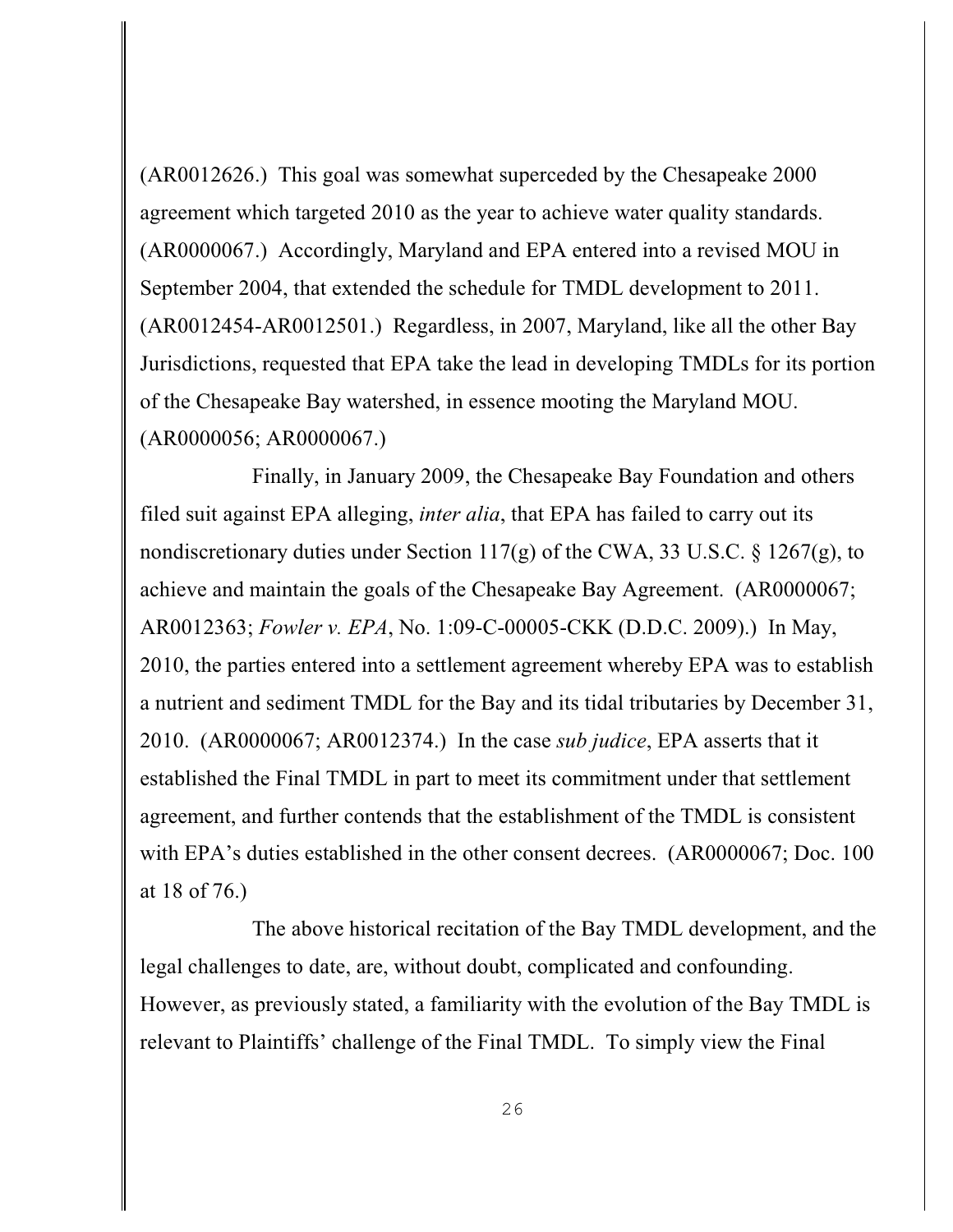TMDL in a vacuum would ignore the bigger question of why this complicated regulatory procedure has been established in such a manner. With this understanding of the historical and legal context of the TMDL, the court is better positioned to address Plaintiffs' challenges.

## **F. Procedural History**

Plaintiffs filed their initial complaint on January 10, 2011 (Doc. 1), followed by an amended complaint (Doc. 16) challenging the Bay TMDL, and seeking a declaratory judgment and injunctive relief against EPA and requesting that the court vacate the TMDL. On May 25, 2011, the CBF Group filed a motion to intervene (Doc. 25) and a brief in support on June 3, 2011 (Doc. 52). Also on May 25, 2011, the Municipal Associations Group filed a motion to intervene and brief in support. (Docs. 27 & 29.) Plaintiffs filed a consolidated response on June 20, 2011. (Doc. 57.) Reply briefs were filed by the Municipal Associations Group (Doc. 66) and the CBF Group (Doc. 67) on July 5 and July 7, 2011, respectively. On June 27, 2011, PMAA filed a motion to intervene (Doc. 59) and brief in support (Doc. 61). Plaintiffs filed a brief in opposition on July 14, 2011 (Doc. 68), to which a reply brief was filed on July 28, 2011 (Doc. 70). On October 13, 2011, the court issued a memorandum and order granting all three motions to intervene. (Doc. 87; *Am. Farm. Bureau Fed'n v. EPA*, 278 F.R.D. 98 (M.D. Pa. 2011).)

On August 26, 2011, EPA filed a notice of lodging the administrative record and a certified index to the record. (Doc. 76.) The administrative record was filed on September 1, 2011 (Doc. 77) and electronic copies of the record were sent to the court and the parties.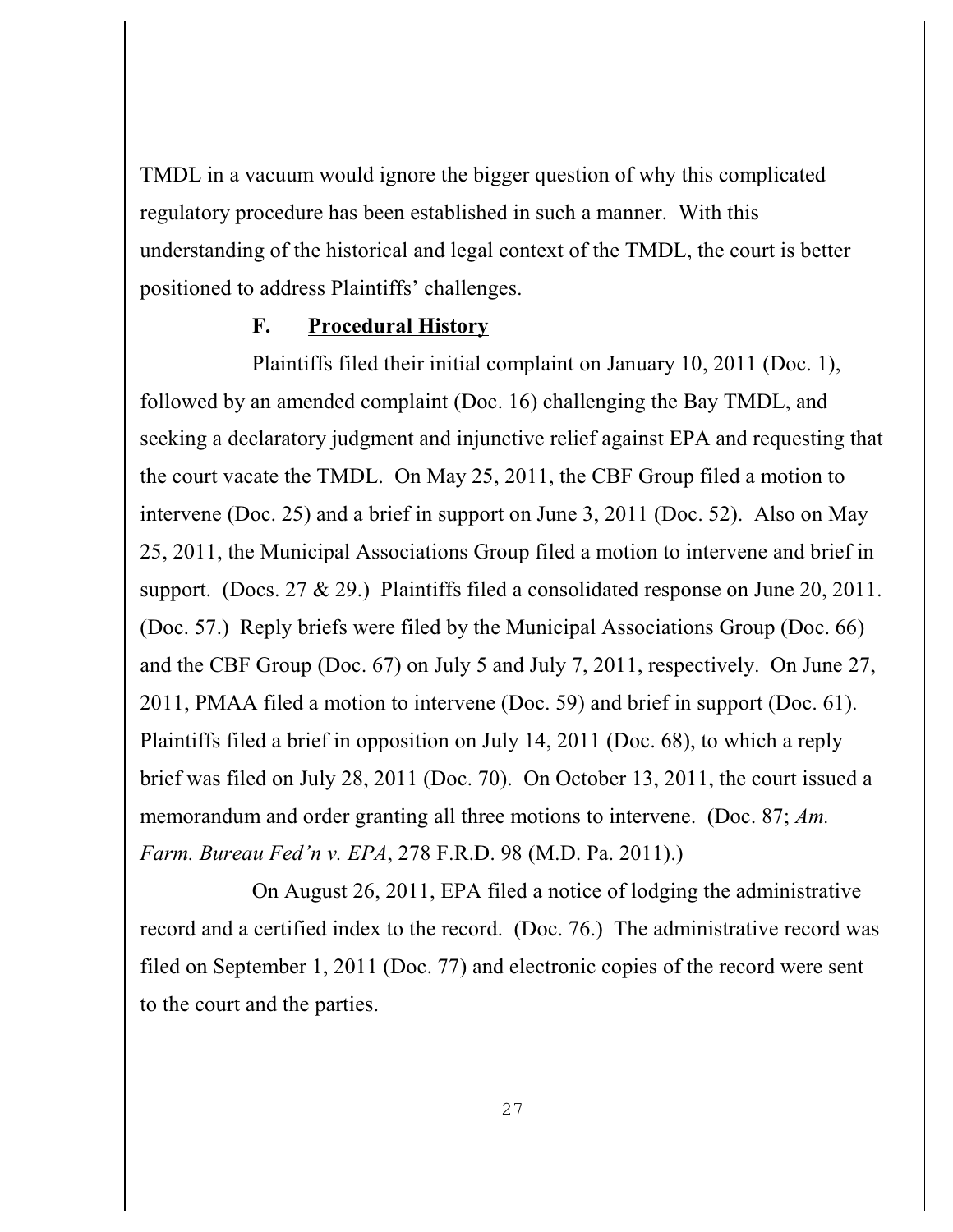On October 11, 2011, Plaintiffs filed a motion to complete the administrative record and brief in support, requesting the court add additional documents to the administrative record. (Docs.  $82 \& 85$ .) Briefs in opposition were filed by EPA (Doc. 88) and Defendant-Intervenors (Doc. 89) on October 28, 2011. Plaintiffs filed a reply brief on November 14, 2011. (Doc. 91.) On December 18, 2011, the court issued a memorandum and order granting in part and denying in part the motion, permitting some of the requested documents to be added to the record. (Doc. 92.)

On January 27, 2012, Plaintiffs filed the instant motion for summary judgment and brief in support. (Docs. 95 & 96.) On March 27, 2012, EPA filed a cross-motion for summary judgment and a brief in opposition to Plaintiffs' motion for summary judgment. (Doc. 100.) On April 20, 2012, Defendant-Intervenor PMAA filed a brief in support of EPA's cross-motion for summary judgment and in opposition to Plaintiffs' motion for summary judgment. (Doc. 102.) On April 20, 2012, Defendant-Intervenor Municipal Associations Group filed its own crossmotion for summary judgment and brief in support of that motion and in opposition to Plaintiffs' motion for summary judgment. (Docs. 103 & 104.) On April 24, 2012, Defendant-Intervenor CBF Group filed a brief in support of EPA's crossmotion for summary judgment and in opposition to Plaintiffs' motion for summary judgment. (Doc. 108.) On May 21, 2012, Plaintiffs filed a brief in opposition to EPA's cross-motion for summary judgment and a reply in support of its own motion for summary judgment. (Doc. 109.) On June 20, 2012, EPA filed its brief in support of its cross-motion for summary judgment. (Doc. 110.) Reply briefs were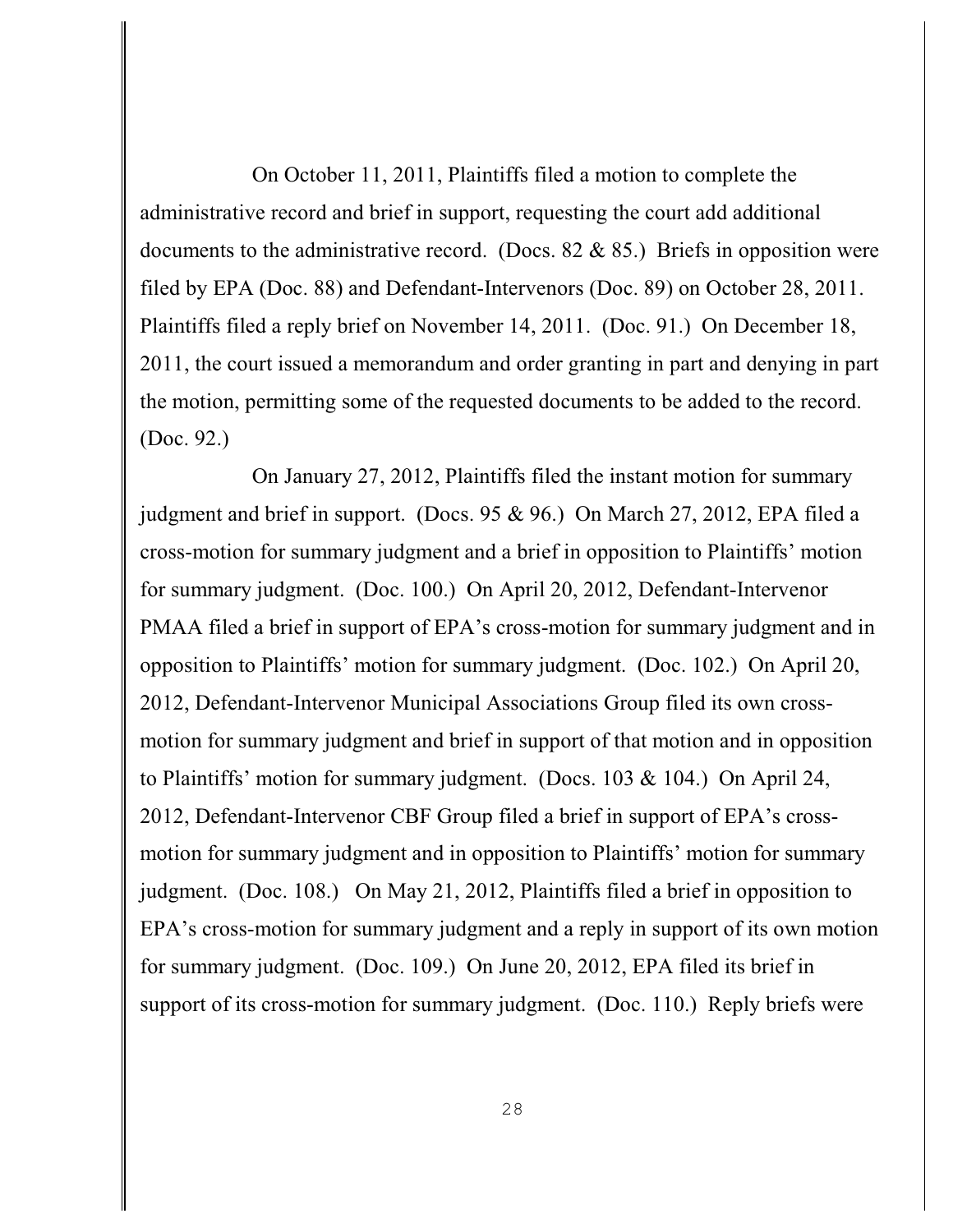filed by PMAA and the Municipal Associations Group on July 13, 2012. (Docs. 115 & 116.) On July 20, 2012, the CBF Group filed its reply brief.<sup>8</sup> (Doc. 122.)

Given the complexities of this case and the volume of documents in the administrative record, Plaintiffs moved for oral argument on the cross-motions for summary judgment on August 3, 2012. (Doc. 123.) EPA and Defendant-Intervenors opposed the motion. (Doc. 125.) By order dated August 10, 2012, the court granted the motion and, on October 4, 2012, the court heard oral arguments on the motions for summary judgment. Following oral argument, the court requested additional briefing on the issue of agency deference. (Doc. 138.) Briefs on this issue were filed by Plaintiffs on October 17, 2012 (Doc. 139), and by EPA and the CBF Group on October 24, 2012 (Docs. 140 & 142). Defendant-Intervenors PMAA and the Municipal Associations Group abstained from filing additional briefing. (Docs. 141 & 143.) On November 2, 2012, Plaintiffs filed a reply brief. (Doc. 146.) Thus, all issues having been fully briefed, the motion and cross-motions for summary judgment are ripe for disposition.

### **II. Standard**

Under Federal Rule of Civil Procedure 56, summary judgment will be granted "if the movant shows that there is no genuine dispute as to any material fact and the movant is entitled to judgment as a matter of law." Fed. R. Civ. P. 56(a). However, unlike the typical summary judgment action, Plaintiffs are seeking judicial review under the APA. While "[s]ummary judgment is the proper mechanism for

<sup>&</sup>lt;sup>8</sup> Over Plaintiffs' objections, the court also accepted for consideration the Amicus Curiae Memorandum filed by the City of Annapolis, Maryland. (Doc. 117.)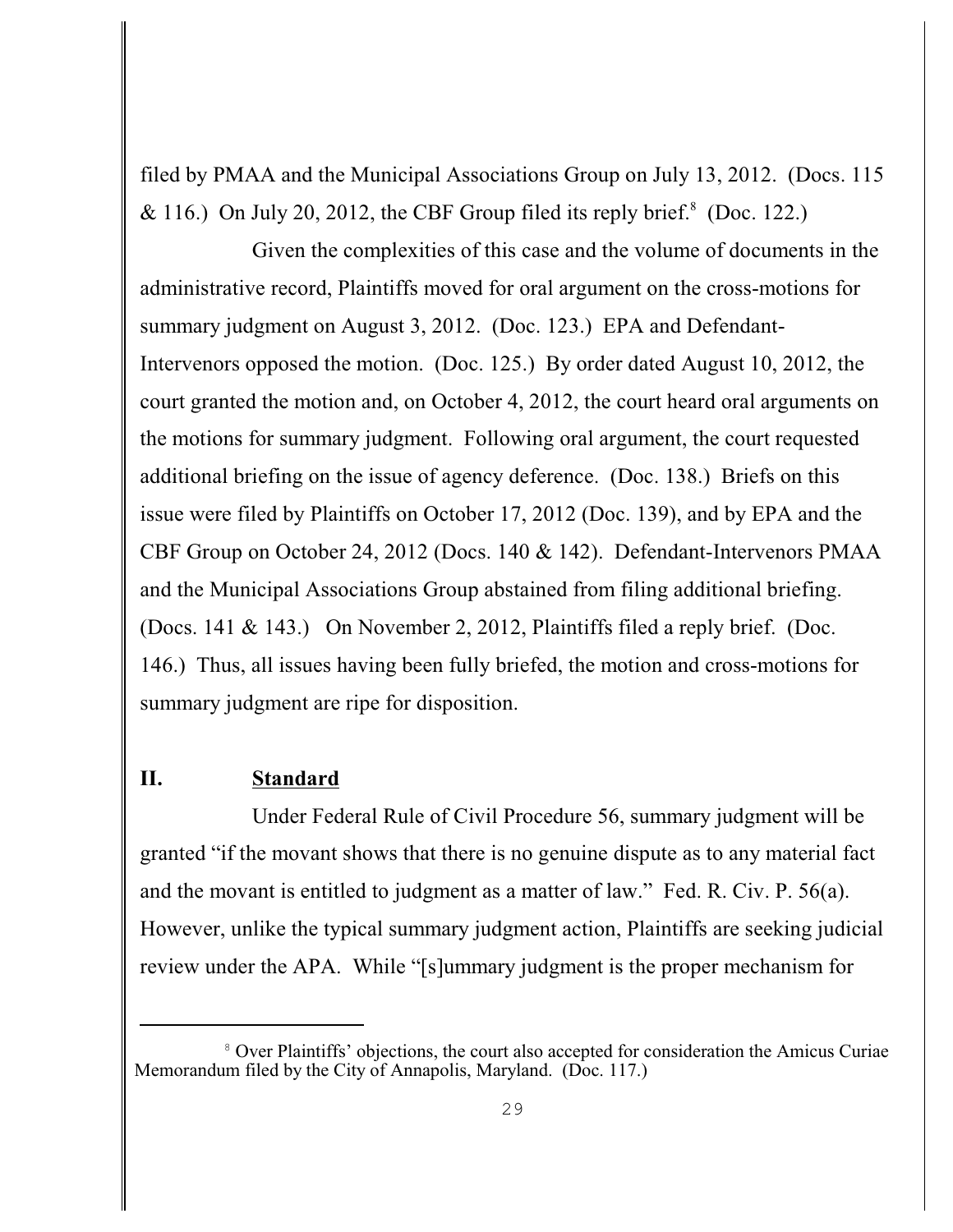deciding, as a matter of law, whether an agency action is supported by the administrative record and consistent with the APA standard of review[,] ... [b]ecause . . . 'the district judge sits as an appellate tribunal' in such cases, the usual standard for summary judgment does not apply." *Udin v. Mayorkas*, 862 F. Supp. 2d 391, 399-400 (E.D. Pa. 2012) (citing *Am. Bioscience, Inc. v. Thompson*, 269 F.3d 1077, 1083 (D.C. Cir. 2001); *UMPC Mercy v. Sebelius*, 793 F. Supp. 2d 62, 67 (D.D.C. 2011)); *Occidental Eng'g Co. v. I.N.S.*, 753 F.2d 766, 770 (9th Cir. 1985) (explaining that summary judgment in an original district court proceeding "is appropriate only when the court finds there is no factual issues requiring resolution by trial"; whereas, summary judgment in a case where the district court is reviewing the decision of an administrative agency under the APA "is an appropriate mechanism for deciding the legal question of whether the agency could reasonably have found the facts as it did.").

Under the APA, a district court may only hold unlawful and set aside an agency action if it is "arbitrary, capricious, an abuse of discretion, or otherwise not in accordance with law." 5 U.S.C.  $\S 706(2)(A)$ . The court is required to walk a fine line of conducting a "searching and careful" inquiry into the administrative record to determine whether the agency's decision was "based on a consideration of the relevant factors and whether there has been a clear error of judgment" while, at the same time, refraining from substituting its own judgment for that of the agency. *Citizens Advisory Comm. on Private Prisons v. Fed. Bureau of Prisons*, 197 F. Supp. 2d 226, 240 (W.D. Pa. 2001) (quoting *Citizens to Protect Overton Park, Inc. v. Volpe,* 401 U.S. 402, 415-17 (1971) and *Soc'y Hill Towers Owners' Ass'n v. Rendell*, 201 F.3d 168, 178 (3d Cir. 2000)). Even an agency "decision of less than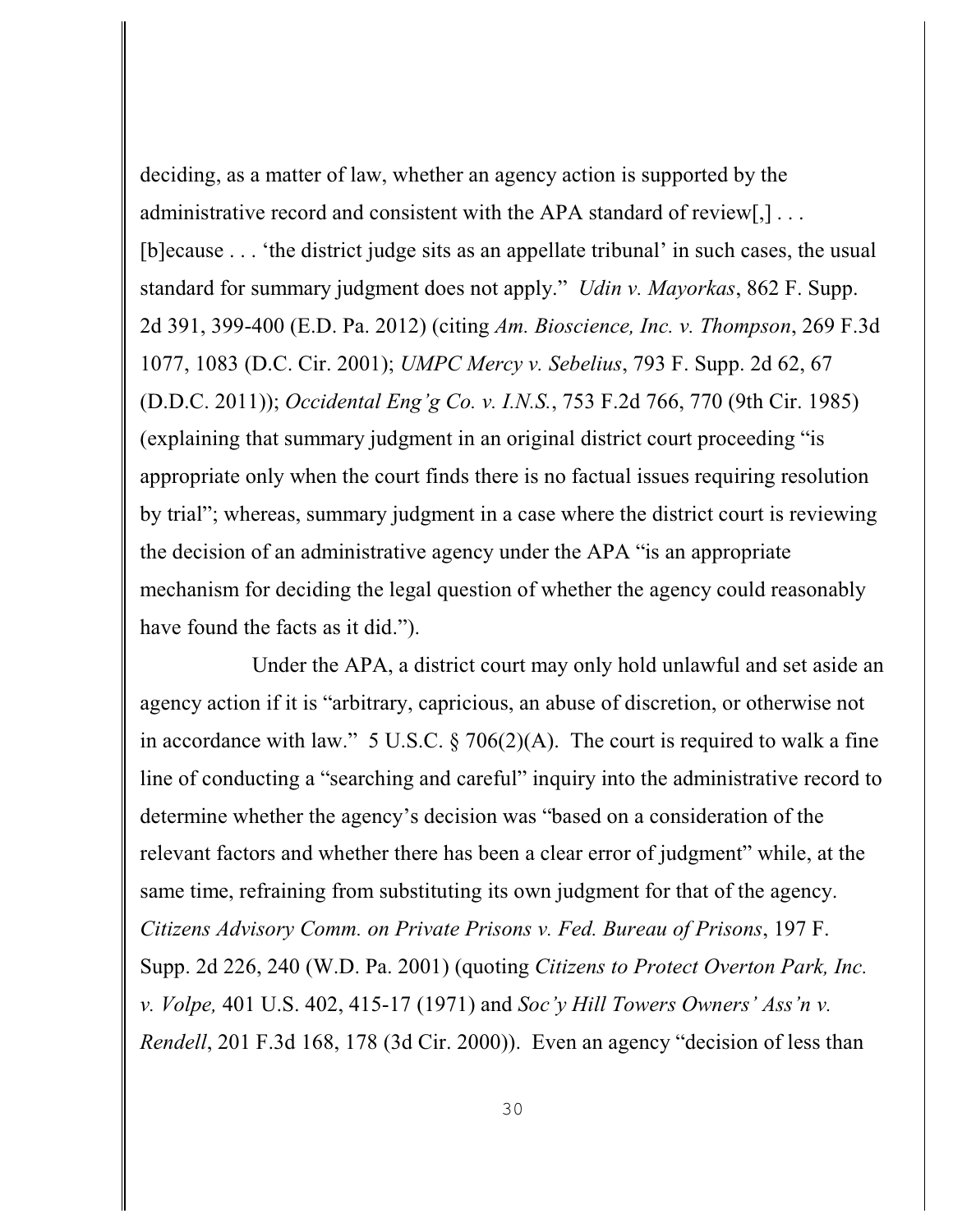ideal clarity" should be upheld "if the agency's path may be reasonably discerned." *Anacostia Riverkeeper*,798 F. Supp. 2d at 222 (quoting *Motor Vehicle Mfrs. Ass'n v. State Farm Mut. Auto. Ins. Co.*, 463 U.S. 29, 43 (1983)). At the same time, it is "an axiom of administrative law that an agency's explanation of the basis for its decision must include a rational connection between the facts and the choice made." *Id.* (quoting *Bowen v. Am. Hosp. Ass'n*, 476 U.S. 610, 626 (1986)). It has been repeatedly stated that "the focal point for judicial review should be the administrative record already in existence, not some new record made initially in the reviewing court." *United States v. Keystone Sanitation Co.*, 1996 U.S. Dist. LEXIS 22808, \*10 (M.D. Pa. Aug. 27, 1996) (quoting *Camp v. Pitts*, 411 U.S. 138, 142 (1973)). The "whole record" consists of materials either directly or indirectly considered by the decision maker. *Keystone Sanitation*, 1996 U.S. Dist. LEXIS 22808, \*23 n.6 (citing *Wade v. Dole*, 631 F. Supp. 1100, 1107 (N.D. Ill. 1986), *aff'd* 813 F.2d 798 (7th Cir. 1987)); *see also Bar MK Ranches v. Yuetter*, 994 F.2d 735, 739 (10th Cir. 1993); *Ohio Valley Envtl. Coal. v. Whitman*, 2003 U.S. Dist. LEXIS 148, \*8 (S.D. W.Va. Jan. 6, 2003). "An agency's action is entitled to a presumption of validity, and the petitioner challenging that action bears the burden of establishing that the action is arbitrary or capricious." *Forest Guardians v. U.S. Fish & Wildlife Serv.*, 611 F.3d 692, 704 (10th Cir. 2010); *see also Taggart v. GMAC Mortg., LLC*, 2013 U.S. Dist. LEXIS 113823 \*10 n.6 (E.D. Pa. Aug. 12, 2013).

The court owes *Chevron* deference to the extent that EPA's actions are based on an interpretation of statutory language. All parties are in agreement that the applicable analysis is the two-step analysis set forth in *Chevron, USA, Inc. v.*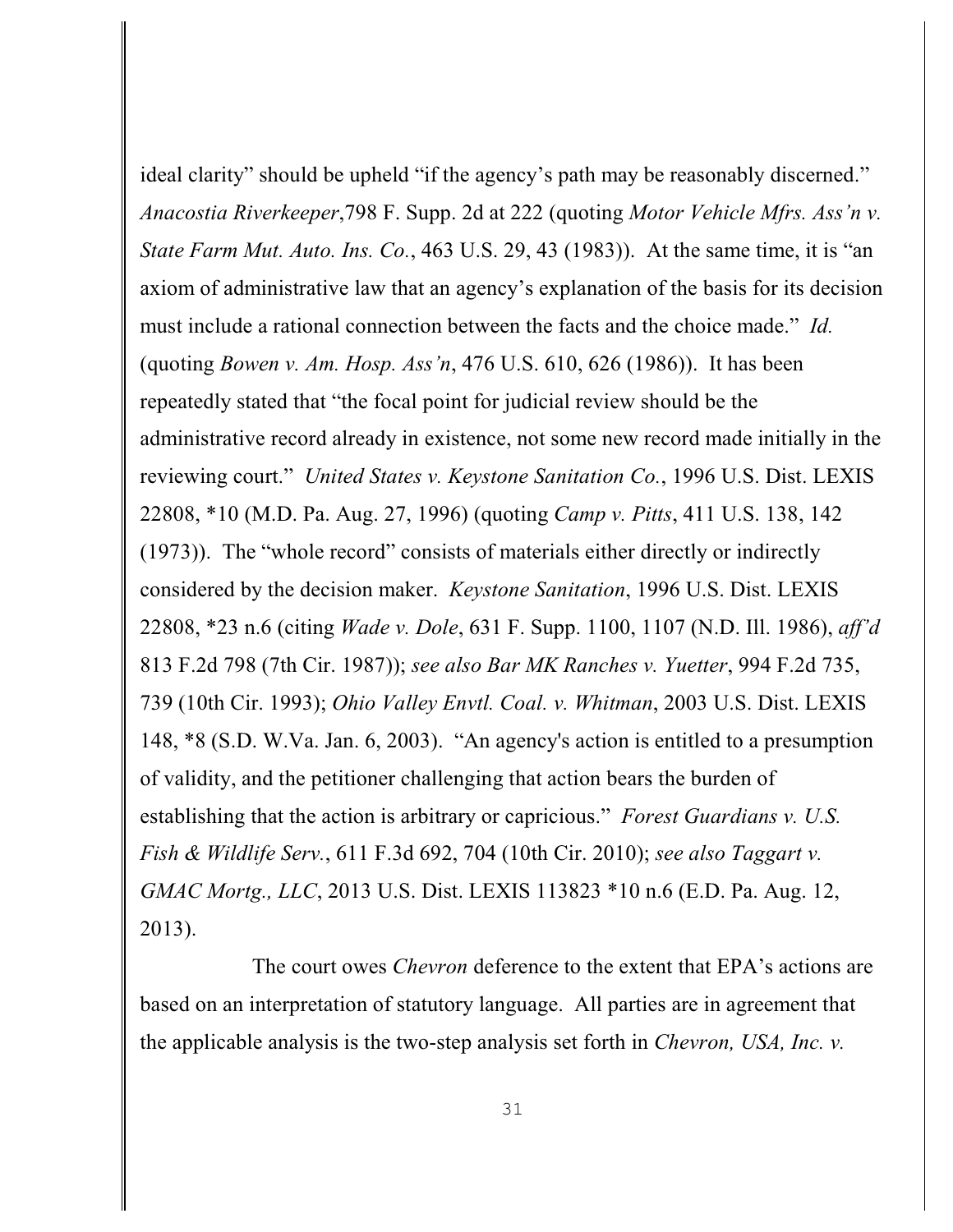*Natural Res. Def. Council,* 467 U.S. 837, 842 (1984). <sup>9</sup> Under *Chevron*, an agency's interpretation is entitled to deference if "Congress delegated authority to the agency generally to make rules carrying the force of law, and . . . the agency interpretation claiming deference was promulgated in the exercise of the authority." *United States v. Mead*, 533 U.S. 218, 226-27 (2001). If a court finds *Chevron* deference applies, the court must first ask "whether Congress has directly spoken to the precise question at issue." *Id.* "If the intent of Congress is clear, that is the end of the matter; for the court, as well as the agency, must give effect to the unambiguously expressed intent of Congress." *Id.* at 842-43. Second, a court asks whether, if the statute is ambiguous, the agency has rendered "a permissible construction." *Id.* at 843.

A court is more likely to find the agency's interpretation permissible if there is a "complex and highly technical regulatory program," *Robert Wood Johnson Univ. Hosp. v. Thompson*, 297 F.3d 273, 282 (3d Cir. 2002) (citations and quotations omitted), or if the agency has employed formal procedures, such as notice and comment rulemaking, *see Christensen v. Harris Cnty.*, 529 U.S. 576, 587 (2000). If *Chevron* deference applies, the court must defer to the agency's interpretation as long as it is reasonably consistent with the statute. *See Mead*, 533 U.S. at 229. Where a court declines to extend *Chevron* deference, it may nonetheless extend the lesser degree of deference set forth in *Skidmore v. Swift &*

Although Plaintiffs did not believe *Chevron* deference should be applicable "in the context <sup>9</sup> of an agency interpreting a statute to determine the limits of its own jurisdiction," Plaintiffs conceded that the Third Circuit has held that it is applicable. (Doc. 139, n. 3 (citing *NE Hub Partners, L.P. v. CGN Transmission Corp.*, 239 F.3d 333, 355 (3d Cir. 2001).)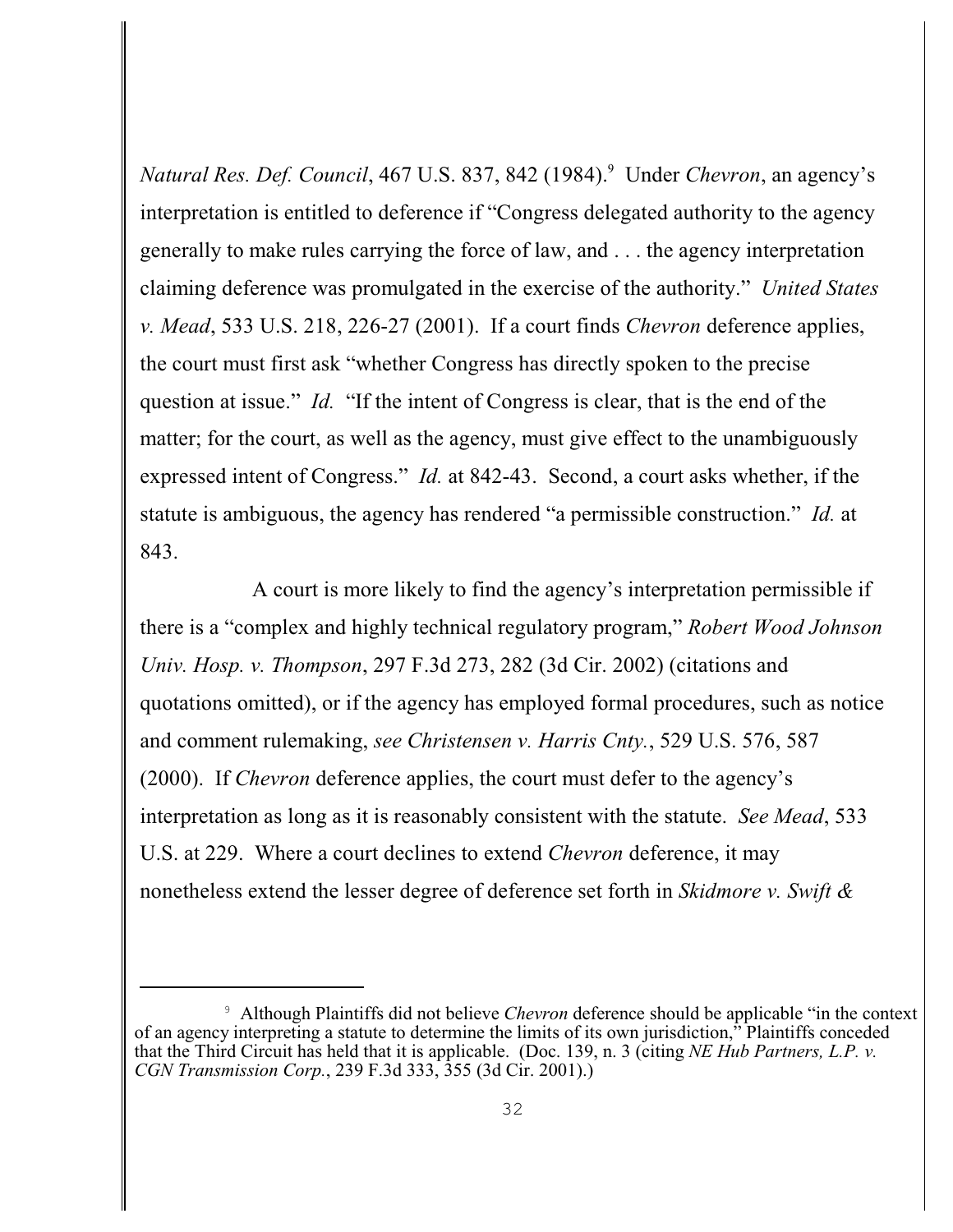*Co.*, 323 U.S. 134 (1944).<sup>10</sup> However, the court is in agreement with the parties that *Chevron* deference is appropriate in this case. *See Pronsolino* II, 291 F.3d at 1131 (finding *Chevron* deference applicable in a TMDL case because the "EPA has the statutory authority to enact a rule carrying force of law [in a TMDL case because]" the CWA delegates to EPA the general rule-making authority necessary for the agency to carry out its functions under the Act).

## **III. Discussion**

Plaintiffs put forward various arguments in support of vacating the Bay TMDL. As a preliminary matter, however, the court will address EPA's argument that Plaintiffs lack standing to bring suit. The court will then address each of Plaintiffs' arguments *ad seriatum.* 

## **A. EPA's Standing Argument**

EPA argues for the first time in its memorandum in support of its crossmotion for summary judgment (Doc. 100) that Plaintiffs lack standing to bring suit under Article III of the Constitution. Article III limits the federal courts to adjudication of actual "[c]ases" and "[c]ontroversies." U.S. Const. Art. III, § 2, cl. 1. "Standing circumscribes the federal judicial power by requiring a litigant to show that it is entitled to have the court decide the merits of its case." *Am. Auto. Ins. Co. v. Murray*, 658 F.3d 311, 317 (3d Cir. 2011) (citing *Allen v. Wright*, 468 U.S. 737, 750-51 (1984)). The three constitutional elements of standing are: (1) an "injury in fact," that is, a concrete and particularized invasion of a legally protected interest

<sup>&</sup>lt;sup>10</sup> Under *Skidmore*, a court defers to an agency's position according to its persuasiveness. 323 U.S. 139-140. Factors relevant to this analysis include the agency's expertise, care, consistency, and formality, as well as the logic of the agency's position. *Id.*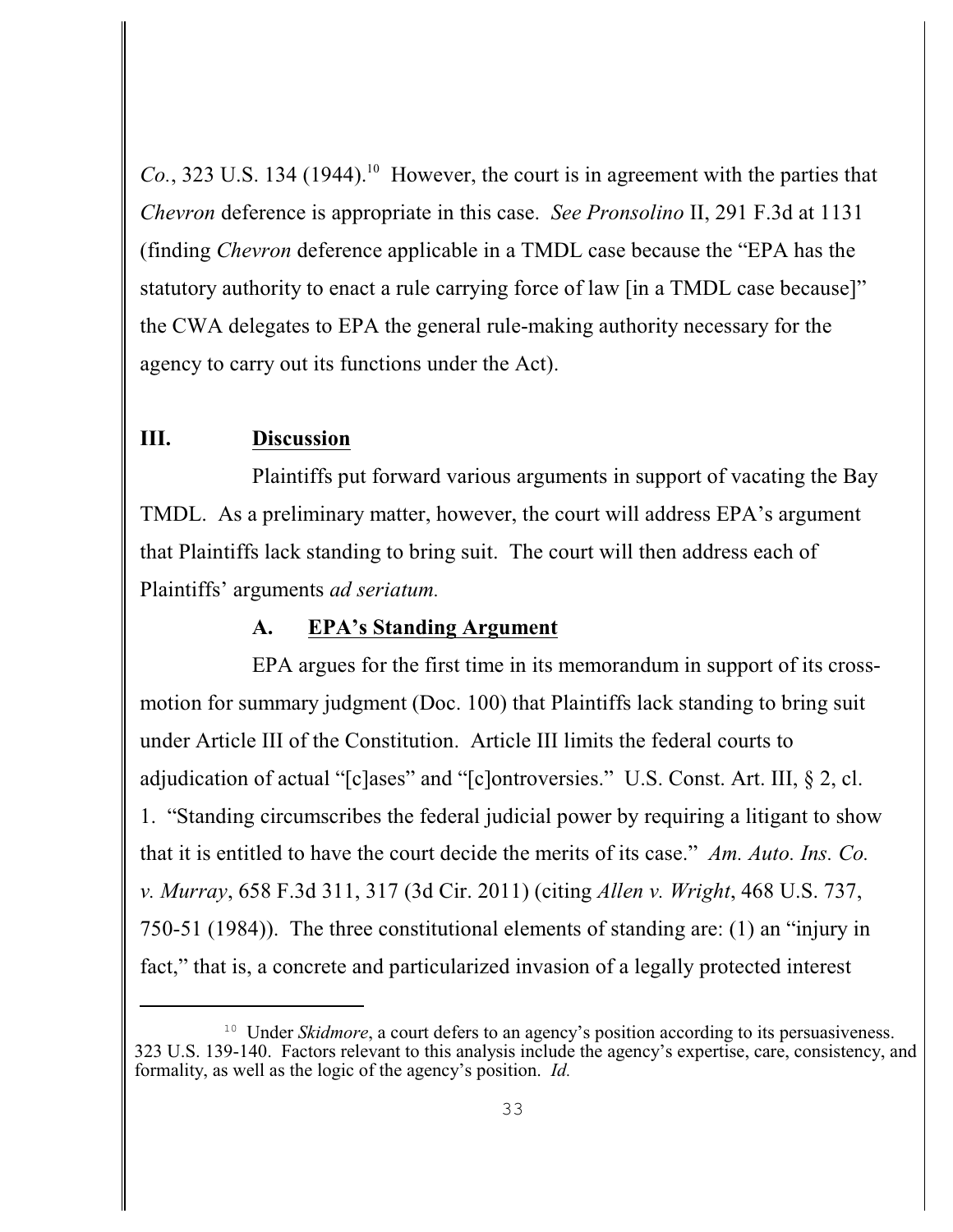that is actual or imminent, not conjectural or hypothetical; (2) causation, the showing of a fairly traceable connection between the alleged injury in fact and the alleged conduct of the defendant; and (3) redressability, that is, "it must be 'likely,' as opposed to merely 'speculative,' that the injury will be 'redressed by a favorable decision.'" *Id.* (quoting *Lujan v. Defenders of Wildlife*, 504 U.S. 555, 560-61 (1992)).

The import of EPA's argument in this regard is that Plaintiffs failed to submit affidavits or set forth any evidence to establish the requisite elements of representational standing. In response to this argument, Plaintiffs, in their brief in opposition to EPA's cross-motion, attached 13 declarations which contain statements pertaining to the various Plaintiffs' standing in this case. (Docs. 109-1 – 109-13.) EPA nevertheless argues in its reply brief that such affidavits must be submitted "at the first appropriate point in the review proceeding," in this case Plaintiffs' opening brief, and that Plaintiffs produced no reason to excuse the untimely filing of the declarations. (Doc. 110 at 10 of 52 (citing *Communities Against Runway Expansion, Inc. v. FAA*, 355 F.3d 678, 684 (D.C. Cir 2004) ("*CARE*").)

The court rejects EPA's argument. First, while it is true that at the summary judgment stage, a plaintiff may not base standing on mere allegations and must set forth by affidavit or other evidence of "specific facts" to support standing, *see Sierra Club v. EPA*, 292 F.3d 895, 900 (D.C. Cir. 2002), there is no hard and fast rule that failure to attach said affidavits to an opening brief automatically divests a plaintiff of Article III standing, and thus the court of subject matter jurisdiction. Indeed, in *CARE*, a case relied upon by EPA, the court readily excused the plaintiff's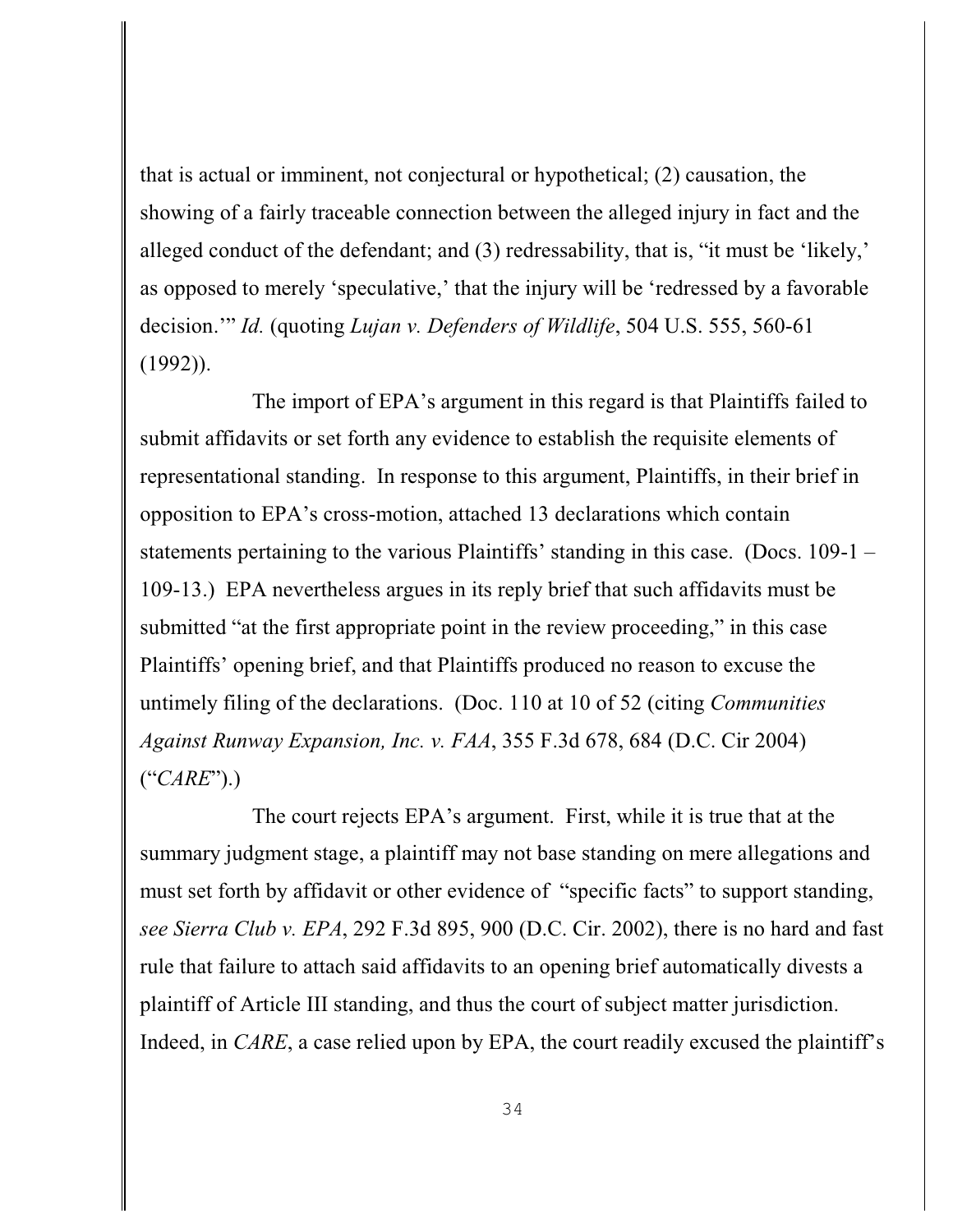belated submission of declarations regarding standing, where, like here, the declarations were not filed concurrent with the opening brief. 355 F.3d at 685. The court found that the supplemental declarations clearly demonstrated "injury in fact" sufficient for standing purposes, and further found that the agency was not prejudiced because it was permitted to respond to the declarations. *Id.*

Here, too, EPA's prejudice is limited because it was able to respond to Plaintiffs' declarations in its reply brief, wherein EPA merely restates its untimeliness argument. (Doc. 110 at 10-11 of 52.) Moreover, the affidavits were not filed egregiously late in the proceedings. Indeed, the first time standing was even challenged was in EPA's memorandum in support of its cross-motion. This was not a case where a preliminary motion to dismiss for lack of standing was filed. Nor was this a case where a plaintiff did not submit any evidence regarding standing until its final brief, thus requiring post-argument supplementation, as in *Sierra Club*. Rather, the court finds Plaintiffs' standing to seek review of this administrative action to be self-evident. As stated by the court in *Sierra Club*,

> [I]n many, if not most cases the petitioner's standing to seek review of administrative action is self-evident; no evidence outside the administrative record is necessary for the court to be sure of it. In particular, if the complainant is "an object of the action  $\ldots$  at issue" – as is the case usually in review of a rulemaking and nearly always in review of an adjudication – there should be "little question" that the action or inaction has caused him injury, and that judgment preventing or requiring the action will redress  $\mathrm{it}$ ."

*Sierra Club*, 292 F.3d at 899-900 (quoting *Lujan*, 504 U.S. at 561-62.) Here, the declarations make clear that Plaintiffs are the object of the action, and that they will incur economic injury if required to comply with the TMDL. For example, some of the Plaintiffs are point source dischargers and are NPDES permit holders who will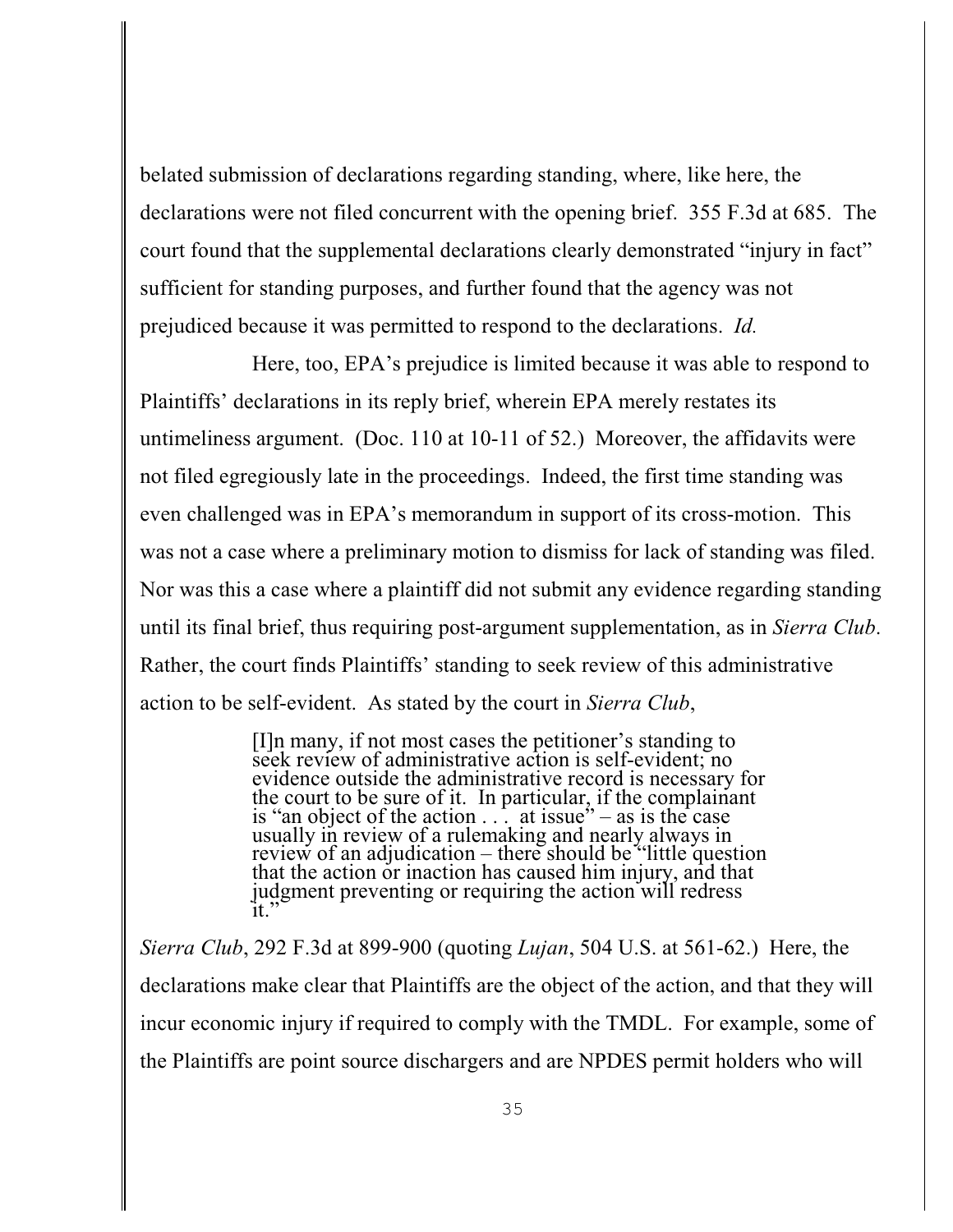need to comply with the standards set forth in the Bay TMDL. (*See, e.g.*, Doc. 109- 1, Shafer Decl. ¶¶ 6, 8, 10 ("Pilgrim's Pride [a member of the U.S. Poultry & Egg Association] has determined that in order to comply with the individual wasteload allocations in the TMDL, it will need to change its wastewater treatment operations [and] employ new treatment technology [which will be] prohibitively expensive for most businesses and municipalities."); Doc. 109-2, Igli Decl. ("Each Tyson [(member of U.S. Poultry & Egg Association)] facilit[y] operates a wastewater treatment plant [and] holds a [NPDES] permit. [To meet the requirements of the Bay TMDL] will require additional costs to achieve compliance. Tyson also expects increases in operating costs associated with all facilities.").) Other declarations contain similar concerns and declarations of economic injuries. (*See* Doc. 109-3, Behrer Decl. ¶¶ 12-14 (describing economic harm from changes to dairy operations that a farm needs to undertake to comply with "aggregate" WLAs); Doc. 109-4, Kettler Decl. ¶¶ 11-14, 16 (describing costs of complying with the Final TMDL as including engineering and planning work to develop stormwater pollution control plans, installation of systems to treat and control stormwater, and implementation and maintenance measures); Doc. 109-5, Sowers Decl. ¶¶ 8-15 (same); Doc. 109-6, Herz Decl. ¶¶ 5-8 (describing how the Final TMDL will increase the cost of complying with discharge limitations and result in reduced fertilizer sales); Doc. 109-7, Doggett Decl., ¶¶ 4, 6 (describing how pollutant allocations in the Final TMDL will increase already significant costs associated with nutrient management plans for corn farms).) It has long been held that economic injuries are a sufficient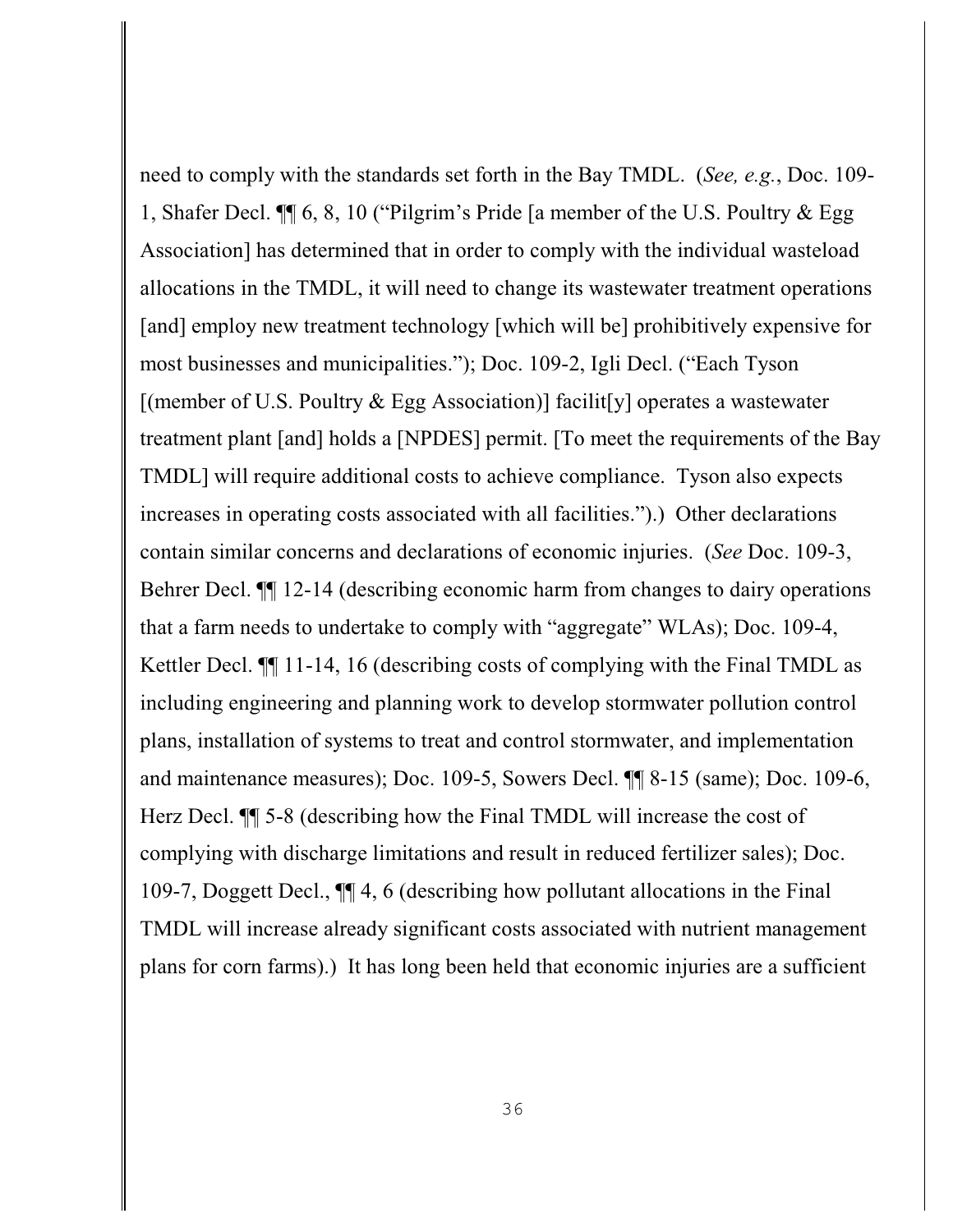basis for standing. *See Clinton v. City of N.Y.*, 524 U.S. 417, 434-33 (1998); *see also Sierra Club v. Morton*, 405 U.S. 727, 733-34 (1972).<sup>11</sup>

Moreover, based on a review of the declarations, the court has no trouble concluding that the causation and redressability requirements are also satisfied. CBF argues that the Final TMDL is not the cause of Plaintiffs' injuries because the TMDL is not self-implementing; rather, the TMDL is implemented by the states. This view is too restrictive. A TMDL, while only informational in nature, is, in this case, the product of extensive collaboration between the Bay states and EPA. The TMDL was used by the states to construct the WIPs, which are the cause of the alleged injuries. Moreover, EPA's role is not purely passive: EPA is the permitting authority for point source pollution, via NPDES permitting. In short, if the court were to adopt CBF's argument, then ostensibly no party, including environmental groups, regulated entities, or trade groups, would ever have standing to challenge a TMDL in federal court as either insufficiently protective or in excess of EPA's regulatory authority. Yet, many courts have asserted jurisdiction over such cases. *See, e.g.*, *Natural Res. Def. Council, Inc. v. Muszynski*, 268 F.3d 91 (2d Cir. 2001); *Dioxin/Organochlorine Ctr. v. Clarke*, 57 F.3d 1517 (9th Cir. 1995); *Anacostia Riverkeeper*, 798 F. Supp. 2d 210. Accordingly, the court finds that Plaintiffs' alleged imminent injuries are fairly traceable to the Final TMDL, and thus causation is satisfied.

 $11$  Defendant-Intervenor CBF also argues that the alleged injuries are speculative and not sufficiently imminent. (Doc. 108 at 17 of 39.) While it is true that the concept of imminence is elastic, it should not be "stretched beyond the breaking point" by only alleging an injury "at some indefinite time in the future." *Lujan*, 504 U.S. at 564 n. 2. The court does not find that the alleged economic injury is so speculative. Plaintiffs, through the various declarations, state that, if the Final TMDL is upheld, then economic injury will result as a result of the reduced nutrient allocations. Although this injury might not be present or immediate, it is sufficiently imminent for the purposes of Article III standing.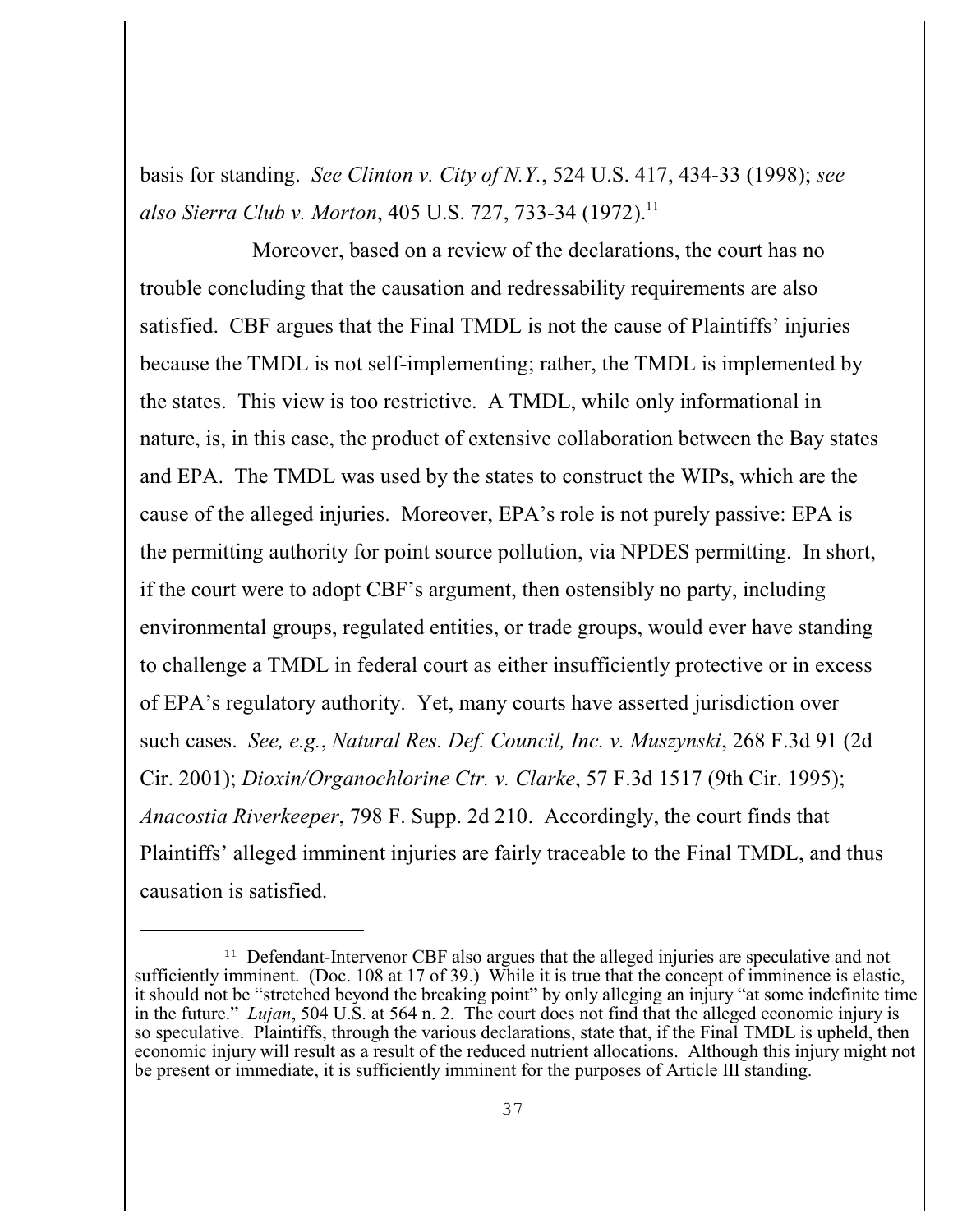Lastly, the court finds that the requested relief, vacatur of the Final TMDL, would likely relieve Plaintiffs of their alleged injuries. Redressability is closely related to traceability, except that traceability looks backward (did the defendants cause the harm?), while redressability looks forward (will a favorable decision alleviate the harm?). *See Toll Bros., Inc. v. Twp. of Readington*, 555 F.3d 131, 143 (3d Cir. 2009) (citing *Lujan*, 504 U.S. at 560-61). Plaintiffs need not show that a favorable decision will certainly redress their members' injuries, only that it is likely to do so. *Id.* Here, based on the above, the court is satisfied that Plaintiffs have met the redressability prong, as vacatur of the TMDL will likely alleviate at least some of Plaintiffs' economic concerns.

In short, Plaintiffs have satisfied the test for Article III standing: injuryin-fact, causation, and redressability. That the declarations providing evidence in support of Plaintiffs' standing were not filed in the opening brief, but rather in their opposition brief to Plaintiffs' cross-motion, is not fatal to Plaintiffs' standing.

## **B. Bay TMDL is not an unlawful federal implementation plan**

In this issue of first impression, Plaintiffs argue that the Final TMDL represents an unlawful federal implementation because it impedes on the states' rights to implement the TMDL as each state sees fit. Plaintiffs assert that, while EPA may *issue* a TMDL, EPA has no authority to *implement* a TMDL. Plaintiffs further argue that only Congress can grant EPA authority to implement TMDLs, and no executive order, consent decree, or MOU can expand EPA's authority. Plaintiffs point to the level of detail of TMDL allocations, as well as EPA's backstop measures as evidence of unlawful federal implementation measures. For the reasons set forth below, the court agrees with Plaintiffs that TMDL implementation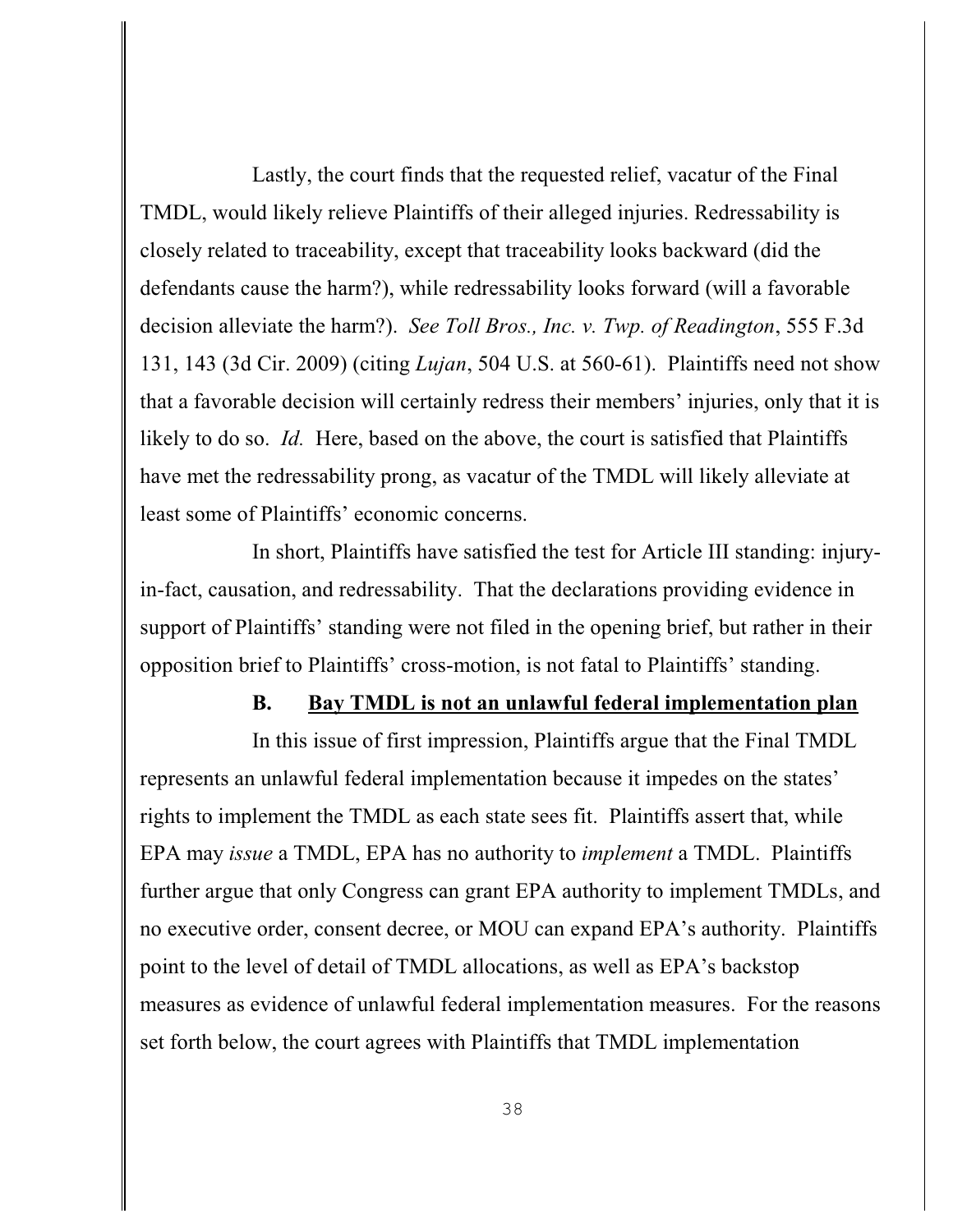responsibilities primarily fall to the individual states, but disagrees that the Final TMDL represents an unlawful implementation plan.

## **1. CWA §§ 303 (33 U.S.C. § 1313) and 117 (33 U.S.C. § 1267)**

As explained in detail above, the CWA sets forth a step-by-step approach to restoring impaired waters. *See supra* Section I.B. To review, the CWA first requires the establishment of water quality standards. 33 U.S.C.  $\S$  1313(a)  $\&$ (c). Second, states are required to identify waters that do not meet those standards (the "303(d) list"). 33 U.S.C.  $\S$  1313(d). Third, states must establish TMDLs, subject to EPA approval, for those waters at levels necessary to achieve the standards. *Id.* Finally, states are required to submit plans (the "continuing planning") process"), subject to EPA approval, which are designed to achieve the water quality standards. 33 U.S.C. § 1313(e).

Plaintiffs concede that, while states have primary responsibility for establishing water quality standards, 303(d) lists, and TMDLs, EPA is authorized to take action in the event of state inaction or insufficient action. *See* 33 U.S.C. § 1313 (c) (authorizing EPA to establish water quality standards where it is determined that the state standards are inconsistent with the CWA); 33 U.S.C. § 1313(d) (authorizing EPA to establish TMDLs where it is determined that the proposed state TMDL will not achieve water quality standards); 33 U.S.C. § 1313(e) (authorizing EPA to review each state's continuing planning process and disapprove of any state permit program for any state that does not have an approved continuing planning process). (Doc. 96 at 40 of 81.) Plaintiffs nevertheless argue that states have *exclusive* authority over the final step in this process: implementation of the TMDL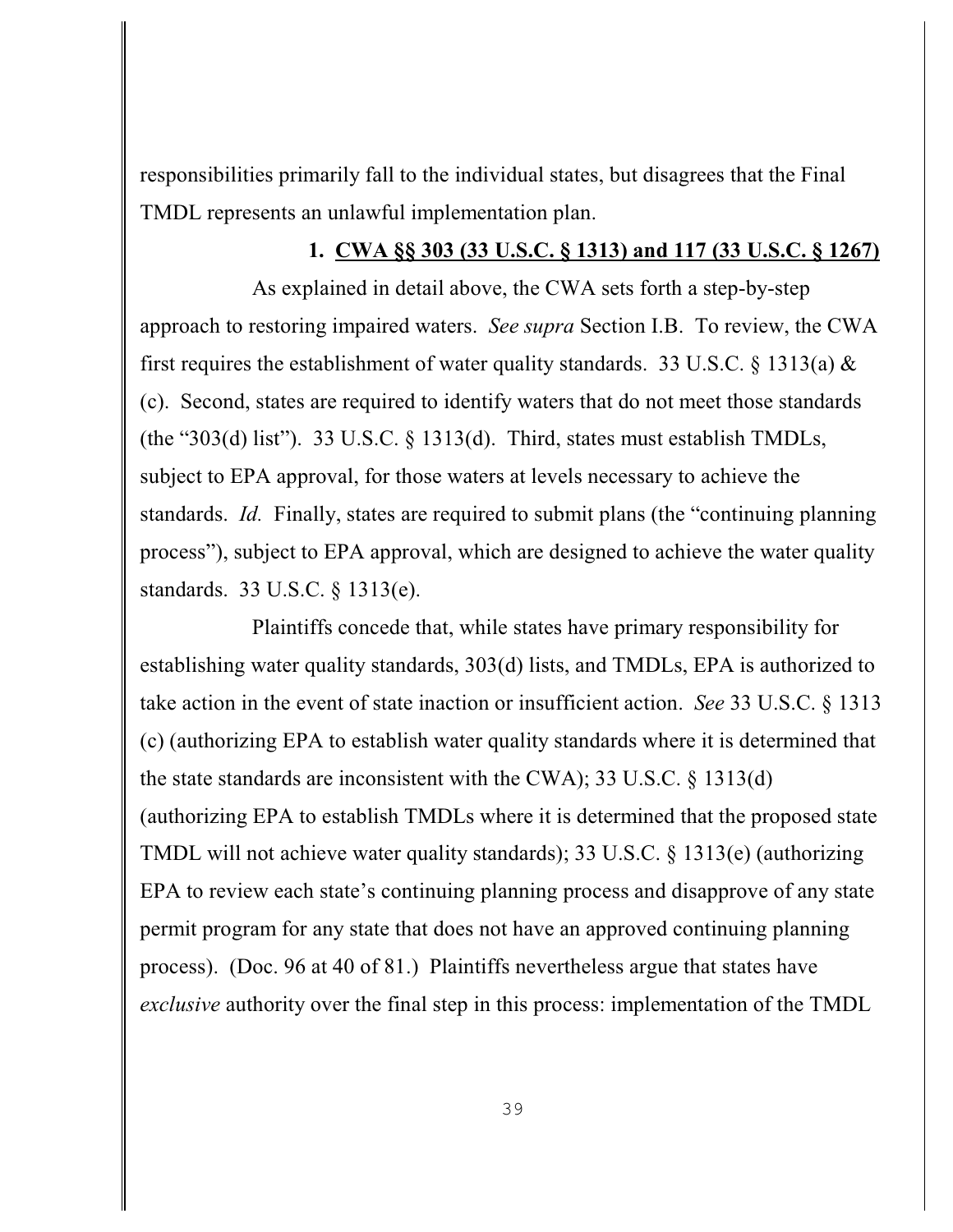allocations. (*Id.*) Having reviewed the applicable statutory provisions, the court finds that this argument is overbroad.

TMDL implementation, as is evident from the analysis below, is an amorphous term. Practically speaking, TMDL "implementation" is divided between EPA and states. *See Sierra Club v. Meiburg*, 296 F.3d 1021 (11th Cir. 2002). For example, point-source discharges are regulated through the federal NPDES permitting regime, with TMDLs incorporated into the effluent and technology-based limitations. 33 U.S.C. §§ 1311(b)(1)(C), 1342(d)(3); 40 C.F.R. §  $122.44(d)(1)(vii)(B)$ . These permits may be issued either by EPA, or by states with EPA-approved NPDES programs. However, even where EPA has delegated permitting authority to the states, EPA retains the right to include additional limits in NPDES permits when necessary to ensure achievement of water quality. 33 U.S.C. § 1312(a), 1342(a). Non-point source regulation, however, is generally left to the states. 33 U.S.C. § 1329.<sup>12</sup> Nevertheless, EPA can influence state implementation by providing grant money for state non-point source pollution management programs. 33 U.S.C.  $\S$  1311(b)(1)(C), 1342(d)(2). Thus, to say that implementation is left *exclusively* to the states would be an overstatement.

Plaintiffs' exclusivity argument is based on CWA Section 303(e), which requires that states prepare a "continuing planning process" ("CPP"). 33 U.S.C. § 1313(e)(2). These CPPs include TMDLs for pollutants, as well as effluent limitations and standards, revision procedures, and adequate implementation

<sup>&</sup>lt;sup>12</sup> This section requires states to prepare a non-point source management plan, 33 U.S.C. § 1329(a), and a management program that identifies "best management practice and measures," 33 U.S.C. § 1329(b). "EPA exercises authority over these programs and must approve them." *Meiberg*, 296 F.3d at 1026. Once a management program is approved, EPA may make grants to the states to allow them to implement the plan. 33 U.S.C. § 1329(h).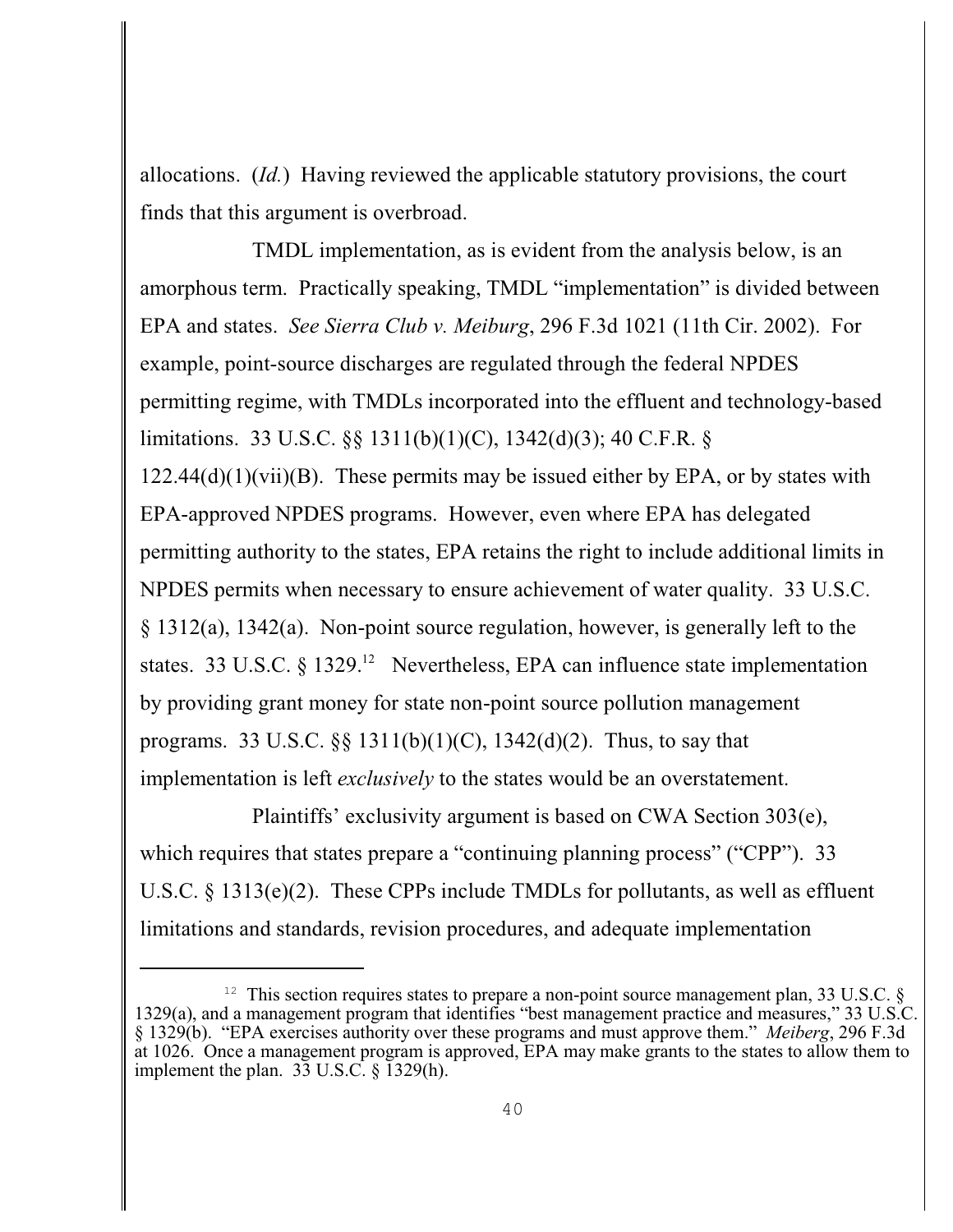measures including a schedule for compliance. *Id.* at 1313(e)(3). Plaintiffs note that Section 303(e) does not confer backstop authority to EPA or permit EPA to otherwise take over state implementation plans. (Doc. 96 at 40-42 of 81.) Plaintiffs contrast this section with Section 303(c) and (d) which, as state above, permit EPA to establish water quality standards and TMDLs, respectively, wherever state efforts fall short. (*Id.* at 41 of 81.)

After reviewing Section 303(e), the court agrees that EPA is not authorized to establish or otherwise take over TMDL implementation plans. However, here again, it would go too far to say that EPA has no role in developing state implementation plans. In fact, EPA is required to review and approve or disapprove each state's CPP, and, once its process has been approved, occasionally review it to ensure that it stays consistent with the Act. 33 U.S.C. § 1313(e)(2). Thus, here too, EPA has supervisory authority. EPA's supervisory authority is consistent with the CWA's requirement that EPA "ensure that management plans are developed and implementation is begun by signatories to the Chesapeake Bay Agreement to achieve and maintain . . . the nutrient goals of the Chesapeake Bay Agreement . . . [and] the water quality requirements necessary to restore living resources to the Chesapeake Bay ecosystem." 33 U.S.C. § 1267(g). Nevertheless, Plaintiffs are correct that Section 303(e) stops short of giving EPA authority to enact its own implementation plan where it has determined that the state's effort has fallen short. EPA may not, for example, dictate to a state what measures the state must undertake to reduce pollution from a particular source.

In the end, the parties do not have any real dispute in this regard. Both Plaintiffs and EPA acknowledge that EPA is authorized under the CWA to take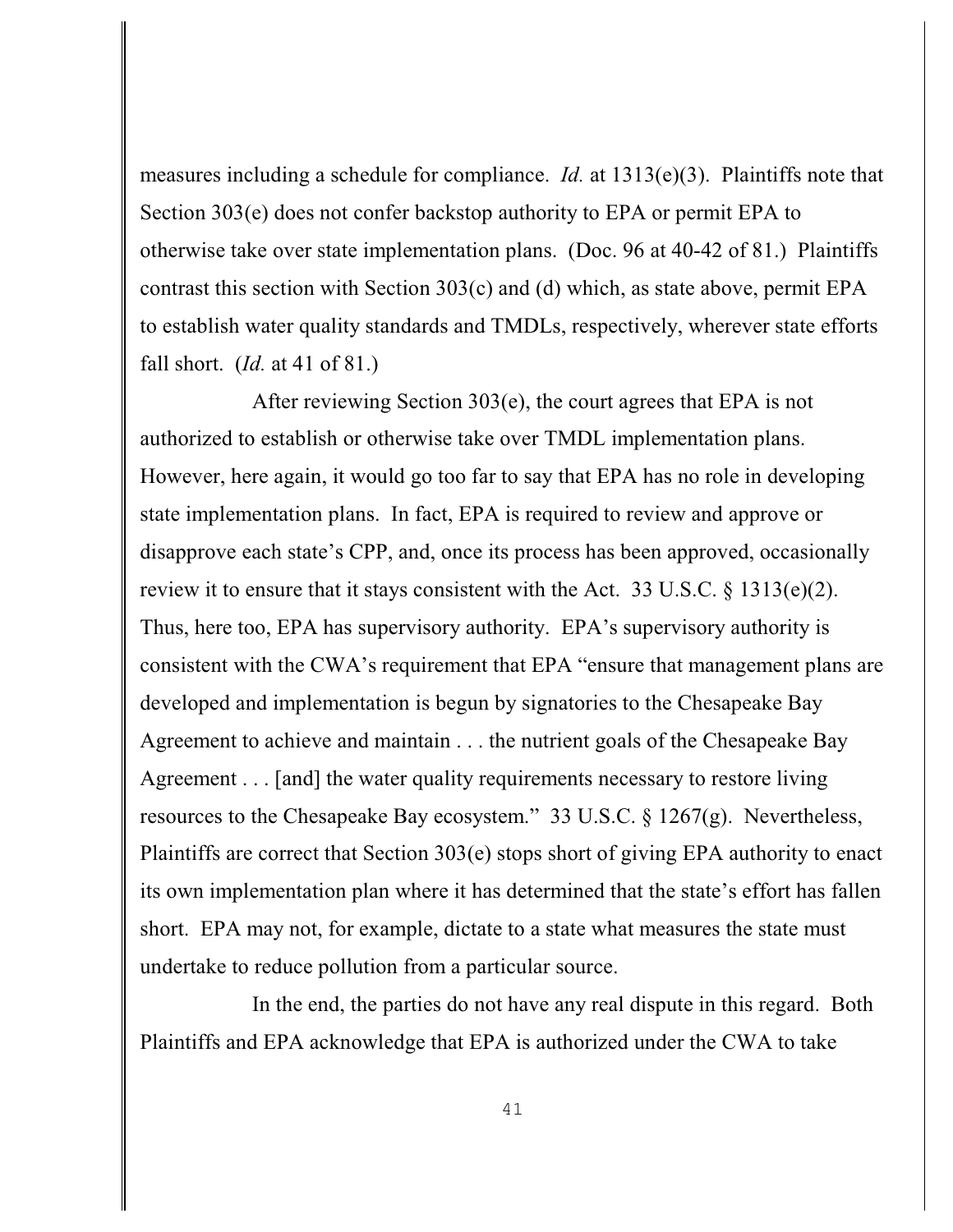action regarding water quality standards and establishment of TMDLs if the states' efforts fall short. (*See* Doc. 96 at 40 of 81; Doc. 100 at 15-16 of 76.) It is further undisputed, despite Plaintiffs' claim that implementation is left exclusively to the states, that EPA's implementation authority is limited to its authority over NPDES permitting for point sources, and providing or withholding grant money to encourage implementation for non-point sources.<sup>13</sup> It is logical for states to retain control over implementation of non-point pollution regulation because non-point pollution control measures often involve local land use and zoning decisions, activities which are generally within the well-protected province of state and local government.

Nevertheless, Plaintiffs claim that EPA unlawfully impinged on the Bay states' implementation authority when issuing the Final TMDL. Specifically, Plaintiffs argue that EPA violated the CWA because (1) the Final TMDL contains detailed allocations rendering the TMDL tantamount to an implementation plan, (2) EPA unlawfully imposed "backstop" adjustments, and (3) EPA unlawfully locked-in those allocations by establishing a federal timeline for implementation and reserving exclusive authority to revise them. Plaintiffs further claim that EPA violated the CWA by requiring "reasonable assurances" of the Bay states' WIPs and by providing allocations for "upstream" states (the headwater jurisdictions of New York, Pennsylvania, and West Virginia). The court will address each argument.

<sup>&</sup>lt;sup>13</sup> In *Pronsolino* II, the court noted that this sort of "carrot-and-stick" approach is central to attaining acceptable water quality without direct federal regulation of non-point sources of pollution. 291 F.3d at 1127. The court further explained that the advantage of the "intricate scheme is that the CWA leaves to the states the responsibility of developing plans to achieve water quality standards if the statutorily-mandated point source controls will not alone suffice, while providing federal funding to aid in the implementation of the state plans." *Id.* at 1128 (citations omitted).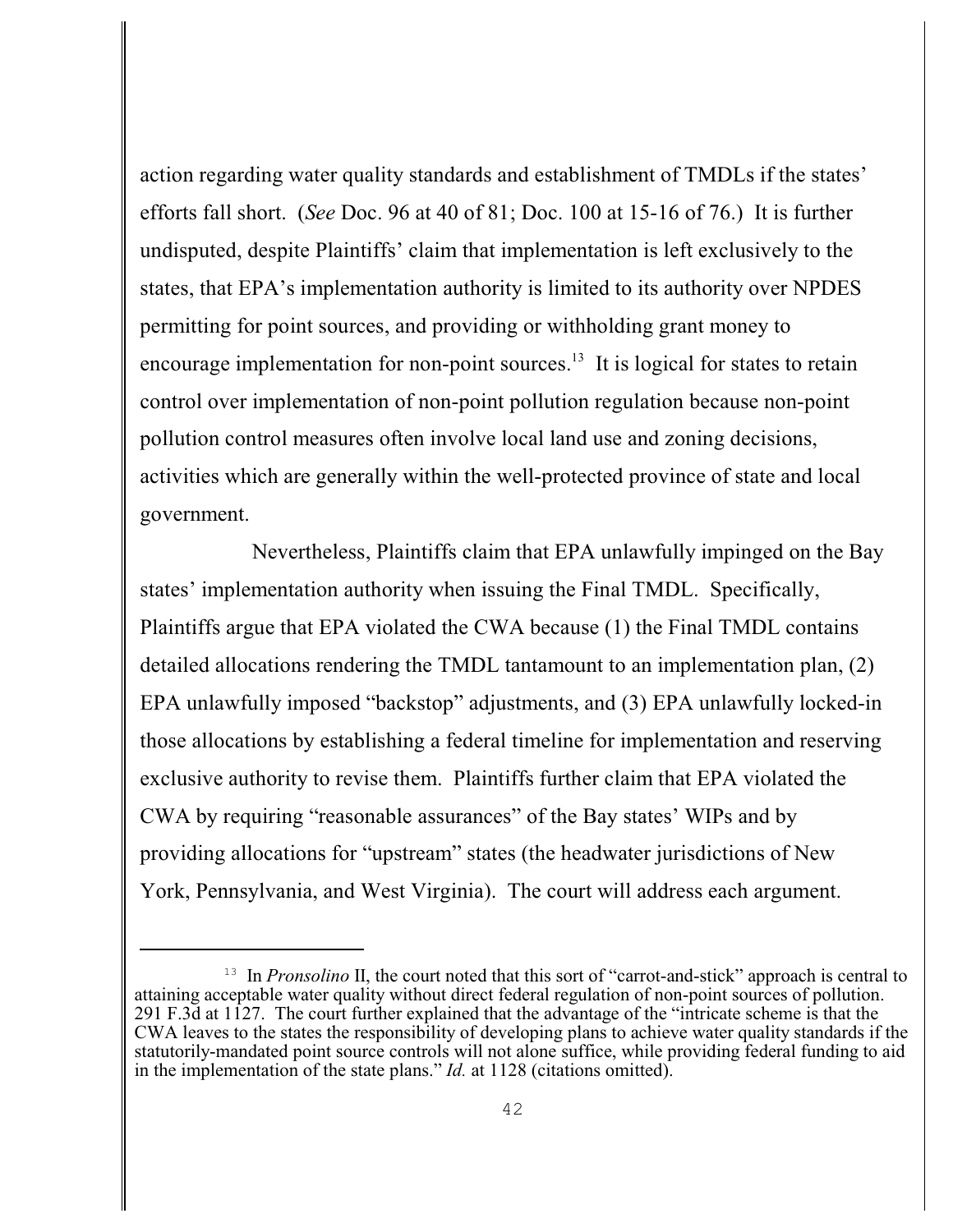# **2. Detailed Allocations**

Plaintiffs initially argue that the high level of detail in the TMDL's allocations constrains the states implementation powers. (Doc. 96 at 29 of 81.) Specifically, Plaintiffs state that "[a]lthough implementation of TMDLs involves difficult policy choices concerning land use and regulation that are left to the states under the CWA, EPA's allocations in the TMDL micro-manage implementation by dictating the distribution of loadings among numerous source categories and even individual sources throughout the watershed." (*Id.* at 28 of 81.) Plaintiffs note that EPA established annual and daily WLAs for specific sectors, such as regulated agriculture, regulated stormwater, and wastewater and for 478 individual permitted facilities throughout the seven Bay Jurisdictions. (*Id*. at 28-29 of 81.) At oral argument, Plaintiffs argued that "the amount of regulation of individual sources, the extent of those allocations is unprecedent [ed]." (Notes of Transcript ("Tr.")  $36.$ )<sup>14</sup>

The court does not find that the level of detail associated with allocations renders the TMDL a *de facto* implementation plan. Plaintiffs themselves seemingly concede this point, stating that "EPA violated the CWA *not by referencing detailed allocations in the TMDL*, but by locking those allocations in, establishing a federal timeline for implementation, and reserving exclusive authority to revise them." (Doc. 109 at 23 of 56) (emphasis added.) Nevertheless, at oral argument, Plaintiffs reiterated their argument that by first dividing the allocations in WLAs and LAs and then further dividing allocations among various sectors,

 $14$  The court reporter provided the court with a preliminary copy of the transcript of proceedings on October 4, 2012. A final transcript has not been requested by any party. Any citations to the transcript refer to the court's copy of the preliminary transcript and, therefore, may contain different pagination to a final transcript, in the event that one is requested.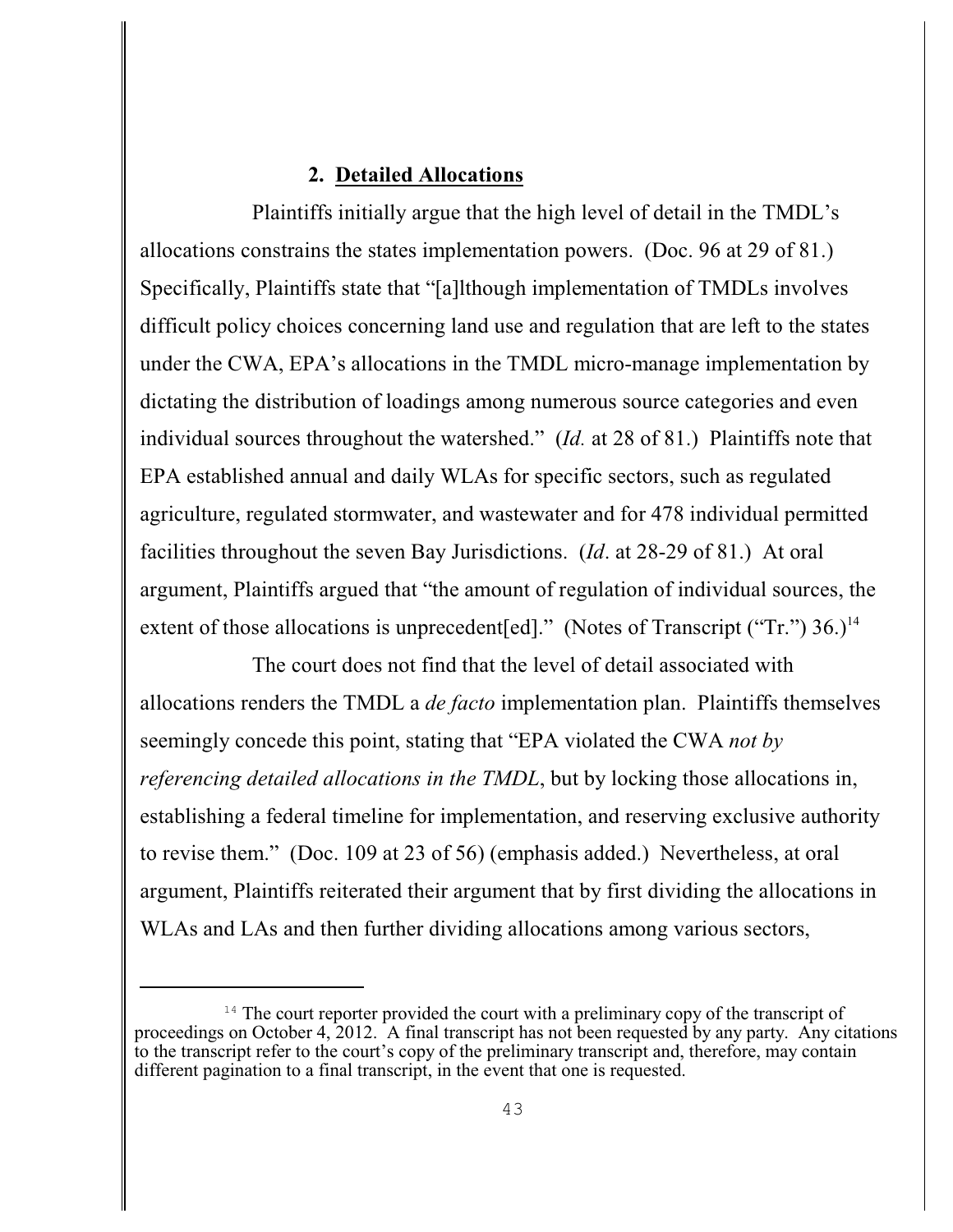including agriculture, stormwater, wastewater, forest, non-tidal atmospheric deposition, onsite septic and urban, EPA was essentially divesting the states of the ability to split the allocations as they saw fit, thus restricting the scope of their implementation powers.<sup>15</sup> (Tr. 32; Doc. 96 at 29 of 81.)

As explained below, the court disagrees that allocations, by virtue of their level of detail, have converted the Final TMDL into an unlawful federal implementation plan.

## **a. WLAs and LAs**

Plaintiffs argue that the regulation establishing a TMDL as the *sum* of WLAs from point sources and LAs from non-point sources, *see* 40 C.F.R. § 130.2, is in violation of the CWA because the CWA only authorizes EPA to establish the *total* maximum daily load. (Doc. 96 at 21 of 81; Doc. 139 at 6 of 12.) In other words, Plaintiffs interpret the CWA to authorize EPA to establish a single total load for a state for a particular pollutant, but not to authorize EPA to allocate that total load or otherwise determine how the total load is to be achieved. (Doc. 139 at 6 of 12.) Thus, the question, which appears to be an issue of first impression, is whether EPA exceeded its authority under the CWA by defining a TMDL as "[t]he sum of

(Tr. 7.)

 $^{15}$  Here again, Plaintiffs seemingly contradicted themselves by subsequently stating at oral argument that the detail of the allocation is not at issue in the following exchange:

THE COURT: You don't object to the detail of the allocations, you object to the fact that you claim they're locked in?

MR. SCHWARTZ: That's correct. If they're not locked in, then that actually changes the equation.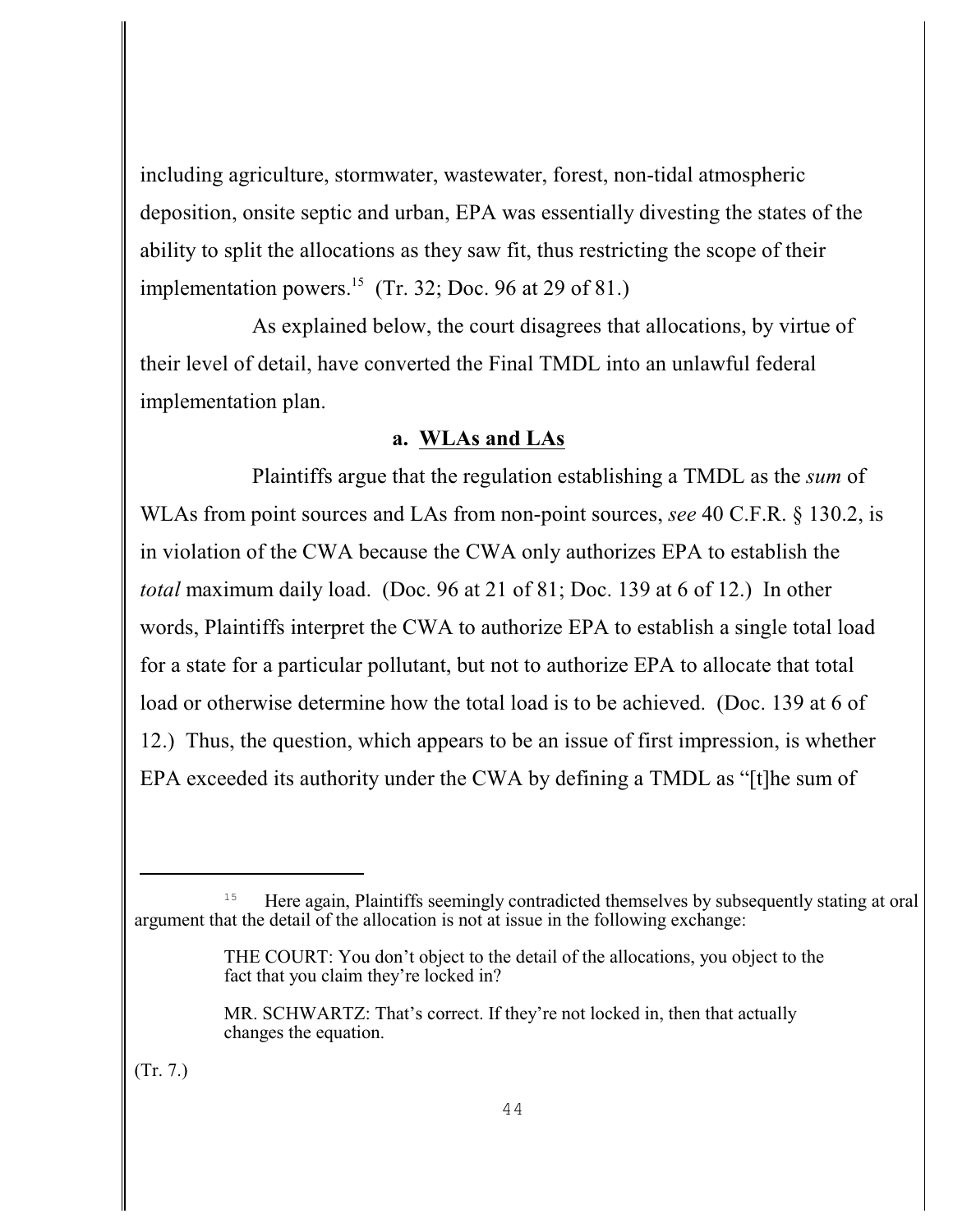the individual WLAs for point sources and LAs for non point sources and natural background." 40 C.F.R. § 130.2. The court finds that it did not.

Plaintiffs' argument in this regard is limited to the reservations of state

authority in 33 U.S.C. § 1251(b) and § 1370. Section 1251(b) provides as follows:

(b) Congressional recognition, preservation, and protection of primary responsibilities of States. It is the policy of the Congress to recognize, preserve, and protect the primary responsibilities and rights of States to prevent, reduce, and eliminate pollution, to plan the development and use . . . of land and water resources, and to consult with the Administrator in the exercise of authority under this Act. It is the policy of Congress that the States manage the construction grant program under this Act and implement the permit programs under sections 402 and 404 of this Act. It is further the policy of Congress to support and aid research relating to the prevention, reduction, and elimination of pollution, and to provide Federal technical services and financial aid to State and interstate agencies and municipalities in connection with the prevention, reduction, and elimination of pollution.

33 U.S.C. § 1251(b). Section 1370 provides:

§ 1370. State Authority

Except as expressly provided in this Act, nothing in this Act shall (1) preclude or deny the right of any State or political subdivision thereof or interstate agency to adopt or enforce (A) any standard or limitation respecting discharges of pollutants, or (B) any requirement respecting control or abatement of pollution; except that if an effluent limitation, or other limitation, effluent standard, prohibition, pretreatment standard, or standard of performance is in effect under this Act, such State or political subdivision or interstate agency may not adopt or enforce any effluent limitation, or other limitation, effluent standard, prohibition, pretreatment standard, or standard of performance which is less stringent than the effluent limitation, or other limitation, effluent standard, prohibition, pretreatment standard, or standard of performance under this Act; or (2) be construed as impairing or in any manner affecting any right or jurisdiction of the States with respect to the waters (including boundary waters) of such States.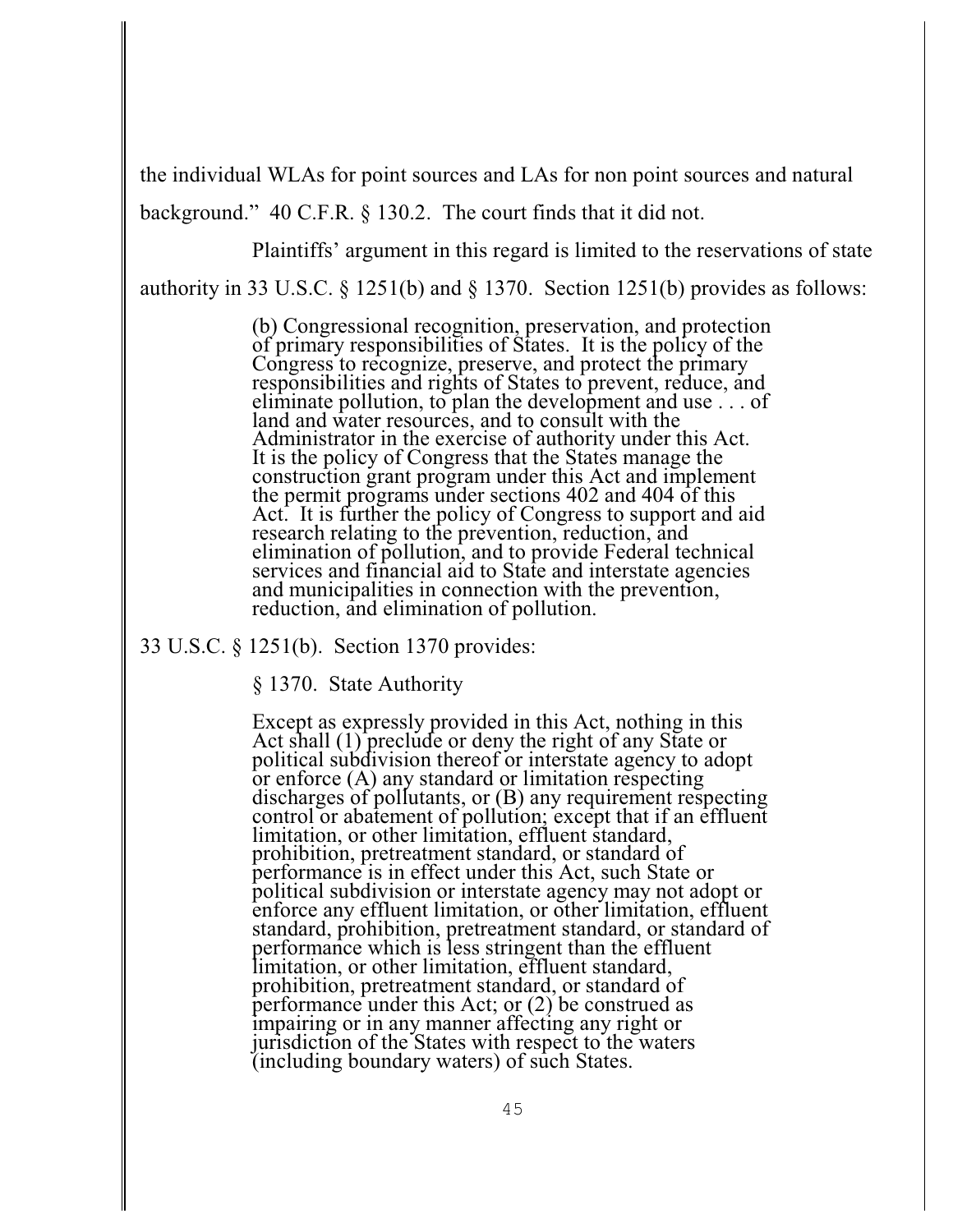33 U.S.C. § 1370. Thus, Section 1251 contains broad Congressional policy statements, and Section 1370 requires states to meet minimum federal effluent limitations standards. Interestingly, although both sections address state authority, neither section addresses the issues of TMDLs and whether a TMDL may consist of both WLAs and LAs. There is nothing in these sections that explicitly prohibits defining a TMDL as the sum of WLAs and LAs. At the same time, the CWA does not expressly define a TMDL as a sum of WLAs and LAs, instead describing a TMDL as the "the total maximum daily load, for those pollutants which the administrator identified under Section 304(a)(2) [33 U.S.C. § 1314(a)(2)]  $\dots$  to implement the applicable water quality standards." 33 U.S.C. § 1313(d)(1)(C).<sup>16</sup>

Clearly, the CWA leaves room for interpretation when defining a TMDL. EPA, while conceding that there is no statutory mention of WLAs and LAs, has determined that it is necessary to include both WLAs and LAs in order to effectuate the overall goal of achieving water quality standards. Specifically, EPA has determined that:

> Although section 303(d)(2) of the Act does not specifically mention either WLAs or LAs, it is impossible to evaluate whether a TMDL is technically sound and whether it will be able to achieve standards without evaluating component WLAs and LAs and how these loads were calculated. Thus, it is necessary for EPA to review and approve or

<sup>&</sup>lt;sup>16</sup> CWA § 304(a)(2) simply states that "[t]he Administrator, after consultation with appropriate Federal and State agencies . . . shall develop and publish information . . . on the identification of pollutants suitable for maximum daily load measurement correlated with the achievement of water quality objectives." 33 U.S.C. § 1314. This is not at issue here because Plaintiffs are not challenging suitability of regulating nitrogen, phosphorus, or sediments to achieve water quality objectives. In any event, EPA issued its final identification of pollutants subject to TMDL regulation on December 28, 1978, wherein EPA did not identify any specific pollutants by name, but simply identified "all pollutants, under proper technical conditions, as being suitable for the calculation of total maximum daily loads." 43 Fed. Reg. 60662.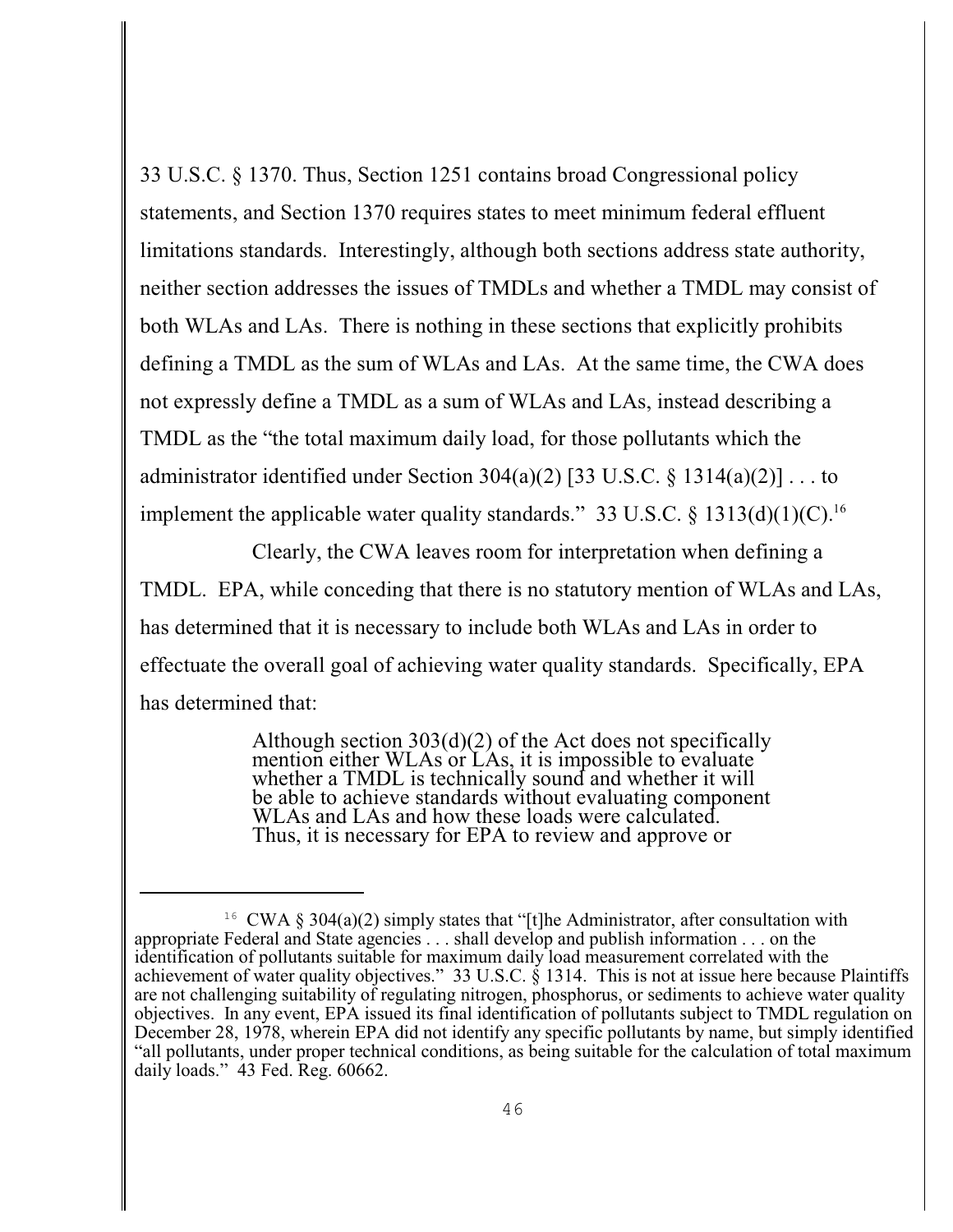disapprove a TMDL in conjunction with component WLAs and LAs.

50 Fed. Reg. 1775 (Jan. 11, 1985).

Plaintiffs argue that this interpretation is not entitled to *Chevron* deference because there is no ambiguity in the statutory language at issue. (Doc. 139 at 3-6.) In support, Plaintiffs reiterate that the CWA authorizes EPA to establish the *total* maximum daily load, but does not otherwise authorize EPA to allocate that total load among sources, and the statute's silence on the matter does not prove ambiguity. (*Id.*) The court disagrees.

As stated above, under the *Chevron* standard, where the court finds that the statute is open or ambiguous – that is, if Congress left a "gap" for the agency to fill – then this court must uphold the agency's interpretation so long as it is "reasonable." Moreover, that silence does not prove ambiguity is besides the point because the court in *Chevron* held that where "the statute *is silent or* ambiguous with respect to a specific issue, the question for the court is whether the agency's answer is based on a permissible construction of the statute." 467 U.S. at 843.

The court finds the statutory provisions at issue are precisely the type that Congress intended to leave to EPA for interpretation. For one, there is no question that the calculation of a TMDL is a "highly technical, specialized interstitial matter that Congress does not often decide itself, but delegates to specialized agencies to decide." *Zuni Pub. Sch. Dist. v. Dep't of Educ.*, 550 U.S. 81, 90 (2007). Second, there is no dispute that Congress was silent as to the precise variables attributable to a TMDL, defining a TMDL only as the load necessary "to implement the applicable water quality standards." 33 U.S.C.  $\S$  1313(d)(1)(C). Third, the statutory language itself supports EPA involvement in interpreting the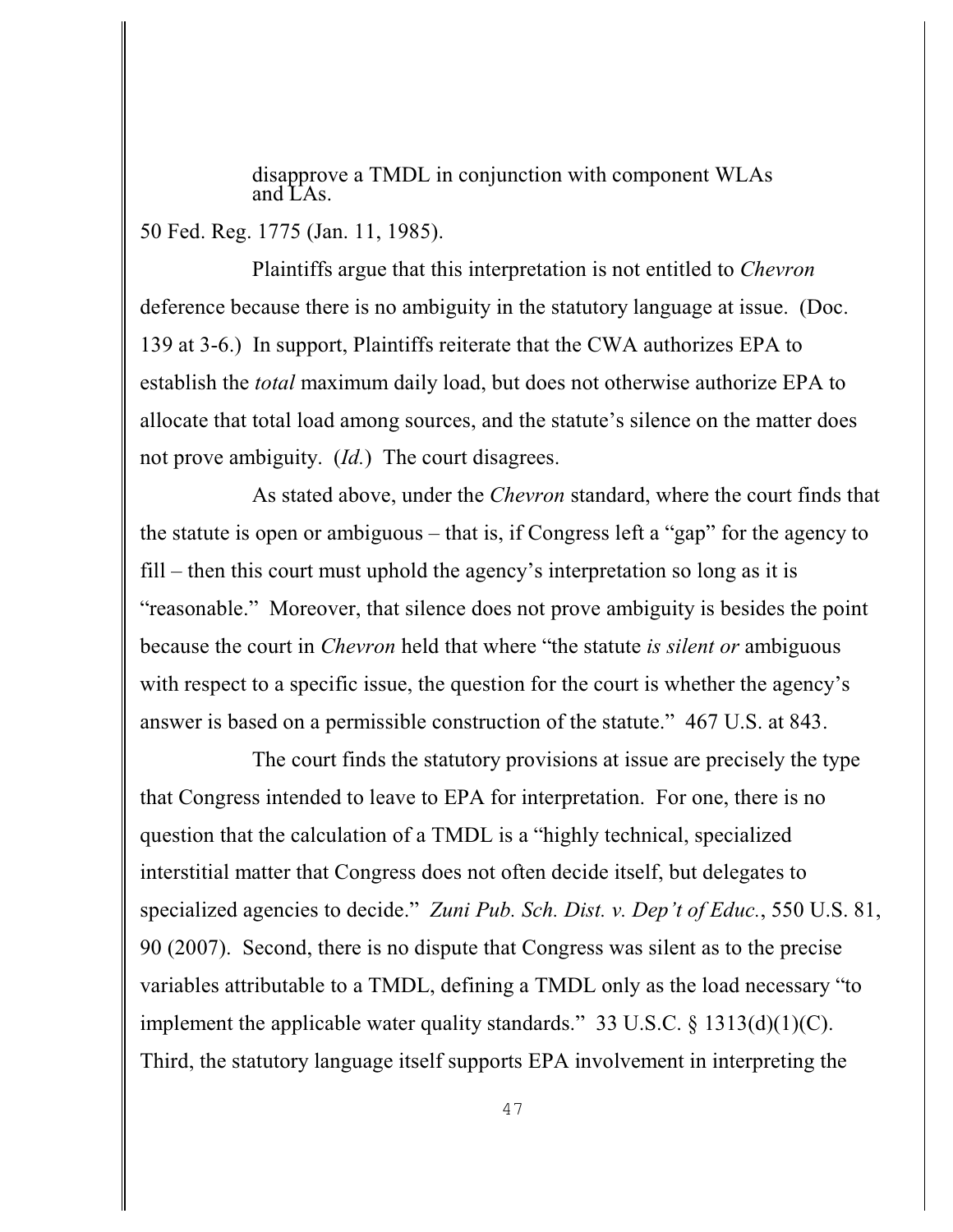statute. *See* 33 U.S.C. § 1313(d)(1)(c) (defining a TMDL as "the total maximum daily load, for those pollutants which *the Administrator* identified under Section  $304(a)(2)$  [33 U.S.C. § 1314(a)(2)]... to implement the applicable water quality standards." (emphasis added)); *see also* 33 U.S.C.§ 1314(a)(2) ("*The Administrator* . . . shall develop and publish . . . the identification of pollutants suitable for maximum daily load measurement . . . ." (emphasis added)).

EPA's position also finds support in the courts. Although neither the parties nor the court has been able to identify any case where a plaintiff specifically challenged EPA's definition of a TMDL as the sum of WLAs and LAs plus natural background, courts have nevertheless cited to that provision numerous times without issue. For example, in *Anacostia Riverkeeper v. Jackson*, 798 F. Supp. 2d 210 (D.D.C. 2011), the court set aside a TMDL for the Anacostia River that sought to reduce sediments and total suspended solids (TSS) by 85 percent. The court found that while the proposed reduction was designed to ensure *some* of the water quality standards for the river's designated uses – namely protection of plant and animal life – it did not consider the reduction required to protect *all* the water's designated uses, which also included water contact recreation (*e.g*., swimming), secondary contact recreation (*e.g*., boating), and aesthetic enjoyment. The TMDL at issue contained both WLAs and LAs. The court noted that:

> A core requirement of any TMDL is to divide sources of contamination along the water body by specifying load allocations, or LAs, to predict inflows of pollution from particular non-point sources; and to then set[] wasteload allocations, or WLAs, to allocate daily caps among each point source of pollution.

*Id.* at 248-49. Neither the court, nor any party, took issue with this requirement.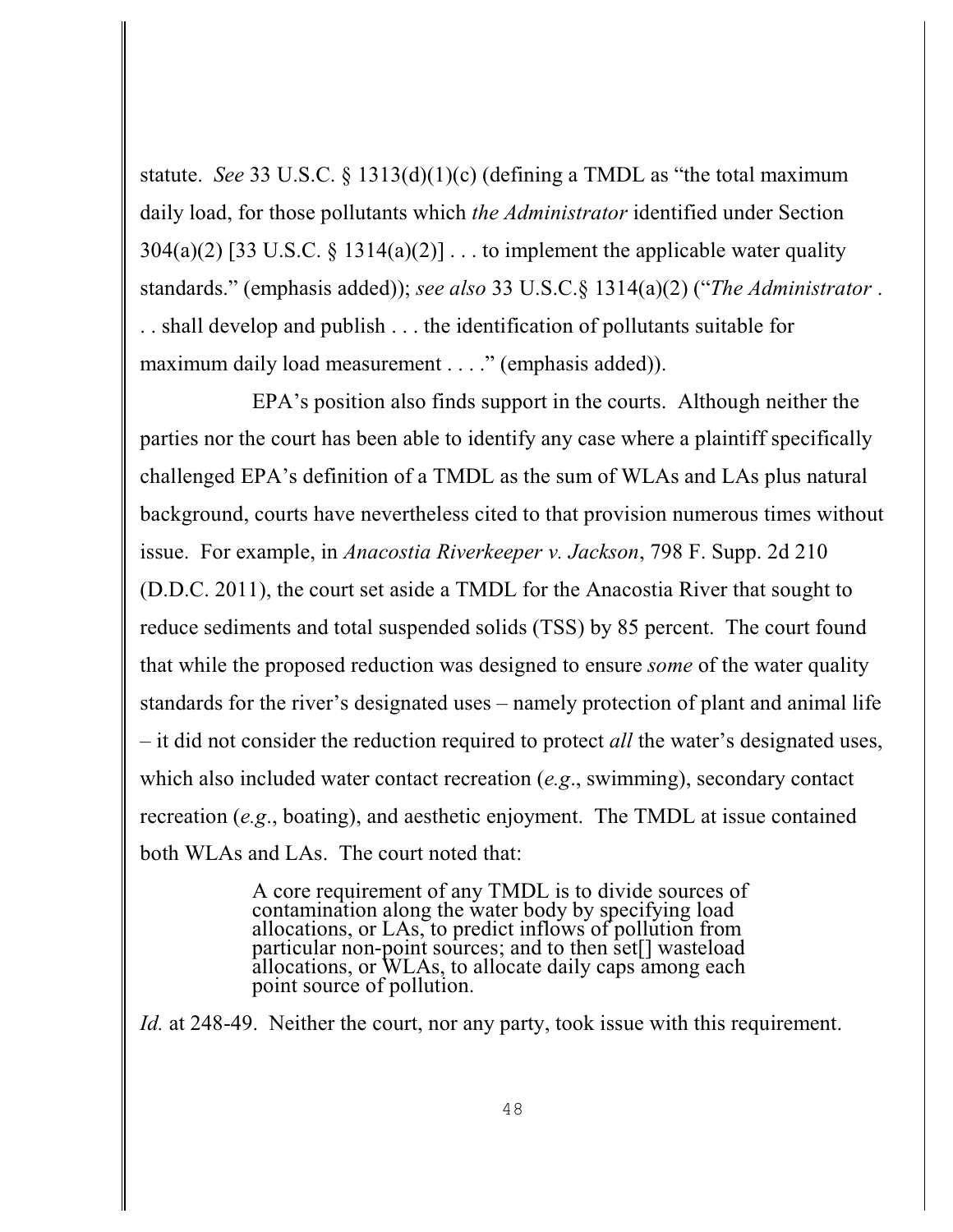In *Pronsolino* I, the district court resolved a challenge to the TMDL for the Garcia River in northern California. 91 F. Supp. 2d 1337. In that case, the Pronsolinos, landowners in the Garcia River watershed, challenged the TMDL on the grounds that the CWA does not authorize EPA to determine a TMDL for rivers and waters polluted only by non-point sources. The plaintiffs argued that the TMDL requirements of Section 303(d) were reserved exclusively for point sources, largely because that section makes no mention of non-point sources.<sup>17</sup> The court disagreed, holding that a TMDL is applicable to "all pollutants," which includes both point and non-point sources. The court looked to Ninth Circuit case law, wherein the court found support for the defendant's view that TMDLs are applicable to both point and non-point sources. *Id.* at 1348-49 (quoting *Alaska Ctr. for the Env't v. Browner*, 20 F.3d 981, 985 (9th Cir. 1994) ("Congress and EPA have already determined that establishing TMDLs is an effective tool for achieving water quality standards in waters impacted by non-point source pollution."); and *Dioxin/Organochlorine Ctr. v. Clarke*, 57 F.3d 1517, 1520 (9th Cir. 1995) ("A TMDL defines the specific maximum amount of a pollutant which can be discharged or 'loaded' into the waters at issue from all combined sources. Thus a TMDL represents the cumulative total of 'load allocations' which are in turn best estimates of the discrete loading attributed to nonpoint sources, natural background sources, and individual wasteload allocations . . . , that is, specific portions of the total load allocated to individual

 $17$  As previously stated, Section 303(d) requires states to identify and compile a list of waters for which certain "effluent limitations" are not stringent enough to meet applicable water quality standards (*e.g.*, the aforementioned 303(d) list). 33 U.S.C. § 1313(d)(1). Effluent limitations pertain only to point sources. This was the basis of the plaintiff's challenge, which is distinguishable from Plaintiffs' challenge in this case, wherein EPA's ability to allocate as between WLAs and LAs is challenged on the basis that the CWA only authorizes EPA to set the allocation as a single, cumulative number.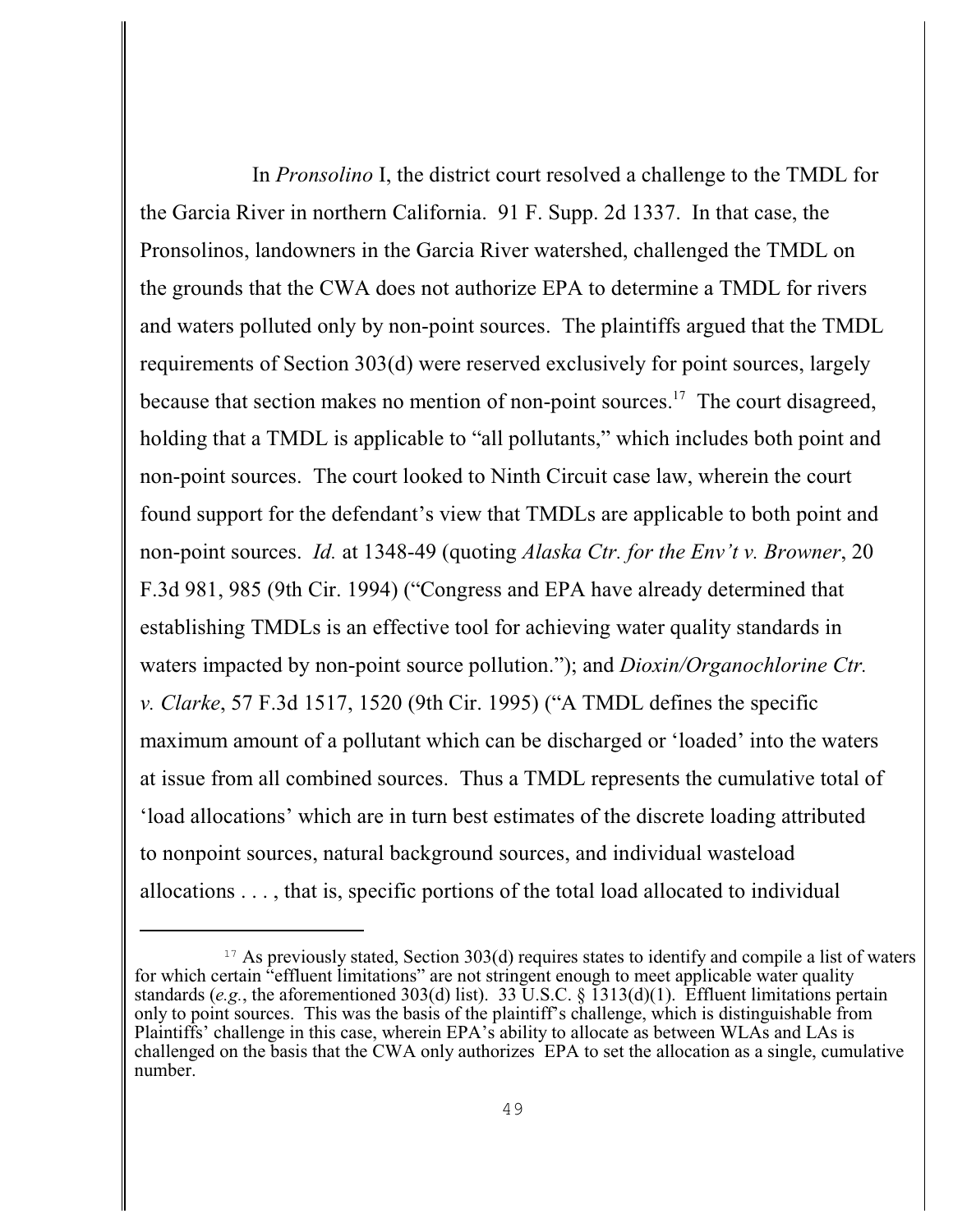point sources.")). The court concluded that, "[i]n the face of these statements, it would be difficult for a district court within the Ninth Circuit to hold that TMDLs were not required for listed rivers and waters harmed only by nonpoint pollution." *Id.* at 1349.

The court also looked to the legislative history of Section 303(d), finding that although the legislative history focused on effluent limitations for point sources, it also recognized that "non-point sources of pollution are a major contribution to water quality problems." *Id.* at 1350. The court interpreted this statement as Congress' recognition that non-point pollution would also be required to meet water quality standards. *Id.* 

Additionally, the court looked to CWA Section 304(a)(2) which states that TMDLs are obligatory only for those "pollutants" which the Administrator identifies under Section 304(a) as suitable for calculation. As stated, EPA identified "all pollutants" as being suitable for TMDL calculation. *See supra* note 16. The question, then, was whether sediment, the non-point source at issue, constituted a "pollutant" even though it was not identified as a pollutant under the Act's definition of "pollutant," which states "[t]he term 'pollutant' means dredged spoil, solid waste, incinerator residue, sewage, garbage, sewage sludge, munitions, chemical wastes, biological materials, radioactive wastes, heat wrecked or discarded equipment, rock, sand, cellar dirt[,] and industrial, municipal, and agricultural waste discharged into water." 33 U.S.C. § 1362; 40 § C.F.R. 122.2. Nevertheless, the court found that sediment was a "pollutant," in part based on Ninth Circuit case law, and in part based on legislative history, which referenced sediment as a "pollutant." 91 F. Supp. 2d at 1351 (citing S. Rep. No. 92-414, 92 Cong. 1st Sess. 52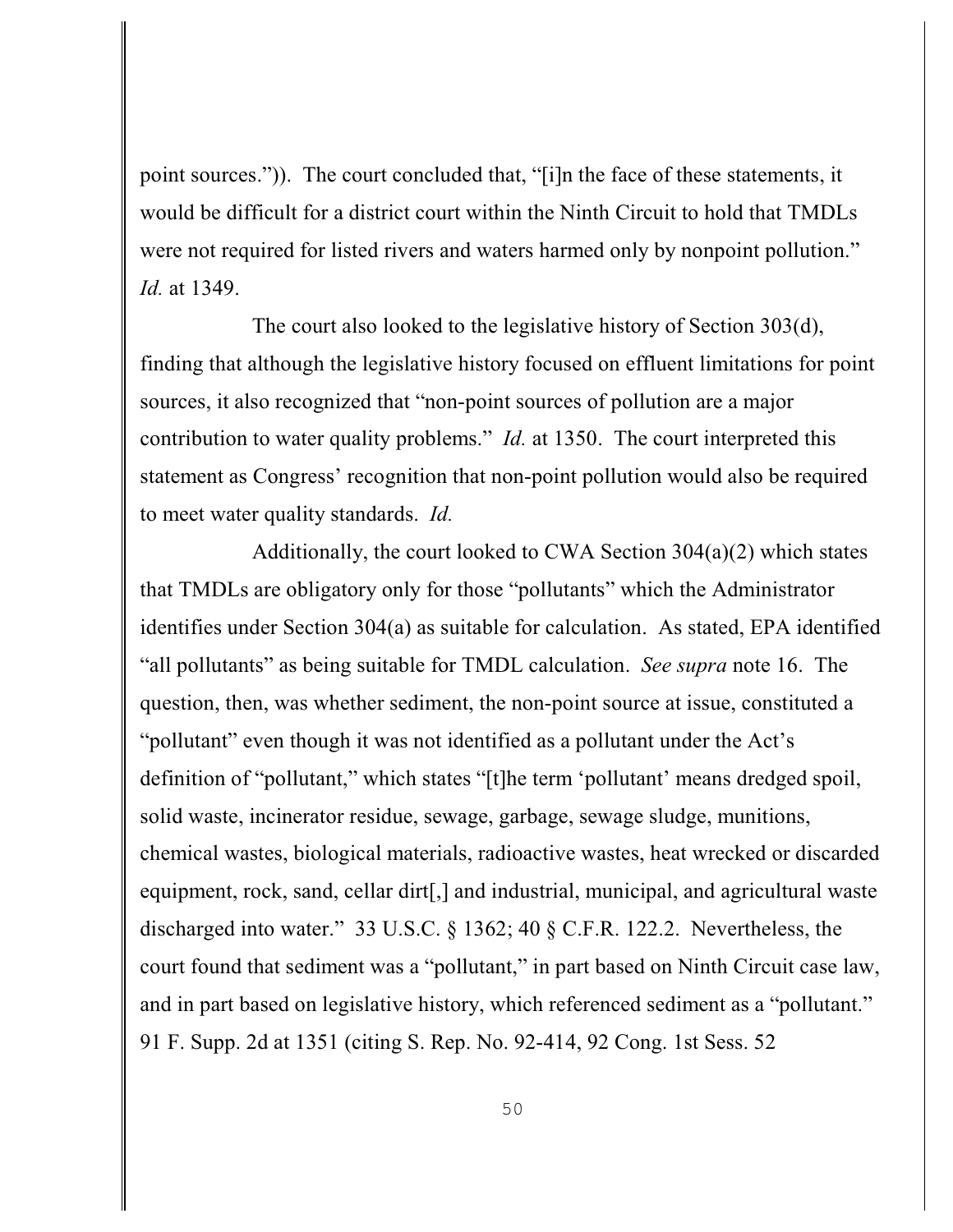(1971)("sediment, often associated with agricultural activities, is by volume our major pollutant  $\dots$ ." )). The court also looked to other sections in the CWA which referred to "non-point sources" as "pollutants." *Id.* at 352 (citing CWA §§ 105(d),  $304(e)$ , and  $305(b)(1)(E)$ . Thus, the court concluded that the "operative language of the Act . . . expressly treated pollutants as emanating from nonpoint sources" and thus non-point sources were "pollutants" subject to TMDLs. *Id.* at 1351-52.

In holding that TMDLs applied to non-point sources of pollution (as well as point sources), the court stated broadly that this view was in line with the "comprehensive fabric" of the Act. *Id.* at 1352. Further, any remaining doubt, the court stated, should be eliminated by deference to EPA's reasonable construction of the statute. *Id.*

On appeal, the Ninth Circuit Court of Appeals affirmed the district court's holding. The court initially found that EPA's interpretation of the statutory requirements of Section 303(d) [33 U.S.C. § 1313(d)] as being applicable to waters that receive water from point sources, non-point sources, or both, is entitled to *Chevron* deference. The court reasoned that "Congress entrusted to the EPA the responsibility of approving or disapproving  $\S 303(d)(1)$  lists, bestowing upon it the discretion that comes with such responsibility; the EPA has specialized experience regarding the CWA which this court lacks; and the agency has consistently interpreted the provisions at issue." 291 F.3d at 1134. The court, after analyzing the language and structure of Section 303(d) and the structure of the statutory scheme as a whole, found EPA's interpretation of Section 303(d) to be "entirely reasonable." *Id.* at 1139.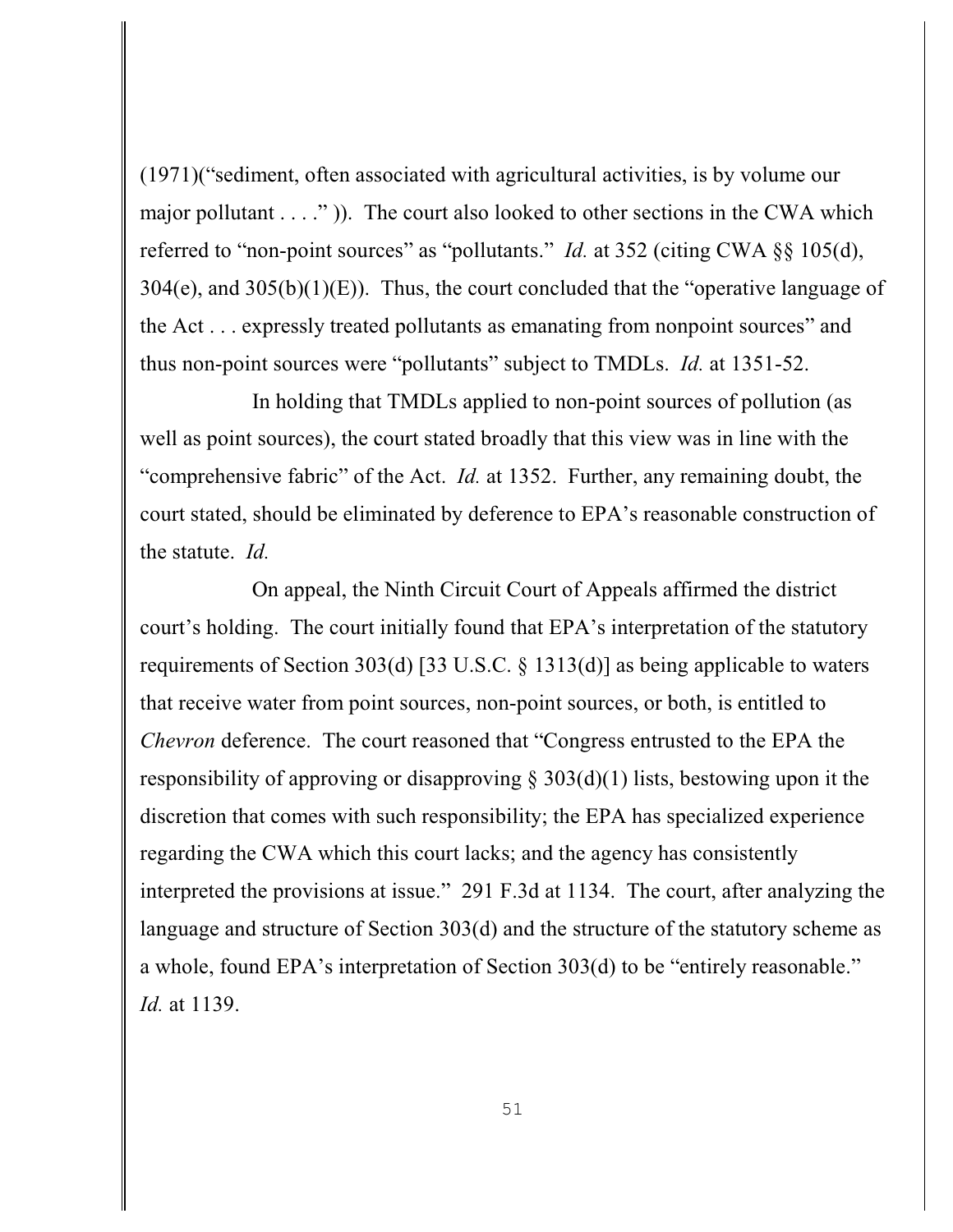Returning to Plaintiffs' argument here, the court simply can not find any basis to conclude that EPA's interpretation of a TMDL as the sum of WLAs and LAs is unreasonable. EPA has defined a TMDL as the sum of WLAs and LAs (plus background) since 1985. *See* 50 Fed. Reg. 1774. Since then, more than 47,000 TMDLs have been completed throughout the United States. (AR0000018; Doc. 110 at 14 of 52 n.2.) Of those, more than 25,000 were issued or approved by EPA and contained WLAs and LAs. Now, 28 years later, Plaintiffs challenge this interpretation of TMDLs arguing, for the first time, that "EPA's interpretation that the 'total' load somehow derives from the 'allocations' is unreasonable . . . ." (Doc. 139 at 9 of 12.) Nevertheless, every case that this court has identified that touched on this issue has said that a TMDL appropriately pertains to both point and nonpoint source allocations. *See, e.g., Pronsolino* I, 91 F. Supp. 2d 1337; *Pronsolino* II, 291 F.3d 1123; *see also Anacostia Riverkeeper*, 798 F. Supp. 2d 210; *Meiburg*, 296 F.3d at 1025 ("As should be apparent, TMDLs are central to the Clean Water Act's water-quality scheme because . . . they tie 'together point-source and non-point source pollution issues in a manner that addresses the whole health of the water.'"). In so concluding, courts have (1) parsed the language of Section 303(d), (2) analyzed the legislative history of Section 303(d), and (3) analyzed the statutory scheme as a whole. The court finds this analysis persuasive and exhaustive. As stated, EPA's interpretation is entitled to *Chevron* deference, because the CWA does not precisely define a TMDL, the definition of which is complex and technical. In the end, the court finds EPA's allocation of a TMDL as between WLAs and LAs to be entirely reasonable, and consistent with Congress's goals of establishing an "allcompassing program of water pollution regulation" and to establish a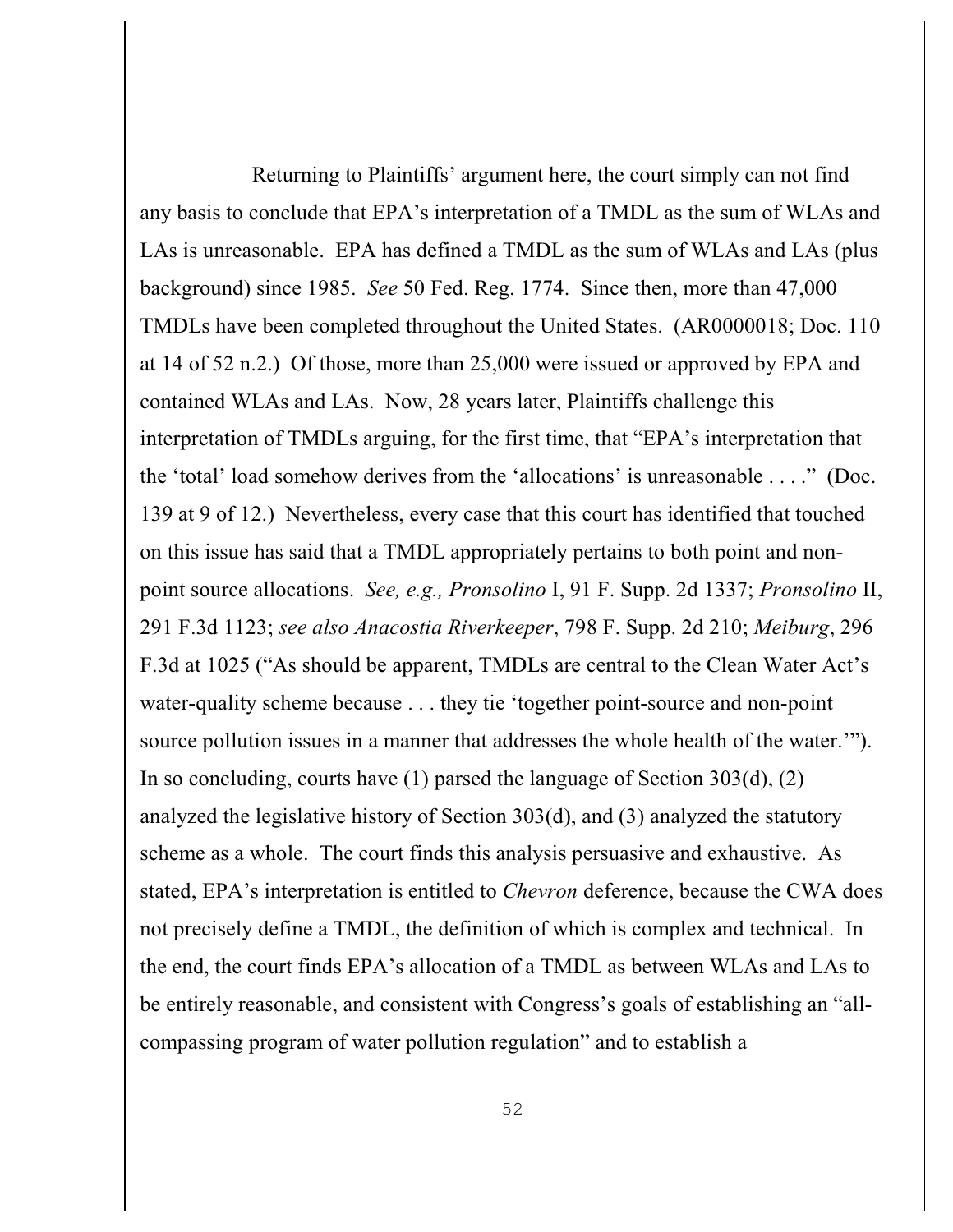"comprehensive long-range policy for the elimination of water pollution." *Arkansas v. Oklahoma*, 503 U.S. 91, 107 n.12 (quoting *Milwaukee v. Illinois*, 451 U.S. 304, 318 (1981)).

## **b. Sector and Individual Source Allocations**

Plaintiffs' unlawful implementation argument does not end there. As stated, Plaintiffs challenge EPA's allocations not only because they divide the allocations into WLAs and LAs, but also because EPA further allocated among various sectors including WLAs and LAs for agriculture, stormwater, wastewater, forest, non-tidal atmospheric deposition, onsite septic, and urban. (Doc. 96 at 29 of 81.) Plaintiffs further point out that EPA also established annual and daily WLAs for 478 individual permitted facilities. (*Id.*) It is this level of detail that Plaintiffs argue results in unlawful "micro-manage implementation." (*Id.* at 28 of 81.)<sup>18</sup>

There is no denying that the Chesapeake Bay Final TMDL is much more than a single number for nitrogen, phosphorus, and sediment total load allocations. Indeed, the TMDL itself is several thousand pages (*see* AR0000015- AR0003790), but many of those pages are dedicated to information regarding source identification, watershed and land use descriptions, modeling application, and implementation approaches. The total nitrogen, total phosphorus, and total suspended sediment allocations themselves can be found in Tables 9-1, 9-2, and 9-3 of the TMDL, respectively, and span 33 pages, each page containing approximately 30 allocations. (AR000029-AR0000348.) Thus, it would be misleading to suggest

 $18$  Here again, this argument is asserted notwithstanding Plaintiffs' various contradictory statements that it is not the level of detail in the TMDL that amounts to implementation, but the fact that the allocations are "locked-in." *See supra* note 15.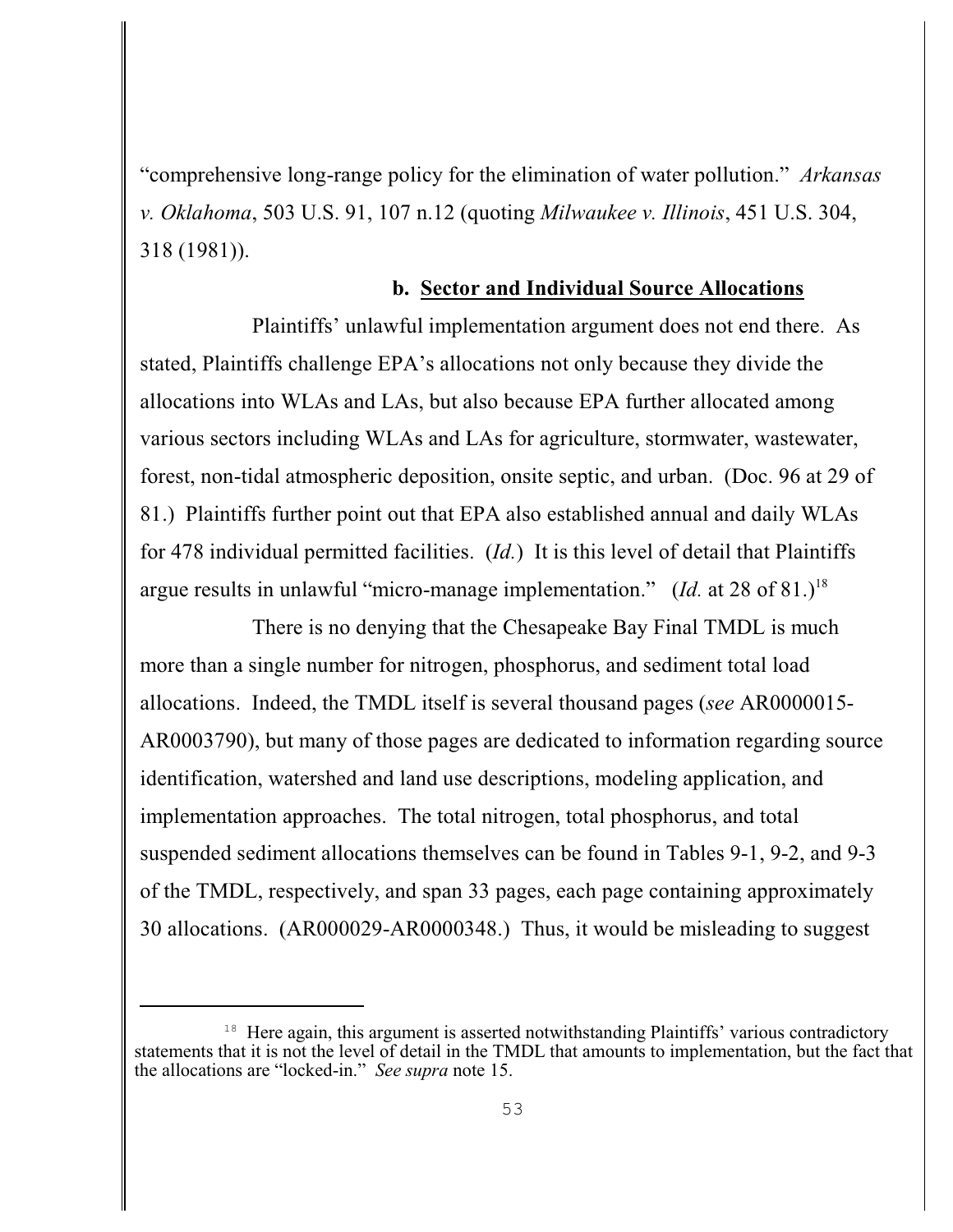that the TMDL is not highly detailed and complex. However, the court does not find that this level of detail unlawfully crosses the line into TMDL implementation.

EPA's regulations instruct that WLAs and LAs should be assigned to "one of [the water body's] existing or future point sources of pollution." 40 C.F.R. §§ 130.2 (g) & (h). In *Anacostia Riverkeeper*, the court noted that "[a] core requirement of any TMDL is to divide sources of contamination along the water body by *specifying load allocations,* or LAs, to predict inflows of pollution from *particular non-point sources*; and then to set[] *wasteload allocations*, or WLAs, to allocate daily caps among *each point source* of pollution." 798 F. Supp. 2d at 248- 49 (emphasis added). Thus, neither the regulations, nor the court in *Anacostia Riverkeeper*, anticipated that a TMDL would consist of only a single number. The regulations provide that a TMDL include allocations to point and, if necessary, nonpoint sources of pollution, rather than be devised at a later stage of post-TMDL implementation. *See id.* at 216 ("In addition to setting a maximum daily level of pollution, EPA regulations require TMDLs to allocate contaminant loads among point and non-point sources of pollution."). The court in *Anacostia Riverkeeper* went on to explain that:

> Total pollutant load established by a TMDL are incorporated into the NPDES permit system, which is a key step in the enforcement of those load limits. Absent specification of WLAs for individual point sources in the TMDL, therefore, the task of breaking down the total pollutant load – represented by a single number – into individual allocations is effectively delegated to NPDES permit writers. To the extent multiple permit writers oversee a single water body, such delegation risks either failure to implement the TMDL through overly-generous individual allocations that, in the aggregate, exceed total load limits, or over-enforcement of the TMDL through the setting of unnecessarily harsh individual allocations developed out of fear of under-enforcement. *To minimize*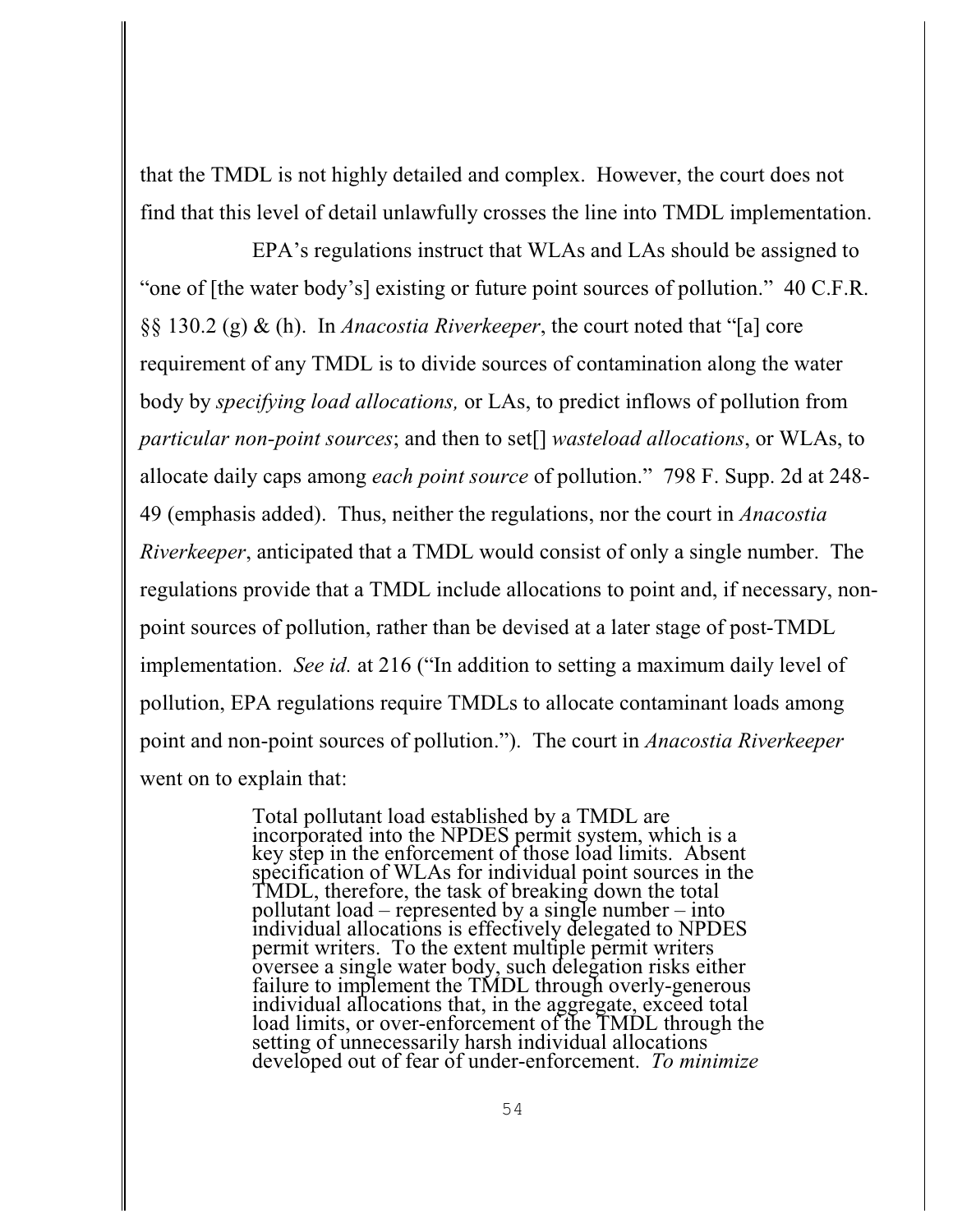*these risks, EPA reasonably determined that specific WLAs should be developed at the stage when both the State and Agency are evaluating the health of an entire water body – i.e., when developing the TMDL – because the designers of the TMDL can more easily take into account all point sources and attempt to divvy up acceptable pollution levels among them.*

*Id.* at 249-50 (emphasis added). In other words, the court concluded that EPA reasonably assigned allocations to individual point sources. To do otherwise, *i.e*., to simply give a number to an entire municipal sewer system, consisting of multiple sources of point source pollution, and then letting multiple permit writers attempt to attain that allocation, does not make sense because, as the court pointed out, the individual permit writers would lack the coordination required to effectively "divvy up acceptable pollution levels among [the sources]."

The court finds the *Anacostia Riverkeeper* court's reasoning persuasive, and, if that reasoning holds true regarding a municipal sewer system draining into a single water body (as in *Anacostia Riverkeeper*), it is all the more true here, where six states and the District of Columbia all drain into the Chesapeake Bay. To merely set a number, and then let the states, permit writers, and other groups within each state "duke it out" would not only be impractical, but would also be inconsistent with the CWA's foundational principle, which is that the burdens of eliminating pollution in the Nation's water is one to be shared among federal, state, and local authorities. *Id*. at 250 (citing *Friends of the Earth v. EPA*, 346 F. Supp. 2d 182, 203 (D.D.C. 2004)).

In addition, it would be misleading to say that EPA was the sole author of the TMDL. Rather, the allocations were devised largely by the states in their WIPs. The process included considerable back-and-forth between EPA and the Bay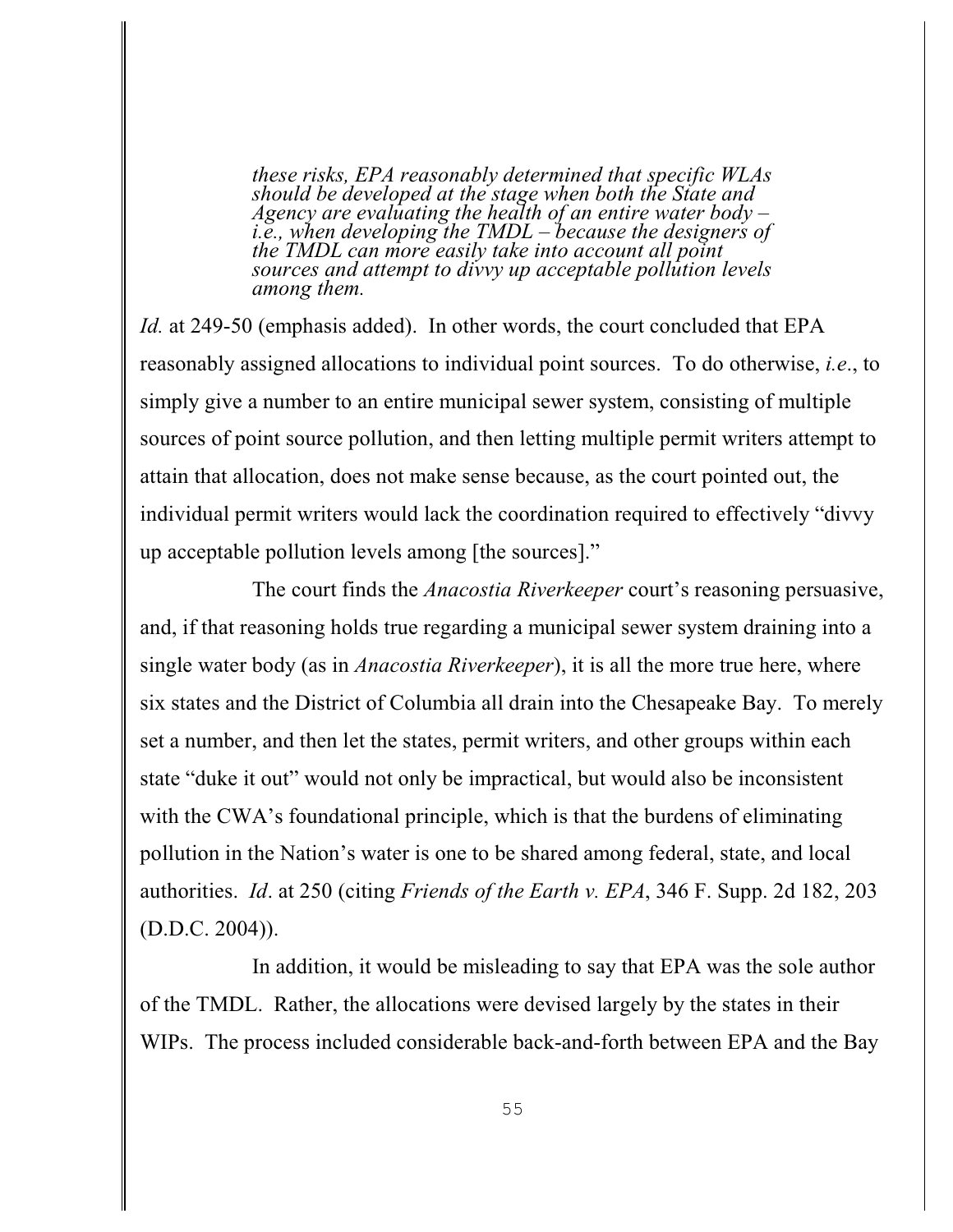states. To reiterate, on November 3, 2009, EPA, following meetings with the Bay states, devised proposed target loads for nitrogen and phosphorus (AR0023289- AR0023293), followed by revised target loads as to nitrogen, phosphorus, and sediment. (AR0000244; AR0012670-AR0012682.) States used these targets to begin drafting their WIPs. EPA communicated with the Bay states during this phase, and set deadlines and expectations to guide the drafting process. (*See, e.g.,* AR0000255-AR0000256; AR0023294-AR0023301; AR0023289-AR0023293.) EPA and the Bay states worked together to improve the successive draft WIPs. The Final TMDL was, in all but three instances wherein EPA substituted backstop allocations, based on the Bay states' Phase I WIPs. Thus, as EPA argues in its reply brief "in all but three cases (the so-called "backstops"), EPA's TMDL allocations *were informed by* the state's WIPs, not the other way around." (Doc. 110 at 25 of 52) (emphasis in original).

Plaintiffs argue, however, that the WIP drafting process was not so cooperative, and that EPA exerted pressure over the states that amounted to coercion. In support, Plaintiffs offer two slides from EPA presentations, each containing a single-panel comic. Plaintiffs suggest that these comics portray EPA's coercive attitude toward the WIP drafting process. One comic contains the headnote "It's a new day for restoring local streams, rivers and the Chesapeake Bay." (AR0032986.) The illustration depicts a classroom with students, a teacher, and a caged tiger in the rear of the classroom. The caption reads "Well, Timmy, it looks like you've just earned yourself 10 minutes in the cage with Mr. Whiskers." The second comic depicts two men, one holding a ball and chain attached to his ankle. (AR0027660.) The caption states "You dropped the ball, You must have known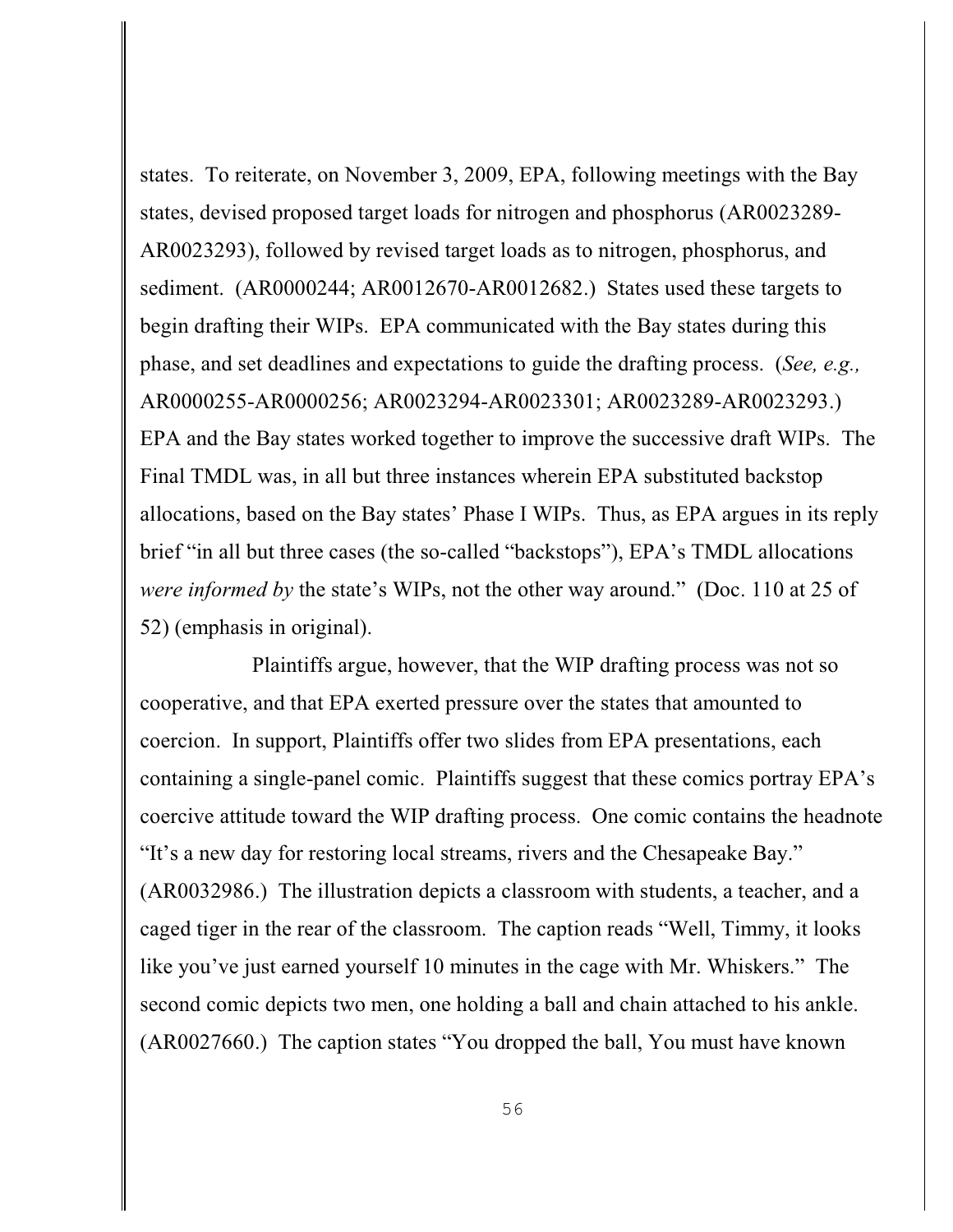there would be consequences." Plaintiffs also point to two emails that, in their view, further illustrate how EPA exerted pressure over the states. In one email, an EPA employee wrote to two employees of the Virginia Department of Conservation and Natural Resources, inquiring whether Virginia had "a better understanding of what needs to be in the WIPs and how EPA will judge adequacy of WIPs." (Doc. 85-2.)<sup>19</sup> In the other email, an EPA employee stated, "It's important to stress that in the absence of significant revisions to the discussion topics we've had at our meeting EPA will be forced to retain these backstop allocations in the final TMDL." (Doc. 85-6.) Finally, Plaintiffs list, without explaining, other threats, including: "(a) promulgating federal numeric nutrient standards, (b) requiring unreasonable additional point source reductions, (c) engaging in increased federal enforcement activity, (d) withholding grant money to states for reasons not intended by Congress, all because it did not agree with a state's WIP." (Doc. 96 at 33 of 81 (citing AR0024032-33).)

There is no doubt that EPA conveyed its expectations during the WIP drafting process and further conveyed the possibility of using backstop measures where the states did not meet EPA's expectations. EPA expected each Bay state's Phase I WIP to: (1) meet the state's numeric target loads; and (2) provide "reasonable assurance" that the state's proposed source and sector allocations would be met. (*See* Doc. 100 at 32 of 76.) Further, there is no dispute that, if EPA determined that the states' efforts fell short, it would substitute its own backstop

<sup>&</sup>lt;sup>19</sup> These emails were not part of the original administrative record, but were added to the record when the court granted in part and denied in part Plaintiffs' motion to complete the administrative record. (Doc. 92.) The emails were attached to Plaintiffs' memorandum in support of its motion to complete the administrative record as exhibits. (*See* Docs. 85-2 and 85-6.)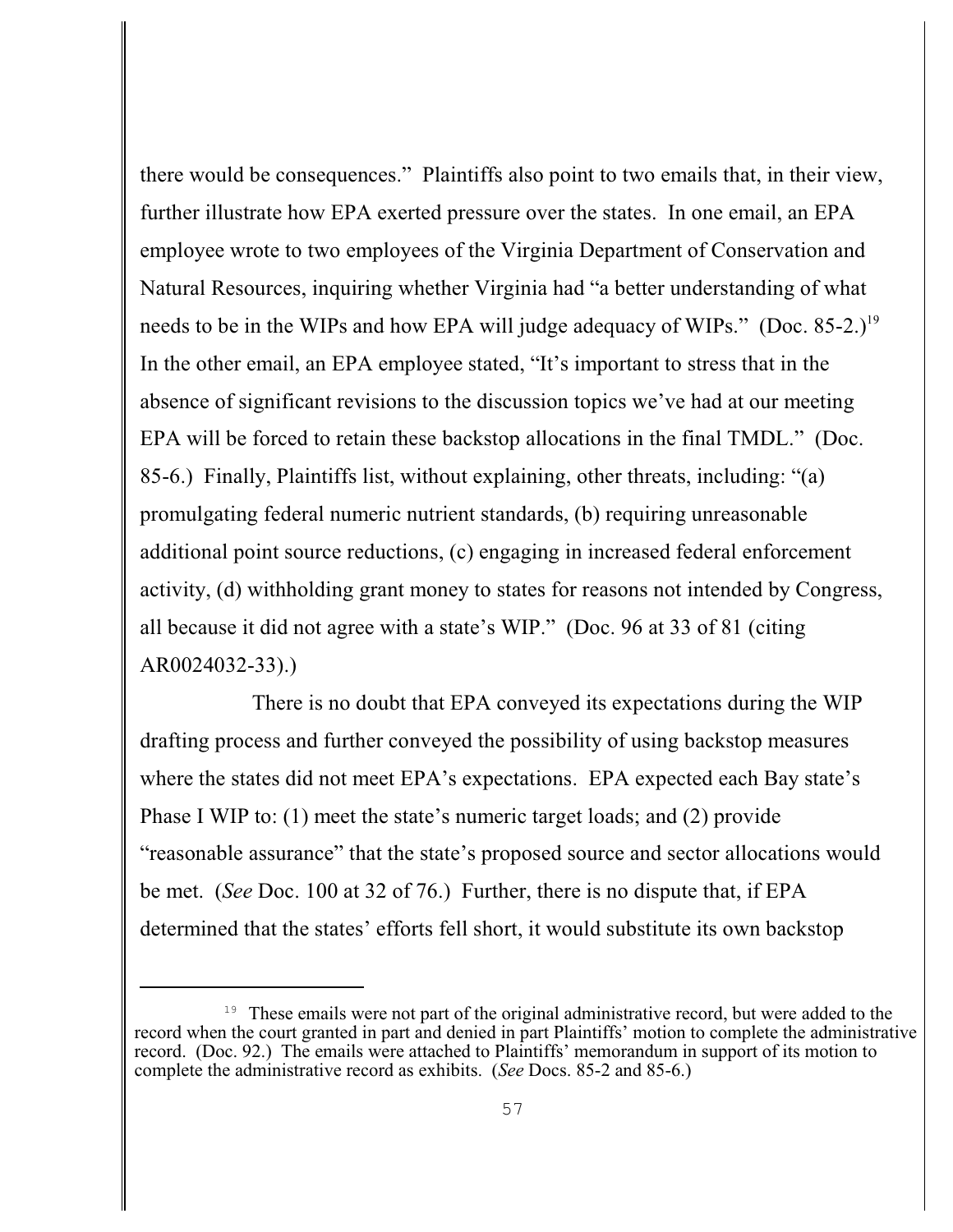measures. As Plaintiffs point out, the states did not always agree with EPA's backstop allocations. (*See* Doc. 109 at 30 of 56.) The question, then, is whether this arrangement amounted to unlawful coercion, or was the result of collaborative, cooperative federalism. The court finds in favor of the latter.

As several commentators have recognized, cooperative federalism can be, at times, messy and cumbersome. *See* Robert L. Fischman & Jaelith Hall-Rivera, *A Lesson for Conservation from Pollution Control Law: Cooperative Federalism for Recovery Under the Endangered Species Act*, 27 Colum. J. Envtl. L. 45, 79 (2002) ("[D]espite its sometimes messy and redundant framework, cooperative federalism has proven to be one of the most enduring characteristics of pollution control law over the past three decades."); Philip J. Weiser, *Federal Common Law, Cooperative Federalism, and the Enforcement of the Telecom Act*, 76 N.Y.U.L. Rev. 1692, 1693 (2001) ("Cooperative federalism regulatory programs, which combine federal and state authority in creative ways, strike many courts and commentators as a messy and chaotic means of generating federal law.") It is unavoidable that states and the federal government will occasionally disagree. Here, the federal government had oversight of the states' WIP drafting efforts. EPA worked with the states to ensure that the proposed allocations were sufficient to achieve water quality standards. The states had the first opportunity to determine the allocations necessary to achieve water quality standards. EPA then reviewed the proposed allocations, approving some while disapproving others. EPA inserted backstop allocations where necessary, and remanded the draft WIPs to the states for further analysis and revision. The states then submitted a final Phase I WIP. In short, EPA incorporated the states' allocations in all but three instances.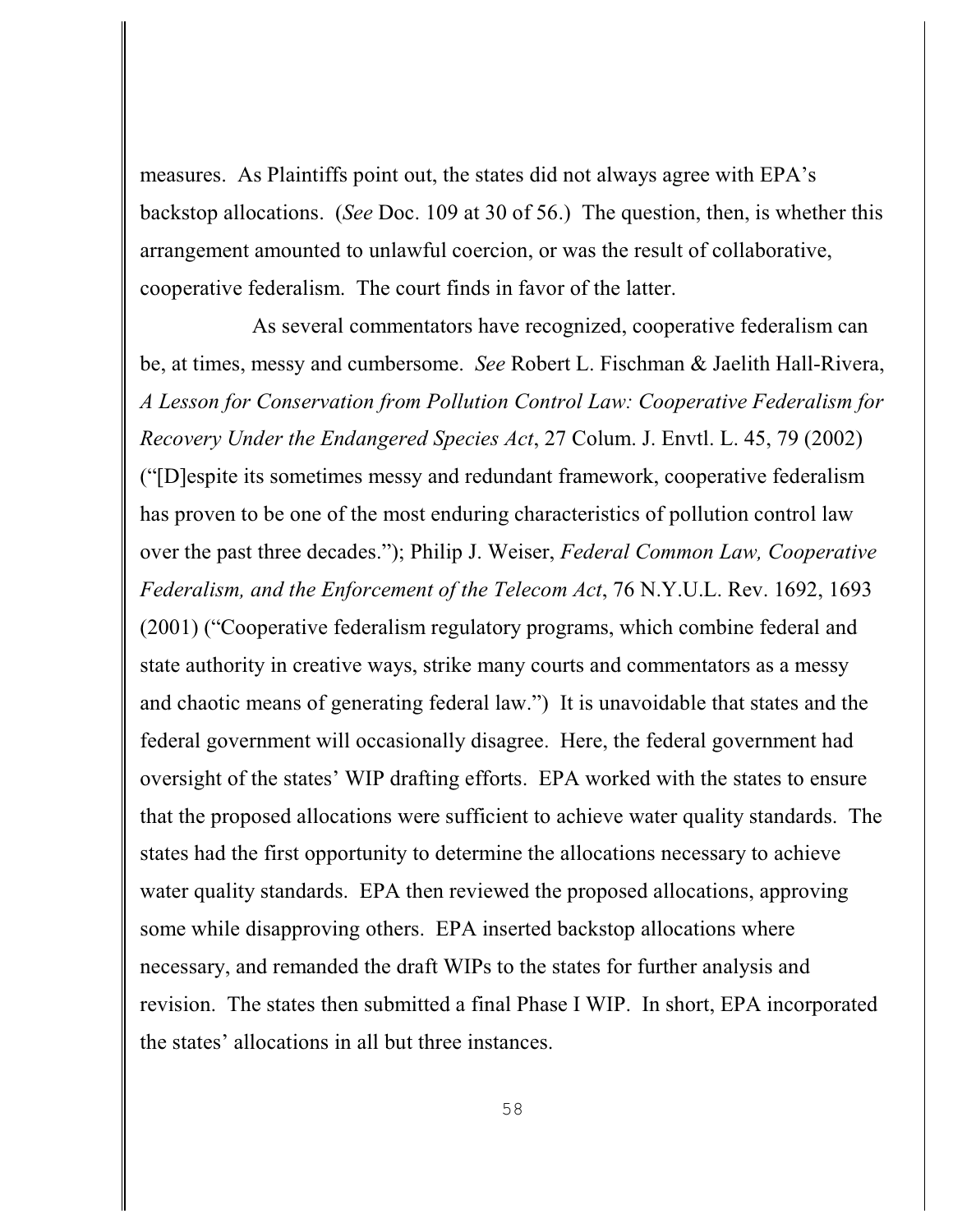The parties have wildly different interpretations of this process. While Plaintiffs view the process as "threatening" and "coercive" (*see* Doc. 96 at 17-19 of 81), EPA describes the process as a "collaborative process that synergistically developed the TMDL allocations" and as being "both efficient and a model of 'good government' in action" (Doc. 110 at 23 of 52 n.9). Although there may be a fine line between collaboration and coercion, the court finds this framework to be more indicative of collaboration. The purpose of the revision process and the insertion of backstops was to strengthen the WIPs to ensure attainment of water quality standards through the use of both federal and state resources and expertise. The court is not convinced that the portions of the record identified by Plaintiffs rise to the level of coercion. Indeed, the record is replete with numerous communications that demonstrate discussion, debate, and negotiation between the federal and state government, not coercion.

Complete unanimity between the states and EPA in resolving all the complex issues involved here is likely impossible. Disagreements between the states and the federal government regarding some of the allocations necessary to achieve water quality standards was to be expected, and the debate and discussions that ensued were of nature that is required in a cooperative federalism scheme. Moreover, although Plaintiffs believe that this process was coercive, it is noteworthy that no state has filed suit challenging the TMDL, let alone alleged that their participation in the TMDL drafting process was a result of coercion. In short, the court concludes that the inclusion of sector and individual source allocations is consistent with the CWA and relevant caselaw. Moreover, the court finds that most of the individual allocations were provided by the states, not EPA, through the use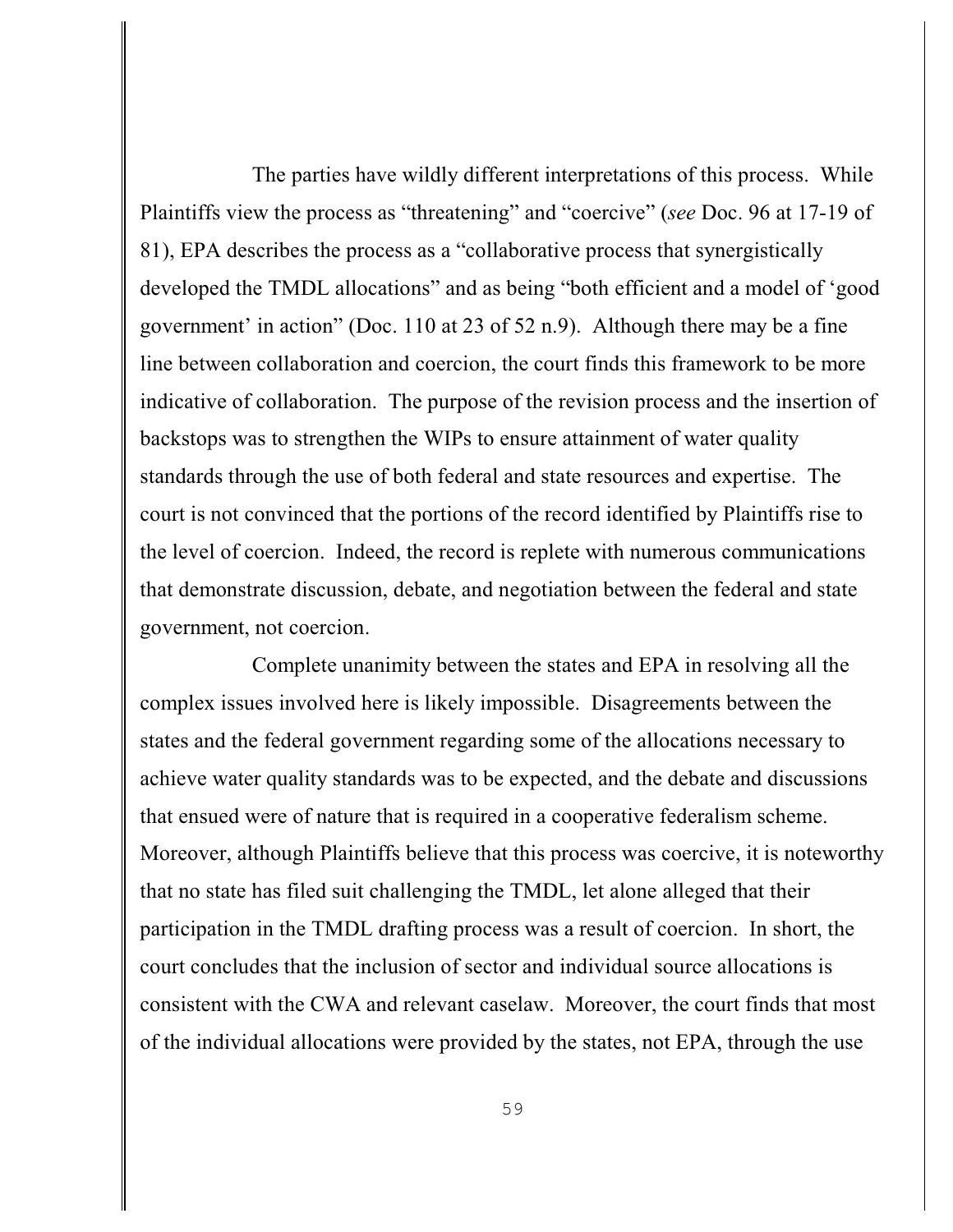of CWA's cooperative federalism scheme. Thus, the record, when viewed as a whole, does not support a finding that the framework of federal and state interaction was coercive in nature so as to render the TMDL an unlawful federal implementation plan.

#### **3. Backstop Adjustments**

Plaintiffs contend that EPA unlawfully overrode state decisions on TMDL implementation by substituting backstop adjustments to the Bay states' WIPs. (Doc. 96 at 50 of 81.) As stated, EPA adopted the allocations in the state WIPs in all but three instances, which were as follows: (1) making New York's WLA for wastewater sources more stringent (AR0000285-AR0000285); (2) shifting 50 percent of the urban stormwater load that is not currently subject to NPDES permits from the LA category to the WLA category (AR0000287); and (3) shifting 75 percent of the pollutant loads that West Virginia allocated to animal feeding operations that are not subject to NPDES permitting from the LA category to the WLA category and signaling that EPA is prepared to designate any animal feeding operations as requiring a NPDES permit (AR0000292). Plaintiffs argue that these measures are binding on the states, and that the CWA does not authorize EPA to take such actions. (Doc. 109 at 25 of 56.)

The primary flaw in Plaintiffs' argument is that the CWA contains several provisions that support EPA's backstop authority. For instance, under the broad language of Section 117(g), EPA, in coordination with members of the Chesapeake Bay Executive Council, is charged with "ensur[ing] that management plans are developed and implementation is begun by signatories to the Chesapeake Bay Agreement *to achieve and maintain . . . the nutrient goals of the Chesapeake*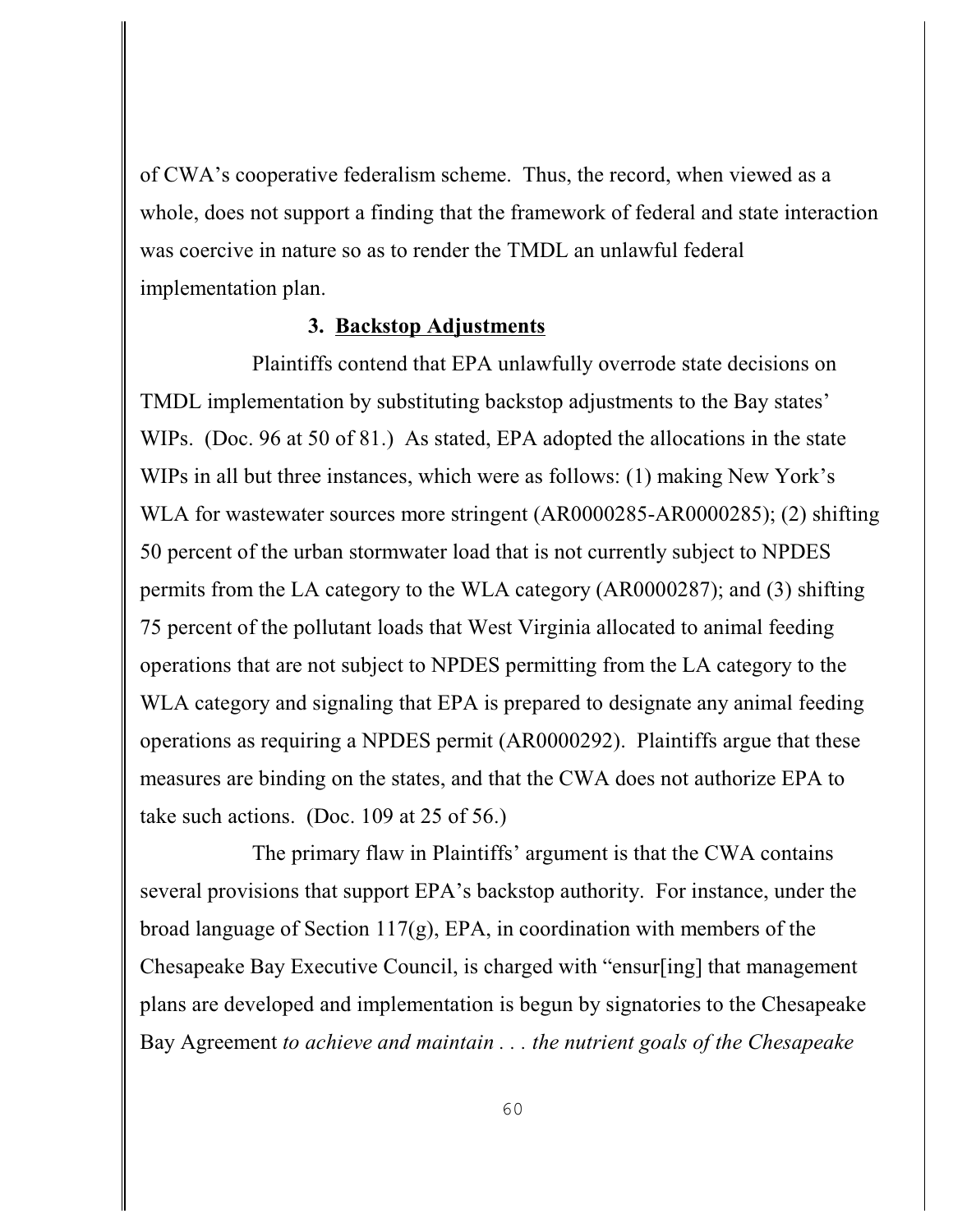*Bay Agreement . . . [and] the water quality requirements necessary to restore living resources to the Chesapeake Bay ecosystem*." 33 U.S.C. § 1267(g) (emphasis added). Moreover, Section 303 gives EPA oversight over the waters identified and the loads established in the TMDL. Specifically, Section 303(d) states:

> Each State shall submit to the Administrator from time to time, . . . for his approval the waters identified and the loads established [for those waters requiring a TMDL]. The Administrator shall either approve or disapprove such identification and load . . . . If the Administrator disapproves such identification and load, he shall . . . identify such waters in such state and establish loads for such waters as he determines necessary to implement water quality standards applicable to such waters and upon such identification and establishment the State shall incorporate them into its current plan.

## 33 U.S.C. § 1313(d)(2).

The court finds that the backstop measures were properly used in instances where EPA disapproved of the state-submitted allocations, and, consistent with its responsibilities under Section 303(d), and its broad responsibilities of ensuring the nutrient goals of the Chesapeake Bay Agreement are achieved under Section 117(g), substituted its own allocations calculated to achieve applicable water quality standards. Plaintiffs do not dispute that these backstops were necessary to achieve water quality standards. Moreover, as explained below, the court finds that neither the backstop measures nor the WLAs or LAs are binding on the states. In short, EPA's actions of reviewing the states' proposed WIP allocations and substituting its own allocations where necessary did not violate the CWA.

## **4. Reasonable Assurances**

In determining whether a state's proposed allocations were adequate, EPA required "reasonable assurances" from the state that LAs will be achieved and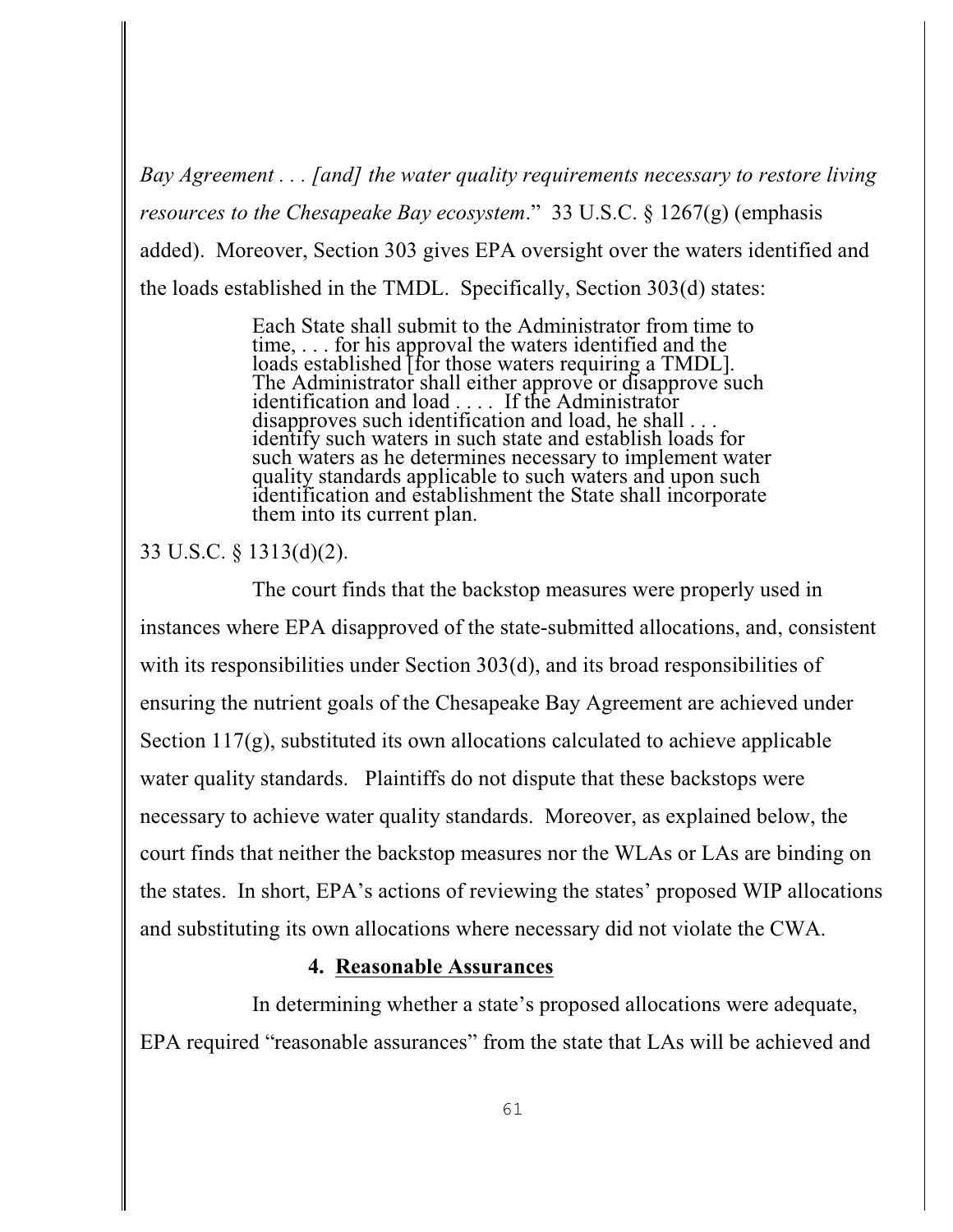applicable water quality standards will be met.<sup>20</sup> (Doc. 96 at 51 of 81; AR0000250.) Plaintiffs argue, here again, that "the 'reasonable assurance' requirement is simply an attempt by EPA to unlawfully insert itself into TMDL implementation." (*Id*.) Plaintiffs contend that this requirement lacks any basis in the CWA and is therefore *ultra vires.* In support, Plaintiffs note that Congress blocked EPA's previous attempt to implement revised TMDL regulations that incorporate a "reasonable assurance" requirement. (Doc. 109 at 33 of 56) (citing 68 Fed. Reg. 13608, 13609 (Mar. 19, 2003).)

The court does not find that the reasonable assurances requirement was an unlawful exercise of authority by EPA under the CWA. First, unlike Plaintiffs' other arguments, the court is hard-pressed to see precisely how this argument relates to implementation. For example, if EPA determines that a state has not met its burden of providing reasonable assurances, EPA may substitute a backstop allocation. (*See* Doc. 100 at 33 of 76.) This substitution gives way to the plausible, but rejected argument that EPA's backstop allocations cross the line into implementation. However, the mere practice of setting a standard upon which the proposed allocations are judged is not, by itself, implementation. The standard does not require the states to undertake any particular implementation effort. Rather, the court finds that the "reasonable assurance" standard was an attempt by EPA to clarify the basis upon which the proposed allocations are judged. Moreover, as stated above, Section 303(d) requires that a TMDL be "established at a level necessary to implement the applicable water quality standards . . . ." 33 U.S.C. §

 $20$  EPA's reasonable assurance requirement was first published in a 1991 guidance document, and was later reiterated in a 1997 guidance document. (Doc. 100 at 52 of 76; AR0022979- AR0022980).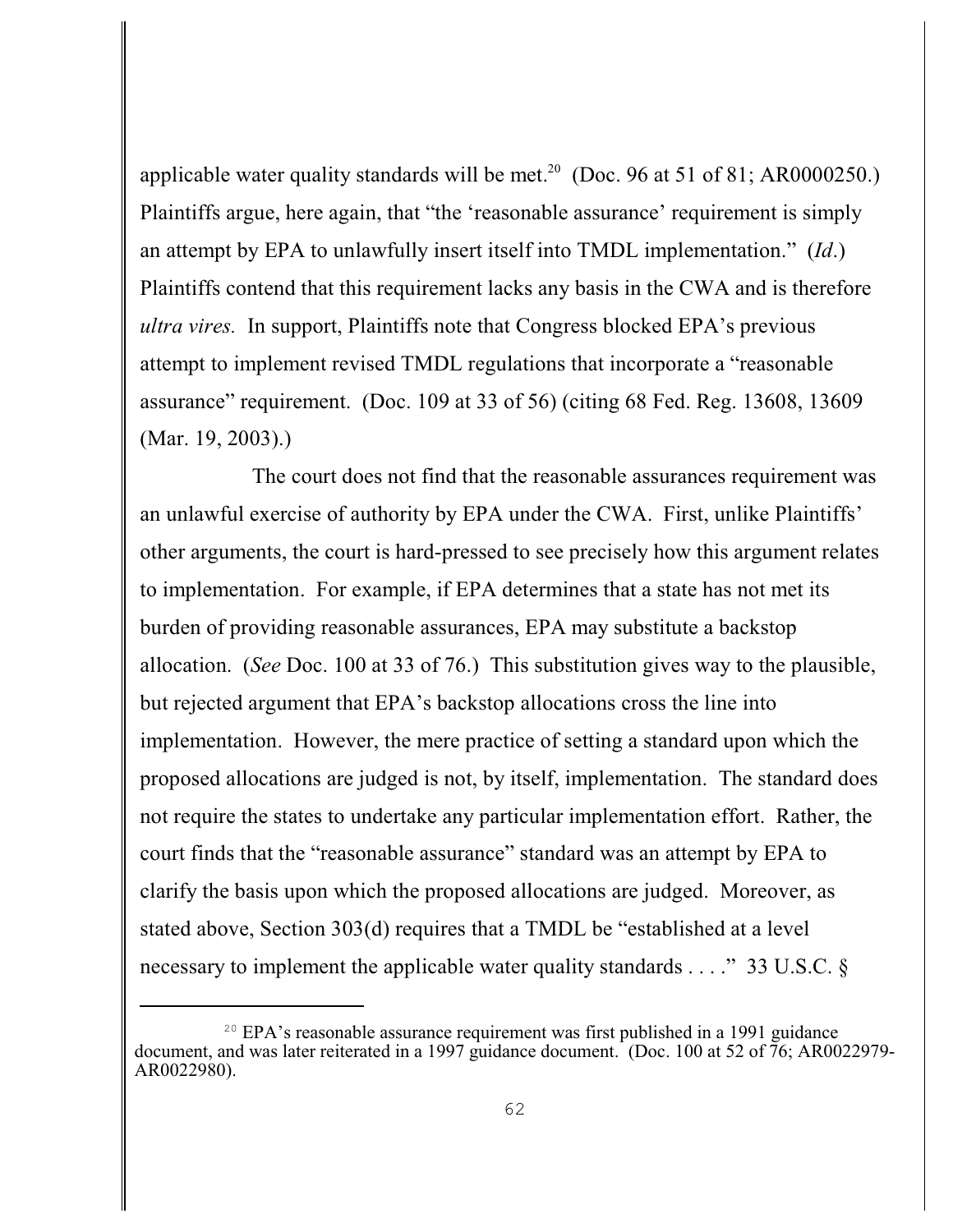1313(d)(1). EPA's reasonable assurances requirement appears to be consistent with this provision.

It bears repeating that a TMDL is an informational document, not an implementation plan. However, TMDLs provide crucial information for federal, state, and local actors in furtherance of the cooperative efforts to improve water quality as envisioned by the CWA. *See Anacostia Riverkeeper*, 798 F. Supp. 2d at 216-17. Here, where the target water body is drained by a multi-state watershed, cooperation and coordination are all the more crucial to achieving the statutory goal of achieving water quality standards. To the extent that TMDLs guide the states' implementation process, $^{21}$  it is essential that the allocations contained therein be reasonably calculated to achieve those goals. This point was recognized by the court in *Anacostia*, when it stated that WLAs and LAs can be "developed at the stage when both the State and the [EPA] are evaluating the health of an entire water body – i.e., when developing the TMDL, because the designers of the TMDL can more easily take into account all point sources and attempt to divvy up acceptable pollution levels among them." 798 F. Supp. 2d at 250. To this end, the reasonable assurances requirement helps to inform the TMDL writer of the proper setting of pollutant allocations so that the TMDL equation is properly budgeted. This is true because WLAs are determined, in part, on the expectations of pollution reductions from LAs. If LAs are not fully achieved, water quality standards will not be met.

<sup>&</sup>lt;sup>21</sup> The TMDL/WIP dichotomy makes clear that development of the TMDL and WIPs are guided by each other. For example, "[d]raft Phase I WIPs were developed and submitted to EPA . . . [who] used them to support the development of specific allocations in the draft Bay TMDL." (AR0000256.) In turn, the Phase II WIPs will "subdivide the allocations provided in the Bay TMDL at an increasingly finer scale." (*Id.*) Lastly, "EPA will consider whether modifications to the Chesapeake Bay TMDL are necessary and appropriate on the basis of developments or changes in the jurisdictions' [Phase II and III] WIPs." (*Id.*)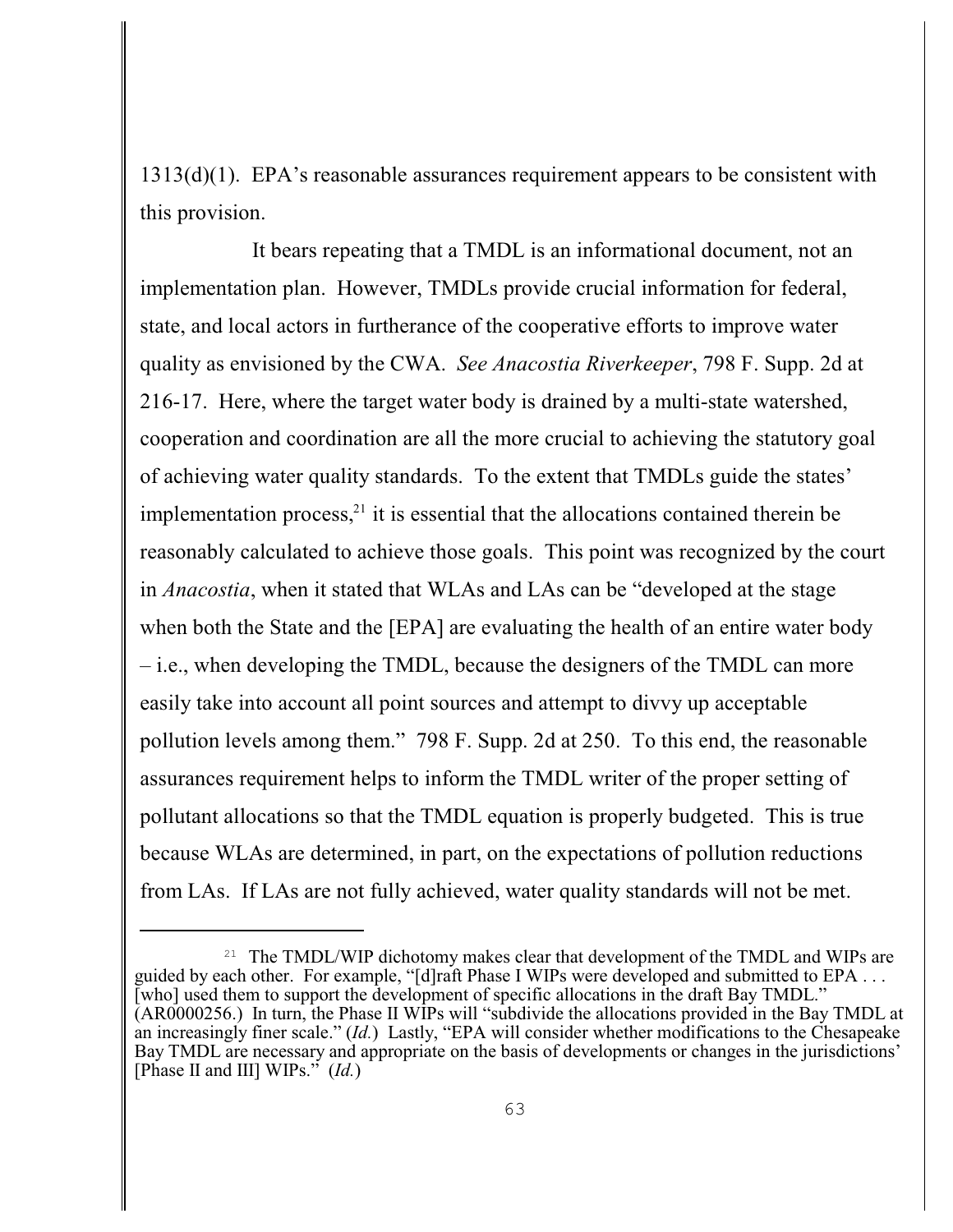The WLAs contained in an ineffectual TMDL will themselves be ineffectual and will therefore be useless as a NPDES permitting guide. On the other hand, where EPA determines reasonable assurances exists, greater loadings can be allocated to point sources. (AR000251.) Thus, the requirement of reasonable assurances allows a TMDL writer to decide *how* to apportion loadings between point and non-point sources under the TMDL cap.

In short, the court finds that nothing here runs afoul of the CWA. Rather, the reasonable assurances requirement is a practical measure that has a basis in Section 303(d) and 117(g) (requiring EPA to ensure that management plans and implementation are meeting the Bay's nutrient goals).<sup>22</sup> This requirement does not violate the TMDL/WIP dichotomy, nor does it unlawfully impinge on the states' rights to make decisions regarding the implementation of TMDL allocations.

## **5. Allocations Are Not Binding**

Plaintiffs additionally argue that the TMDL is much more than just an informational tool, but rather it creates unlawfully binding, "locked-in" allocations. Specifically, Plaintiffs state that "EPA violated the CWA not by referencing detailed allocations in the TMDL, but by locking those allocations in, establishing a federal timeline for implementation, and reserving exclusive authority to revise them."

 $22$  The court is cognizant that broad policy declarations can not be used to justify every action. *See Rodriguez v. United States*, 480 U.S. 522, 525-26 (1987) ("[N]o legislation pursues its purposes at all costs. Deciding what competing values will or will not be sacrificed to the achievement of a particular objective is the very essence of legislative choice – and it frustrates rather than effectuates legislative intent simplistically to assume that whatever furthers the statute's primary objective must be the law."). Nevertheless, in the face of no countervailing provisions explicitly or implicitly requiring or prohibiting a certain action, any action that is consistent with policy declarations and otherwise lawful should be upheld.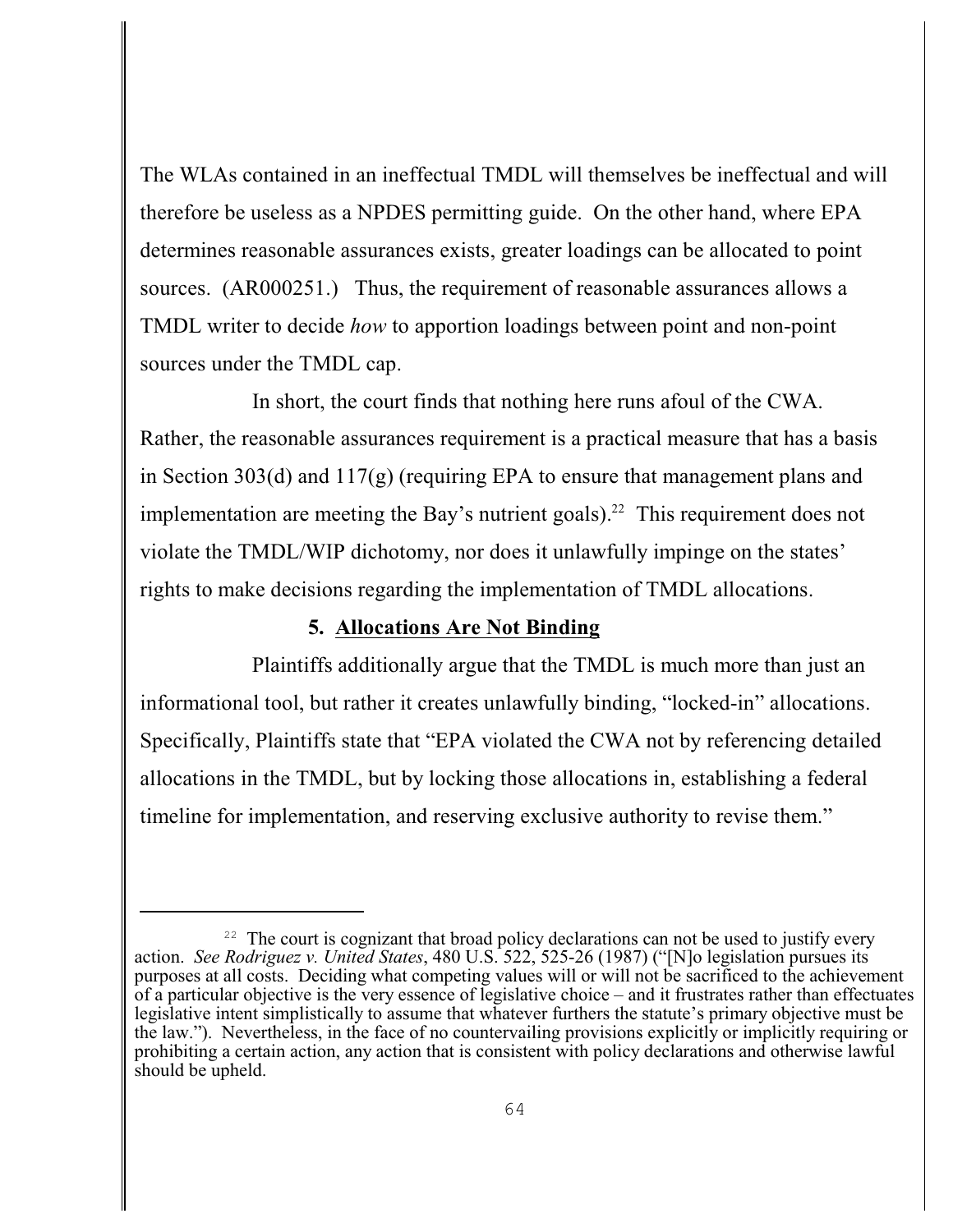(Doc. 109 at 23 of 56.) Having examined each of Plaintiffs' points, the court disagrees that the allocations are "locked-in."

The primary basis for Plaintiffs' argument rests in 40 C.F.R. §  $122.44(d)(1)(vii)(B)$ , which provides, that effluent limits in permits for point sources be "consistent with the assumptions and requirements of any available wasteload allocation for the discharge prepared by the State and approved by EPA pursuant to 40 CFR 130.7." Said another way, NPDES permits must contain effluent limits that are consistent with applicable WLAs in a TMDL. Plaintiffs further point to the language of the TMDL itself which states that TMDL allocations may only be revised with the approval of EPA as further evidence that the allocations are binding on the Bay Jurisdictions. (Doc. 109 at 21 of 56 (citing AR0000332-AR0000333 ("EPA would consider a request by the jurisdictions to propose such a revision to the TMDL following appropriate notice and comment. Alternatively, a jurisdiction could propose to revise a portion(s) of the Bay TMDL that applies within its boundaries (including, but limited to specific WLAs and LAs) and submit those revisions to EPA for approval. If EPA approved any such jurisdiction-submitted revisions, those revisions would replace their respective parts in the EPA-established Bay TMDL framework.")).)

In essence, the parties dispute the amount of flexibility the Bay states retain to adjust allocations as point source permits are issued and non-point source pollution control measures are implemented. Plaintiffs claim these allocations are "in ink" and can only be changed by EPA. (Doc. 109 at 24 of 56.) Upon closer review, the court disagrees that the allocations are so permanent.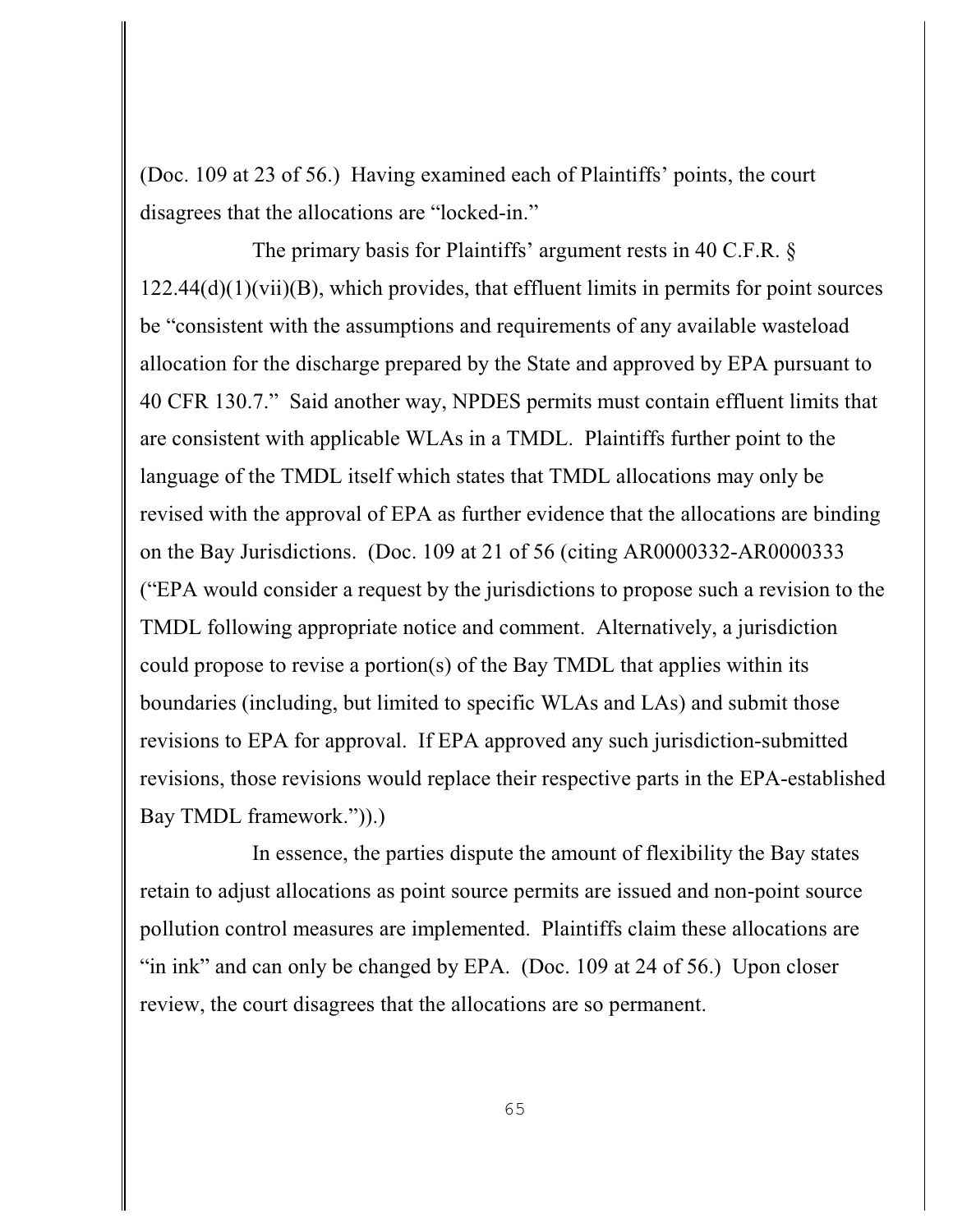First, it is evident from the language of the Bay TMDL that a state is not powerless to effectuate a revision or modification in TMDL allocations. Indeed, a state is free to propose modifications and submit them to EPA for review. EPA established this framework, recognizing that:

> [N]either the world at large nor the Bay watershed is static. In a dynamic environment like the Bay watershed, during the next 15 years change is inevitable. It may be possible to accommodate some of those changes within the existing TMDL framework without the need to revise it in whole, or in part.

(AR0000332.) Thus, the TMDL framework anticipates future modifications which can originate from either EPA or the states. That EPA gets final approval makes sense, given that EPA had final approval over the original allocations during the drafting process outlined and approved above. An alternative scenario, where states retain the flexibility to change the allocations as they see fit, would render the TMDL allocations essentially meaningless, and would be inconsistent with CWA Section 117(g) which requires EPA to ensure that management plans are developed and implementation is begun in order to achieve and maintain the Bay's nutrient goals. 33 U.S.C. § 1267(g).

Second, as recognized by the TMDL, and by the EPA Environmental Appeals Board, "WLAs are not permit limits *per se*; rather they still require translation into permit limits  $\dots$  [W]hile [40 C.F.R.  $\S$  122.44(d)(1)(vii)(B)] require[s] *consistency*, [it does] not require that permit limitations that will finally be adopted by a final NPDES permit be *identical* to any of the WLAs that may be provided in a TMDL." (AR0000332; *In re City of Moscow*, 10 E.A.D. 135, 2001 WL 988721 (July 27, 2001) (emphasis in original).) Accordingly, in some circumstances, a state may write a NPDES permit limit that is different from the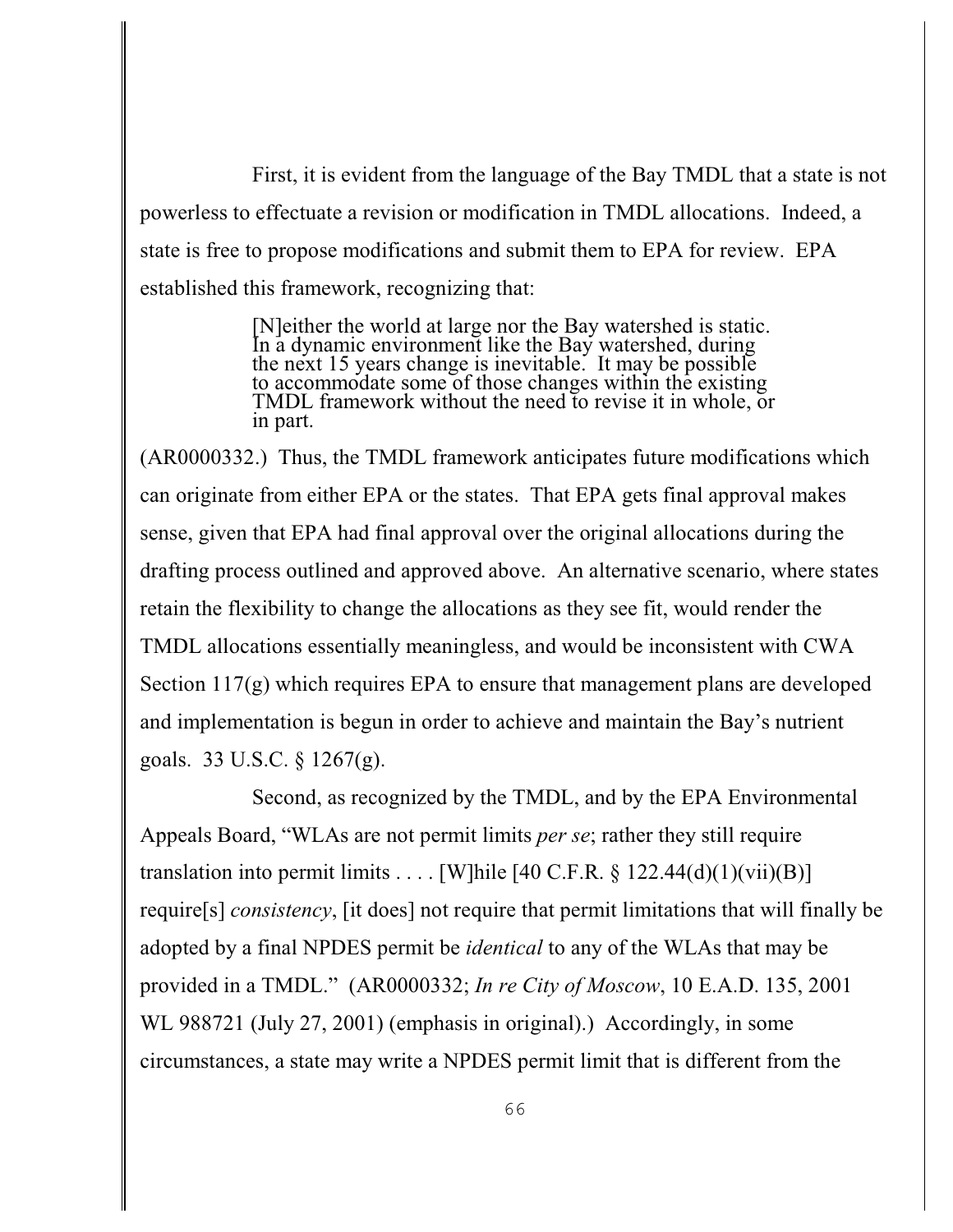WLA, provided that it is consistent with the operative assumptions underlying the WLA. (AR0000332.)

Other provisions in the TMDL provide for additional flexibility to the states. For example, inevitably, new or increased loadings of nutrients or sediments will occur that are not specifically accounted for in the TMDL. The TMDL contemplates such an occurrence, and permits these loadings, provided that the increases are offset by reductions and credits generated by other sources pursuant to offset programs developed and implemented by the states and subject to periodic review by EPA. (AR0000329-AR0000331.) Additionally, the TMDL supports the use of water quality trading programs that permit point and non-point sources to trade pounds of phosphorus or nitrogen, provided such trading does not result in exceedances of water quality standards and is otherwise consistent with the CWA and applicable regulations. (AR0000331.) Thus, the individual sources are free to trade pollution amounts without the need to revise or adjust the TMDL allocations. With all these considerations in mind, it is apparent the TMDL allocations are not set in stone to the extent suggested by Plaintiffs. The court, therefore, rejects Plaintiffs' assertion that "a state has no flexibility to reallocate pollutant loadings or from nonpoint to point sources" and that there are no circumstances in which "permit writers can include *less* stringent permit limits." (Doc. 109 at 20 of 56 (emphasis in original).)

Plaintiffs also argue that the TMDL is illegally binding with respect to non-point sources, because "EPA can coerce state action through threats to withhold grant funding." (*Id*.) No party disputes that the states retain primary responsibility for non-point pollution source control, and that EPA may influence state action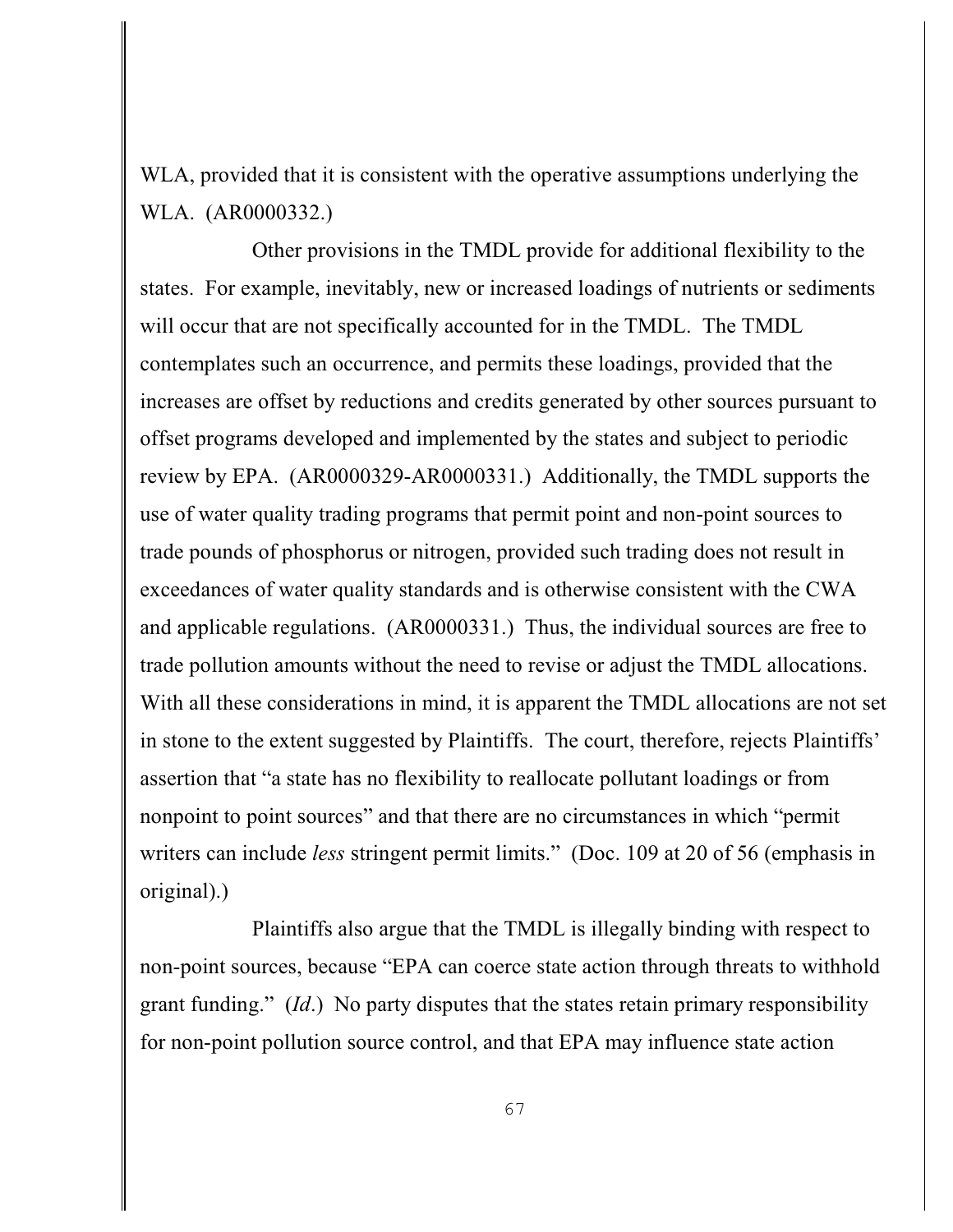through the grant program. *See supra* note 12; 33 U.S.C. § 1329. In *Pronsolino* II, the Ninth Circuit, in upholding the Garcia River TMDL, stated that the TMDL did not invade California's implementation plan because "California chose both *if* and *how* it would implement the Garcia River TMDL." 291 F.3d at 1140. The court explained that "[s]tates must implement TMDLs only to the extent that they seek to avoid losing federal grant money; there is no pertinent statutory provision otherwise requiring implementation of § 303 plans or providing for their enforcement." *Id.* In other words, nothing requires states to "uncritically and mechanically" implement each and every TMDL allocation. Rather, states are free to choose whether or not they decide to do so, subject only to the risk of losing federal grant money. While the district court in *Pronsolino* I noted that such a withholding may seem like "coercive threats," especially to states that previously received and relied upon federal grant money, the framework nevertheless "is not direct federal regulation" but rather state regulation, albeit "influenced by incentives established by Congress and the agency charged with protecting the environment." 91 F. Supp. 2d at 1355.

While recognizing the fine line between incentivizing and coercion, the court is content that the grant program does not coerce state action. Plaintiffs do not allege any specific instance of federal coercion, opting instead to challenge the framework as whole. However, the court concludes, as did the courts in *Pronsolino* I and II, that the prospect of losing federal grant money does not make TMDLs "binding" or invade in the states' planning process.

Finally, the court must also address Plaintiffs' argument that the establishment of a federal timeline violates the CWA. (Doc. 109 at 23 of 56.) As stated above, the TMDL requires that all pollution control measures be fully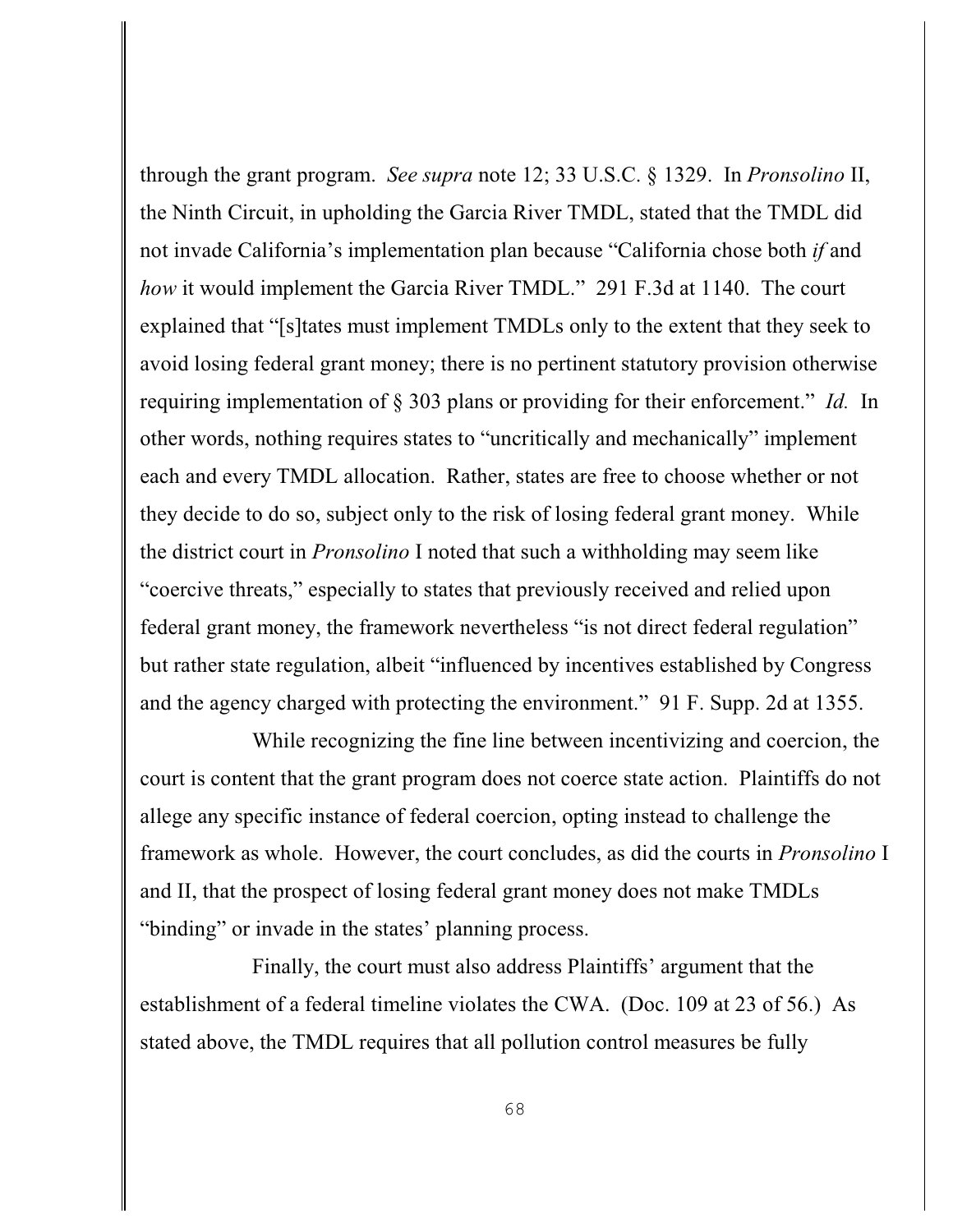implemented by 2025, with at least 60 percent of the actions taken by 2017. (AR0000016, AR0000021.) Plaintiffs argue that "when EPA locked-in those allocations and deadlines, it exceeded its CWA authority by invading state implementation planning." (Doc. 109 at 26 of 56.) However, Plaintiffs' characterization of these deadlines as "EPA's deadlines" is misleading. A closer look at the record reveals that EPA and the Bay Jurisdictions reached a consensus regarding the target dates. At a meeting of the PSC on October 1, 2007, the seven Bay Jurisdictions and EPA reached consensus that, by 2025, all necessary pollution control measures would be in place. (AR0000056.) Accordingly, the record supports a conclusion that the timeline at issue was established by the Bay Partnership, which undermines the position that the timeline was a unilateral federal dictate from EPA.

In short, the court concludes that, because the 2025 implementation target was established jointly by the Bay Partnership, and because the states retain sufficient flexibility to change the allocations, the TMDL does not violate the CWA by impermissibly "locking-in" the TMDL allocations.

## **6. Upstream States**

Plaintiffs argue that EPA's authority was limited to establishing the Final TMDL "to implement the *tidal Bay* [water quality] standards," which include those standards adopted by Maryland, Virginia, Delaware, and the District of Columbia. (Doc. 96 at 58 of 81 (emphasis added).) However, Plaintiffs maintain that EPA does not have authority to set allocations for the headwater jurisdictions of Pennsylvania, New York, and West Virginia. Plaintiffs reason that EPA's authority is derivative of the states' authority under 33 U.S.C. § 1313(d)(2). Because states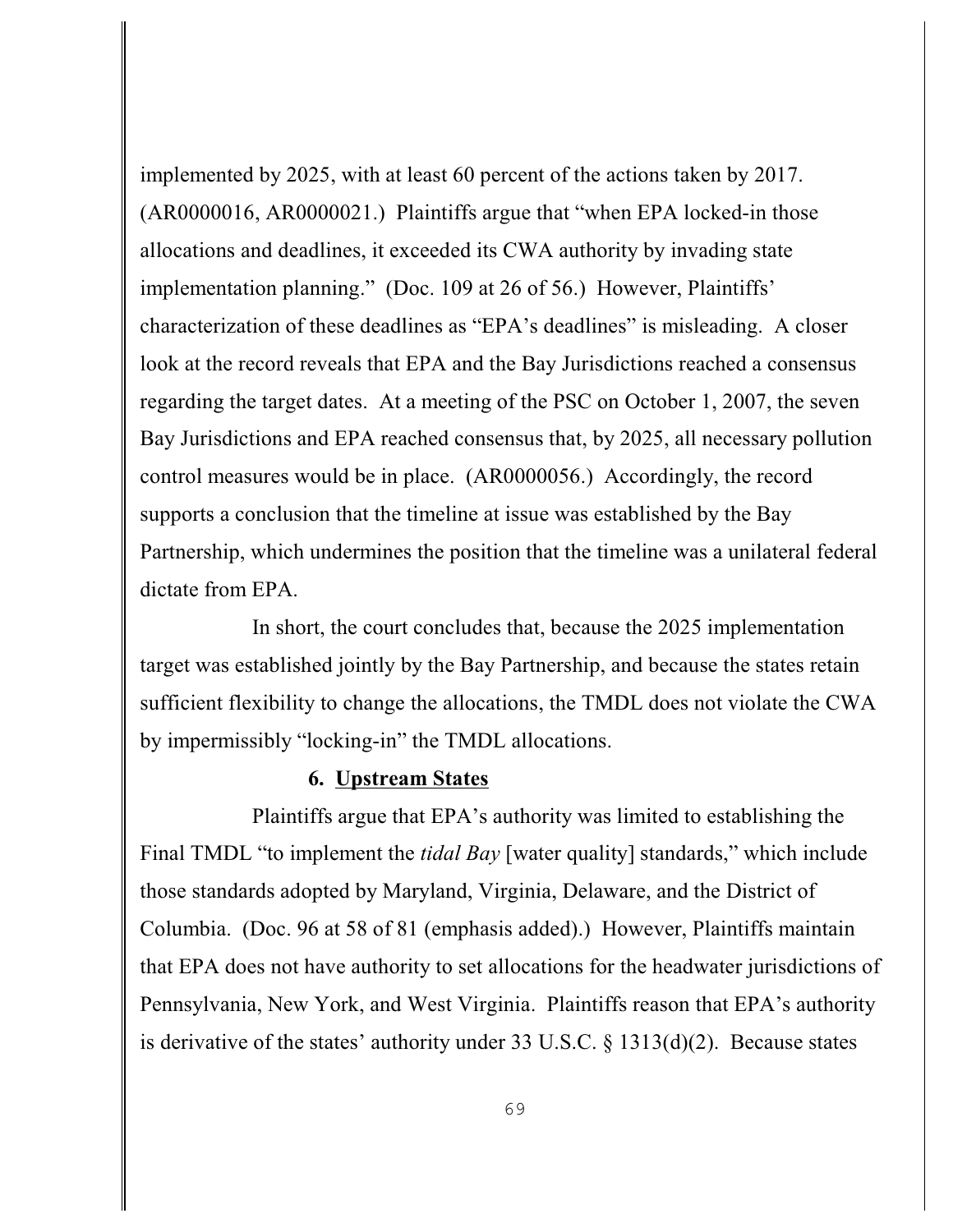have no authority to allocate pollutant loadings for water bodies and sources outside their boundaries when establishing TMDLs under Section 1313(d)(2), EPA similarly lacks authority to do so. Plaintiffs believe that, if EPA's interpretation of the CWA is adopted, an untenable precedent would be established whereby any downstream state (*e.g*., Louisiana) could establish a TMDL with allocations to sources in upstream states (*e.g.*, the other 31 upstream states in the Mississippi River Basin). The court rejects this argument.

Section 303(d) of the CWA does not expressly address what happens when a multi-state water body is impaired. *See* 33 U.S.C. § 1313(d). Indeed, there is no on-point precedent that establishes what happens when waters that are impaired overlap state boundaries. Likewise, there is no precedent that establishes precisely how to reduce water pollution loadings to an interstate water body impaired by pollutants from seven different states. These scenarios implicate obvious federalism concerns, some of which have already been addressed by the court. The history of the Bay TMDL, as outlined above, represents the Partnership's efforts to resolve these issues without upsetting the balance of federal-state control established by the CWA. The question remains, however, whether EPA has the authority to issue allocations not only to the tidal states, but to the upstream states as well. The court finds that it does.

Although nothing in the CWA specifically authorizes EPA to take this holistic, or watershed approach, it is equally true that nothing in the CWA prohibits such an approach. In the legislative history to the CWA, Congress recognized and anticipated a watershed-wide approach by stating "the Chesapeake Bay is an ecosystem that ignores State boundaries" and that implementation "will require a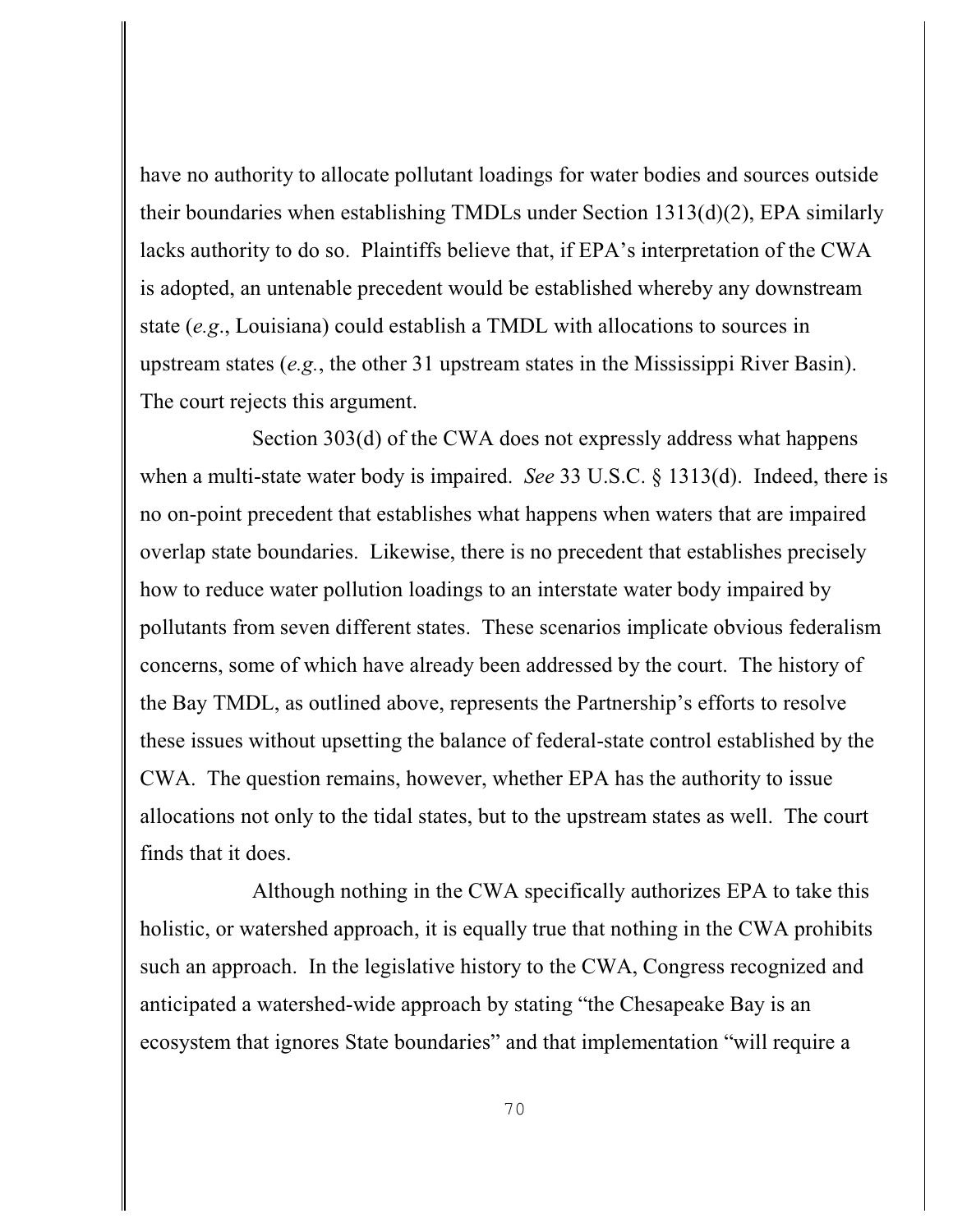partnership between the Federal Government and the individual states." (Doc. 100 at 19 of 56) (citing Leg. History of Water Qaulity Act of 1987 at 1473-74 (1988).)

This watershed-wide approach also appears to be consistent, if not specifically authorized by CWA Section 303(d), which requires TMDLs to be established for impaired waters "at a level necessary to implement the applicable water quality standards." 33 U.S.C. § 1313(d)(1)(C). The accomplishment of this task, however, raises practical questions pertaining to the equitable distribution of the burden of reducing pollutant loads. If the court were to adopt Plaintiffs' stance, then the tidal states of Maryland, Virginia, and Delaware would be responsible for reducing their pollution loadings to achieve water quality standards, notwithstanding significant contributions from upstream states. Pennsylvania, for example, is responsible for the largest portion of nitrogen loads to the Bay, accounting for 44 percent of the total, and is the second highest contributor of sediment, accounting for 32 percent of the total. (AR0000108-AR00000109.) Thus, to pin the hopes of attaining the statutorily-mandated goal of achieving water quality standards on the three tidal states would not only be inequitable, but also impractical and likely impossible.

Application of the TMDL to upstream states also finds support within EPA's regulations. For example, under EPA's regulations, WLAs and LAs must reflect the "portion of a receiving water's loading capacity that is allocated to one of *its* existing or future [point or non-point] sources. . . ." 40 C.F.R.  $\S$ § 130.2 (g) & (h) (emphasis added). In support of watershed-wide allocations, EPA interpreted the reference to "its" point and non-point sources to mean *all* watershed sources – from tidal as well as upstream sources – contributing to nutrient loading and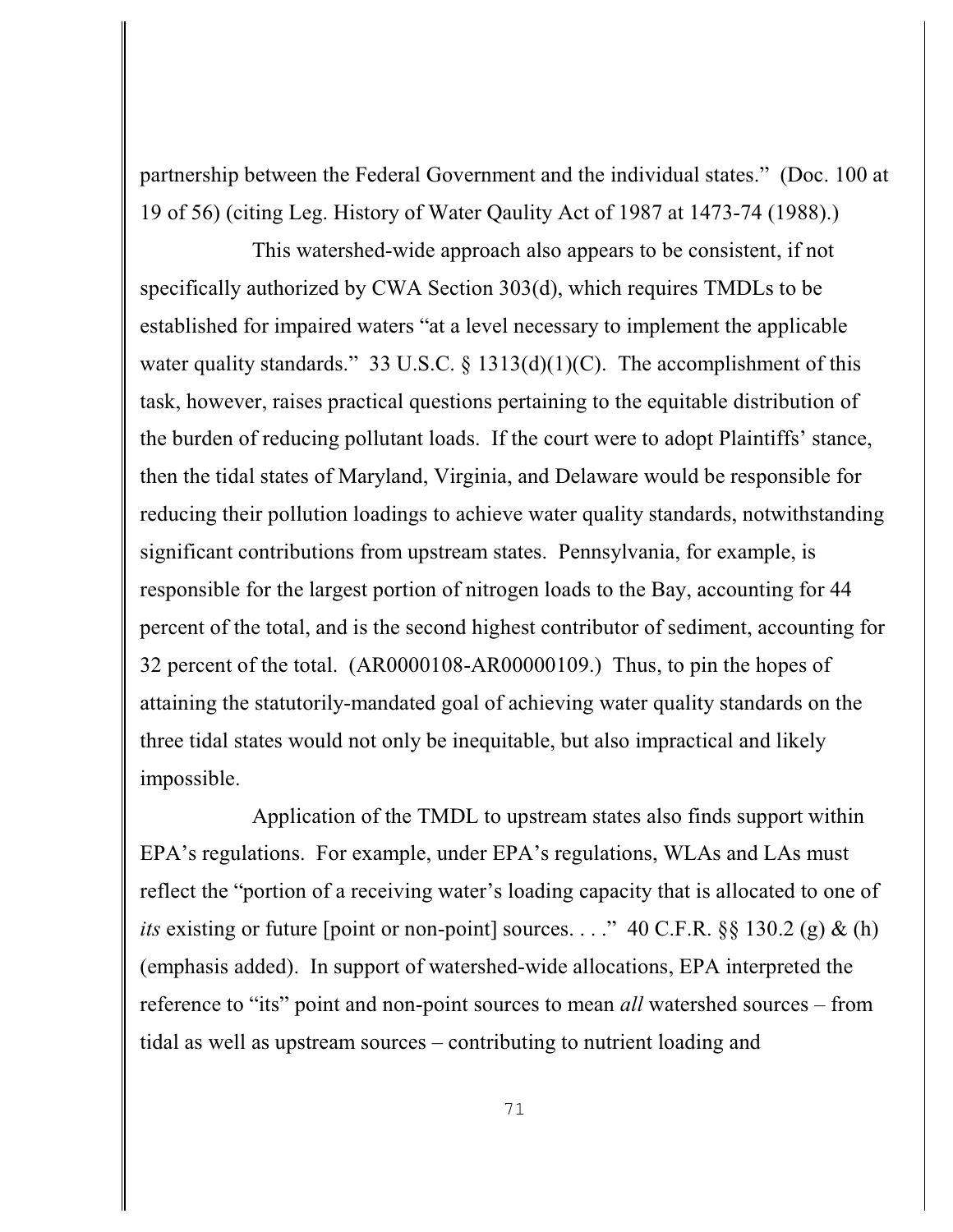sedimentation of the Bay. (*See* Doc. 100 at 55 of 76.) EPA's interpretation of its own regulation is entitled to deference, unless "plainly erroneous or inconsistent with the regulation." *Auer v. Robbins*, 519 U.S. 452, 461 (1997) (citing *Robertson v. Methow Valley Citizens Council*, 490 U.S. 332, 359 (1989)). The court finds EPA's interpretation not only meets this deferential standard, but is otherwise entirely reasonable, considering that upstream sources unquestionably contribute pollutants to the Bay.

As with most issues involved here, there is scant judicial precedent to guide the court's analysis. However, in *Arkansas v. Oklahoma*, the United States Supreme Court addressed a similar issue in the context of a NPDES permit challenge. 503 U.S. 91 (1992). In that case, the city of Fayetteville, Arkansas, applied for a NPDES permit to discharge sewage into a tributary to the Illinois River at a point upstream from the Oklahoma border. *Id.* at 95. EPA issued the permit, conditioned upon the outcome of a study then underway. *Id.* If that study indicated that more stringent limitations were necessary to ensure compliance with Oklahoma's water quality standards, the permit would need to be modified to incorporate those limits. *Id.* Oklahoma challenged the permit, arguing that the upstream discharge violated Oklahoma's water quality regulations, which, as they pertained to the Illinois River, were stringent in light of Oklahoma's designation of that river as a "scenic river." *Id.* at 95-96. Arkansas, meanwhile, argued that the CWA does not require an Arkansas point source to comply with Oklahoma standards. *Id.* at 97.

The Court began its analysis by recognizing that interstate waters issues, particularly scenarios wherein a downstream state objects to the introduction of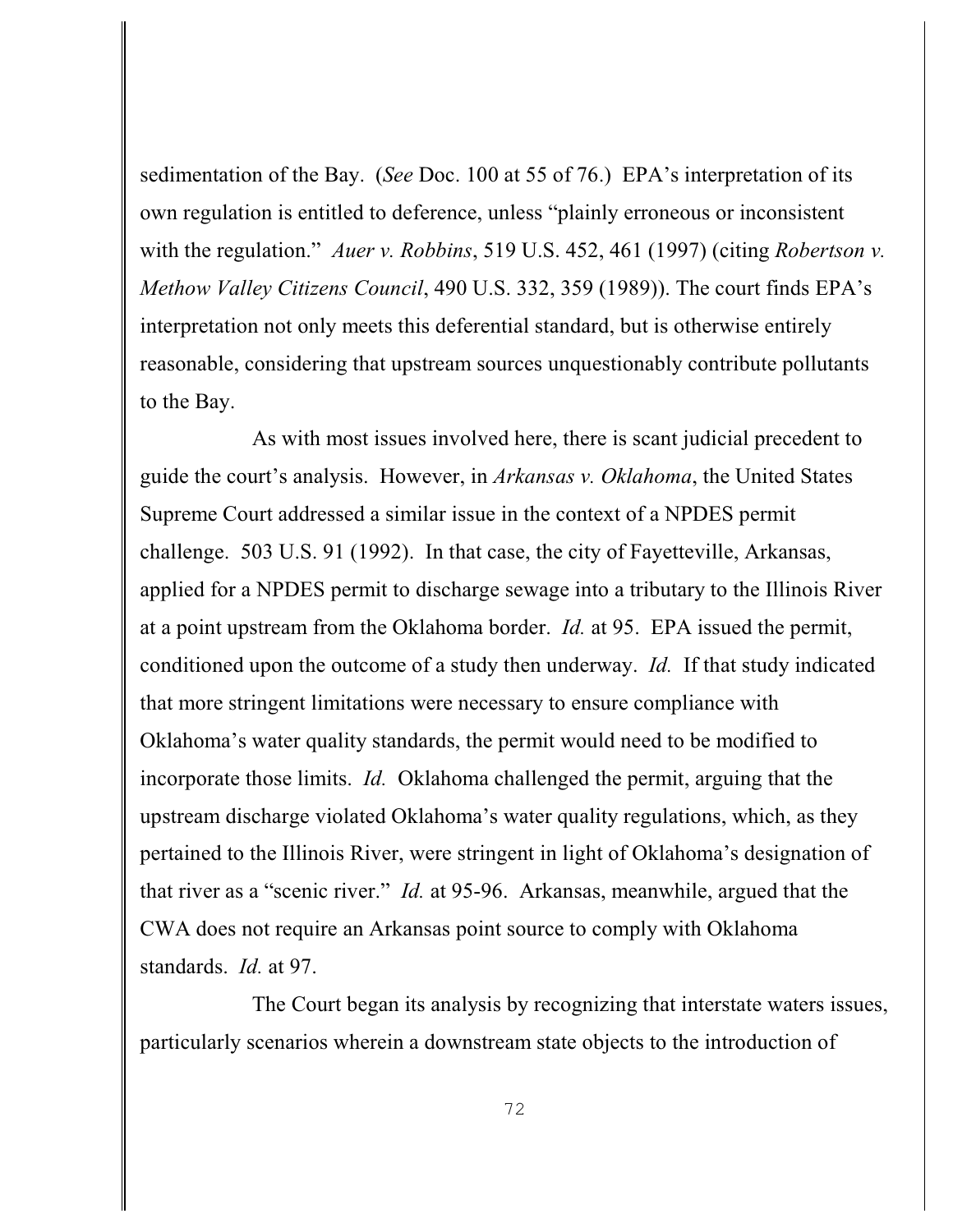pollutants to a waterway by an upstream state, have been a "font of controversy" since the founding of our Nation. *Id.* at 98. The Court further recognized, as this court does here, that the CWA "anticipates a partnership between the States and the Federal Government, animated by a shared objective: 'to restore and maintain the chemical, physical, and biological integrity of our Nation's waters.'" *Id.* at 101 (quoting 33 U.S.C. § 1251(a)). The Court then framed the issues as follows: "First, does the Act require the EPA, in crafting and issuing a permit to a point source in one State, to apply the water quality standards of downstream States? Second, even if the Act does not *require* as much, does the Agency have the statutory authority to mandate such compliance?" *Id.* at 104.

The Court found that EPA's position – that in issuing the NPDES permit for a source in Arkansas, EPA was required by the CWA and its regulations to also comply with Oklahoma's downstream water quality standards – was a reasonable exercise of EPA's statutory discretion. The Court reasoned that, although the CWA does not require that upstream discharges comply with downstream water quality standards, the CWA also does not limit EPA's authority to mandate such compliance. The Court further reasoned that "[t]he application of state water quality standards in the interstate context is wholly consistent with the Act's broad purposes" of restoring our Nation's waters. *Id.* at 106-107 (citing 33 U.S.C. §  $1251(a)$ .) Thus, this case supports the proposition that EPA has authority to regulate upstream pollution sources in order to achieve downstream water quality standards. This conclusion is also consistent with the Supreme Court's recognition that "the Clean Water Act vests the EPA and the States broad authority to develop long-range, areawide programs to alleviate and eliminate existing pollution." *Id.* at 108. This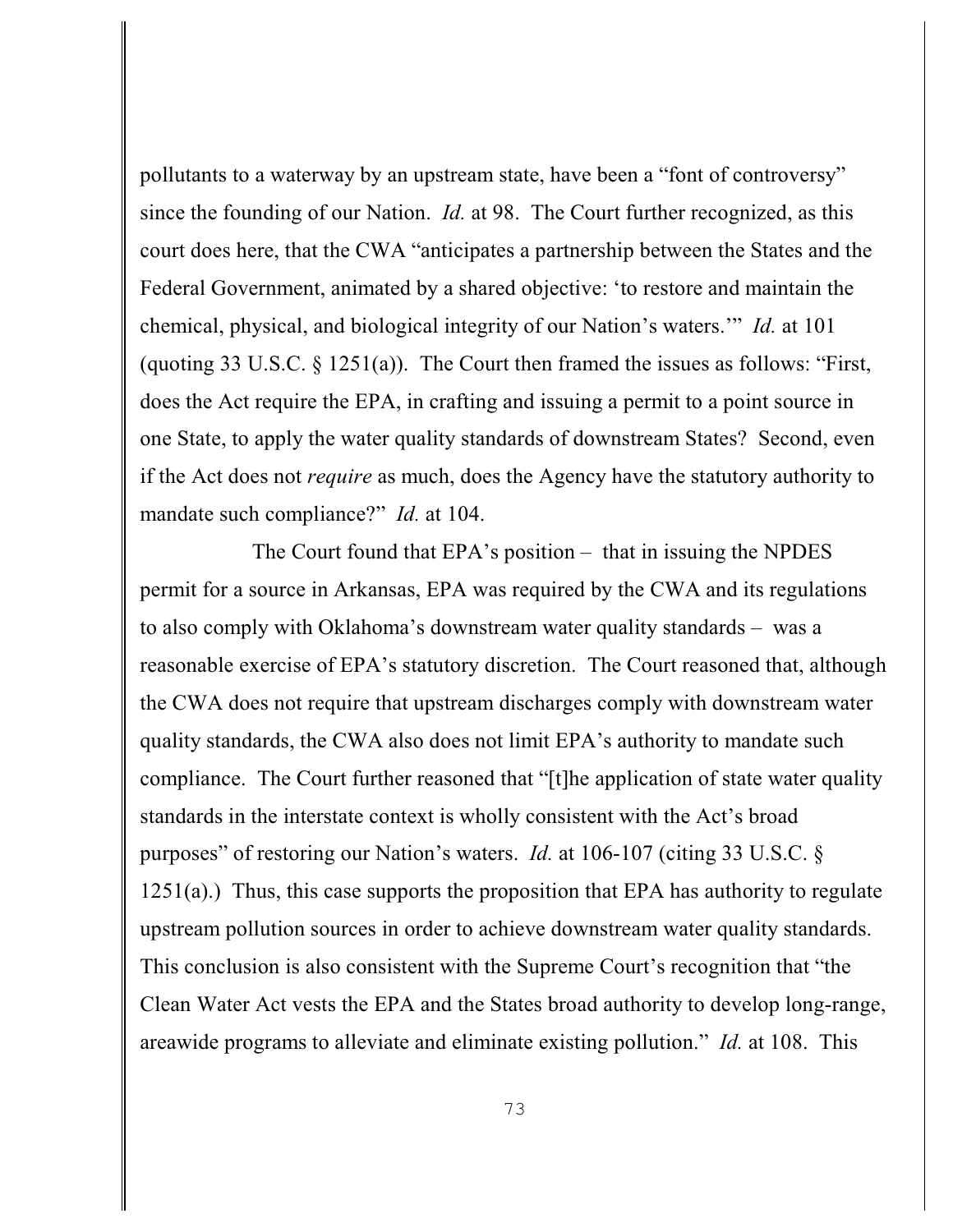holding is persuasive to the court's conclusion here that EPA has the authority to set TMDL allocations for upstream states in order to achieve downstream water quality standards.

In short, the court endorses the holistic, watershed approach used here. This approach receives ample support in the CWA, its legislative history, and Supreme Court precedent. Although Plaintiffs propose alternative methods of regulating upstream sources, $23$  the existence of these alternatives does not render EPA's present approach unreasonable or unlawful. Rather, the court finds the approach to be consistent with the CWA, and practical in terms of attaining a full and fair contribution by *all* major source sectors and coordinated participation of *all* states in the watershed.

### **7. Conclusion as to implementation arguments**

In the end, the court is tasked with determining precisely what is "implementation" in this context. As stated above, implementation is not an easily discernable term. Webster's Dictionary does not provide much guidance, defining "implementation" as "the act of implementing or the state of being implemented." The Oxford Online Dictionary is also of little help, defining implementation as "the process of putting a decision or plan into effect; execution." By far the most helpful definition comes from the Eleventh Circuit's statement in *Meiburg*, referring to an "implementation plan" as "a formal statement of how the level of pollutant can be brought down or kept under the TMDL." 296 F.3d at 1030. Clearly, this TMDL is not an implementation plan because it contains only allocations, and no formal

 $^{23}$  For example, Plaintiffs suggest that rather than establishing a watershed-wide TMDL, EPA could regulate upstream sources by objecting to inadequate NPDES permits, or establishing separate upstream water quality standards and TMDLs.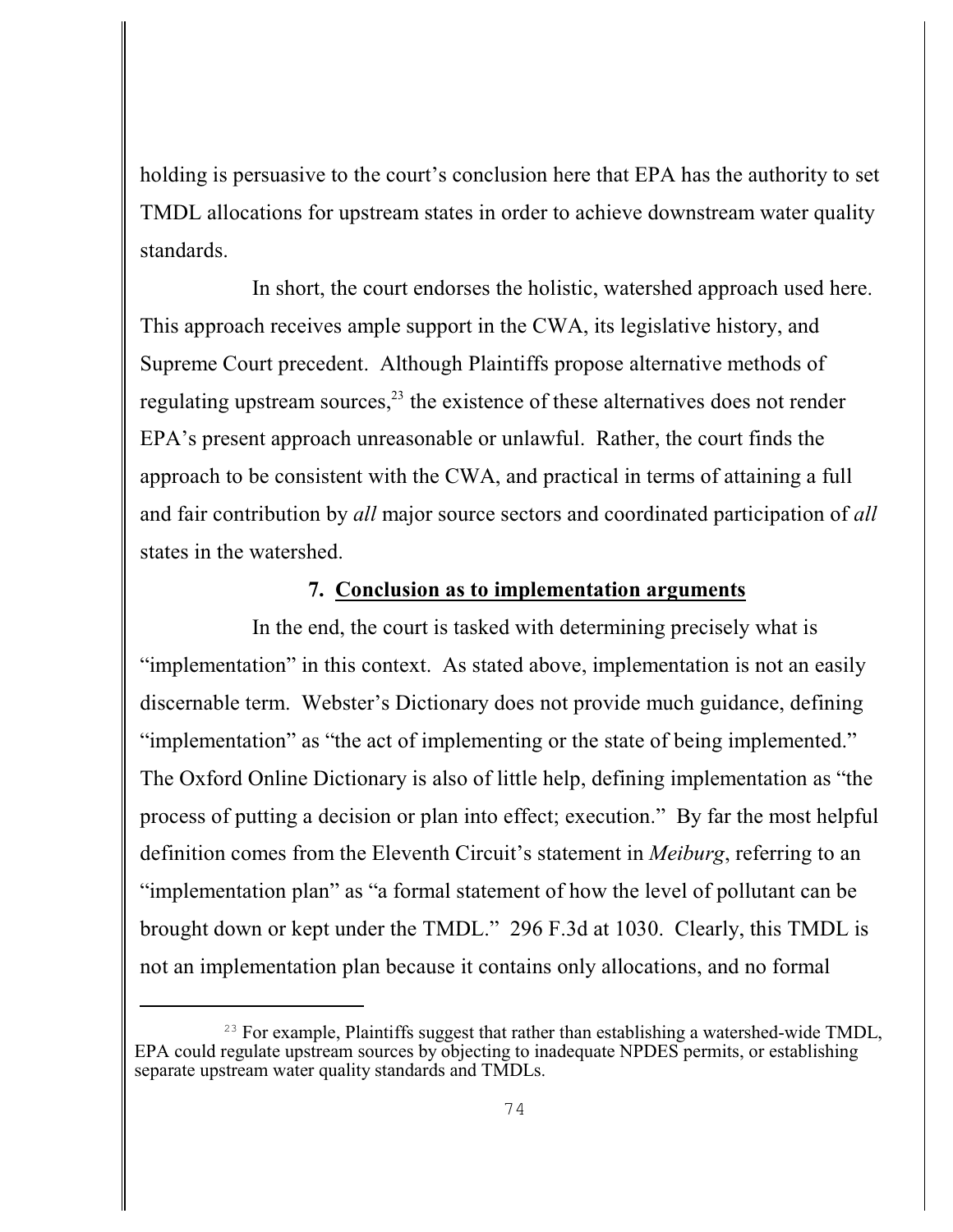statement of *how* the allocations are to be achieved. Indeed, the TMDL is silent as to methodology, strategy, and other implementations measures. Rather, implementation, in this regard, is left correctly to the states.<sup>24</sup> Furthermore, the states retain sufficient flexibility within this framework regarding the TMDL allocations to support the conclusion that the allocations are not binding. In the end, the states are still free to choose both *if* and *how* they will implement the TMDL allocations, regardless of the level of detail in those allocations, rendering Plaintiffs' federalism concerns unfounded.

The parties argue the import of the numerous consent decrees, settlement agreements, and memoranda of understanding outlined above. *See supra* Section I.E. The parties also argue the import of the states' consent to EPA's establishment of a Bay TMDL on behalf of the states. EPA contends that the states' consent coupled with the consent decrees, MOUs, settlement agreements, as well as President Obama's executive order, provide supplemental sources of authority for EPA's issuance of the Final TMDL. (*See* Doc. 100 at 19 of 76.) Plaintiffs, meanwhile, contend that neither state consent nor a consent decree or MOU justify an *ultra vires* action or supplant the provisions of the CWA. (Doc. 109 at 29 of 56) (citing *Meiburg*, 296 F.3d at 1034.) The court agrees that none of these

 $24$  The individual Jurisdictions themselves seemingly recognize this flexibility in their Phase I WIPs. Virginia's Phase I WIP, for example, states:

Virginia . . . reserves the right to adjust this [implementation] plan based on new information . . . . [W]e will continue to work with EPA, stakeholders, and the public to ensure that our implementation improves water quality in a manner that is sensible, fair and cost effective as this process unfolds over the next 15 years.

<sup>(</sup>AR0026675.) Similar reservations appear in other states' Phase I WIPs. (*See*, *e.g.*, AR0025149, AR0026456, AR0026460.)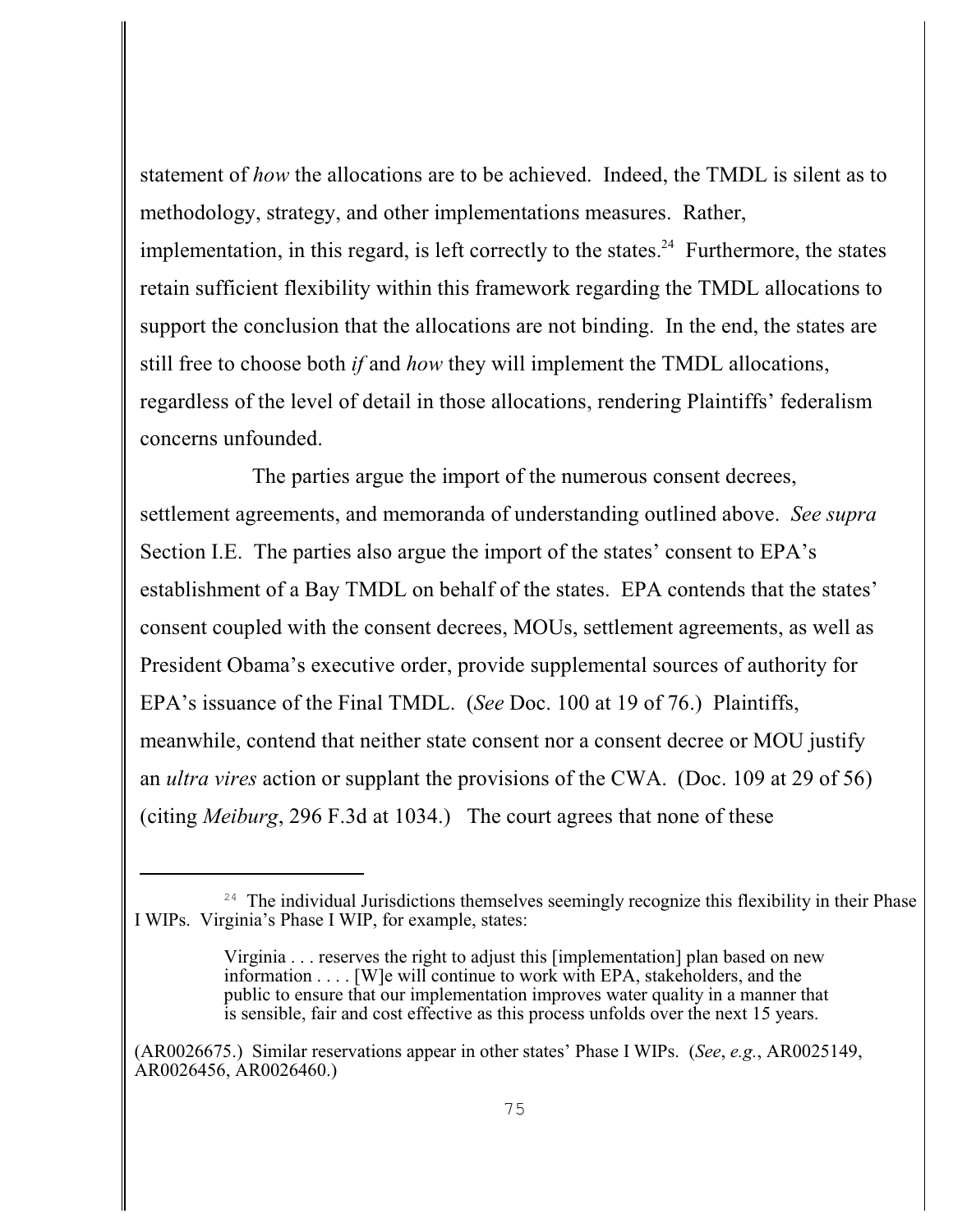supplemental sources can unilaterally expand Congressionally-bestowed powers. However, because the court concluded that EPA's actions in this matter were authorized under the CWA without considering these supplemental sources of authority, the court need not opine further on this issue. The court will note, however, that EPA's actions of establishing a watershed-wide TMDL appear to be consistent with the consent decrees, MOUs, and settlement agreements identified above, as well as the President's executive order.

Having determined that EPA did not act *ultra vires* by unlawfully invading the states' rights to implementation, and that the Final TMDL was otherwise consistent with the CWA, the court will now turn to Plaintiffs' other arguments raised under the APA.

# **C. Alleged Procedural Violations Under the APA**

Plaintiffs' arguments alleging procedural violations are two-fold. First, Plaintiffs argue that the 45-day public comment period was insufficient because it did not give the public adequate opportunity to meaningfully participate in the rulemaking process. (*See* Doc. 96 at 59 of 81.) Second, Plaintiffs contend that key information and documentation regarding the models used was unavailable during the comment period. The court rejects both arguments.

### **1. The 45-day Public Comment Period Was Adequate**

The APA requires EPA to provide notice of its proposed rulemaking adequate to afford "interested parties a reasonable opportunity to participate in the rule making through submission of written data, views, or arguments . . . ." 5 U.S.C. § 553(c). "The required publication or service of a substantive rule shall be made not less than 30 days before its effective date . . . ." 33 U.S.C. § 553(d). The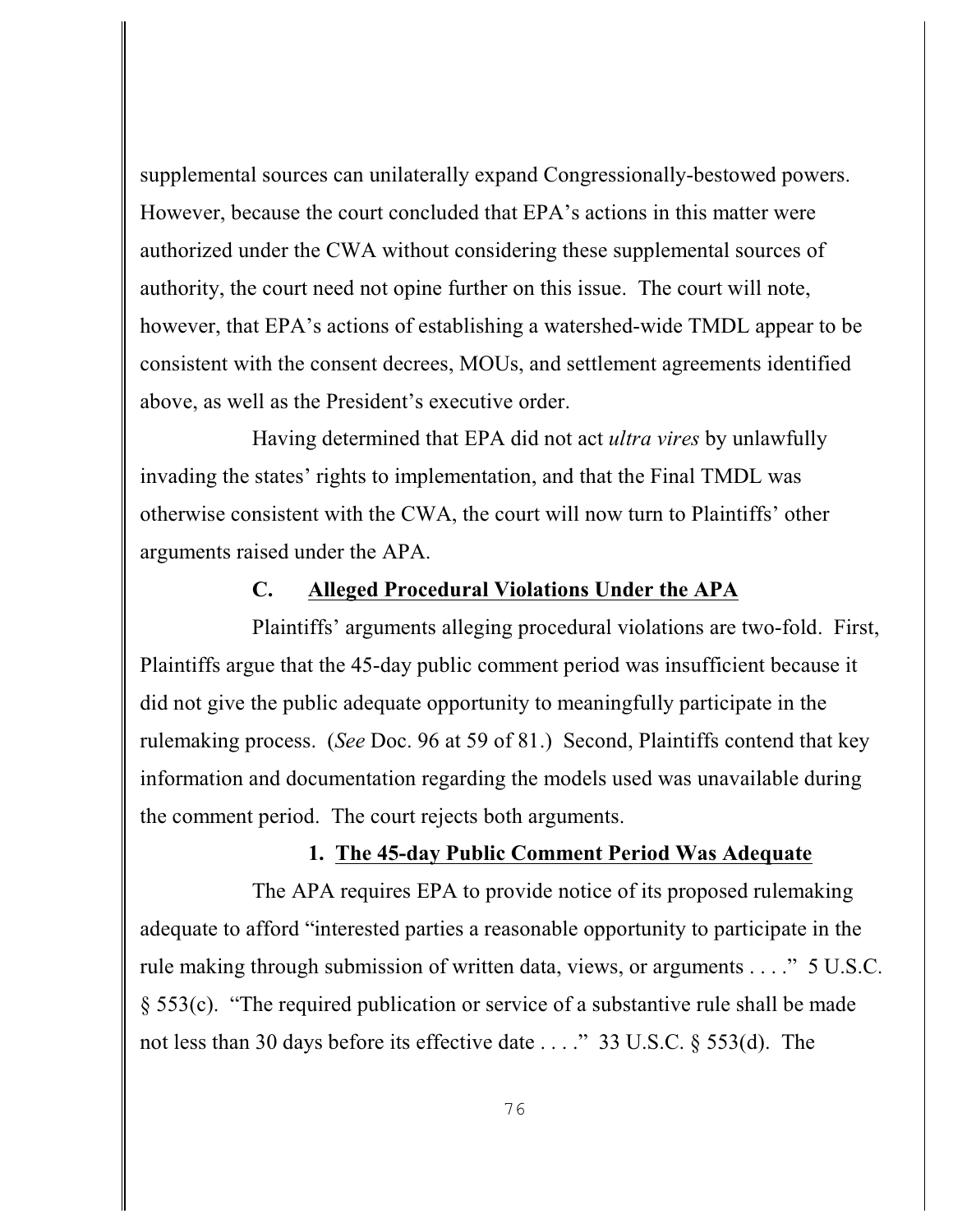purpose of the public comment period is to allow interested individuals the opportunity to communicate information, concerns, and criticisms to EPA during the rule-making process. *See Conn. Light & Power Co. v. NRC*, 673 F.2d 525, 530 (D.C. Cir. 1982). During that period, EPA "must provide sufficient factual detail and rational for the rule to permit interested parties to comment meaningfully." *Fla. Power & Light Co. v. United States*, 846 F.2d 765, 771 (D.C. Cir. 1988).

The court does not find the 45-day public comment period to be unreasonable. For one, it exceeds the statutory minimum requirement of a 30-day period. 33 U.S.C. § 553(d). Thus, EPA did more than was statutorily required by the APA. Moreover, although the technical complexities of the regulations and issues raised here might have warranted a longer public comment period, to suggest that public participation in this process was limited to 45 days belies the record. As outlined above, efforts to improve the water quality of the Chesapeake Bay date back more than three decades, and the TMDL drafting process has been ongoing for more than a decade. *See supra* Sections I.C. & D. Over that decade, numerous meetings were held wherein EPA encouraged public participation and accepted public input. From 2005-2010 alone, 730 CBP committee, team, and stakeholder meetings were held. (*See* AR0000422-AR0000454.) As EPA points out, some of the Plaintiffs participated in the committee meetings and were involved in the drafting process. (Doc. 100-3 at 37-38; AR0000432.) Nothing in the record suggests that Plaintiffs could not avail themselves of these opportunities for participation.

Plaintiffs also fail to state specifically how they were harmed by the 45 day comment period, other than to claim generally that the comment period was insufficient to "allow the public to understand – let alone evaluate – how EPA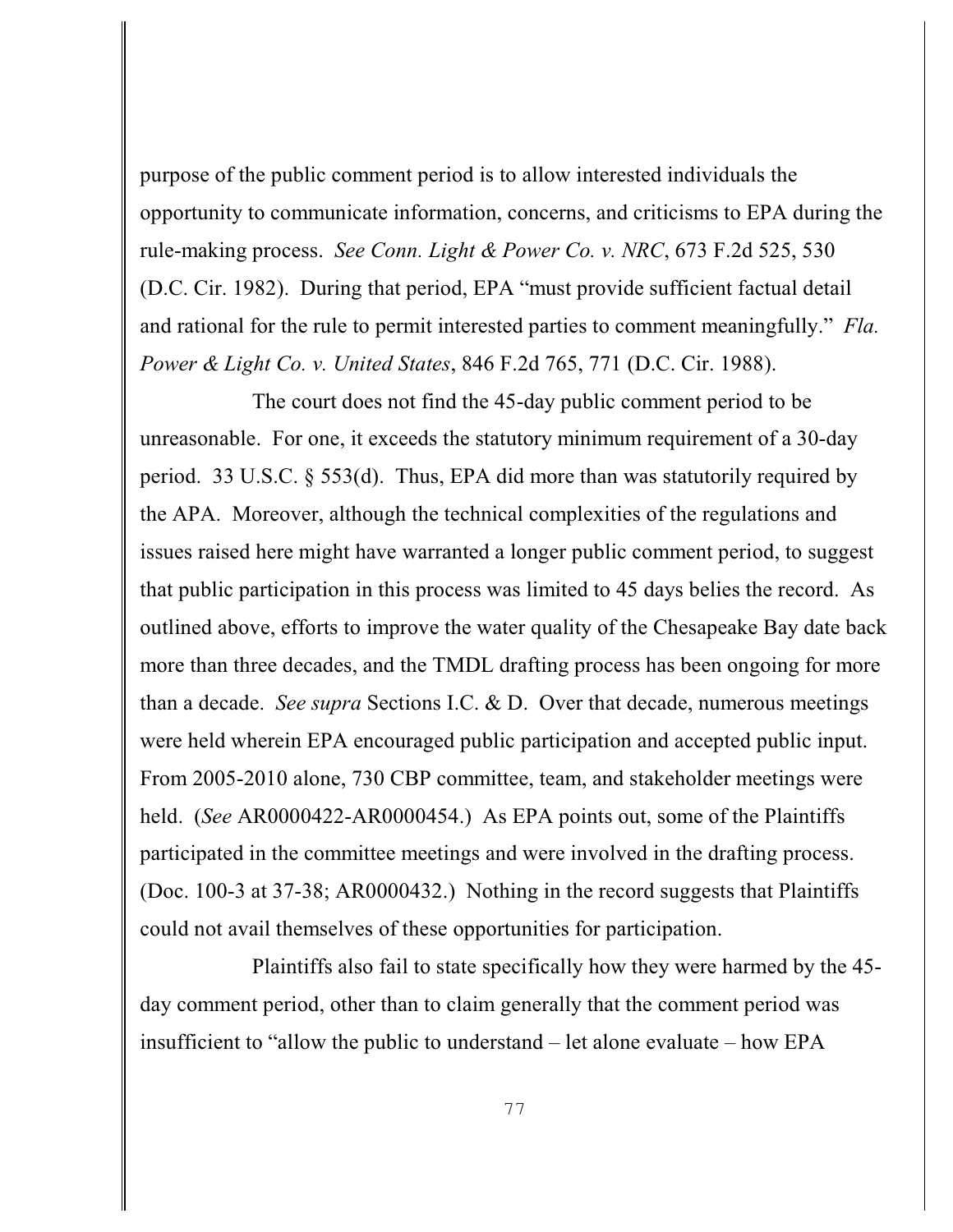arrived at the allocation scheme in the Draft and Final TMDL." (Doc. 96 at 59 of 81.) Despite this assertion, the record shows that Plaintiffs submitted 141 comments, many of which addressed the issues challenged here. (Doc. 100 at 60 of 75; AR0029851.) To EPA's credit, a team of EPA specialists reviewed and responded to the more than 14,000 comments, including the 141 comments submitted by Plaintiffs. (AR0000341.) The comments were considered in the establishment of the Final TMDL. (*Id.*; AR0000016.) EPA also held 18 public meetings and 15 webinars during the comment period. (AR0000020; AR0000339-AR0000340.) Based on this, as well as the fact that the Final TMDL is the product of an open process spanning more than a decade, the court is unable to find the 45-day public comment period unreasonable. Simply put, Plaintiffs either participated, or had the opportunity to participate, in the drafting process in a meaningful way. Thus, the court concludes that EPA's actions were not arbitrary and capricious. It is also worth noting that a longer comment period would likely violate the terms of the settlement agreement in *Fowler v. EPA*, No. 1:09-C-00005-CKK (D.D.C. 2009), which required that the Final TMDL be established by December 31, 2010. This conclusion also finds support in relevant caselaw. *See, e.g., N. Am. Van Lines, Inc. v Interstate Commerce Comm'n*, 666 F.2d 1087, 1092 (7th Cir. 1981) (finding a 45 day comment period to be adequate for new regulations issued by the Interstate Commerce Commission, noting that "[o]nce an agency has fulfilled its statutory requirement governing a § 553 rulemaking, its decision may not be subjected to any additional procedural restraints"); *Conn. Light & Power Co.*, 673 F.2d at 534 (approving a 30-day comment period, notwithstanding "the technical complexity of the regulations"); *Omnipoint Corp. v. Fed. Commc'ns Comm'n*, 78 F.3d 620, 629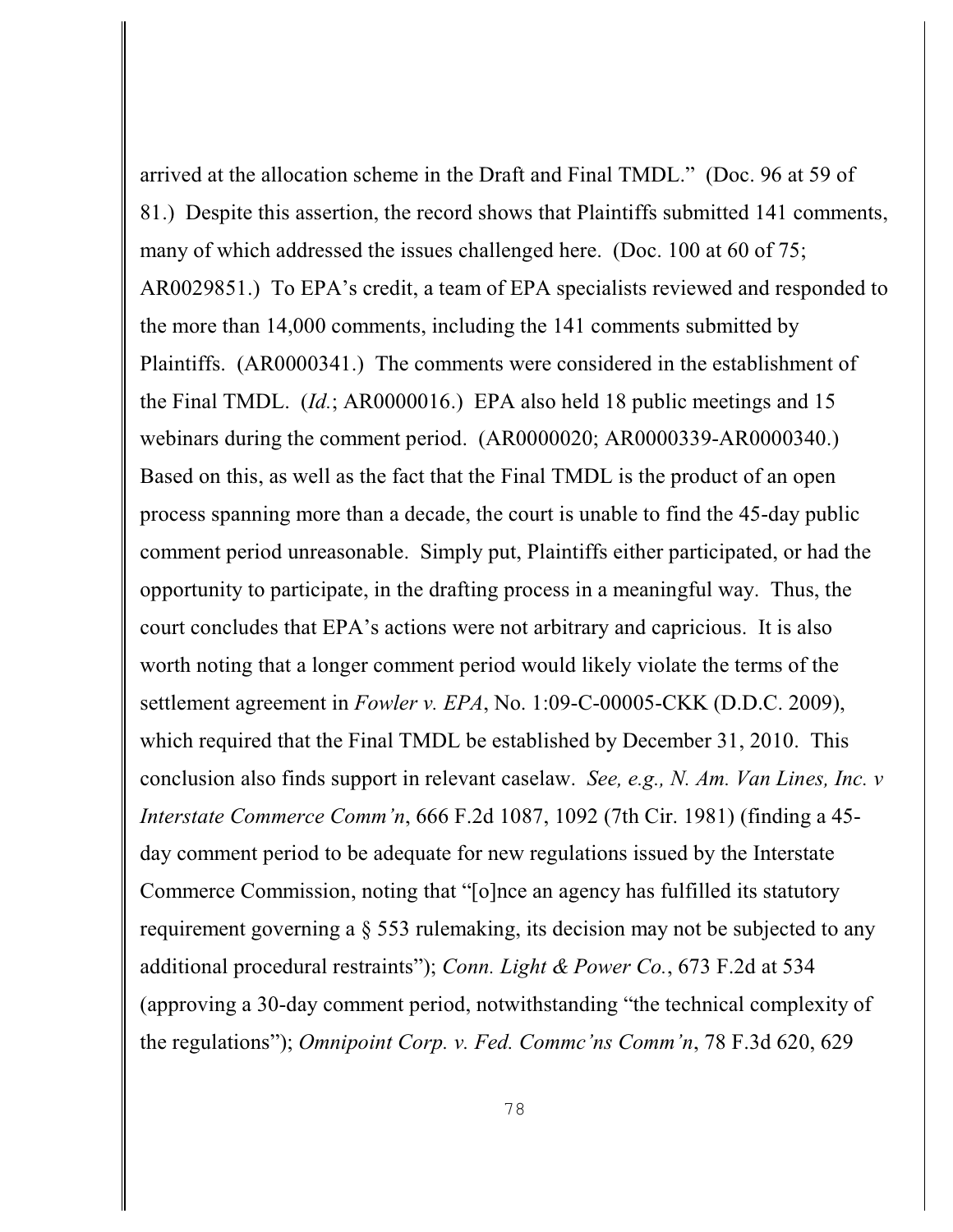(D.C. Cir. 1996) (approving a 7-day comment period, in part due to a Congressional mandate to implement the regulations "without administrative or judicial delays").<sup>25</sup>

### **2. EPA Provided Adequate Documentation Regarding Modeling**

Plaintiffs' second procedural objection is that they were deprived of key modeling information during the public comment period. Specifically, Plaintiffs contend that EPA withheld documentation regarding three core models underlying the Final TMDL: Scenario Builder, the Watershed Model, and the water quality and sediment transport model ("WQSTM").

As stated above, during a public comment period, an agency must provide sufficient factual background to give interested parties an opportunity to meaningfully comment on the proposed rule. *See Fla. Power & Light Co.*, 846 F.2d at 771. "When the basis for a proposed rule is a scientific decision, the scientific material which is believed to support the rule should be exposed to the view of interested parties for their comment." *United States v. Nova Scotia Food Prods. Corp.*, 568 F.2d 240, 252 (2d Cir. 1977); *see also Prometheus Radio Project v. Fed. Commc'ns Comm'n*, 373 F.3d 372, 412 (3d Cir. 2004). However, a regulation is not automatically invalidated even when notice-and-comment errors are committed by the agency; the party asserting error has the burden of demonstrating prejudice to its ability to effectively comment on the proposed rule. *See* 5 U.S.C. § 706 ("In [reviewing an agency action], the court shall review the whole record or those parts

 $25$  EPA further argues that Plaintiffs' argument regarding the alleged procedural deficiency of the 45-day public comment period is deficient because 5 U.S.C.  $\tilde{\S}$  553(c) applies to agency "rulemaking" and the TMDL is an "informal adjudication" as opposed to a "rule." (*See* Doc. 100 at 60 of 76.) Because the court is able to reject Plaintiffs' argument based on a reading of the APA and applicable caselaw, the court need not decide the "adjudication" versus "rule" distinction in this context.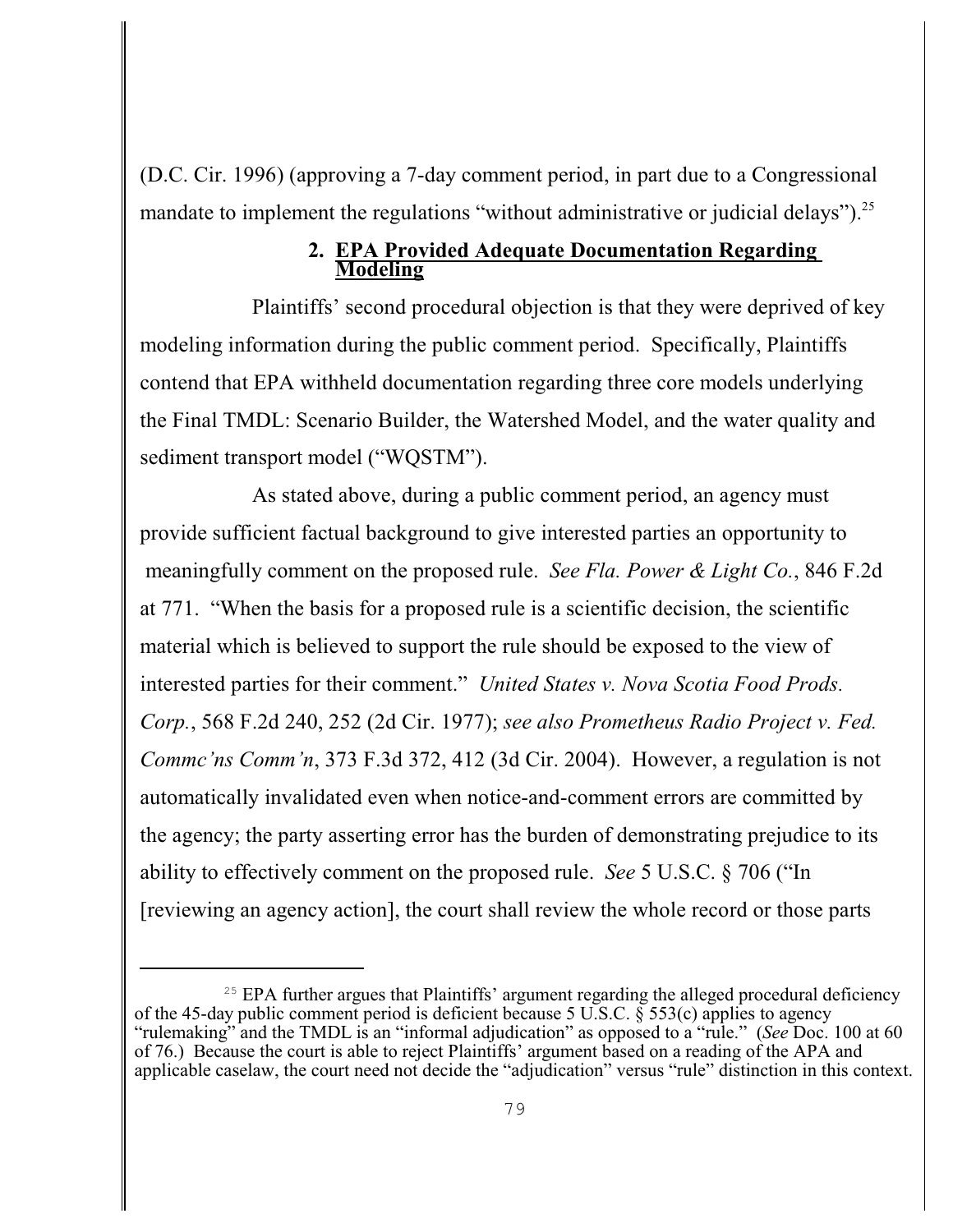of it cited by a party, and due account shall be taken of the rule of prejudicial error."); *see also Pers. Watercraft Indus*. *Ass'n v. Dept. of Commerce*, 48 F.3d 540, 544 (D.C. Cir. 1995); *AARP v. Equal Emp't Opportunity Comm'n*, 390 F. Supp. 2d 437, 461 (E.D. Pa. 2005). In order to prevail, Plaintiffs must "indicate with reasonable specificity what portions of the documents it objects to and how it might have responded if given the opportunity." *See AARP*, 390 F. Supp. 2d at 461 (citing *Pers. Watercraft Indus. Ass'n*, 48 F.3d at 544). This rule is not without reason. As is evident from this case, administrative procedures are often lengthy and complex and to vacate an administrative action due to *any* procedural error would be extreme. Accordingly, "[a]s incorporated into the APA, the harmless error rule requires the party asserting error to demonstrate prejudice from the error." *First Am. Disc. Corp. v. CFTC*, 222 F.3d 1008, 1015 (D.C. Cir. 2000). With these precepts in mind, the court will analyze Plaintiffs' arguments as to each of the implicated models.

#### **a. Scenario Builder**

Scenario Builder, as described in the Final TMDL, "is a standalone data pre-processor for the Phase 5.3 Chesapeake Bay Watershed Model." (AR0000179.) The model is designed to estimate sediment and nutrient loads from land use activities and to "facilitate parameterization of those sources for watershed model scenarios to be run through the Bay Watershed Model." (*Id.*) In essence, information from Scenario Builder is inputted to the Watershed Model, which then simulates fate, transport, and delivery of those pollutants to the Bay.

Plaintiffs argue that key components of the model were withheld from the public during the comment period. Specifically, Plaintiffs argue that only a single document describing how the model was developed was provided. (Doc. 96 at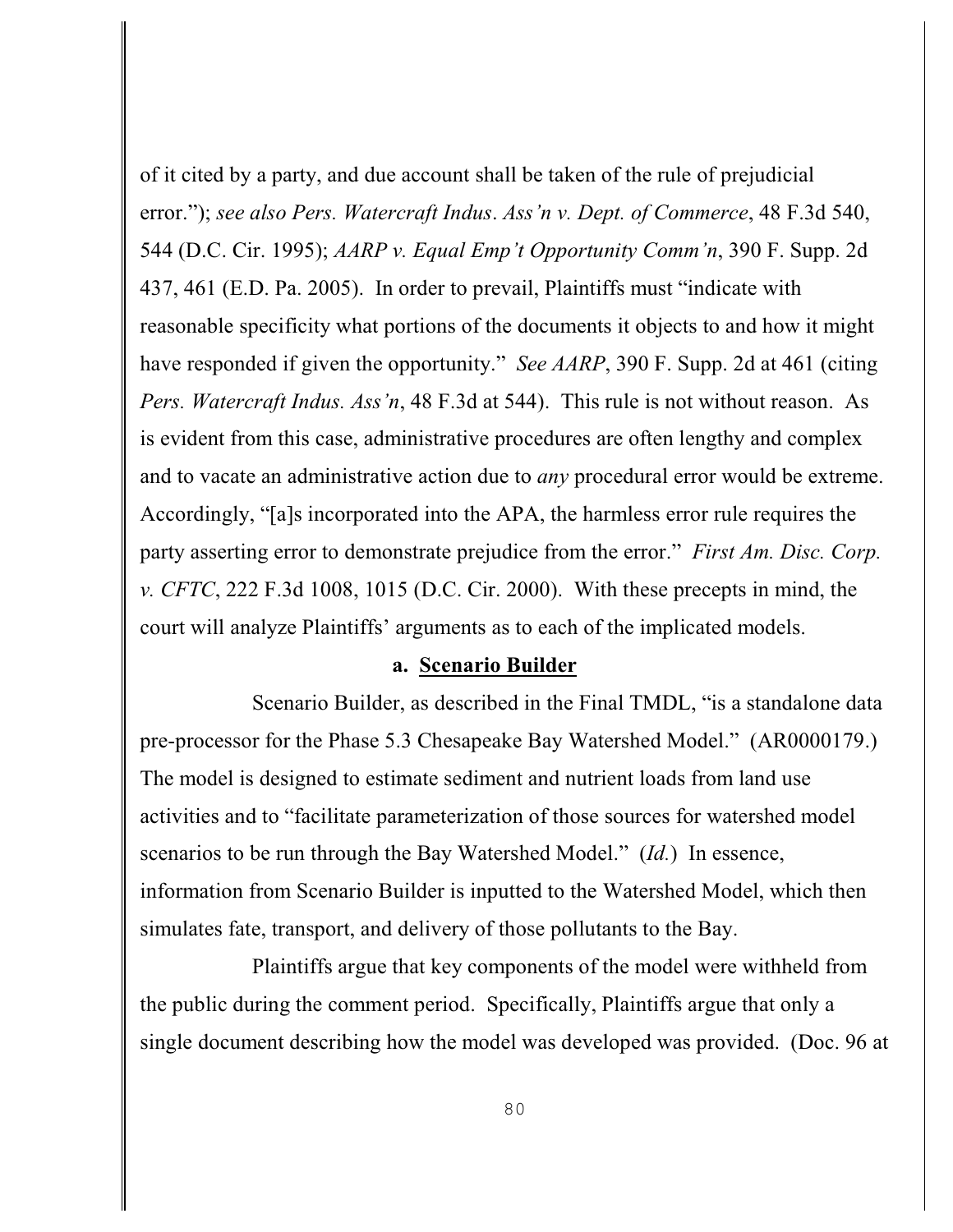62 of 81) (citing AR0000954-AR0000955; AR0001321; AR0001527-AR0001529).) Plaintiffs believe that EPA's failure to disclose key documents, or delayed release of documentation, limited their ability to fully analyze the technical science under the TMDL and comment in a meaningful way.

A review of the record reveals that Plaintiffs had access to more than just a single document regarding Scenario Builder. For example, the draft TMDL, which was made available on or about September 24, 2010 (the beginning of the public comment period), contained a "live" link, providing "[a]dditional information related to Scenario Builder and its application in Bay TMDL development . . ." (AR0023947.) EPA represents that the link directed users to a September 2010 publication titled *Estimates of County-Level Nitrogen and Phosphorus Data for Use in Modeling Pollutant Reduction, Documentation for Scenario Builder Version 2.2*, which is attached to Plaintiffs' brief in opposition to EPA's cross-motion. (Doc. 110 at 34 of 52; AR0023947-AR0023948; *see also* Doc. 109-15.)<sup>26</sup> This 129-page document describes how Scenario Builder was used, and covered, in detail, the mathematical functions, sources of data, key tables of data, and summaries of other data used in Scenario Builder. Furthermore, in response to requests for more information, EPA provided additional documents regarding Scenario Builder about one week before the close of the public comment period.That documentation included the Scenario Builder code, which was provided on October 29, 2010, and additional information regarding supporting databases was provided on November 1- 5, 2010. (Doc. 100 at 64 of 76; AR0000929.)

<sup>&</sup>lt;sup>26</sup> Although the court is unable to access the link, Plaintiffs have not refuted EPA's representation, and the publication will be considered for all intents and purposes.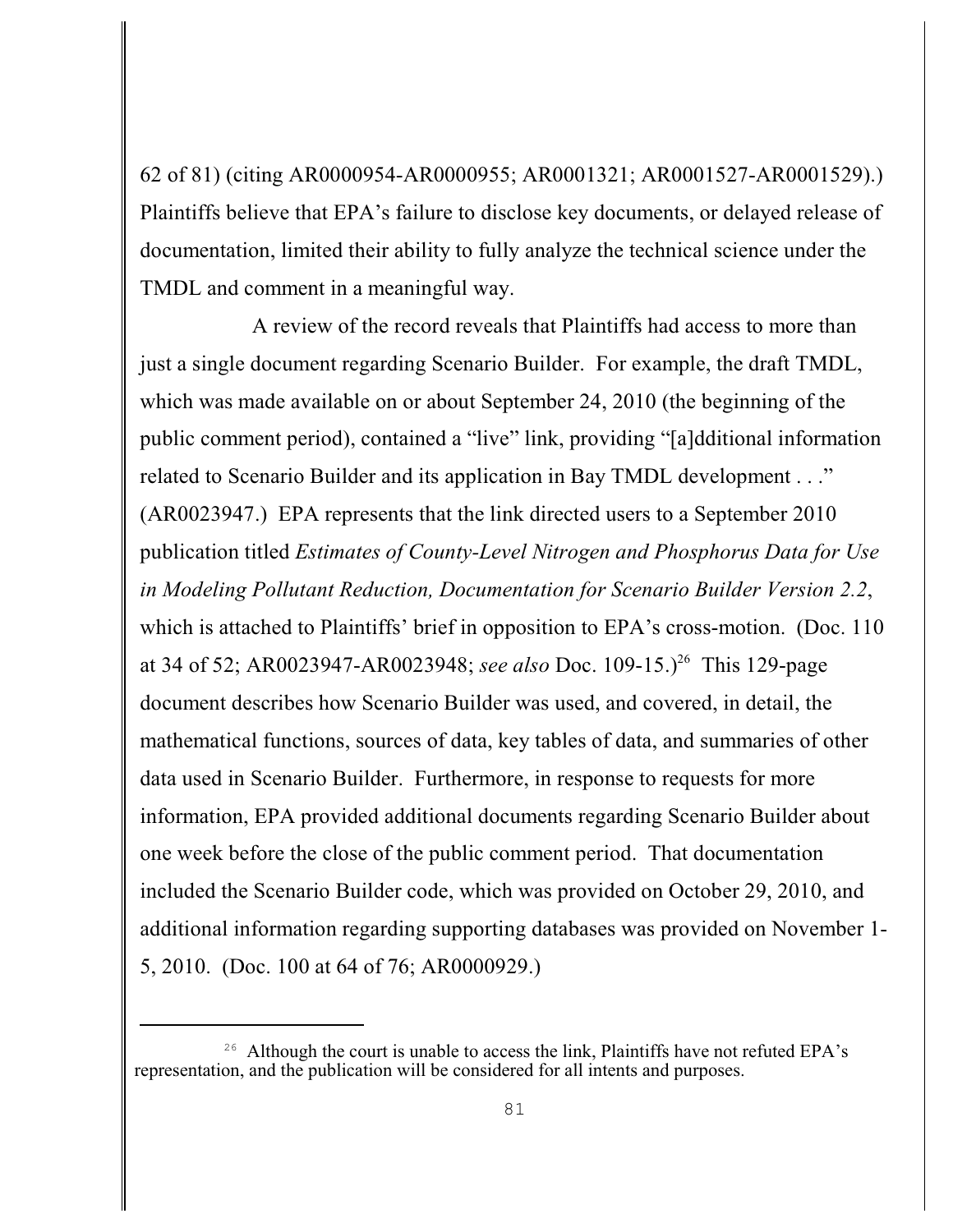With regard to the delayed disclosure of the additional requested documents, courts have held that:

> [I]t is not *per se* improper for EPA to add evidence to the record at the end of or close to the end of the comment period. EPA may sometimes be able to show that the late entry did not foreclose an opportunity for 'meaningful public comment.' For example, it might be proper for EPA to develop new evidence in order to respond to a particular comment, so long as it gives the commenter an opportunity to reply to the new evidence.

*Small Refiner Lead Phase-Down Task Force v. EPA*, 705 F.2d 506, 541 (D.C. Cir. 1983.) Furthermore, "[a]gencies may develop additional information in response to public comments and rely on that information without starting anew, unless prejudice is shown." *Pers. Watercraft Indus. Ass'n*, 48 F.3d at 544 (internal quotations and citations omitted).

Here, although the disclosures were made late in the comment period, Plaintiffs have failed to show, with "reasonable specificity," or any specificity for that matter, how they were prejudiced. For example, Plaintiffs fail to suggest what they might have told EPA if delayed information was disclosed earlier. *See id.* Nor do Plaintiffs suggest that the information they did receive was defective. *See id.*  Even now, having received and reviewed all the disclosed information, Plaintiffs remain unable to make a reasonably specific showing of prejudice. Instead, Plaintiffs argue more generally, stating that EPA's actions are *per se* improper given "the critical importance of the [three models]." (Doc. 109 at 44 of 56.) As stated above, courts have rejected this generalized argument.

Plaintiffs instead hitch their wagon to their belief that, in the Third Circuit, "a regulated party *automatically* suffers prejudice when members of the public . . . are denied access to the *complete* public record." (Doc. 109 at 45 of 56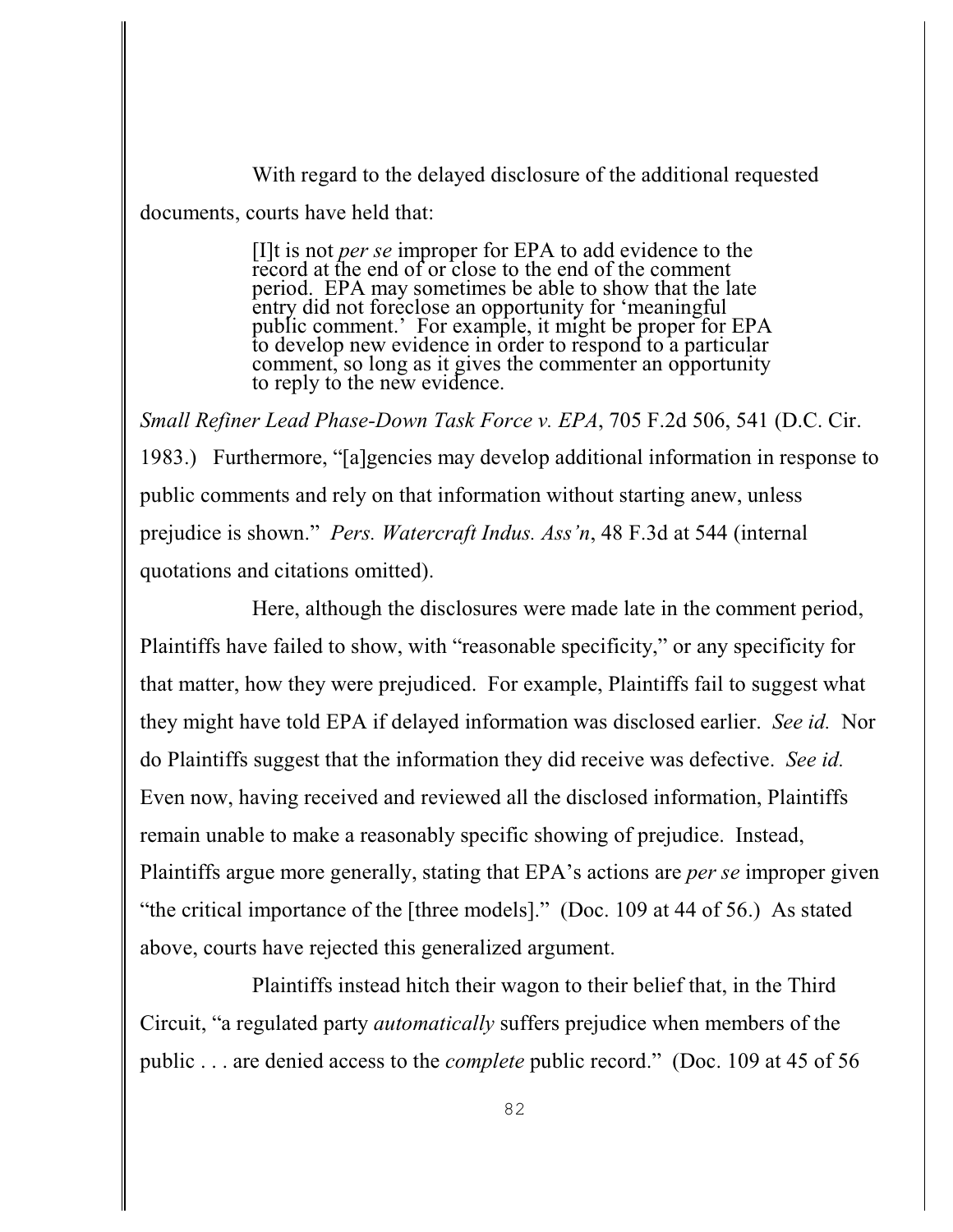(quoting *Hanover Potato Prods. v. Shalala*, 989 F.2d 123, 130 n.9 (3d Cir. 1993) (emphasis added)).) However, Plaintiffs' reliance on *Hanover Potato* is misplaced. Initially, the court notes that the quoted language is from a footnote and is clearly dicta. Plaintiffs have not identified any court that has followed *Hanover Potato* for this proposition; nor has the court's independent research revealed any other case holding that an incomplete public record *automatically* results in prejudice. Moreover, the *Hanover Potato* case is distinguishable from the case at bar. First, the underlying facts are distinguishable. The facts underlying that case involved a request for the administrative record on which the Food and Drug Administration based its regulatory decision to ban sulfites as applied to "fresh" potatoes. In the underlying case, the district court granted summary judgment in favor of Hanover, finding that the Food and Drug Administration ("FDA") acted arbitrarily and capriciously by not making the entire record available for public inspection. Specifically, the FDA admitted that the 83-volume record previously certified "was not the true and complete administrative record." 989 F.2d at 126. The court then certified a new administrative record wherein 63 percent of the new record had never been disclosed to the public. The district court understandably found prejudice in light of the incomplete public record. 989 F.2d at 126 n.5. Thus, *Hanover Potato* did not involve a TMDL, or any other CWA or environmental regulation. Second, the case is procedurally distinguishable. On appeal, the Third Circuit affirmed the district court's decision. Following the appeal, Hanover moved the district court for attorney's fees. The district court denied that motion on the ground that Hanover was not prejudiced by FDA's omissions because Hanover did not review the administrative record during the comment period. In the case relied upon by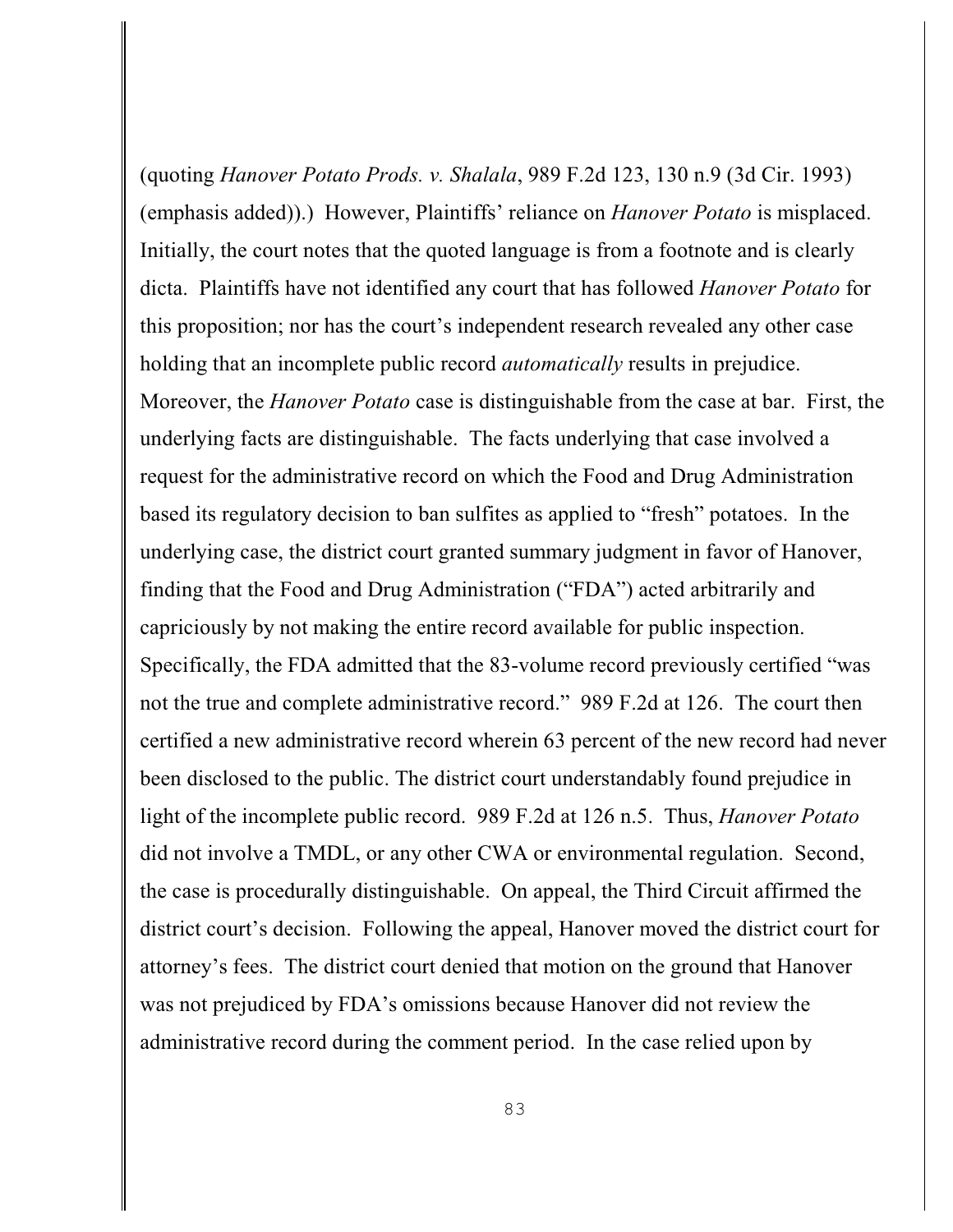Plaintiffs here, the appellants were appealing the district court's denial of attorney's fees under the Equal Justice to Act law, 28 U.S.C. § 2412. 989 F.2d 123. Thus, the Third Circuit was not resolving an administrative review under the APA, but rather was deciding the merits of an attorney fees petition. In short, the court will follow the well-settled and well-reasoned rule that a regulation is not automatically invalidated even where notice-and-comment errors are committed by the agency unless the party asserting error satisfies its burden of demonstrating prejudice to its ability to meaningfully comment on the proposed rule. *See* 5 U.S.C. § 706; *see also AARP*, 390 F. Supp. 2d at 461; *Pers. Watercraft Indus*. *Ass'n*, 48 F.3d at 544.

The court in *Hanover Potato* also stated that one of the purposes of the public comment period "was to give the public the opportunity to participate in the rule-making process." 989 F.2d 130 n.9 (citing *Conn. Light & Power Co.* 673 F.2d at 530.) This court agrees, and it appears as though this purpose has been fulfilled. As Plaintiffs point out, Scenario Builder has been in development since 2003. (Doc. 96 at 61 of 81.) By this court's count, 730 CBP committee, team, and stakeholder public meetings took place between 2005 and 2010, some of which were attended by Plaintiffs. (*See* AR0000422-AR0000454; *see also* Doc. 108-5.) The Scenario Builder model was discussed at several of these meetings (*see, e.g.,* AR0000433- AR0000434; Docs. 100-11, 100-12, & 100-13) and this process was capped with a 45-day public comment period. Thus, the court finds that the public was given ample opportunity to participate in the Scenario Builder development process.

Finally, Plaintiffs infer that they have been improperly blamed for not being able to identify how they would have commented differently had they received adequate information. (*See* Doc. 109 at 45 of 56) ("EPA resorts to blaming us for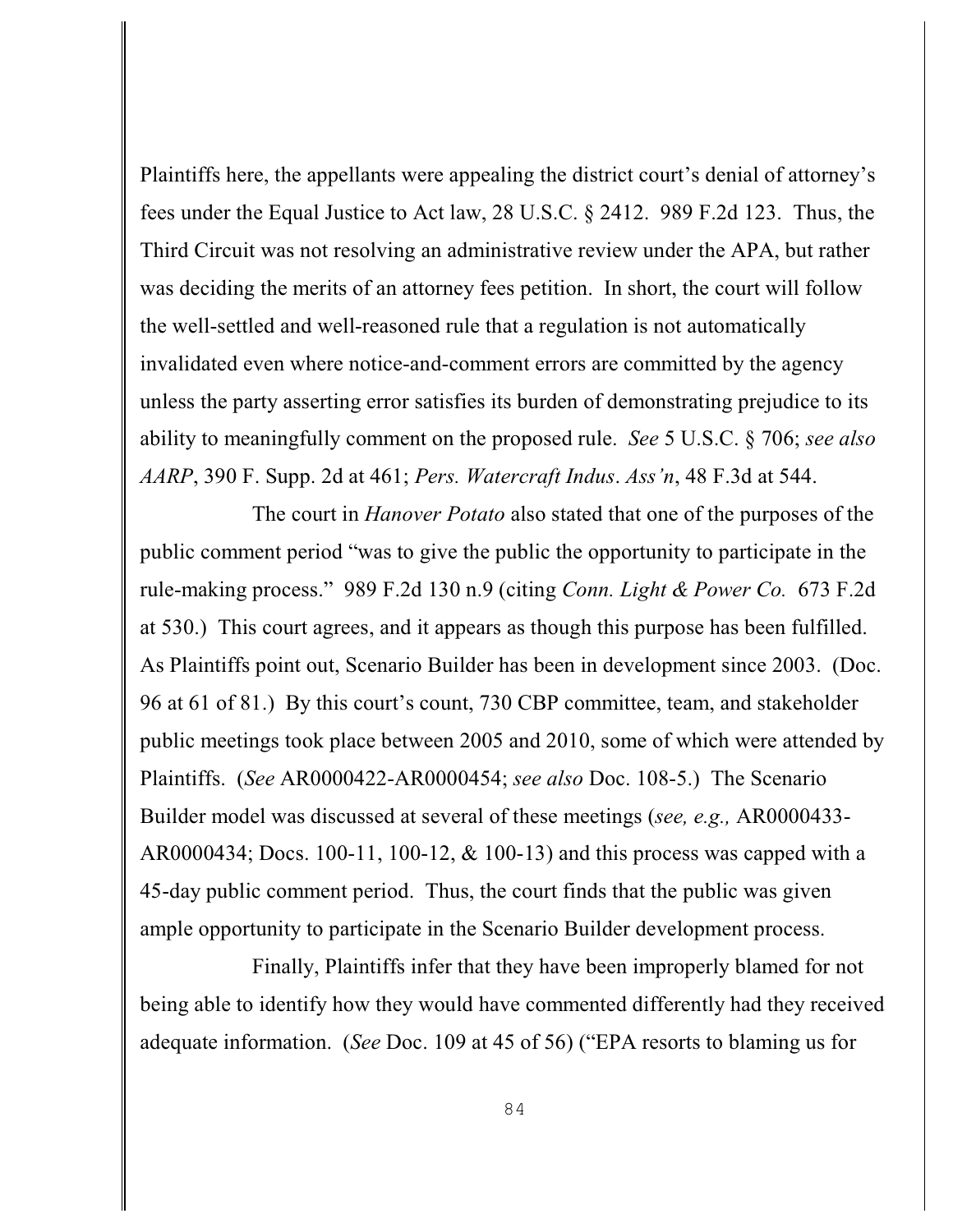not demonstrating how we would have commented differently . . . .") This, however, is precisely the burden that courts have placed on the objecting party. *See Pers. Watercraft Indus. Ass'n*, 48 F.3d at 544 ("The party objecting has the burden of indicating with reasonable specificity . . . how it might have responded if given the opportunity." (internal quotations and citations omitted)); *Small Refiner Lead Phase-Down Task Force*, 705 F.2d at 540-41 ("It is also incumbent upon a petitioner objecting to the agency's late submission of documents to indicate with 'reasonable specificity' . . . how it might have responded if given the opportunity." (internal quotations and citations omitted)).

In short, the court finds that Plaintiffs have failed to meet their burden of establishing how they were prejudiced by the alleged failure to disclose key documents regarding Scenario Builder, and further finds that members of the public, including Plaintiffs, were provided with a meaningful opportunity to participate in the TMDL drafting and comment process. Thus, the court concludes that EPA's actions related to the disclosure of Scenario Builder documentation were not arbitrary and capricious.

#### **b. Watershed Model**

The Phase 5.3 Community Watershed Model simulates loading and transport of nitrogen, phosphorus, and sediment from pollutant sources throughout the Bay watershed and provides loading estimates resulting from various management scenarios. (AR0000171.) Plaintiffs argue that the documentation provided for the model was outdated as it pertained to an earlier Phase 5 version that was created in 2008, two years prior to the re-calibrated Phase 5.3 version. (Doc. 96 at 63 of 81.) Plaintiffs contend that this documentation was of little value, because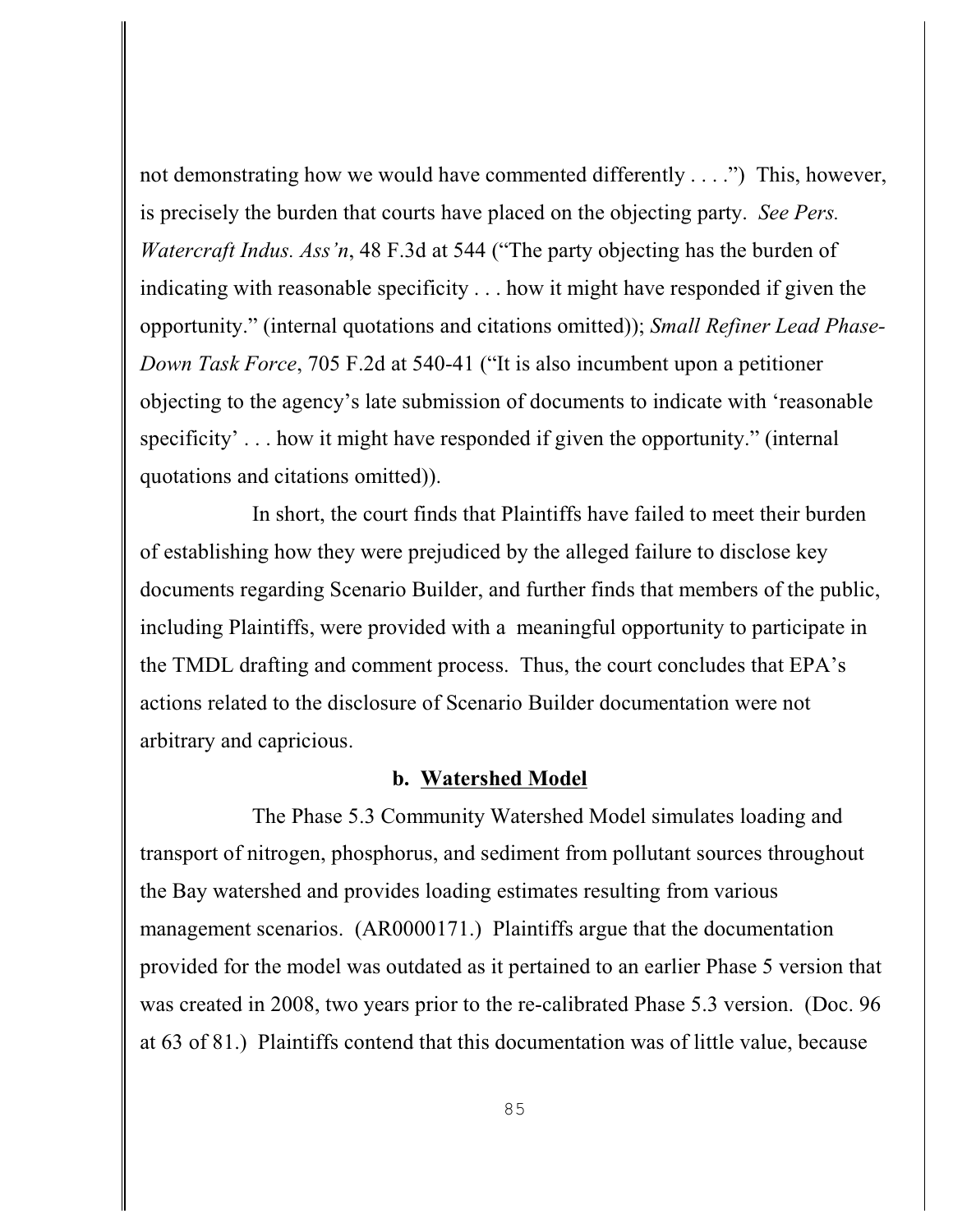the public did not have access to information describing how the current model was developed, calibrated, and applied. (*Id.*) Plaintiffs further contend that EPA failed to disclose estimated nutrient transport factors and edge-of-stream nutrient targets for conservation cropland, information which is important in calibrating watershed models. (Doc. 96 at 51, 52 of 81.)

EPA concedes that it did not provide the public with Phase 5.3 documentation during the public comment period, but reasons that it could not have done so because the final application of the Watershed Model was not completed until after public comments were reviewed and final decisions regarding the Model were made by the Bay Partnership. (Doc. 100 at 62 of 76.) Consequently, EPA argues that production of complete documentation was impossible during the public comment period. (*Id.*) EPA further concedes that the documentation provided during the public comment period did not include estimated nutrient transport factors or edge-of-stream nutrient targets. However, EPA argues that Plaintiffs have made no efforts to show specifically how this lack of information resulted in prejudice.

Turning to the administrative record, there is no dispute that the Phase 5.3 Watershed Model itself and the supporting information necessary to run the model (*i.e*., the model code) were available to the public during the public comment period. (*See* Doc. 96 at 63 of 81; Doc. 110 at 31 of 52.) Moreover, there is no dispute that EPA provided documentation regarding the Phase 5 Watershed Model. (Doc. 96 at 63 of 81.) Nevertheless, Plaintiffs contend that because EPA did not provide any information regarding how the current model was developed, calibrated, and applied, the availability of the model itself was of little value. (*Id.*)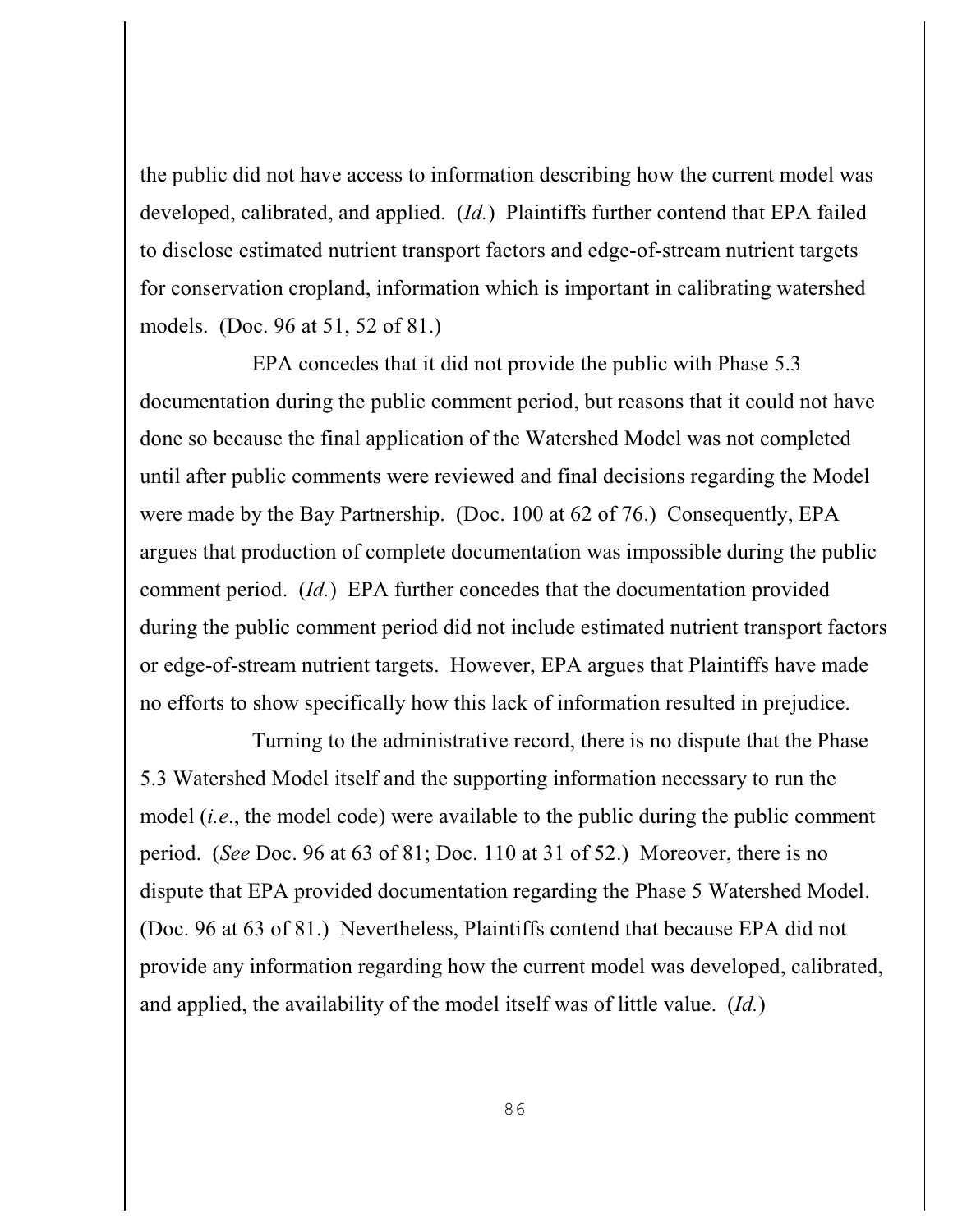The court's review of the record reveals that there was ample information available during the public comment period that explained the Phase 5.3 Watershed Model. For example, the draft TMDL explained the purpose and importance of the Watershed Model, and its overall purpose in the modeling framework. (*See* AR0023922-AR0023962.) More specifically, the draft TMDL described the Chesapeake Bay watershed water quality network and explained that "[d]ata from [this network] have been used to develop, calibrate and verify the Phase 5.3 Chesapeake Bay Watershed Model . . . ." (AR0023929.) The draft TMDL also described the Phase 5.3 Watershed Model as an "open source model" or a "community model" in which "input data [including precipitation information, point source discharges, atmospheric deposition, and land use] are all available to the public," allowing end users to actually use the model. (AR0023948.) The draft TMDL further provided a detailed description regarding the development and calibration of the Phase 5.3 Watershed Model. (AR0023948-AR0023957.) In addition to that information, the draft TMDL provided links to the model itself, as well as to information that included further details regarding model inputs and explaining how certain loading was calculated. (*See, e.g.,* AR0023948, AR0023951.) It is not apparent from Plaintiffs' briefs or from oral argument precisely how this information was deficient, and this court is ill-equipped to conduct its own technical review of the Watershed Model. In short, the court concludes that information provided during the public comment, including the model itself, the code, and supporting documentation was sufficient, and does not support a finding that EPA's actions were arbitrary and capricious.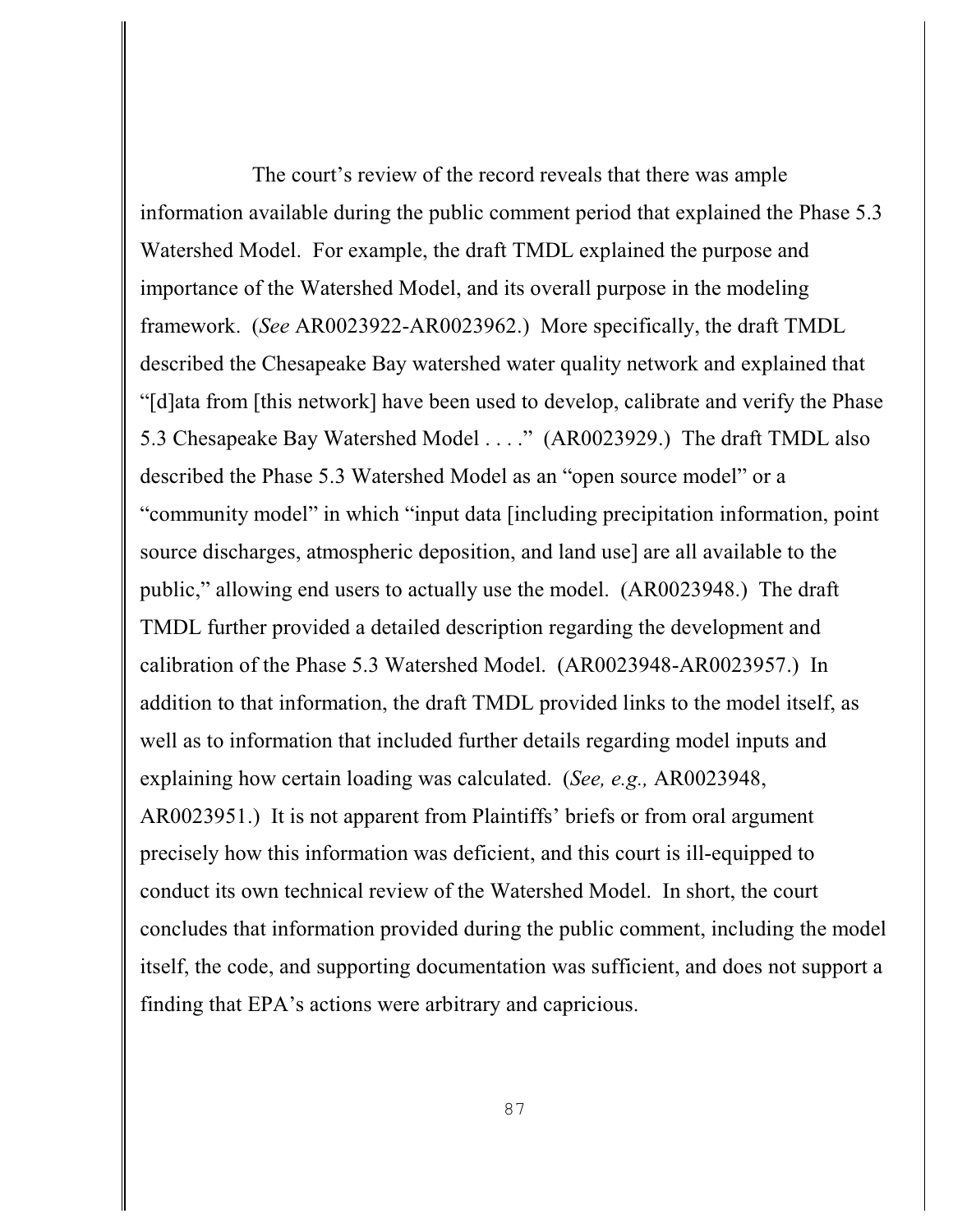Even if the court did find inadequacies, it is not readily apparent precisely how Plaintiffs were prejudiced by such inadequacies. As stated above, Plaintiffs have the burden of showing with reasonable specificity how it might have responded if given the opportunity. Plaintiffs point out that they now have access to the edge of stream nutrient target information as a result of an "errata" which is part of the administrative record. (*See* Doc. 96 at 66 of 81 (citing AR0014689).) Even so, Plaintiffs still fail to identify how they would have responded differently. Rather, Plaintiffs once again argue that the failure to have access to the complete record automatically resulted in prejudice (Doc. 96 at 66-67 of 81 (citing *Hanover Potato*, 989 F.2d 130 n.9)), an argument that the court already considered and rejected.

#### **c. WQSTM**

Plaintiffs assert similar arguments regarding the WQSTM. Plaintiffs argue that full and complete documentation regarding the WQSTM was made available only after the close of the public comment period, and that the draft TMDL acknowledges that the WQSTM was "in preparation" during that time. (Doc. 96 at 67 of 81.) Plaintiffs further argue that the documentation otherwise provided was outdated, as it refers to an earlier version of the WQSTM. (*Id.*)

EPA argues, once again, that formal documentation for the WQSTM could not be completed until after the public comment period when all decisions by the Partnership were finalized, giving due consideration to the comments. (Doc. 100 at 66 of 76.) Nevertheless, EPA contends that Plaintiffs had access to all necessary information for public comment. EPA explains that "[t]he WQSTM is composed of a series of linked and nested models including: hydrodynamic model, estuarine water column model, sediment transport model, sediment/water interface and flux model,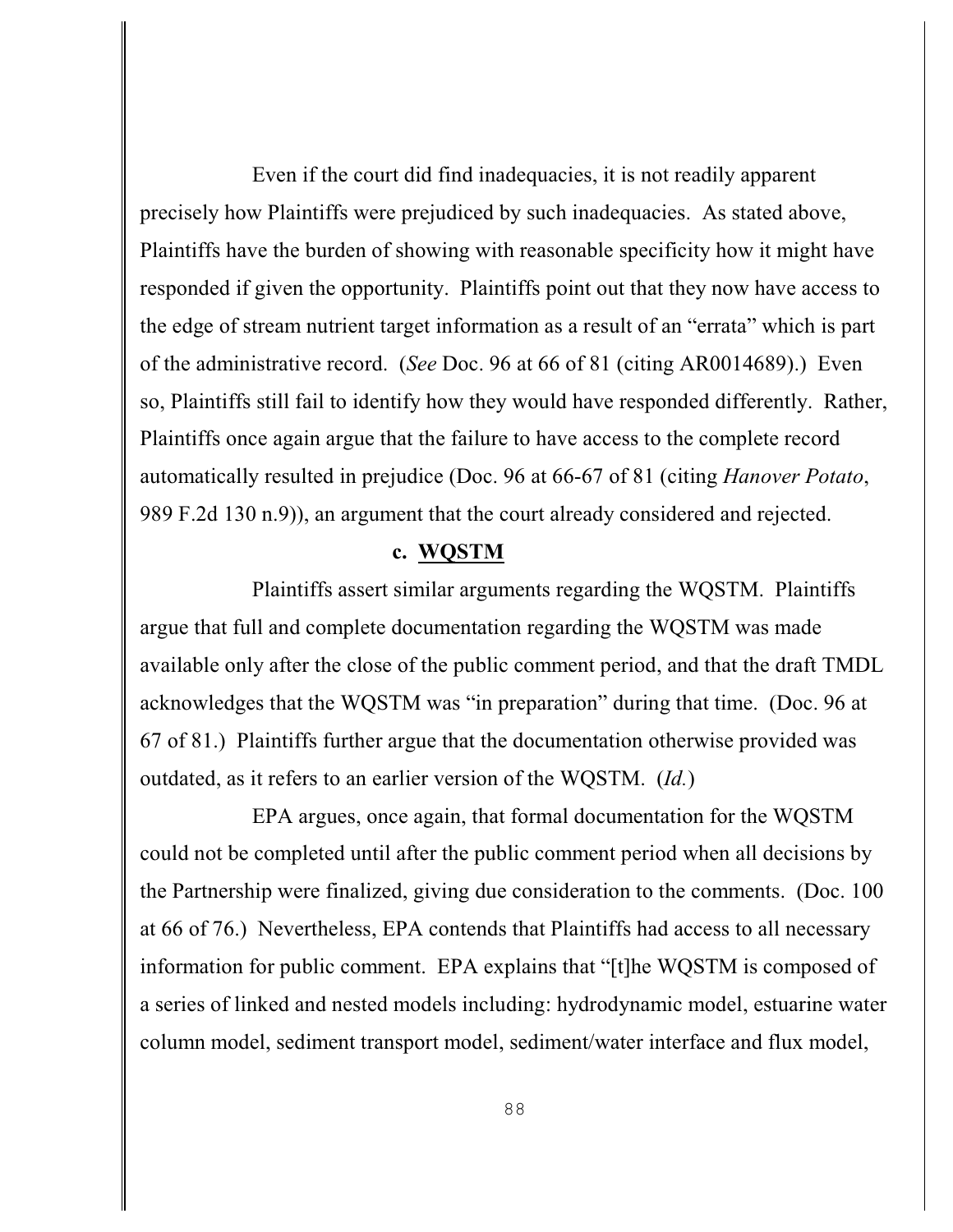underwater Bay grasses model, bottom sediment dwelling community model, filter feeder model, phytoplankton model, and zooplankton model." (*Id.*) EPA further explains that only the sediment transport model was altered after 2002, and therefore any documentation provided was current for all component models except the sediment transport model. Plaintiffs retort that the WQSTM "fundamentally" and "dramatically" changed between 2005 and 2010. (Doc. 96 at 67 of 81; Doc. 109 at 41 of 56.) Unfortunately, the citations provided by the parties are of little help to the court. $27$ 

The court must reject Plaintiffs' arguments for two reasons. First, the court finds that the public was given ample opportunity to participate in the rule making process. As with the other models, the WQSTM was in development for years and was discussed during several public meetings. (*See, e.g.,* AR0000433- AR0000434; Doc. 100, Exs. K & L.) This process was capped with a 45-day public comment period in which numerous documents were provided to the public that explained how the sediment transport component of the WQSTM was applied in developing sediment load allocations. (*See, e.g.,* AR0023991; AR0024008- AR0024012; AR0024015-AR0024016; AR0024317-AR0024384; AR0024374- AR0024384.) As to the adequacy of the documentation, it is readily apparent that

<sup>&</sup>lt;sup>27</sup> Plaintiffs, for example, ask us to "compare" a 373-page document titled *The Chesapeake Bay Eutrophication Model* (July 2004) (AR0015530-AR0015903) with a 227-page document titled *The 2010 Chesapeake Bay Eutrophication Model: A Report of the US Environmental Protection Agency Chesapeake Bay Program* (December 2010) (AR0016176-AR0016403). Without further explanation, it is nearly impossible for this court to identify precisely how these documents indicate a fundamental change in the model. EPA, for its part, cites to the same documentation to support the proposition that all models, except for the sediment transport model, remained the same. Here again, same problem. *See N.W. Nat'l Ins. Co. v. Baltes*, 15 F.3d 660, 662-63 (7th Cir. 1994) ("District judges are not archaeologists. They need not excavate masses of papers in search of revealing tidbits – not only because the rules of procedure place the burden on the litigants, but also because their time is scarce.").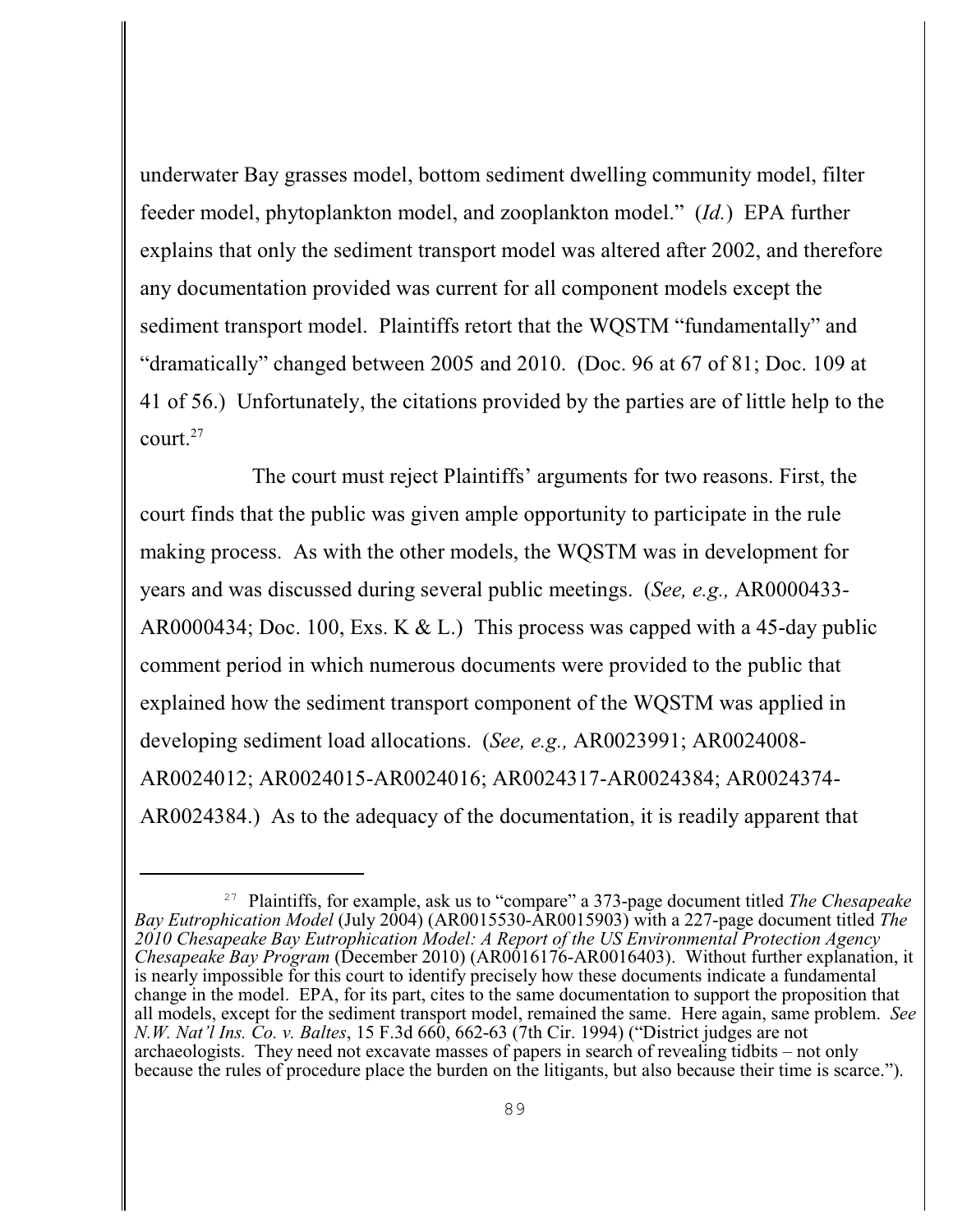the draft TMDL references several documents that provide an explanation of the WQSTM. (*See* AR0024131.) Although one of these, a document titled *The Chesapeake Bay Water Quality and Sediment Transport Model (2010), is labeled as* "in preparation" (*Id.*), other documents, including, but not limited to, documentation for the 2002 WQSTM were provided. (*Id.*; AR0015530-AR0015903). The court is unclear precisely what information Plaintiffs required beyond what was provided. Second, Plaintiffs again failed to identify, with any specificity, how they might have responded to the final documentation. The final documentation, which was published along with the Final TMDL in December 2010 (*see* AR0016176- AR0016403), has now been available for review for nearly three years. Nevertheless, Plaintiffs still do not point to any specific information and proffer how they would have responded had it been available during the public comment period. Rather, they merely point out differences between the preliminary documentation and the final documentation, which fails to sustain Plaintiffs' burden of demonstrating prejudicial error. Accordingly, the administrative record does not support a finding that EPA acted arbitrarily and capriciously in this regard.

### **D. Alleged Modeling Flaws**

Plaintiffs' final arguments relate to EPA's alleged reliance on flawed models and flawed data inputs. Plaintiffs raise several arguments contending that the Final TMDL is arbitrary and capricious on the basis that EPA used models to support TMDL allocations beyond their predictive capabilities. (*See* Doc. 96 at 68 of 81.) The court will first set forth the standard for judicial review of an agency's use of analytic modeling before addressing each argument in turn.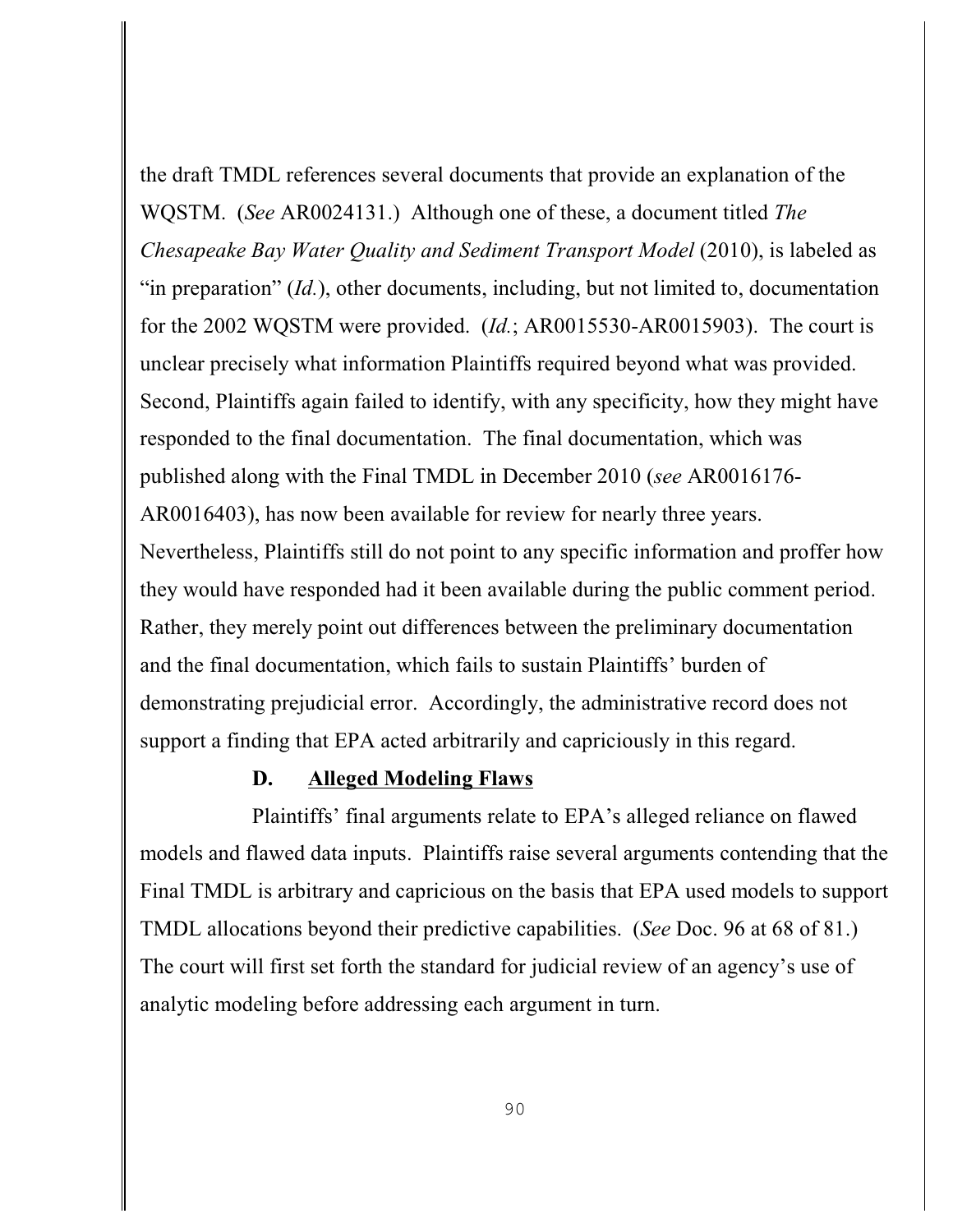A model "is an abstraction from and simplification of the real world." *Small Refiner Lead Phase-Down Task Force*, 705 F.2d at 535. "Administrative agencies have undoubted power to use predictive tools." *Id.* Under the arbitrary and capricious standard set forth in the APA, a court's "deference to the agency is greatest when reviewing technical matters within [the agency's] expertise. In particular, the choice of scientific data and statistical methodology to be used is best left to the sound discretion of the [EPA]." *Nat'l Ass'n of Metal Finishers v. EPA,* 719 F.2d 624, 657 (3d Cir. 1983), *rev'd on other grounds sub nom. Chem. Mfrs. Ass'n v. NRDC*, 470 U.S. 116 (1985); *see also Kennecott v. EPA*, 780 F.2d 445, 449 (4th Cir. 1985) ("Once the agency has been found to follow the prescribed course of procedure, its choice of scientific data and statistical methodology is entitled to respect."). As to data gathering, "EPA typically has wide latitude in determining the extent of data-gathering necessary to solve a problem" and a court "generally defer[s] to an agency's decision to proceed on the basis of imperfect scientific information, rather than to 'invest the resources to conduct a perfect study.'" *Sierra Club v. EPA*, 167 F.3d 658, 662 (D.C. Cir. 1999) (citing *Am. Iron & Steel Inst. v. EPA*, 115 F.3d 979, 1004 (D.C. Cir. 1997) (per curiam)). However, EPA's discretion, while broad, is not infinite, and an agency's choice of model will be rejected if it "bears no rational relationship to the reality it purports to represent." *Id.* (quoting *Columbia Falls Aluminum Co. v. EPA*, 139 F.3d 914, 923 (D.C. Cir. 1998)). As before, the burden is on Plaintiffs to prove that EPA's actions were arbitrary and capricious. *Forest Guardians*, 611 F.3d at 704.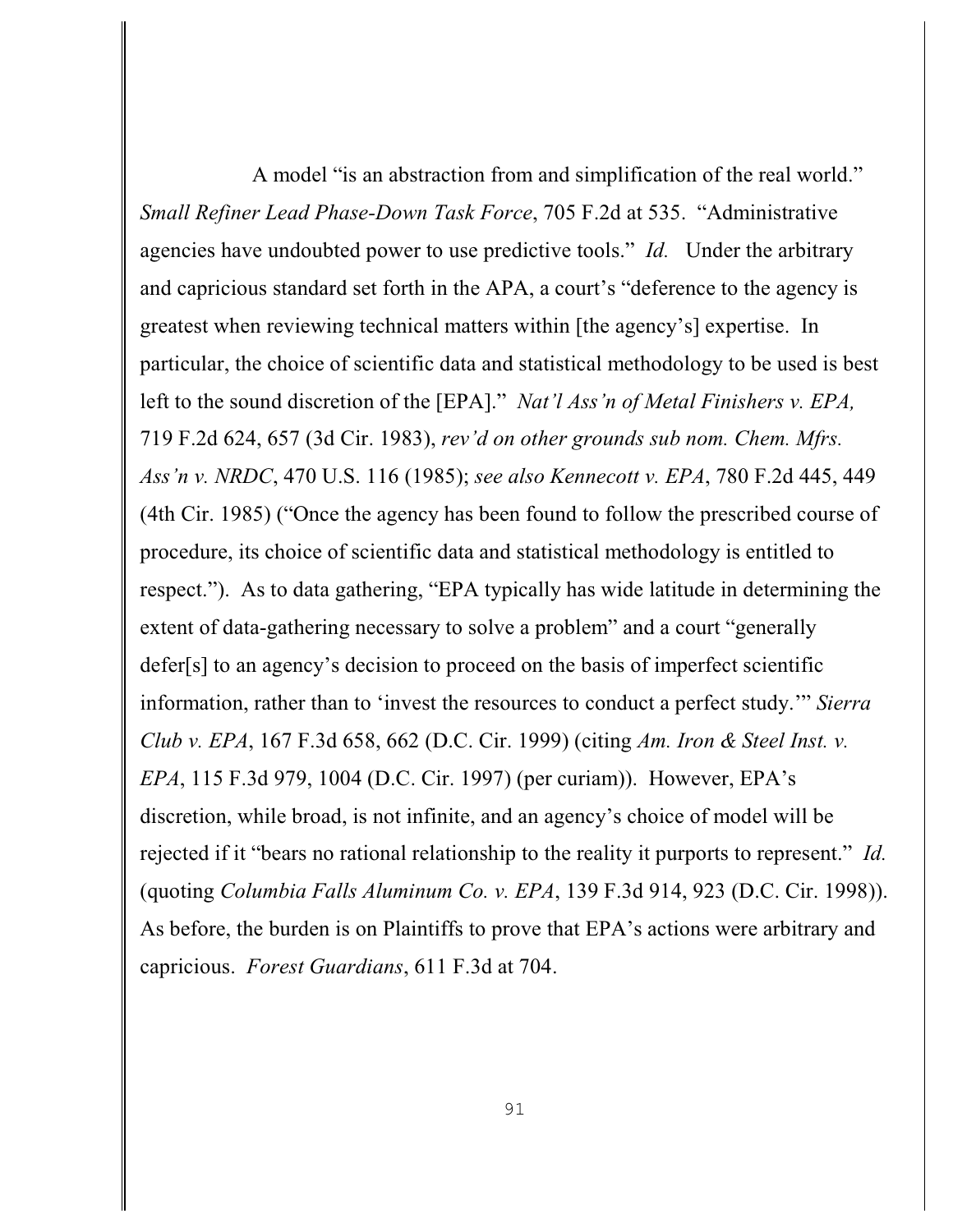#### **1. Flawed Models**

Plaintiffs first challenge the models used by EPA as being insufficient for allocations established at the sub-watershed level. Plaintiffs argument targets specifically the Watershed Model, contending that, although the Watershed Model was appropriate for TMDL development on a regional scale, the model was "not appropriate for development and implementation of TMDLs at the local watershed scale." (Doc. 96 at 70 of 71 (citing AR0015016-AR0015017).) Plaintiffs further argue that EPA acknowledged, but largely ignored, a peer review by the Chesapeake Bay Program's Scientific and Technical Advisory Committee ("STAC") that concluded that the Watershed Model was insufficient to support management decisions at the local watershed scale. *Id.*

EPA defends the use of the Watershed Model, noting that local allocations were not established solely through EPA's use of the Watershed Model, but by the Bay states in their WIPs. (Doc. 100 at 69 of 76.) EPA points out that, through a collaborative effort, EPA and the Bay states first developed nitrogen, phosphorus, and sediment allocations at the river basin level – a scale approved by STAC's peer review – and then continued to work with the states to develop proposed allocations at smaller levels using a combination of, *inter alia*, modeling results, programmatic implementation capabilities, monitoring data, and land use information. (*Id.* at 69-70.) Nevertheless, Plaintiffs maintain that the Bay states used the Watershed Model when developing their WIP allocations at the local watershed level notwithstanding STAC's assessment that the Watershed Model was not capable of supporting TMDL implementation at that level. (Doc. 109 at 48 of 56.)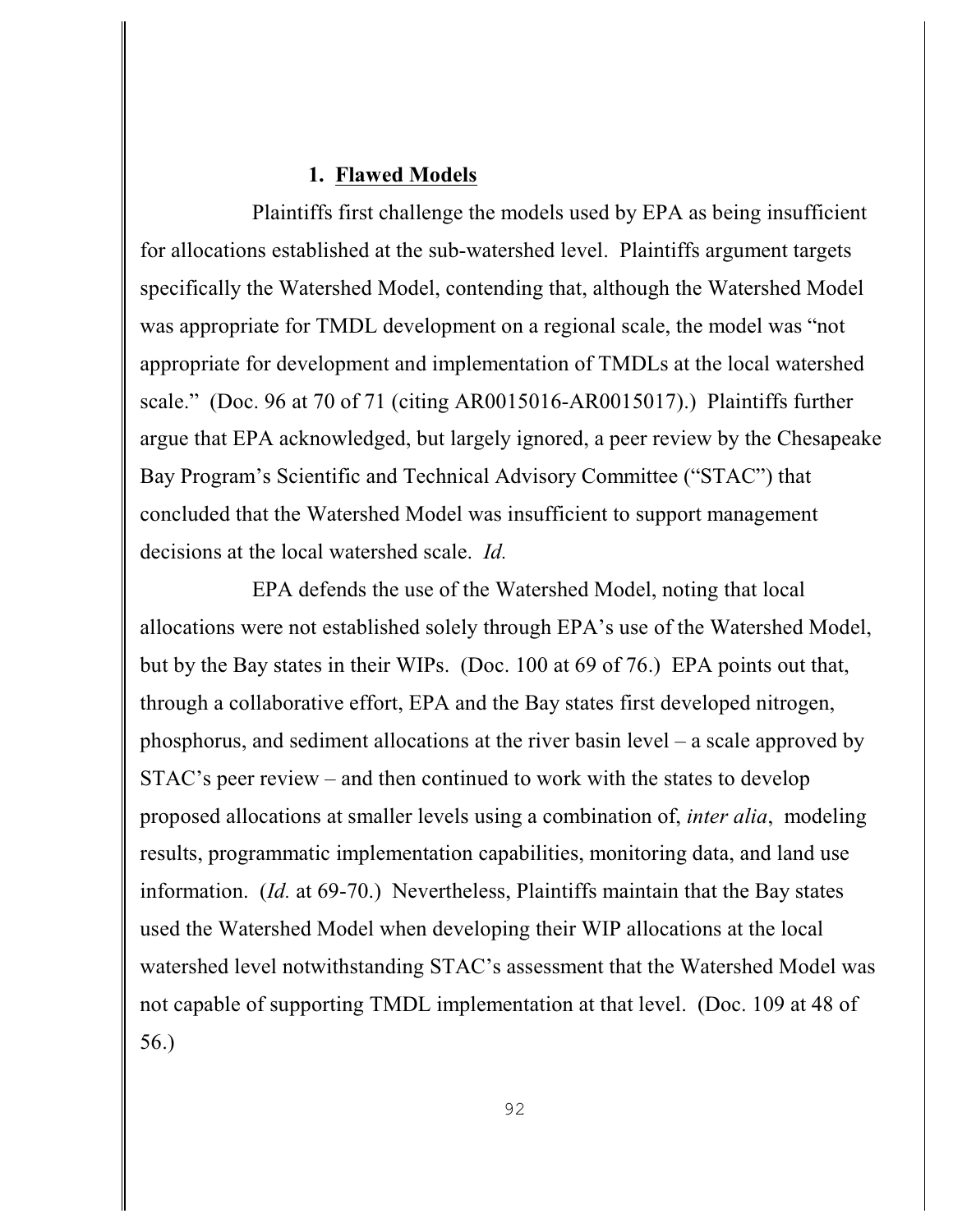The record does not support a finding that EPA's actions were arbitrary and capricious. First, the record is clear that the individual WLAs and LAs were, in all but three instances, provided by the Bay states via their respective WIPs, and were not derived solely from the Watershed Model. *See supra* Section III.B.2.b. Second, it is not *per se* improper for the Bay states to use the Watershed Model to assist in developing local watershed allocations. In fact, as explained above, the model was developed as a "community" model, allowing end users, such as watershed researchers, TMDL model developers, and implementation plan developers, to use the model in whatever way they deemed proper. (AR0000181.) The record shows that the Bay states used a variety of sources in developing local allocations, as recommended by the Partnership in its January 28, 2009 document titled *Response of the Modeling Subcommittee to the Second STAC Review of the Phase 5 Community Watershed Model*. (AR0014964-AR0014974.) In that document, the Modeling Subcommittee acknowledged that inputs for the Wastershed Model are at the county level, and stated that "in some cases, the best approach for a local TMDL exercise would be to use appropriate elements of the Phase 5 [Watershed] Model with augmentation of local-scale land use and monitoring data when this is available or can be set up." (AR0014967-AR0014968.) The Subcommittee continued, stating

> [T]he use of [the] Phase 5 [Watershed Model] for local TMDLs has the merit of the best available information consistently applied at the local scale. The alternative local approach is incorporation of additional local data at a more localized scale into a separate model, but that has the tradeoff of inconsistent analyses among different local jurisdictions. Given the tradeoffs of the relative merits of the two approaches, *we believe the local allocations should be evaluated on a case-by-case basis, and this is what our State partners are doing.*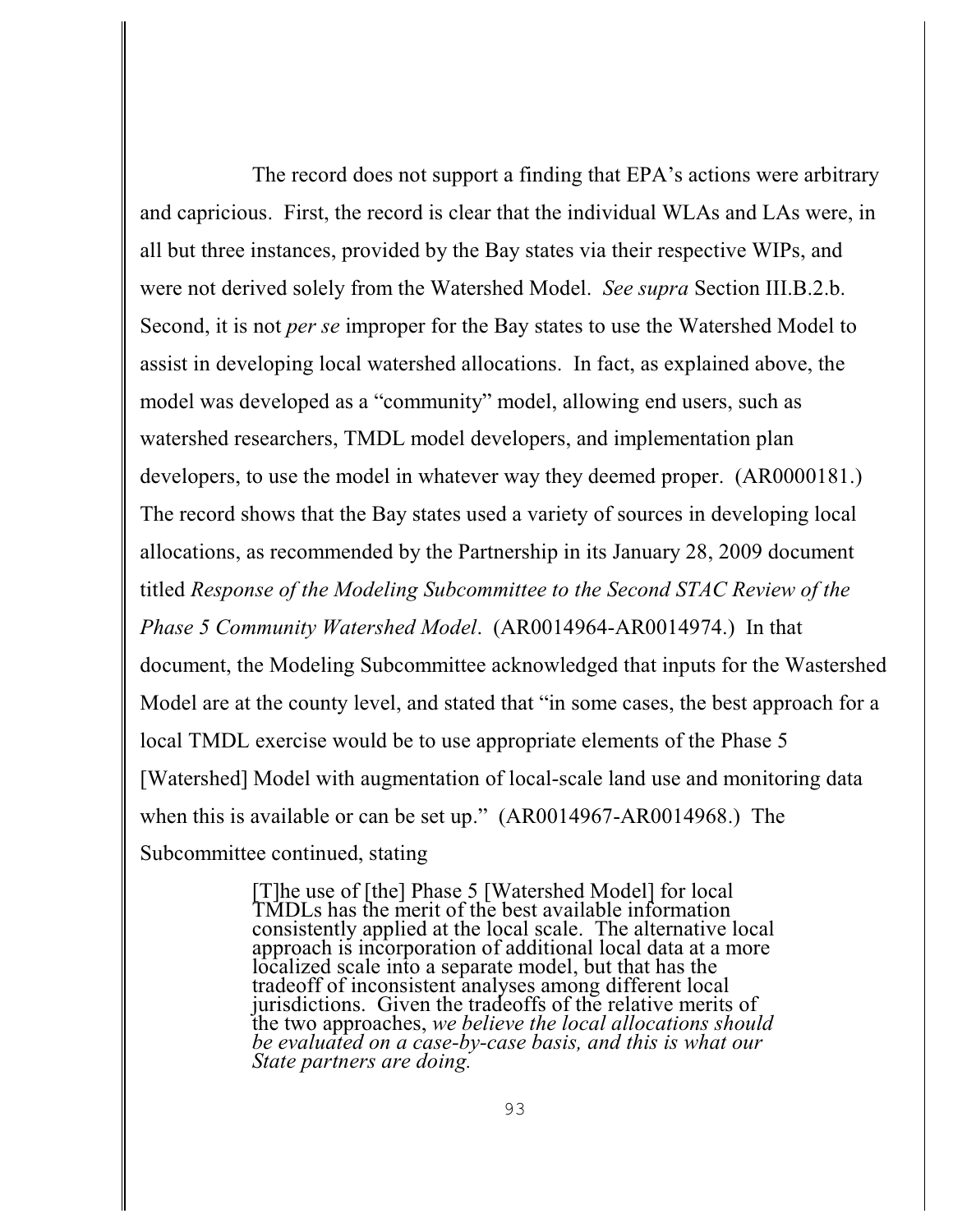(AR0014968) (emphasis added.) A review of the record confirms that, in setting local allocations, the Bay states used a variety of data including land use information, annual data on agricultural conservation practices implemented by farmers, stormwater best management practices, and current treatment technologies at wastewater discharge facilities. (*See* Doc. 110 at 45, 46 of 110 (citing AR0024982-AR0025421; AR0025422-AR0025524; AR0025525-AR0026300; AR0026301-AR0026392; AR0026393-AR0026671; AR00266720-AR0026812; AR0026813-AR0026962; AR0000250-AR0000261; AR0005397-AR0005405; and AR0012888-AR0012937).)

In light of the record, the court finds no support of Plaintiffs' argument that EPA stretched the Watershed Model's capabilities too far. While it appears that the Watershed Model is not calibrated to set local allocations, it is also apparent that the Model was used in conjunction with a number of other local factors that states also considered in drafting their local allocations, which were decided on a case-bycase basis. Thus, Plaintiffs have failed to meet their burden of showing that there was no rational relationship between the use of the Watershed Model and the development of local allocations.

#### **2. Flawed Data**

Plaintiffs next argue that EPA's reliance on flawed data renders the Final TMDL arbitrary and capricious. Plaintiffs point to several data inputs that they contend were erroneously used to determine loading estimates. For example, Plaintiffs argue that EPA improperly estimated that 50 percent of the cultivated cropland in the Bay watershed employed conventional tillage while the other 50 percent used conservation tillage. (Doc. 96 at 73 of 81; AR0014637.) In support,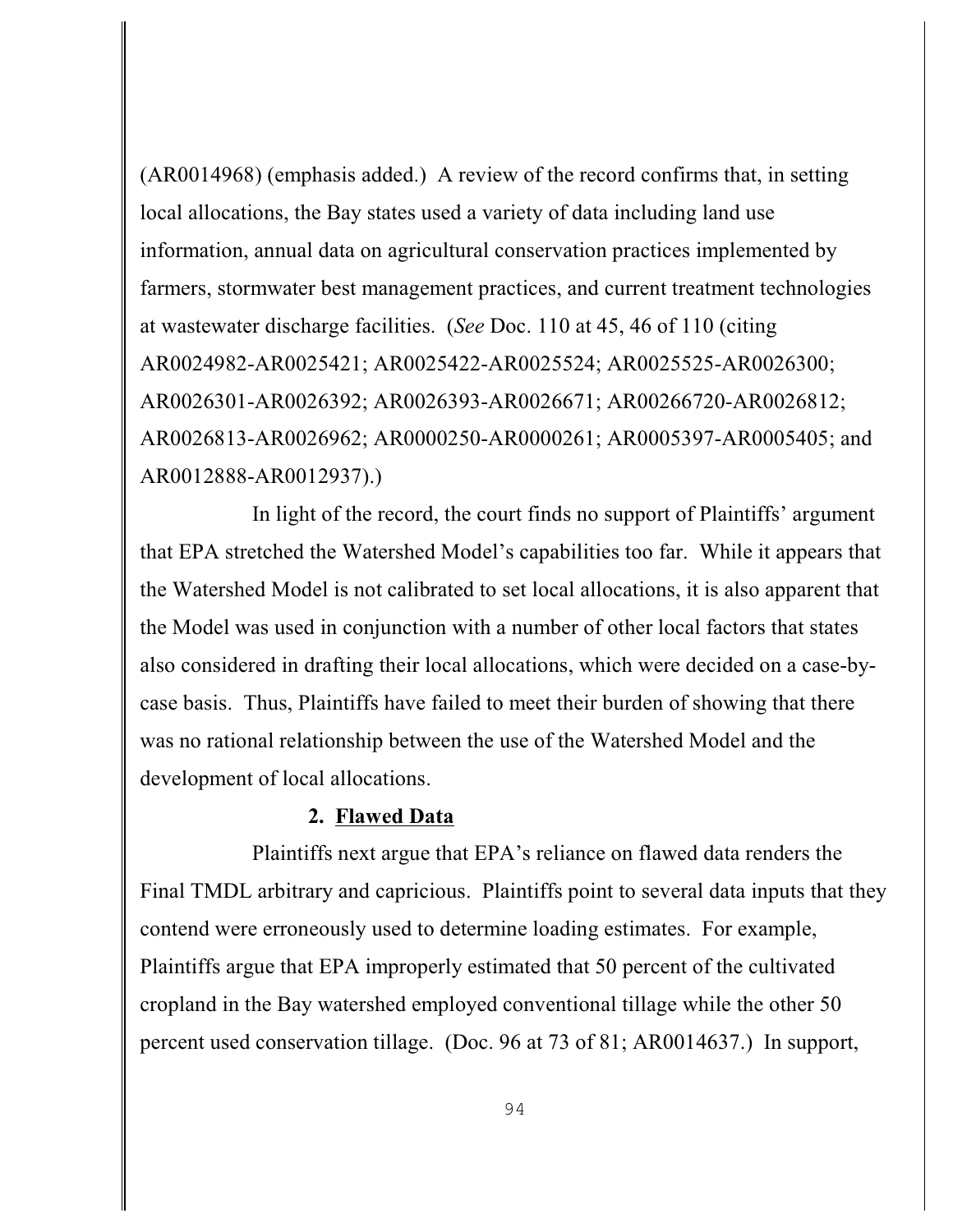Plaintiffs point to a U.S. Department of Agriculture Natural Resource Conservation Service ("NRCS") draft report dated October 2010, which estimated that 88 percent of the 4.38 million acres of cultivated cropland in the Bay watershed employed conservation tillage, while only seven percent used conventional tillage, with the remaining five percent using a mix of both practices. (AR0032862; Doc. 98-4.) According to Plaintiffs, correction of this single factor would have significantly changed the modeled pollutant loadings from these areas. (*See* Doc. 96 at 74 of 81 (displaying chart showing a more than eight million pound per year difference in nitrogen loading when the different figures are used).)

Nevertheless, the court must give substantial deference to EPA so long as EPA provides a rational basis for its use of data. EPA states that it used data provided by the United States Department of Agriculture ("USDA")-funded Conservation Technical Information Center at Purdue University ("USDA data") because it was more detailed and comprehensive than the data used by the NRCS. (Doc. 100 at 71 of 76.) EPA explained that

> [t]he conservation tillage data, as well as the agricultural portion of the CBP Watershed Model, is based in part on USDA county-level agricultural census data from thousands of farms from 1982-2007. . . . On the other hand, the NRCS data on conservation tillage<sup>[]</sup> was based on surveys of a sample of approximately 200 farms located across the Bay watershed, covered only four years, and provided information only at the scale of four large watersheds – Susquehanna River, Potomac River, upper Chesapeake Bay, and lower Chesapeake Bay – for the entire Chesapeake Bay basin.

(Doc. 100 at 71, 72 of 76 (citing AR0029737; AR0000184-R0000187).) Accordingly, it is clear that EPA considered the NRCS data, but ultimately rejected it in favor of USDA data. (*Id.; see also* Doc. 89-1.) There is also evidence on the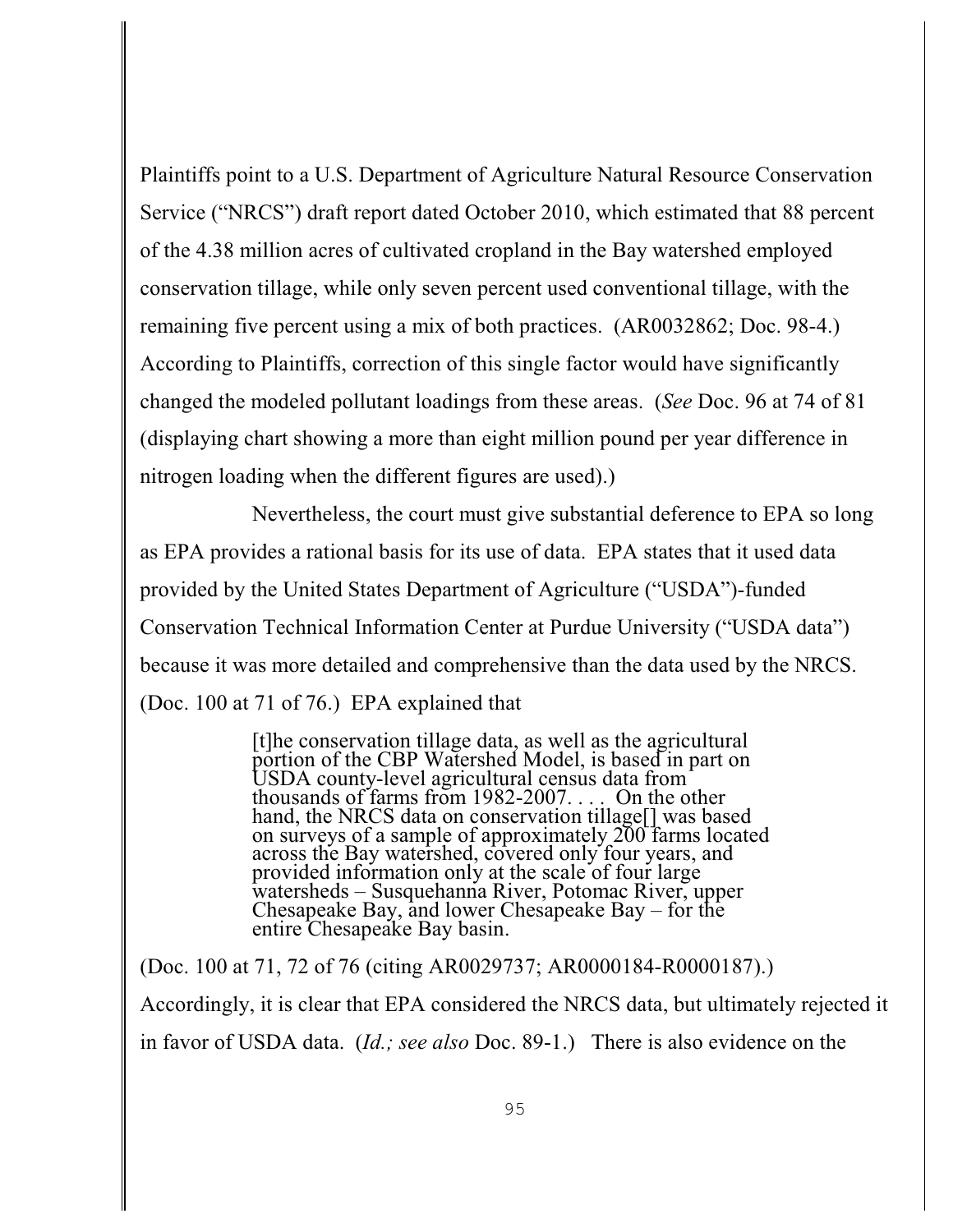record that EPA worked with USDA to discuss the differences in EPA's and USDA's modeling efforts. (AR0029735-AR0029738; AR0029752-AR0029759.)

The court must defer to EPA's use of data, even if that data is imperfect, unless the data bears no rational relationship to the reality it purports to represent. *See Sierra Club*, 167 F.3d 662. Based on the record highlighted above, it is clear that EPA had a rational basis for the data used. Accordingly, the court can not conclude that Plaintiffs have satisfied their burden of showing that EPA's data choice was arbitrary and capricious and the court must defer to the Agency's expertise. *See Nat'l Ass'n of Metal Finishers,*719 F.2d at 657; *In re Three Mile Island Alert, Inc.*, 771 F.2d 720, 737 (3d Cir. 1985) (giving deference to Nuclear Regulatory Commission's decision to rely on earlier studies of the health effects of the TMI-2 accident, stating "we believe this is the kind of scientific determination over which 'a reviewing Court must generally be at its most deferential.'" (quoting *Balt. Gas & Elec. Co. v. Natural Res. Def. Council, Inc.*, 462 U.S. 87, 97 (1983))); *Pa. Dep't of Envtl. Res. v. EPA*, 932 F.2d 269, 272 (3d Cir. 1991) ("On the merits of EPA's refusal to consider the updated . . . data, we defer to its expertise." (citing *EPA v. Nat'l Crushed Stone Ass'n*, 449 U.S. 64, 83 (1980))).

Plaintiffs' argument that EPA used improper assumptions regarding agricultural runoff suffers the same fate. Plaintiffs contend that EPA improperly assumed that 15 to 21 percent of all manure at animal feeding operations is left on impervious surfaces and managed in such a way that it runs off into Bay tributaries. (Doc. 96 at 76 of 81.) Here again, EPA did consider and address concerns regarding EPA's manure management data (*see* AR0001535-AR001550), and explained that "EPA's data reflect reductions in nutrients due to natural processes such as runoff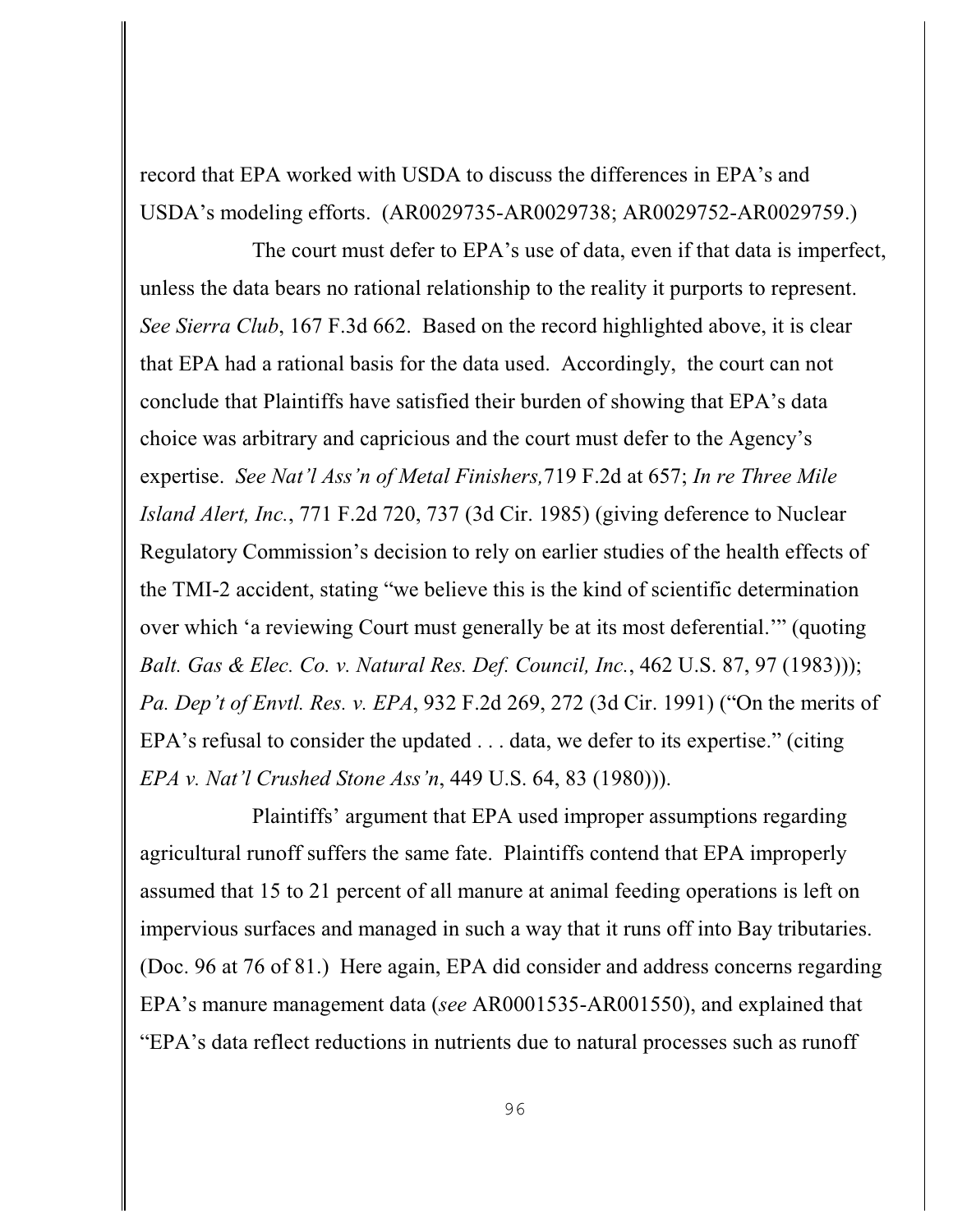flows from feeding operations to streams, and that only a portion of nitrogen and phosphorous contained in the 15-21% of manure losses actually enters adjacent streams." (Doc. 100 at 73 of 76 (citing AR0016176-AR0016403).) Thus, for the same reasons cited above, the court will defer to EPA's use of this data and concludes that Plaintiffs have failed to demonstrate that EPA's actions in this regard were arbitrary and capricious.

## **IV. Conclusion**

Notwithstanding the expansive administrative record, and the complexity of the numerous issues implicated herein, the court's scope of review in this case is relatively narrow. In accordance with the deferential standards applicable to a court's review of an agency's actions, this court must give EPA's interpretation of the CWA and its use of scientific models and data due deference in light of EPA's scientific and technical expertise. Plaintiffs are charged with the heavy burden of showing that the issuance of the Bay TMDL was arbitrary and capricious, and that EPA's use of modeling and data bore no rational relationship to the realities they purport to represent. Having carefully considered Plaintiffs' arguments, and the applicable portions of the administrative record related thereto, the court concludes that Plaintiffs have failed to meet this burden. The court further concludes that the procedures established to ensure public participation in the TMDL drafting process were sufficient to withstand scrutiny under the APA.

In closing, the court offers the following. The ecological and economic importance of the Chesapeake Bay is well-documented. As the largest estuary in the United States, the Chesapeake Bay is essential for the well-being of many living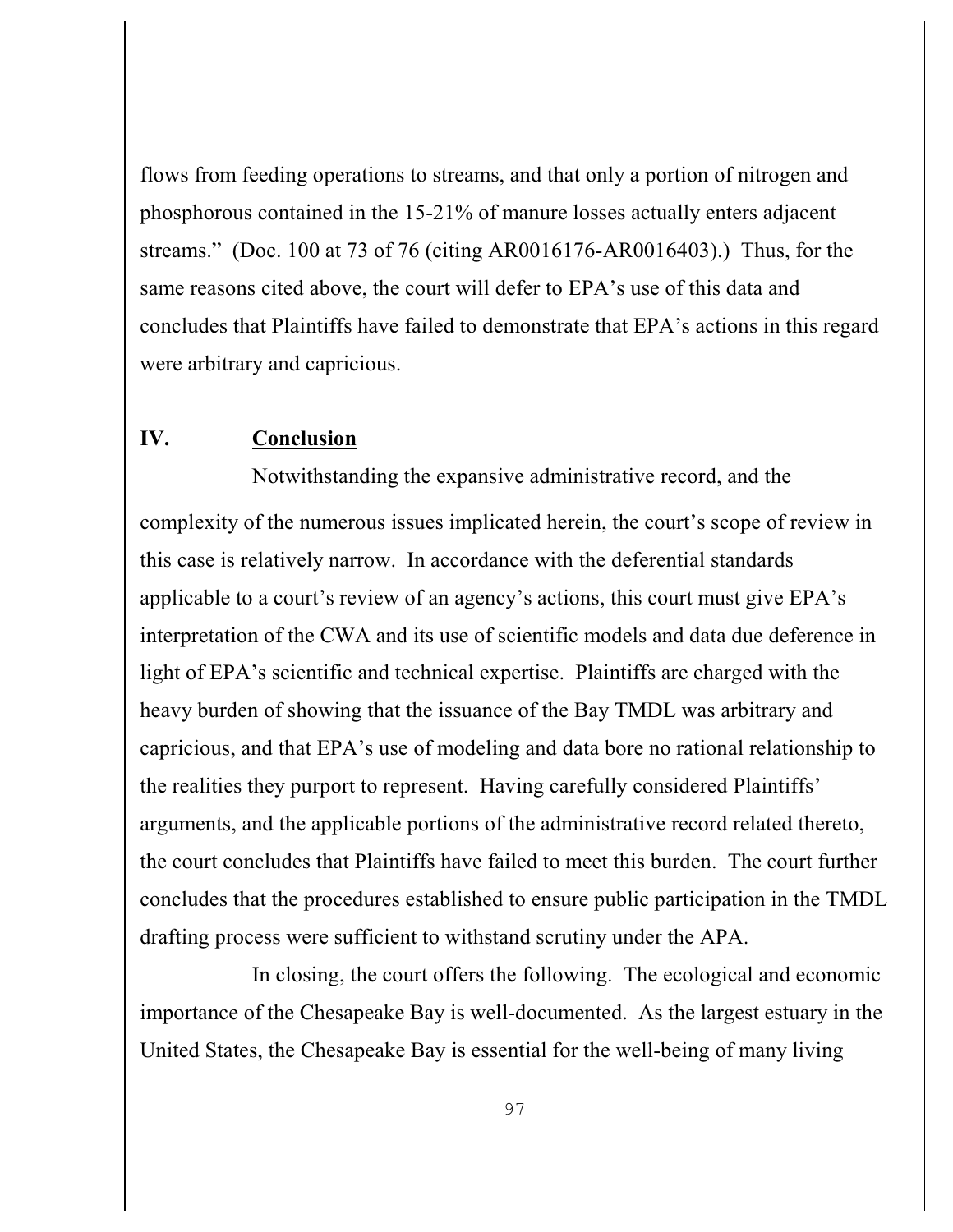things. (*See* AR0024989.) The record demonstrates extensive efforts on behalf of the Bay Partnership to protect this important resource. And yet, nutrient pollution and sedimentation remain a critical concern. Relevant to the legal challenges *sub judice*, the record reveals that the Partnership undertook significant efforts to preserve the framework of cooperative federalism, as envisioned by the CWA, and that EPA did not unlawfully infringe on the Bay states' rights because the CWA is an "all-compassing" and "comprehensive" statute that envisions a strong federal role for ensuring pollution reduction. *See Pronsolino* I, 91 F. Supp. 2d at 1341; 33 U.S.C. § 1267(g). Indeed, considering the numerous complexities of regulating an interstate water body, EPA's role is critical to coordinating the Bay Jurisdictions' efforts to ensure pollution reduction. In short, the court concludes that the framework established by the Bay Partnership in developing the Bay TMDL is consistent with the provisions of the CWA and APA. Accordingly, the court will grant Defendant EPA's and Defendant-Intervenor Municipal Associations Group's cross-motions for summary judgment and will deny Plaintiffs' motion for summary judgment. An appropriate order will issue.

> S/Sylvia H. Rambo United States District Judge

Dated: September 13, 2013.